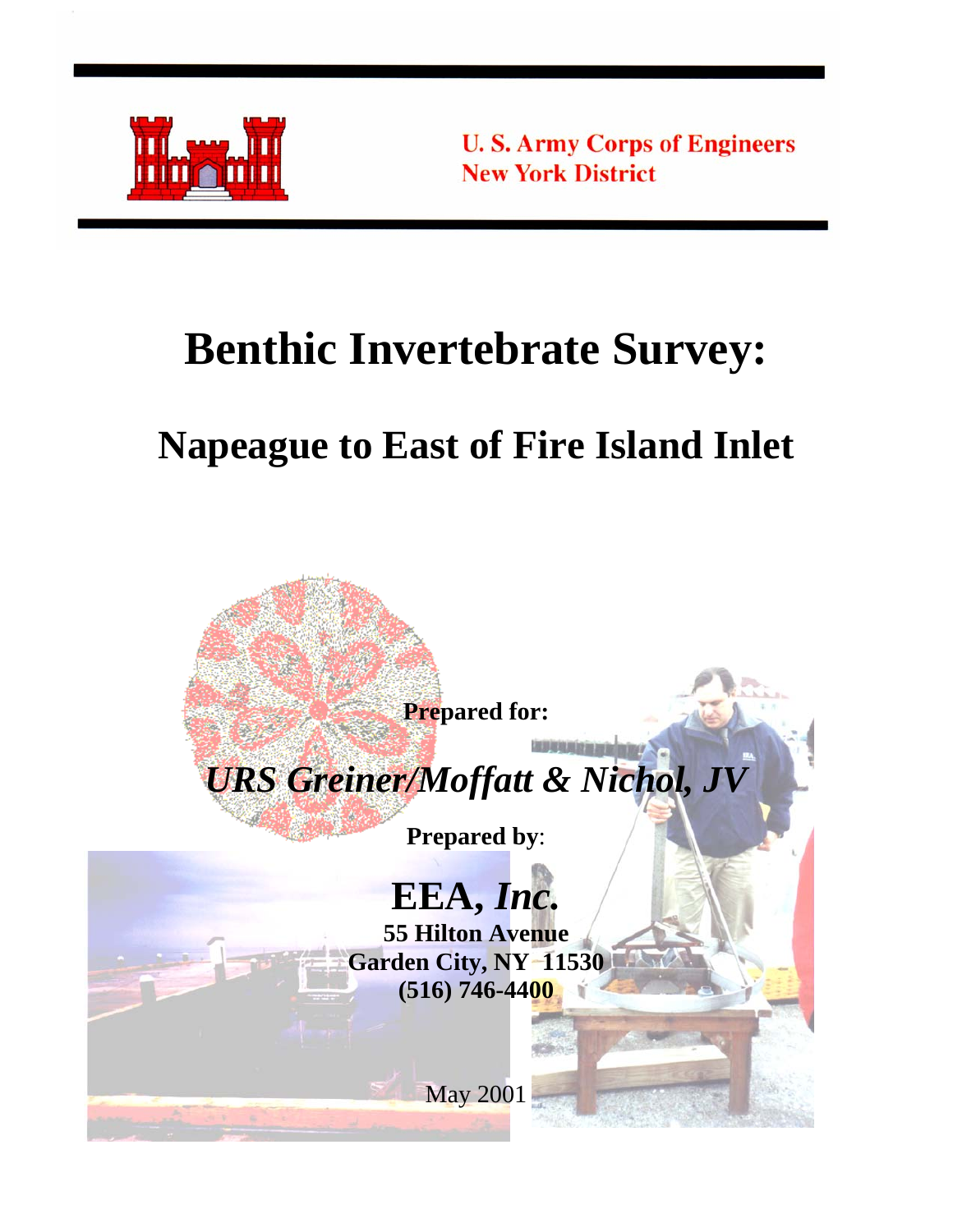#### **TABLE OF CONTENTS**

| 1.0 |         | <b>INTRODUCTION</b>                                              | 1              |
|-----|---------|------------------------------------------------------------------|----------------|
| 2.0 |         | <b>STUDY AREA</b>                                                | $\overline{2}$ |
| 3.0 |         | <b>METHODOLOGY</b>                                               | $\overline{2}$ |
|     | 3.1     | <b>Sample Collection</b>                                         |                |
|     | 3.2     | <b>Sample Analysis</b>                                           | $\frac{2}{3}$  |
|     | 3.3     | <b>Biomass Analysis</b>                                          | $\overline{4}$ |
|     | 3.4     | <b>Qualitative Data Analysis</b>                                 | $\overline{4}$ |
|     | $3.5\,$ | <b>Statistical Data Analysis</b>                                 | $\overline{4}$ |
| 4.0 |         | <b>SPRING 1999 RESULTS</b>                                       | 5              |
|     | 4.1     | <b>Community Structure, Numerical Abundance and Biomass Data</b> | 5              |
| 5.0 |         | <b>FALL 1999 RESULTS</b>                                         | 6              |
|     | 5.1     | <b>Community Structure, Numerical Abundance and Biomass Data</b> | 6              |
|     | 5.2     | <b>Statistical Analyses</b>                                      | 75             |
| 6.0 |         | <b>DISCUSSION</b>                                                | 80             |
|     | 6.1     | <b>Previous Investigations</b>                                   | 80             |
|     | 6.2     | <b>Comparison of Previous Investigations to EEA's 1999 Study</b> | 83             |
| 7.0 |         | <b>CONCLUSIONS</b>                                               | 87             |
|     |         | <b>REFERENCES</b>                                                |                |

**Appendix I: Station Location Maps Appendix II: Macrobenthic Invertebrate Data Sheets**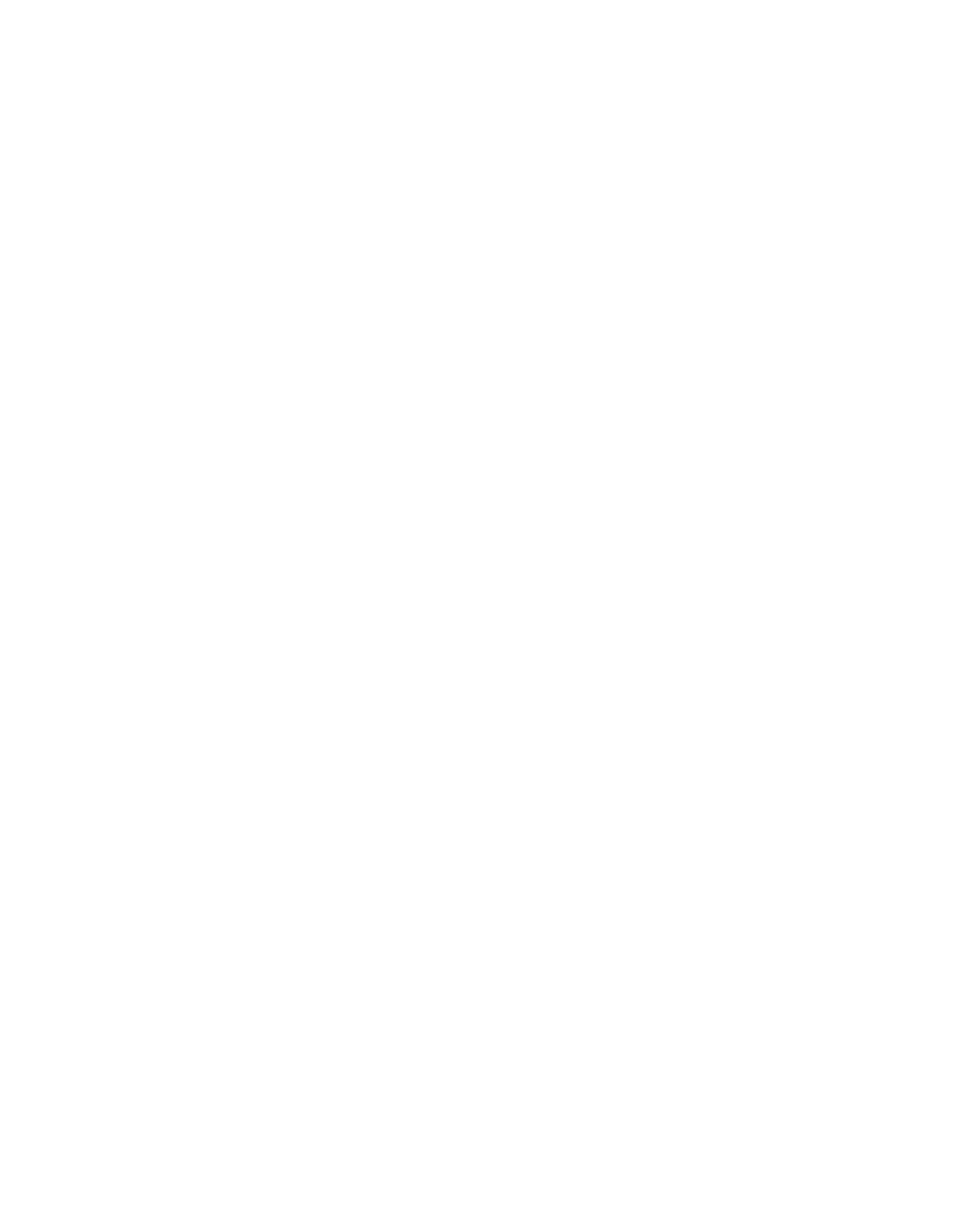#### **1.0 INTRODUCTION**

This report is one of a series of natural resource, physical science, and engineering studies being conducted for the U.S. Army Corps of Engineers (ACOE) Reformulation Study. Overall objectives of the program include:

- · Characterization of the benthic macrofauna in and around ten potential sand borrow areas;
- · Comparison of the areas based on species composition, numerical abundance, and biomass;
- Preliminary selection of areas requiring further study; and
- Compilation of a baseline data set for future impact assessments.

The overall study area covers 83 linear miles from Fire Island Inlet to Montauk Point. EEA, Inc.,under contract to URS Greiner/Moffatt & Nichol, JV, collected and analyzed 240 macrobenthic samples at ten (10) proposed borrow locations. The borrow areas extended from just east of the Fire Island Inlet to the Napeague area.

This report presents the methodology, findings, and a comparison to previously conducted studies off Fire Island, Shinnecock, Coney Island, and the New Jersey barrier islands, as well as programs sponsored by the ACOE or their scientific contractors. Data reported herein covers 240 stations sampled during July and August, 1999. Subsequent sampling was repeated in November, 1999. This latter data set has been incorporated into this report, which has been revised from the October 2000 report. Two additional benthic surveys of 130 stations each have been completed in July and November 2000.

Benthic macroinvertebrate investigations are typically used in quantitative aquatic investigations. The most common approaches for assessment of benthic communities are analysis of species composition, numerical abundance and biomass. This report incorporates all three approaches into community description, however, the biomass data is not sufficiently robust to assess statistically at this time. As the data base grows with ongoing and future work, this analysis will be revisited.

Infaunal assemblages of the offshore borrow areas contain forage for commercially and ecologically important finfish species. Mining of the borrow areas for sand to be used as beach fill could have potentially deleterious effects on the species composition, abundance, and standing crop of these assemblages. This study, therefore, will be used to predict potential impacts and be presented in a yet to be prepared Environmental Impact Statement (EIS) for the overall Reformulation Project.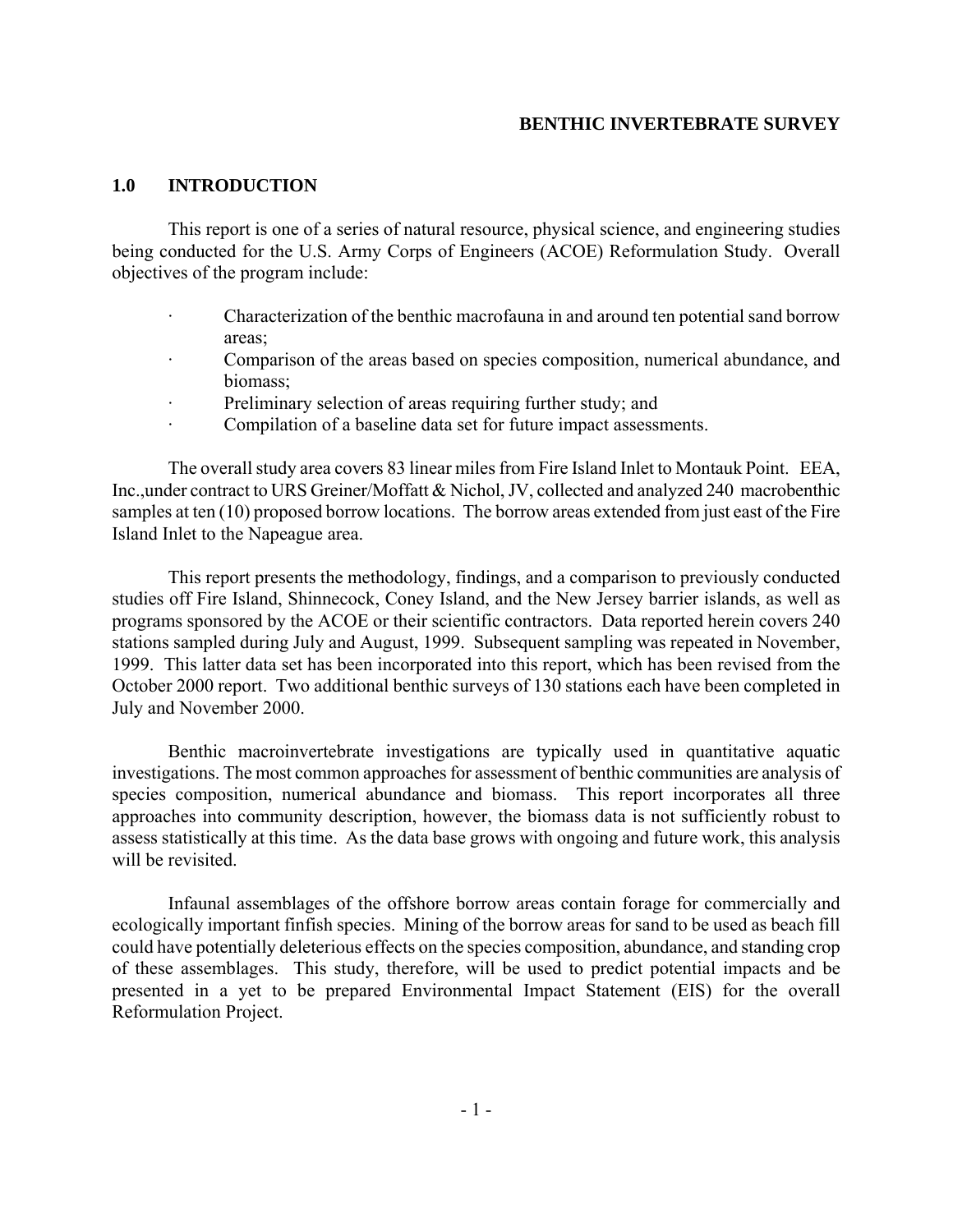#### **2.0 STUDY AREA**

The project area for the present field study includes ten offshore borrow areas which extend from just east of the Fire Island Inlet to the Napeague area. These borrow areas were selected based on earlier geophysical studies. All borrow areas have different sizes and shapes. Borrow areas were usually from one to three miles offshore and ranged in depth from approximately 8 to 21 meters. Because the borrow area boundaries were adjusted during the course of the program, some stations are presently outside the newer boundaries. Since the boundaries are somewhat approximate, this does not influence the reliability of the data.

The overall Reformulation project area is located entirely within Suffolk County, along the Atlantic and bay shore towns of Babylon, Islip, Brookhaven, Southampton and East Hampton. The study area includes three large estuaries. Great South Bay is connected to the Atlantic Ocean through the Fire Island Inlet, which is a federal navigation channel. Similarly, Moriches and Shinnecock Bays are connected to the Atlantic Ocean through the Moriches and Shinnecock Inlets, respectively, and are federal navigation channels. Great South Bay, Moriches Bay and Shinnecock Bay are connected by narrow channels behind the barrier islands. The westernmost portion of the study area is Fire Island Inlet, located approximately 52 miles (by water) east of the Battery, New York.

## **3.0 METHODOLOGY**

#### **3.1 Sample Collection**

A total of 240 stations were distributed throughout the 10 potential borrow areas per sampling effort. The borrow areas were not all the same size, so larger borrow areas were sampled more frequently than smaller borrow areas, to obtain a representative sample. The minimum amount of samples that any borrow area received was 10. The coordinates of the borrow areas were obtained from the USACOE and loaded into the differential GPS navigation system of the survey vessel (RV Kingfisher).

Samples were collected during July and August and November and December of 1999. When the survey vessel arrived at the borrow area, the actual stations were randomly selected, sampled, and recorded on the navigation system.

The grab used for the collections was a 0.025 meter square modified Young grab sampler as shown on the cover page of this report. Samples were collected at each of the proposed borrow locations on the following dates:

#### Table 1: Number of Samples at each Borrow Area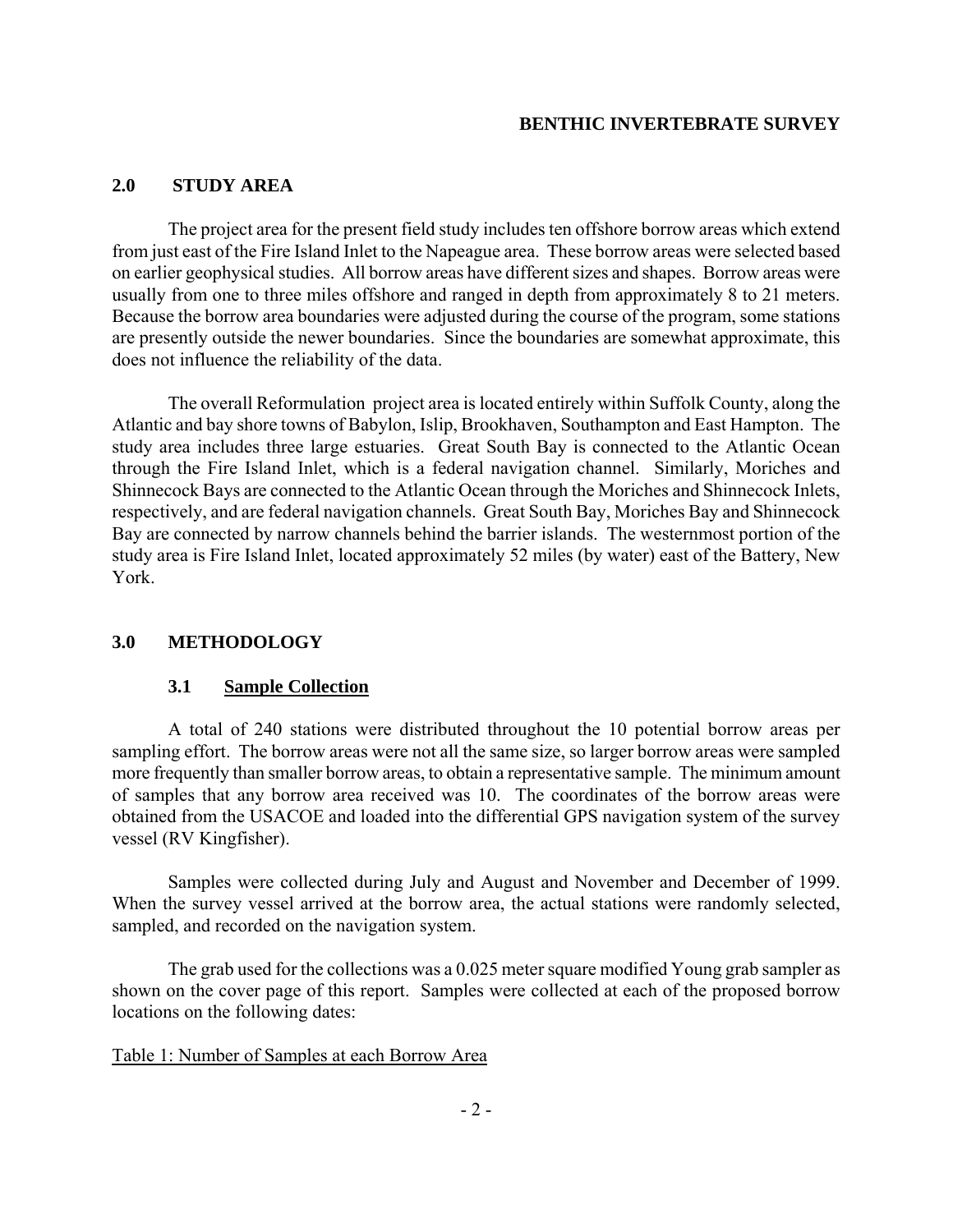| Borrow Area | Date                     | Number of Samples      |
|-------------|--------------------------|------------------------|
|             |                          | (Each sampling period) |
| 2A          | 8/2/99 and 12/9/99       | 33                     |
| 2B          | 8/3/99 and 12/8/99       | 17                     |
| 2C          | $8/3/99$ and $12/8/99$   | 33                     |
| 3A          | 7/28/99 and 12/3/99      | 24                     |
| 4(A&B)      | 7/27/99 and 11/30/99     | 20                     |
| 5(A&B)      | $7/21/99$ and $11/23/99$ | 31                     |
| <b>6A</b>   | $7/13/99$ and $11/22/99$ | 10                     |
| 7           | $7/14/99$ and $11/19/99$ | 42                     |
| 7A          | $7/13/99$ and $11/18/99$ | 10                     |
| 8A          | $7/16/99$ and $11/18/99$ | 20                     |

Individual samples (entire contents of the Young grab) were washed on a 0.5 millimeter mesh sieve to remove fine particles. Contents were then transferred to a jar, labeled, and preserved with a buffered 10 percent formalin solution. Only full grab samples were utilized. Rose bengal stain was added to the formalin to aid in later sorting of the organisms.

## **3.2 Sample Analysis**

In the laboratory, all grab samples were rinsed gently through a 0.5-mm mesh sieve to remove preservatives and sediment, stained with Rose Bengal, and stored in 70% isopropanol solution until processing. Subsequently, the organisms were carefully removed with forceps and placed in labeled plastic vials containing 70% isopropanol. After sorting, macroinvertebrates were identified to the lowest practical identification level (LPIL) which in most cases was to the species level unless the organism was a juvenile, damaged, or otherwise unidentifiable. The oligochaetes, chironomids, nemerteans, anthozoans, and hydrozoans were left as high taxonomic groupings because of the difficulty associated with their identification or the small size and scarcity of specimens. The number of individuals for each taxon, excluding fragments, was recorded.

## **3.3 Biomass Analysis**

Each sample was weighed for wet weight biomass (standing stock biomass in g/square meter) for the major taxonomic groups identified. In the laboratory, the organisms were removed from the vials and placed on a filter paper pad, gently blotted with a paper towel to remove moisture, placed in a tared weighing pan, and weighed to the nearest 0.1 mg.

## **3.4 Qualitative Data Analysis**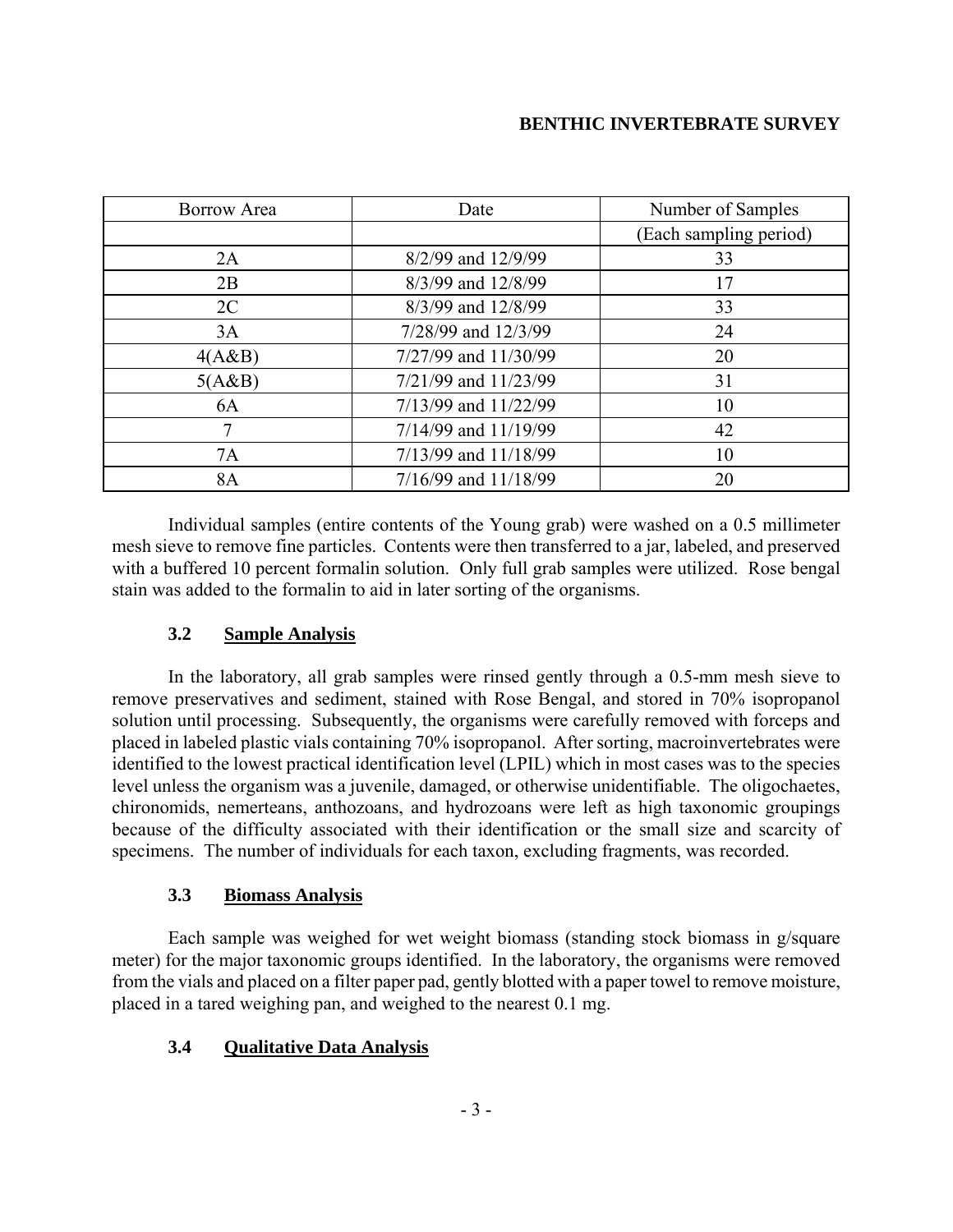All data generated as a result of laboratory analysis of macroinvertebrate samples were recorded in EXCEL spreadsheet format. Data were reduced to a summary report for each borrow area. The data were then evaluated for taxa diversity, composition, and abundance. Borrow areas were compared to each other to analyze similarities and differences between the observed data. Water quality, sample depth and spatial differences were analyzed to find any correlations between these variables and the similarities or differences in the data among the stations.

Data were standardized to abundance by calculating the number of organisms per square meter. This was calculated by dividing the total number of each species by the number of samples taken from each borrow area. This number was then multiplied by 40 to calculate the abundance per square meter (since the grab sample was .025 square meters). This analysis provides useful information in comparing borrow areas to each other in terms of actual abundance.

#### **3.5 Statistical Data Analysis**

Data analysis included comparing the total number of species, organisms, and species occurrences for the borrow areas. As the data set was complex, a simple statistical test could not be found to compare the borrow areas. Therefore, four representative statistical measures were used to compare the borrow areas. These measures are: abundance per borrow area, mean number of individuals in each taxonomic group, Jaccard's Indices, and biological diversity indices (H') for each borrow area. Details of these statistical metrics are listed below.

- 1. Abundance Per Borrow Area- the number of total organisms per square meter for each borrow area was calculated.
- 2. Mean Number Of Individuals In Each Taxonomic Group- using the taxonomic groups of the biological analysis, the borrow areas with the highest number of individuals in each group were identified.
- 3. Shannon and Weaver Biological Diversity Index (H')

$$
H' = -\sum_{i=1}^{S} (pi \ln \pi i)
$$

 $H'$  = average uncertainty per species in an infinite community of S species.  $p_1$ ,  $p_2$ ,  $p_3...p_s$  = proportional abundances for each species.

The Shannon-Weaver Index is used as a measure of community diversity. If an individual of the community is selected at random, the Shannon-Weaver Index gives a measure of the uncertainty that the selected individual with be of a particular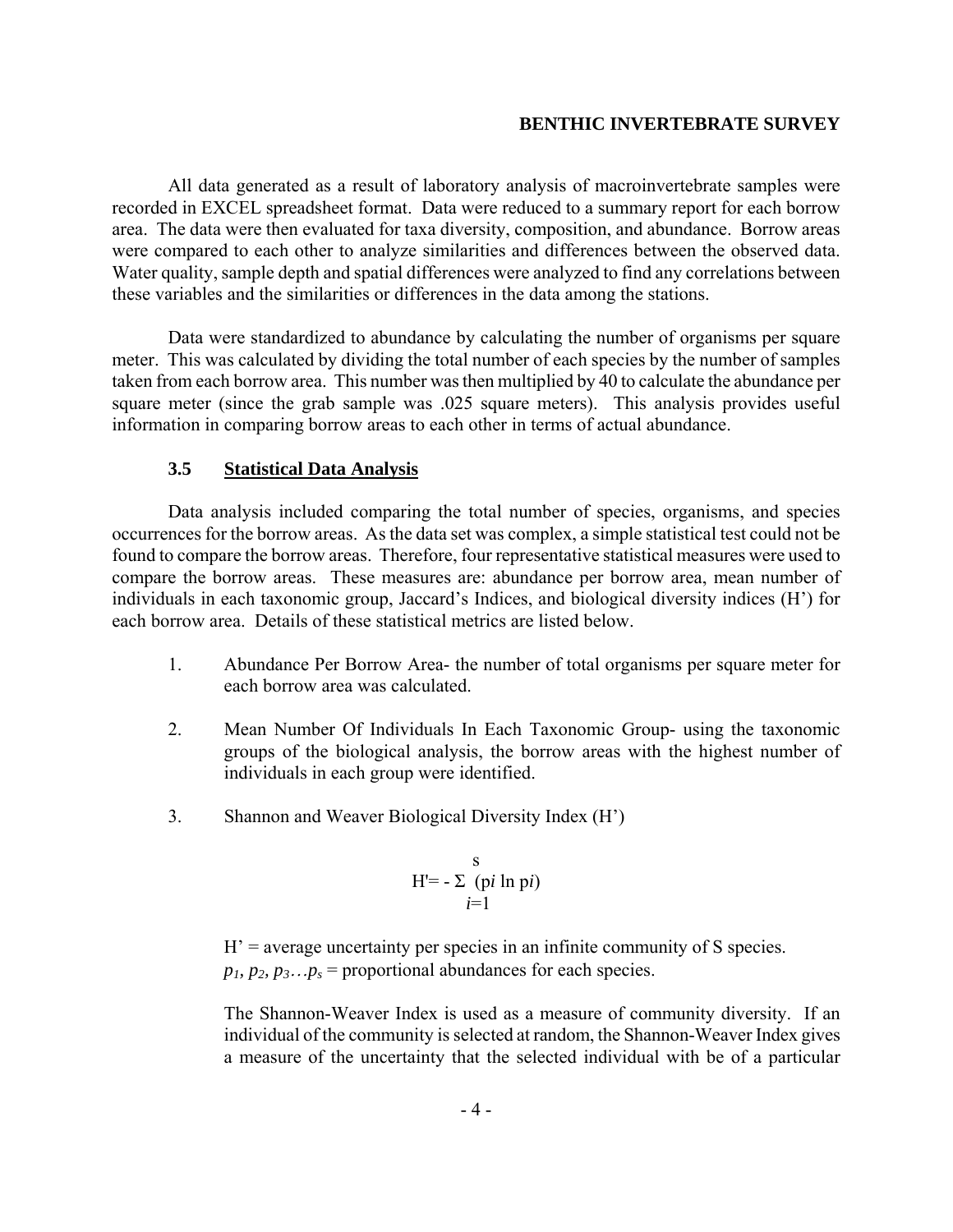species. The Index increases as the number of species in the sample increases. It also increases as the species populations become more alike. Both of these conditions decrease the certainty that the selected individual is a particular species. Alternatively, if there are few species in the community and most of the individuals in the community were of the same species, then there would be a more certain outcome in predicting the species of a randomly selected individual.

4. Jaccard's Index- to investigate the similarities between borrow areas, the Jaccard's Index for each pair of borrow areas was computed. This index is the proportion of the number of species observed in either of two borrow areas that occurred in both borrow areas. It pertains only to the presence or absence of a species, not its abundance. The mean and the standard deviation was computed for all the Jaccard's Indices, and these were grouped into four groups, two groups below the mean and two above the mean. The mean Jaccard's Index for each borrow area was then computed as an indication of its overall similarity to the other borrow areas.

#### **4.0 SPRING 1999 RESULTS**

#### **4.1 Community Structure, Numerical Abundance and Biomass Data**

A total of 31,972 organisms (or approximately 133 per grab) were collected and identified. The archiannelid worm (*Polygordius triestinus*) was the most abundant (30 percent) of all the organisms throughout the entire study area. Dominant taxa found in the borrow areas were: Rhynchocoela, Nematoda, Archiannelid, Annelida, Mollusca, Arthropoda, Echinodermata, and Chordata. Arthropods, Annelids, and Archiannelid numerically dominated the samples. *P. triestinus* and *Echinarachnius parma* were consistently found as two of the most abundant organisms at each borrow area. A relatively even distribution was evident for the dominant organisms (with the exception of the highly abundant *P. triestinus*). This includes: sand dollar (*E. parma*), 9 percent; amphipods (*Protohaustorius wigleyi*), 8 percent; (*Pseudunciola obliqua*), 6 percent; and the polychaete worm (*Spiophanes bombyx*); 5 percent. While the commercially important surf clam (*Spisula solidissima*) was present at all proposed borrow locations, it was not present in every grab sample and only accounted for 1 percent of all organisms identified. Along a west to east transect, there appears to be an increase in the abundance of organisms starting at Borrow Area 2A, peaking at Borrow Area 3A, and decreasing in Borrow Area 8A. Interestingly, borrow area 3A had the highest abundance of organisms and the lowest biomass. This borrow area was comprised primarily of archiannelids, annelids, and arthropods which all have a relatively low biomass.

Infaunal biomass at the borrow areas ranged from 21 to 209 grams. Echinodermata dominate the biomass at all borrow areas with the exception of 8A, which has a greater biomass of molluscs.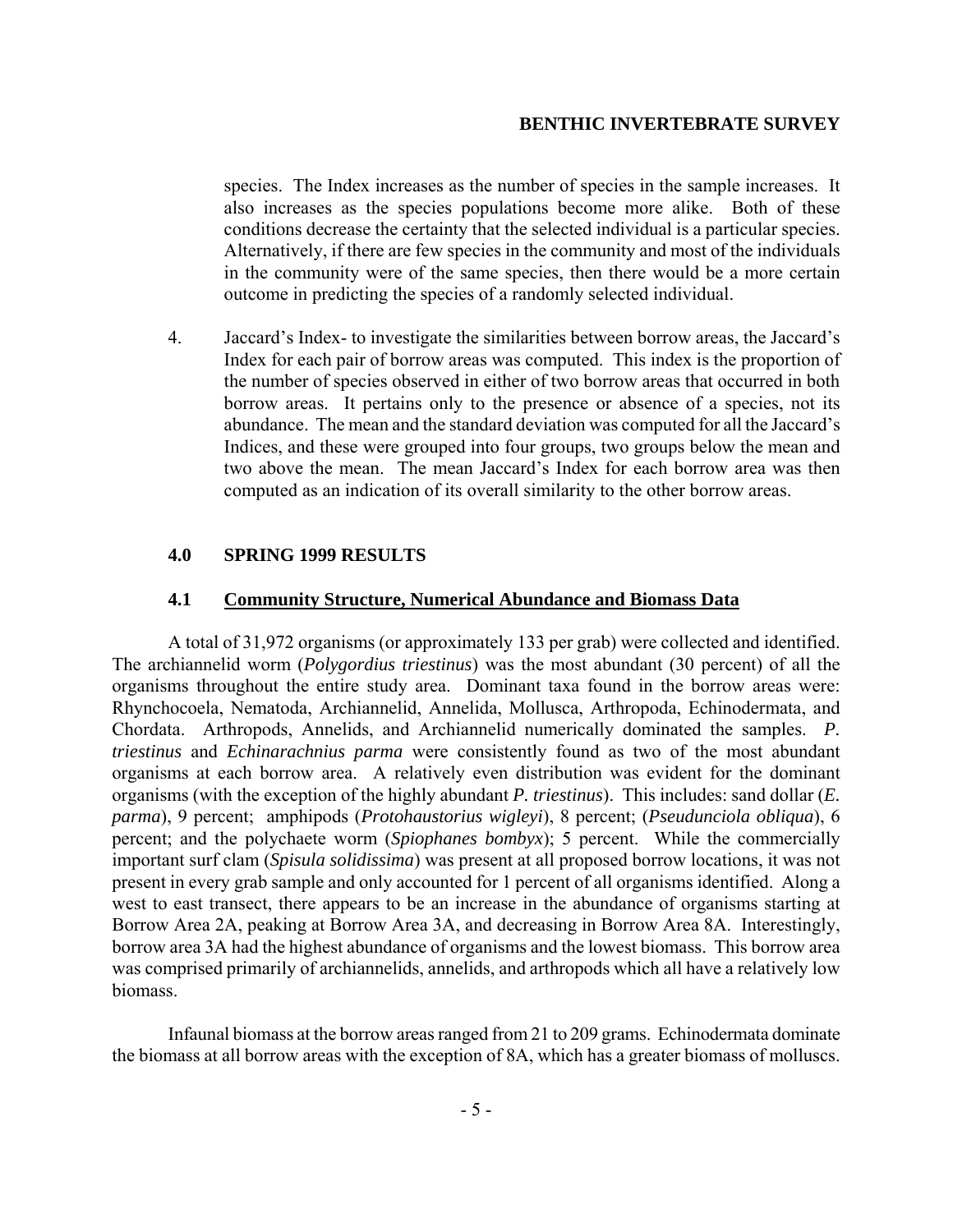Borrow areas 3A and 5 had the lowest biomass (~25 grams), while borrow areas 2B and 8A had the highest biomass (~200 grams). Unlike the abundance data, there does not appear to be a west-east trend in biomass data. Values for all borrow areas are scattered. There also does not appear to be a difference when comparing shallow versus deep sampling areas.

## **5.0 FALL 1999 RESULTS**

## **5.1 Community Structure, Numerical Abundance and Biomass Data**

A total of 38,395 organisms (or approximately 160 per grab) were collected and identified. The *Gammarus annulatus* was the most abundant (38 percent) of all the organisms throughout the entire study area, followed closely by *Polygordius triestinus*. Arthropods, Annelids, and Archiannelid numerically dominated the samples again in the fall 1999 samples. P. triestinus and G. annulatus were consistently found as two of the most abundant organisms at each borrow area*.* A relatively even distribution was evident for the dominant organisms (with the exception of the highly abundant *G. annulatus* and *P. triestinus*). This includes: *Asabellides oculata*, 4 percent; amphipod (*Protohaustorius wigleyi*), 2 percent; sand dollar (*Echinarachnius parma*), 2 percent; and the polychaete worm (*Tharyx acutas*); 1 percent. While the commercially important surf clam (*Spisula solidissima*) was present at all proposed borrow locations, it was not present in every grab sample and again only accounted for approximately 1 percent of all organisms identified. Borrow area 2 consisted of the highest numbers of the surf clam, with 127 in Borrow Area 2B, 98 in Borrow Area 2A, and 52 in Borrow Area 2C (these numbers are total abundances, not standardized per sample per meter)*.* Borrow area 2A had the highest abundance of organisms, with 15,924. This was predominately attributable to the very large abundance of *Gammarus annulatus*, with 13,035 individual organisms.

Echinodermata dominate the biomass at most borrow areas again in the fall of 1999 samples. However, arthropods dominated borrow areas 6A and 2A, while mollusca dominated the samples collected at borrow areas 2B and 5. There were no trends evident in the biomass from the spring 1999 to the fall of 1999, as the borrow areas that had the highest biomass in the spring actually contained some of the lowest relative biomass. Borrow areas 2A and 2C consisted of the highest biomass, while Borrow areas 6A and 2B consisted of the lowest biomass. Again with the Fall 1999 samples, unlike the abundance data, there does not appear to be a west-east trend in biomass data. Values for all borrow areas are scattered. A station by station breakdown is as follows:

## **Borrow Area 2A**

## *Spring 1999*

## *Abundance:*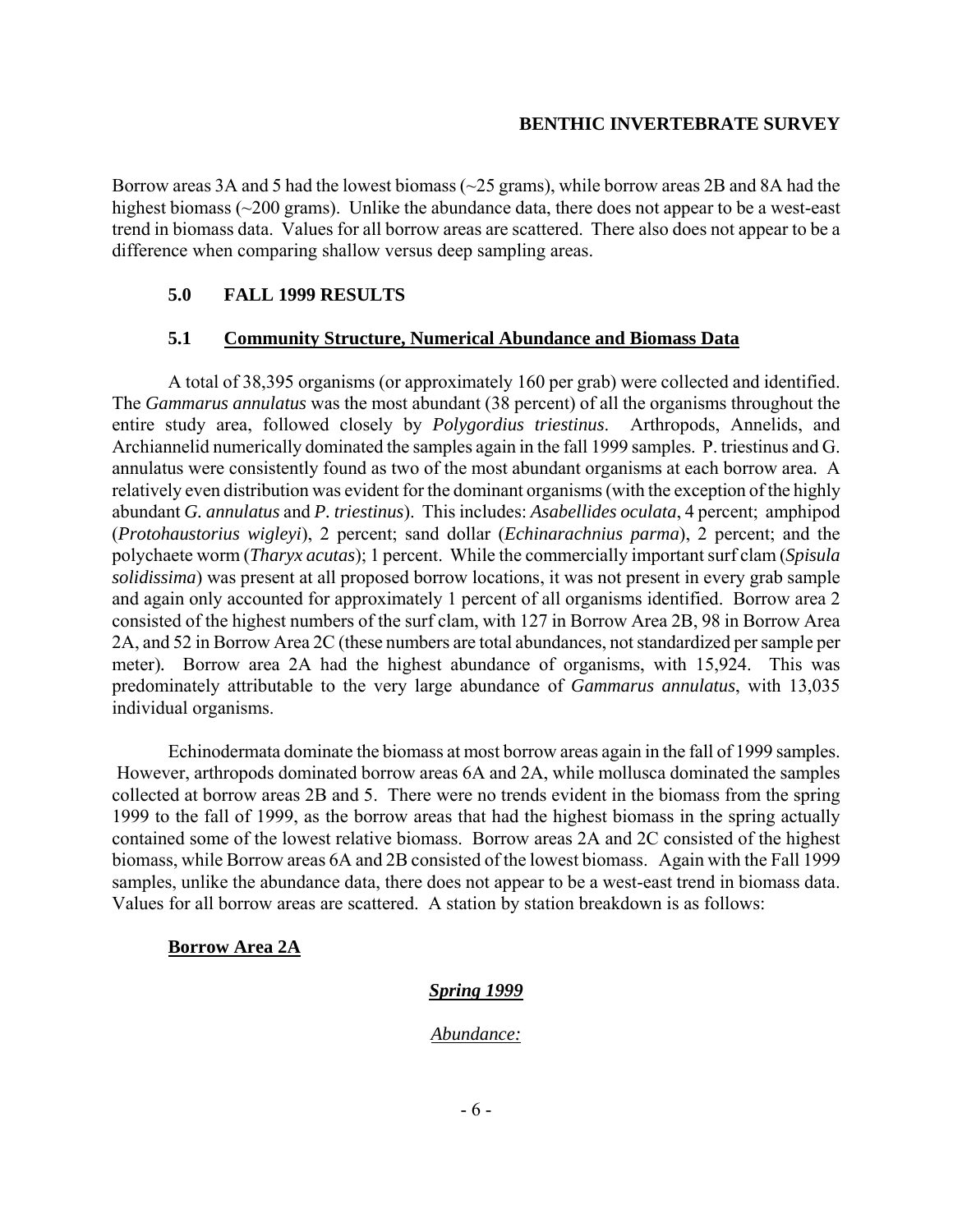<u> 1980 - Johann Barn, mars ann an t-Amhain Aonaich an t-Aonaich an t-Aonaich ann an t-Aonaich ann an t-Aonaich</u>

| ACOE Benthic Sampling - Spring 1999           |                       |                          |                                                    |  |  |  |  |  |
|-----------------------------------------------|-----------------------|--------------------------|----------------------------------------------------|--|--|--|--|--|
| Date Sampled: 8/2/99                          |                       |                          |                                                    |  |  |  |  |  |
| Species Abundance per Sample per Square Meter |                       |                          |                                                    |  |  |  |  |  |
|                                               | <b>Borrow Area 2A</b> |                          |                                                    |  |  |  |  |  |
| Number of Samples: 33                         |                       |                          |                                                    |  |  |  |  |  |
| <b>Species</b>                                | <b>Totals</b>         | <b>Fraction of Total</b> | Abundance per<br>Sample per<br><b>Square Meter</b> |  |  |  |  |  |
|                                               |                       |                          |                                                    |  |  |  |  |  |
| Polygordius triestinus                        | 1753                  | 0.46                     | 2125                                               |  |  |  |  |  |
| Echinarachnius parma                          | 296                   | 0.08                     | 359                                                |  |  |  |  |  |
| Spiophanes bombyx                             | 275                   | 0.07                     | 333                                                |  |  |  |  |  |
| Pseudunciola obliqua                          | 195                   | 0.05                     | 236                                                |  |  |  |  |  |
| Protohaustorius wigleyi                       | 150                   | 0.04                     | 182                                                |  |  |  |  |  |
| Tellina agilis                                | 127                   | 0.03                     | 154                                                |  |  |  |  |  |
| Nematoda                                      | 98                    | 0.03                     | 119                                                |  |  |  |  |  |
| Asabellides oculata                           | 71                    | 0.02                     | 86                                                 |  |  |  |  |  |
| Spisula solidissima                           | 70                    | 0.02                     | 85                                                 |  |  |  |  |  |
| Tanaidacea                                    | 70                    | 0.02                     | 85                                                 |  |  |  |  |  |
| Nemertean worm                                | 47                    | 0.01                     | 57                                                 |  |  |  |  |  |
| Syllidae                                      | 46                    | 0.01                     | 56                                                 |  |  |  |  |  |
| Nephtys bucera                                | 43                    | 0.01                     | 52                                                 |  |  |  |  |  |
| Gammarus annulatus                            | 41                    | 0.01                     | 50                                                 |  |  |  |  |  |
| Acanthohaustorius millsi                      | 36                    | 0.01                     | 44                                                 |  |  |  |  |  |
| Amphipoda                                     | 32                    | 0.01                     | 39                                                 |  |  |  |  |  |
| Polychaeta                                    | 28                    | 0.01                     | 34                                                 |  |  |  |  |  |
| Paraphoxus epistomus                          | 28                    | 0.01                     | 34                                                 |  |  |  |  |  |
| <b>Ovalipes ocellatus</b>                     | 27                    | 0.01                     | 33                                                 |  |  |  |  |  |
| Asterias forbesi                              | 27                    | 0.01                     | 33                                                 |  |  |  |  |  |
| Aricidea catherinae                           | 26                    | 0.01                     | 32                                                 |  |  |  |  |  |
| Oligochaeta                                   | 25                    | 0.01                     | 30                                                 |  |  |  |  |  |

# Table 2: Borrow Area 2A Species Abundance

 $\overline{a}$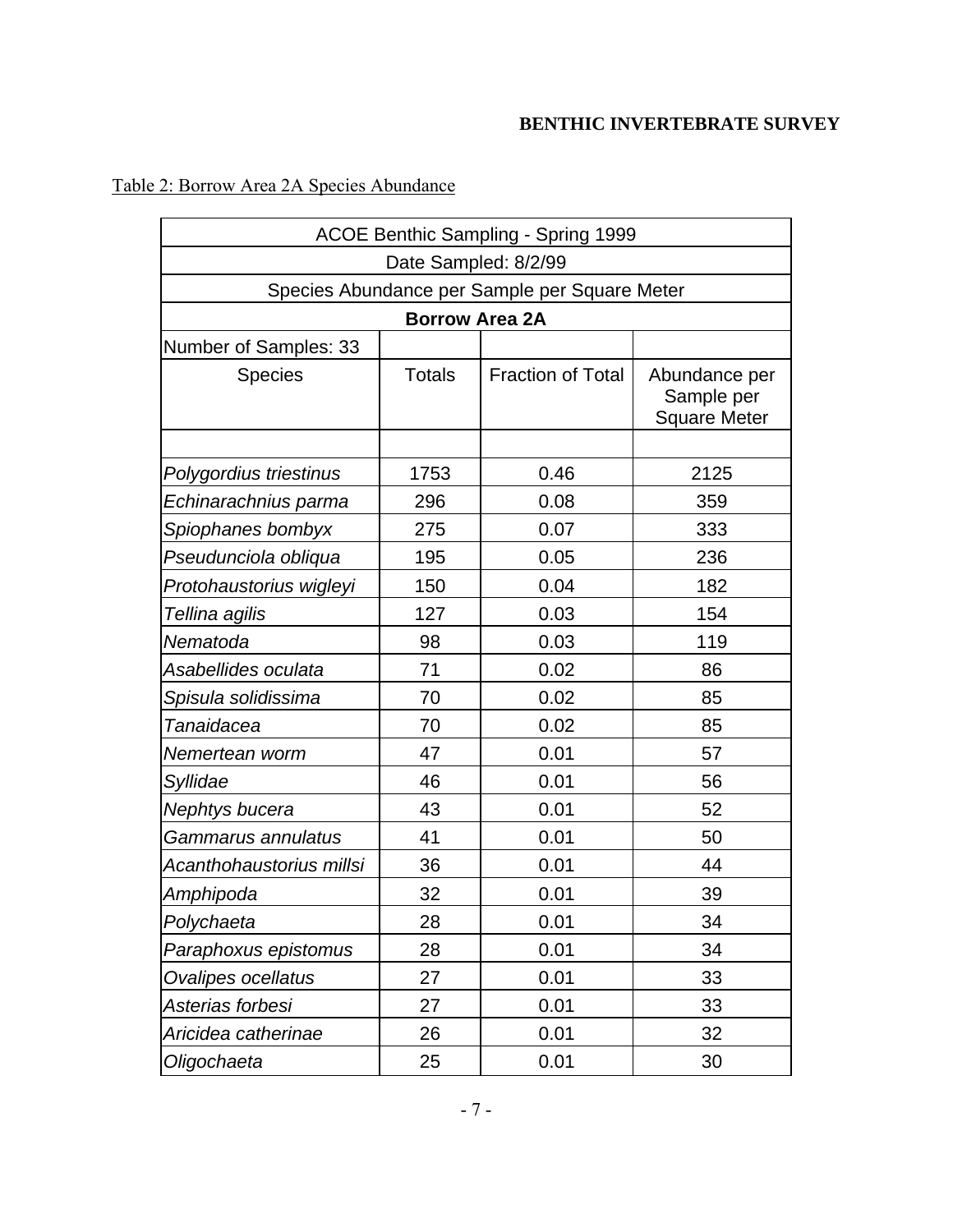| ACOE Benthic Sampling - Spring 1999  |                                               |                          |                                                    |  |  |  |  |  |  |
|--------------------------------------|-----------------------------------------------|--------------------------|----------------------------------------------------|--|--|--|--|--|--|
| Date Sampled: 8/2/99                 |                                               |                          |                                                    |  |  |  |  |  |  |
|                                      | Species Abundance per Sample per Square Meter |                          |                                                    |  |  |  |  |  |  |
| <b>Borrow Area 2A</b>                |                                               |                          |                                                    |  |  |  |  |  |  |
| Number of Samples: 33                |                                               |                          |                                                    |  |  |  |  |  |  |
| <b>Species</b>                       | Totals                                        | <b>Fraction of Total</b> | Abundance per<br>Sample per<br><b>Square Meter</b> |  |  |  |  |  |  |
|                                      |                                               |                          |                                                    |  |  |  |  |  |  |
| Tharyx acutus                        | 23                                            | 0.01                     | 28                                                 |  |  |  |  |  |  |
| Goniada maculata                     | 20<br>0.01<br>24                              |                          |                                                    |  |  |  |  |  |  |
| <b>TOTALS</b><br>100%<br>3780<br>N/A |                                               |                          |                                                    |  |  |  |  |  |  |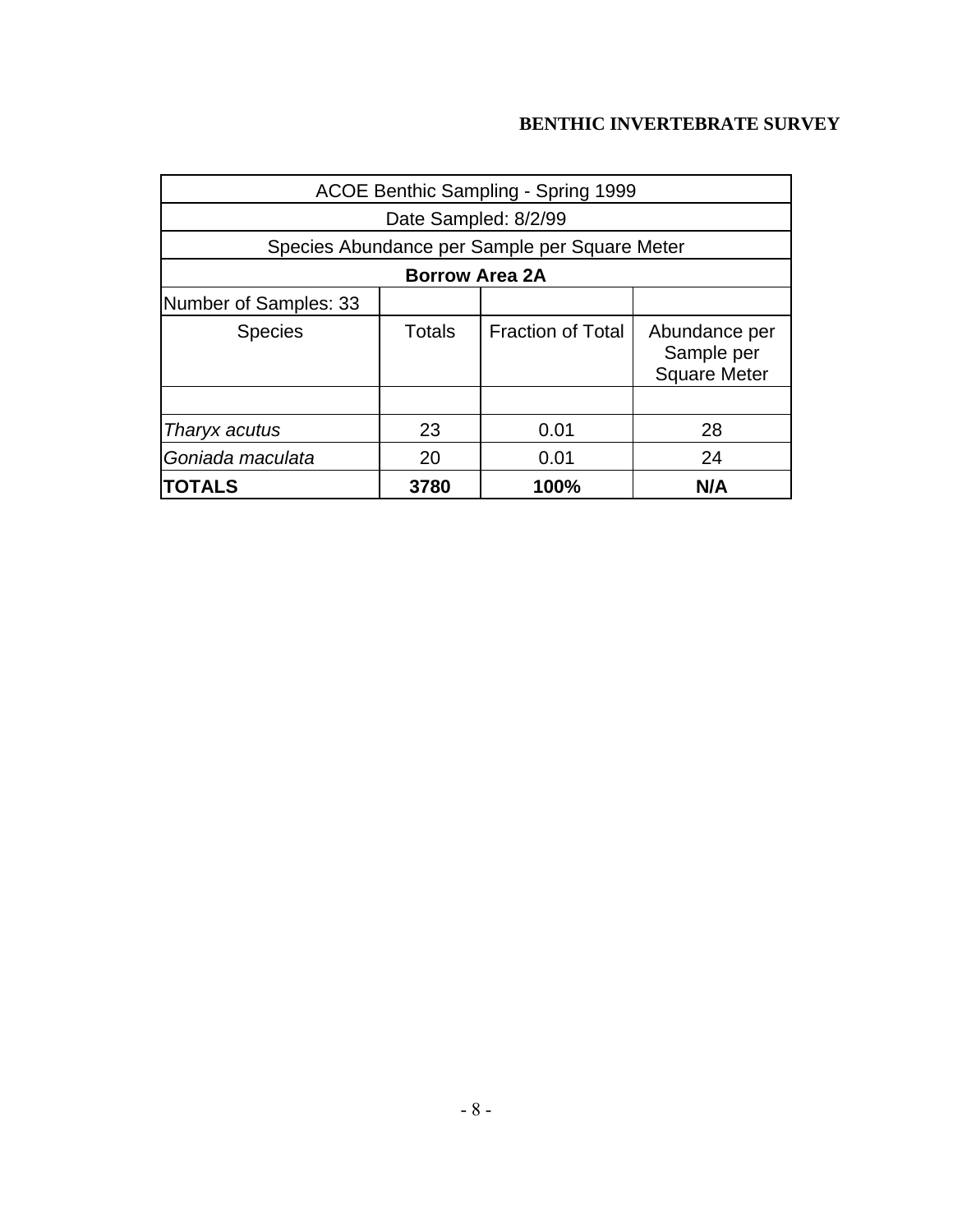# *Biomass:*

# Table 3: Borrow Area 2A Biomass

| <b>ACOE Benthic Sampling - Spring 1999</b> |                             |  |  |  |  |  |  |
|--------------------------------------------|-----------------------------|--|--|--|--|--|--|
|                                            | <b>Biomass of Organisms</b> |  |  |  |  |  |  |
|                                            | <b>Unit: Grams</b>          |  |  |  |  |  |  |
|                                            |                             |  |  |  |  |  |  |
| Borrow Area 2A                             |                             |  |  |  |  |  |  |
|                                            |                             |  |  |  |  |  |  |
| Rhynchocoela                               |                             |  |  |  |  |  |  |
| <b>Archiannelids</b>                       |                             |  |  |  |  |  |  |
| Annelida                                   | 4.67                        |  |  |  |  |  |  |
| <b>Mollusca</b>                            | 4.642                       |  |  |  |  |  |  |
| Arthropoda                                 | 2.509                       |  |  |  |  |  |  |
| Echinodermata                              | 47.854                      |  |  |  |  |  |  |
| Chordata                                   |                             |  |  |  |  |  |  |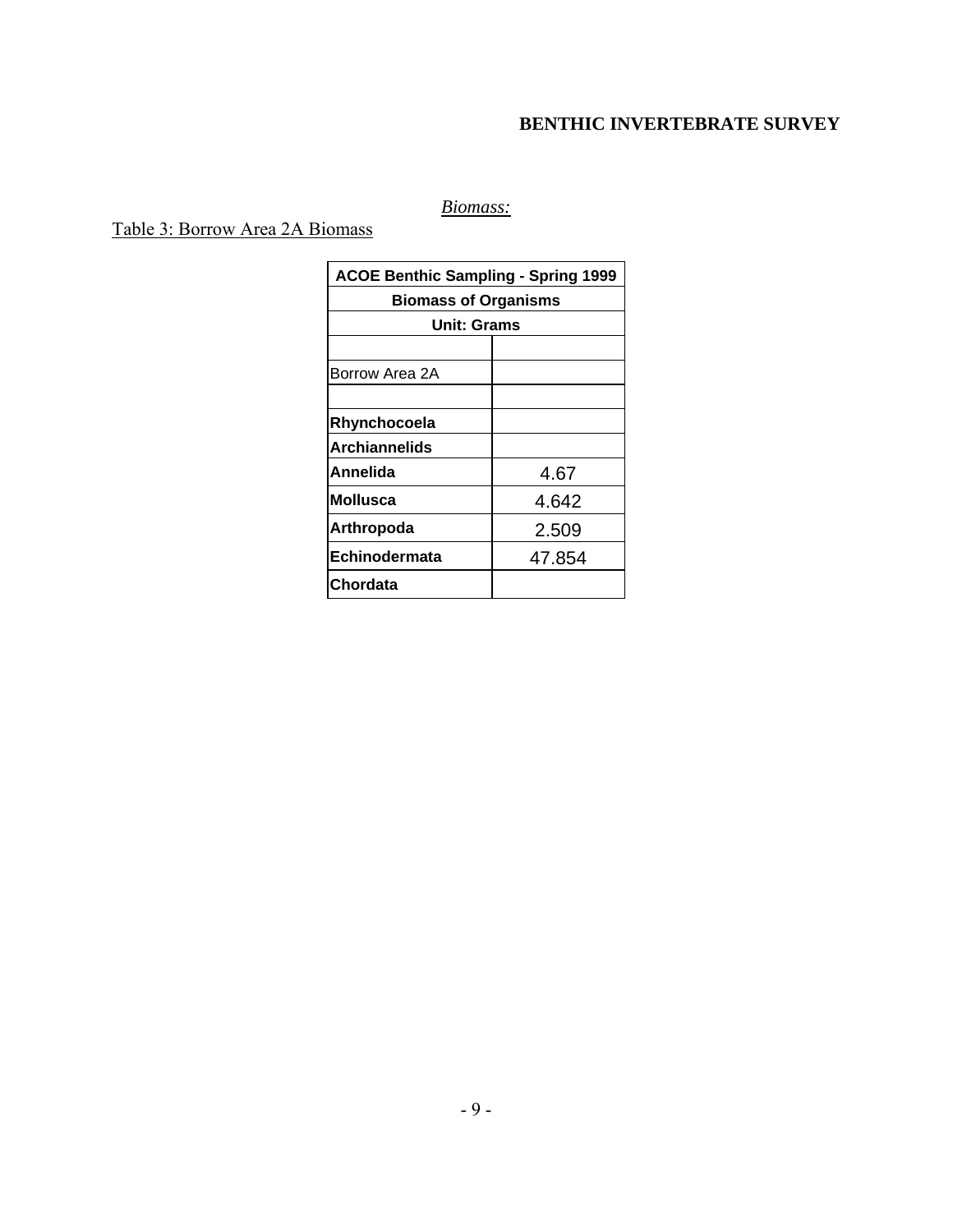# *Water Quality:*

# Table 4: Borrow Area 2A Water Quality

| <b>ACOE Benthic Sampling - Spring 1999</b> |                              |                                             |                           |           |                |                               |  |  |  |
|--------------------------------------------|------------------------------|---------------------------------------------|---------------------------|-----------|----------------|-------------------------------|--|--|--|
| Date Sampled: 8/2/99                       |                              |                                             |                           |           |                |                               |  |  |  |
|                                            | <b>Water Quality Results</b> |                                             |                           |           |                |                               |  |  |  |
|                                            |                              |                                             | <b>Borrow Area 2A</b>     |           |                |                               |  |  |  |
|                                            |                              |                                             |                           |           |                |                               |  |  |  |
| <b>Station</b>                             | <b>Bottom</b><br>Temperature | <b>Bottom</b><br><b>Dissolved</b><br>Oxygen | <b>Bottom</b><br>Salinity | Bottom pH | Visibility     | <b>Bottom</b><br>Conductivity |  |  |  |
|                                            | (C)                          | mg/l                                        | ppt                       |           | meters         | ms                            |  |  |  |
| 1                                          | 17.4                         | 7.6                                         | 31.8                      | 8.6       | 3.4            | 41.57                         |  |  |  |
| $\overline{2}$                             | 17.7                         | 7.35                                        | 31.9                      | 8.4       | 3.8            | 41.87                         |  |  |  |
| 3                                          | 19.8                         | 7.61                                        | 31.6                      | 8.3       | 3.9            | 43.42                         |  |  |  |
| $\overline{\mathcal{A}}$                   | 17.7                         | 7.64                                        | 31.7                      | 8.3       | 4.2            | 41.67                         |  |  |  |
| 5                                          | 17.8                         | 7.54                                        | 31.7                      | 8.3       | 4              | 41.55                         |  |  |  |
| 6                                          | 18                           | 7.6                                         | 31.3                      | 8.2       | 4.8            | 41.88                         |  |  |  |
| $\overline{7}$                             | 18.1                         | 7.57                                        | 31.6                      | 8.2       | 4.8            | 41.96                         |  |  |  |
| 15                                         | 19.4                         | 7.53                                        | 31.7                      | 8.4       | 4.3            | 43.38                         |  |  |  |
| 16                                         | 17.9                         | 7.65                                        | 31.7                      | 8.2       | 4.6            | 41.88                         |  |  |  |
| 17                                         | 17.7                         | 7.4                                         | 31.5                      | 8.2       | $\overline{4}$ | 41.88                         |  |  |  |
| 18                                         | 18.8                         | 7.64                                        | 31.6                      | 8.3       | 3.8            | 42.7                          |  |  |  |
| 19                                         | 18.2                         | 7.55                                        | 31.7                      | 8.2       | 3.1            | 42.12                         |  |  |  |
| 20                                         | 18.3                         | 7.45                                        | 31.6                      | 8.3       | 4.4            | 42.24                         |  |  |  |
| 21                                         | 18.4                         | 7.45                                        | 31.6                      | 8.2       | 4.7            | 42.32                         |  |  |  |
| 32                                         | 19.3                         | 7.44                                        | 31.3                      | 8.2       | 2.9            | 42.94                         |  |  |  |
| 33                                         | 19.2                         | 7.63                                        | 31.7                      | 8.2       | 2.9            | 43.06                         |  |  |  |
| <b>Mean</b>                                | 18.36                        | 7.54                                        | 31.63                     | 8.28      | 3.98           | 42.28                         |  |  |  |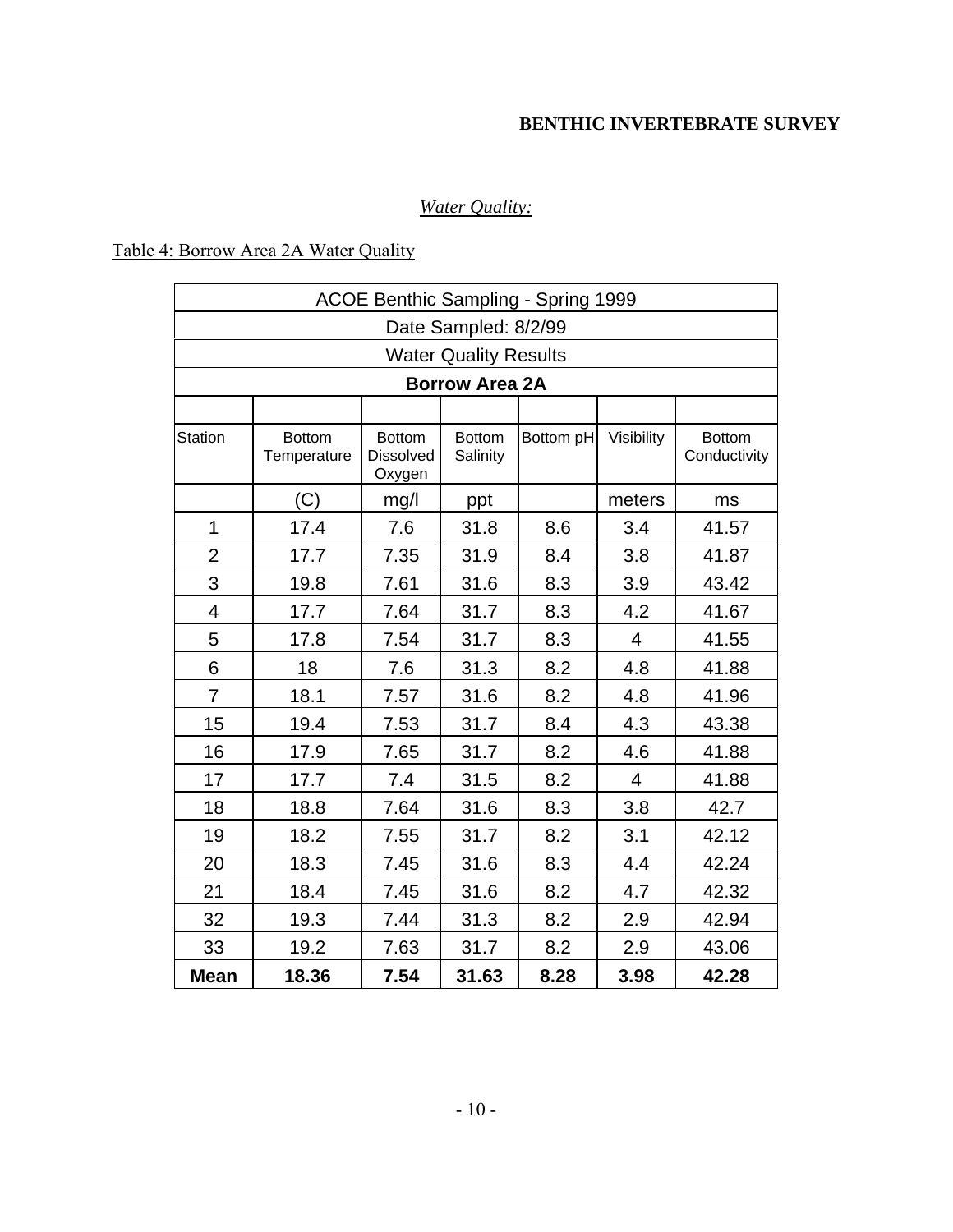## *Biodiversity Index:* 2.43 (Rank: 9)

A total of 33 benthic samples were collected from Borrow Area 2A on August 2, 1999. The mean water temperature recorded for this sampling period was  $18.4\degree$ C. The mean salinity recorded for this sampling period was 31.6 ppt (parts per thousand). The average collection depth in this borrow area was approximately 14 meters. There was a total of 3,780 species identified for this borrow area during this sampling period. Table 2 shows the dominant organisms present during this sampling period. The archiannelid *P. triestinus* was the most abundant, comprising 46 percent of the organisms identified. Additional dominant species included the sand dollar (*E. parma*) at 8 percent, and the polychaete worm (*S. bombyx*) at 7 percent. Additional prevalent species included the amphipods (*P. obliqua* and *P. wigleyi*), the clam (*Tellina agilis*), and species from the class Nematoda.

Standardizing borrow area 2A for abundance (i.e., number of organisms per square meter) show this borrow area to contain approximately 2,125 individuals of the archiannelid *P. triestinus* per square meter, 359 individuals of the sand dollar (*E. parma*) per square meter, 333 individuals of the polychaete worm *S. bombyx*, and 236 individuals of the amphipod *P. obliqua* per square meter.

The total biomass at this borrow area was dominated by the Sand dollar (47.84 grams), followed by annelid worms (4.67 grams) and bivalve mollusks (4.64 grams).

## *Fall 1999*

#### *Abundance:*

| ACOE Benthic Sampling - Fall 1999             |                       |                          |                                             |  |  |  |  |
|-----------------------------------------------|-----------------------|--------------------------|---------------------------------------------|--|--|--|--|
| Date Sampled: 11/99                           |                       |                          |                                             |  |  |  |  |
| Species Abundance per Sample per Square Meter |                       |                          |                                             |  |  |  |  |
|                                               | <b>Borrow Area 2A</b> |                          |                                             |  |  |  |  |
| Number of Samples: 33                         |                       |                          |                                             |  |  |  |  |
| <b>Species</b>                                | Totals                | <b>Fraction of Total</b> | Abundance per<br>Sample per Square<br>Meter |  |  |  |  |
|                                               |                       |                          |                                             |  |  |  |  |
| Gammarus annulatus                            | 13035                 | 0.82                     | 15800                                       |  |  |  |  |
| Polygordius triestinus                        | 1237                  | 0.08                     | 1499                                        |  |  |  |  |
| Asabellides oculata                           | 340                   | 0.02                     | 412                                         |  |  |  |  |
| Tellina agilis                                | 145                   | 0.01                     | 176                                         |  |  |  |  |
| Nephtys bucera                                | 132                   | 0.01                     | 160                                         |  |  |  |  |
| Spisula solidissima                           | 98                    | 0.01                     | 119                                         |  |  |  |  |

Table 5: Borrow Area 2A Species Abundance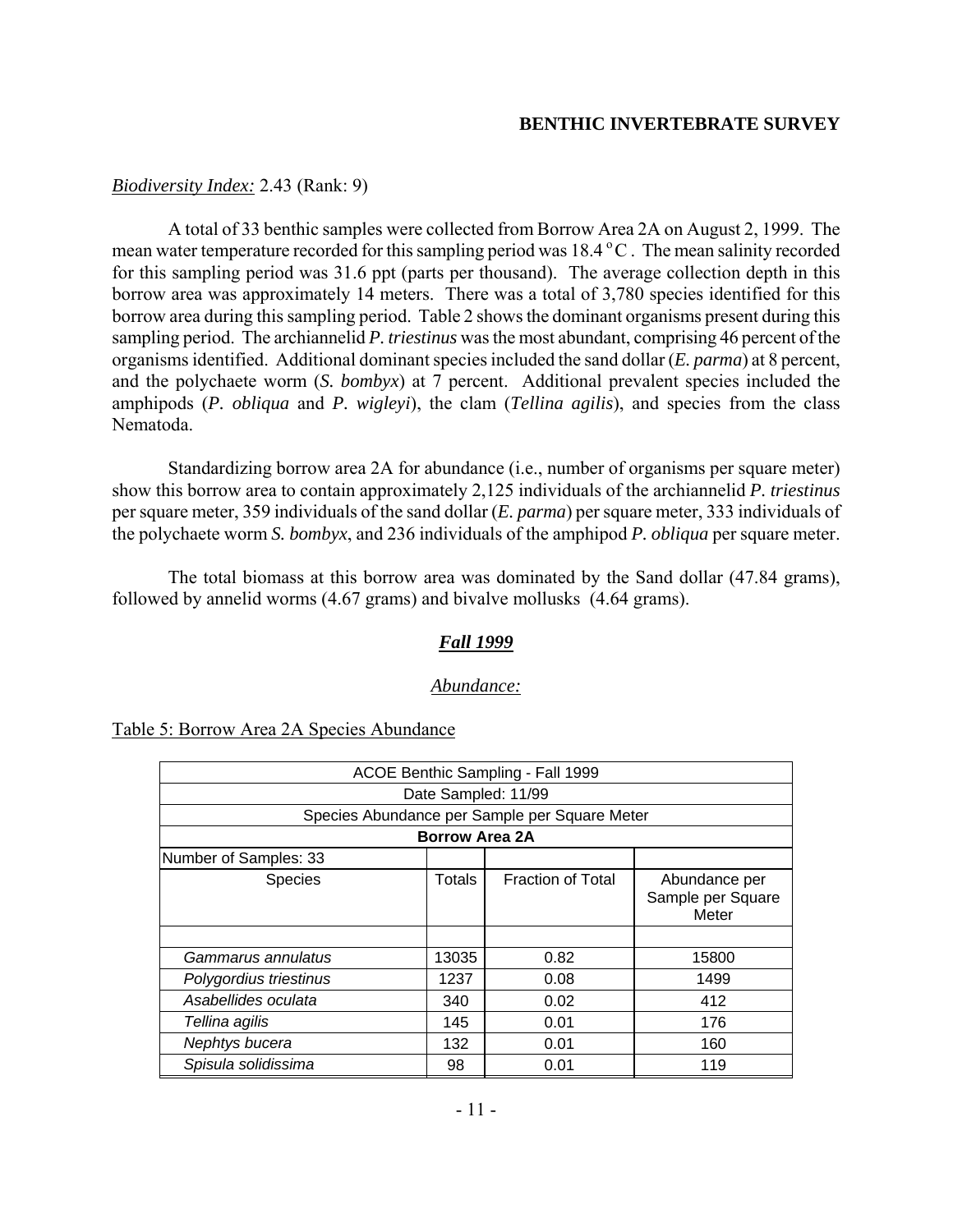| ACOE Benthic Sampling - Fall 1999             |                   |                          |                                             |  |  |  |
|-----------------------------------------------|-------------------|--------------------------|---------------------------------------------|--|--|--|
| Date Sampled: 11/99                           |                   |                          |                                             |  |  |  |
| Species Abundance per Sample per Square Meter |                   |                          |                                             |  |  |  |
| <b>Borrow Area 2A</b>                         |                   |                          |                                             |  |  |  |
| Number of Samples: 33                         |                   |                          |                                             |  |  |  |
| <b>Species</b>                                | Totals            | <b>Fraction of Total</b> | Abundance per<br>Sample per Square<br>Meter |  |  |  |
|                                               |                   |                          |                                             |  |  |  |
| Protohaustorius wigleyi                       | 87<br>105<br>0.01 |                          |                                             |  |  |  |
| <b>TOTALS</b>                                 | 15924             | 100%                     | N/A                                         |  |  |  |

## *Biomass:*

Table 6: Borrow Area 2A Biomass

| <b>ACOE Benthic Sampling - Fall 1999</b> |                    |                                  |  |  |  |  |  |
|------------------------------------------|--------------------|----------------------------------|--|--|--|--|--|
| <b>Biomass of Organisms</b>              |                    |                                  |  |  |  |  |  |
|                                          | <b>Unit: Grams</b> |                                  |  |  |  |  |  |
|                                          |                    |                                  |  |  |  |  |  |
| Borrow Area 2A                           | Totals             | Totals per Sq.<br>Meter per grab |  |  |  |  |  |
| Taxa                                     | (grams)            |                                  |  |  |  |  |  |
|                                          |                    |                                  |  |  |  |  |  |
| <b>Anthozoa</b>                          | 0.00               | 0.00                             |  |  |  |  |  |
| Rhynchocoela                             | 0.00               | 0.00                             |  |  |  |  |  |
| <b>Nematoda</b>                          | 0.00               | 0.00                             |  |  |  |  |  |
| <b>Platyhelminthes</b>                   | 0.00               | 0.00                             |  |  |  |  |  |
| <b>Cnidaria</b>                          | 0.00               | 0.00                             |  |  |  |  |  |
| <b>Archiannelids</b>                     | 0.37               | 0.45                             |  |  |  |  |  |
| <b>Annelida</b>                          | 5.42               | 6.57                             |  |  |  |  |  |
| <b>Mollusca</b>                          | 6.28               | 7.61                             |  |  |  |  |  |
| Arthropoda                               | 295.40             | 358.06                           |  |  |  |  |  |
| Echinodermata                            | 20.99              | 25.44                            |  |  |  |  |  |
| <b>Chordata</b>                          | 0.00               | 0.00                             |  |  |  |  |  |
| <b>Other</b>                             | 0.00               | 0.00                             |  |  |  |  |  |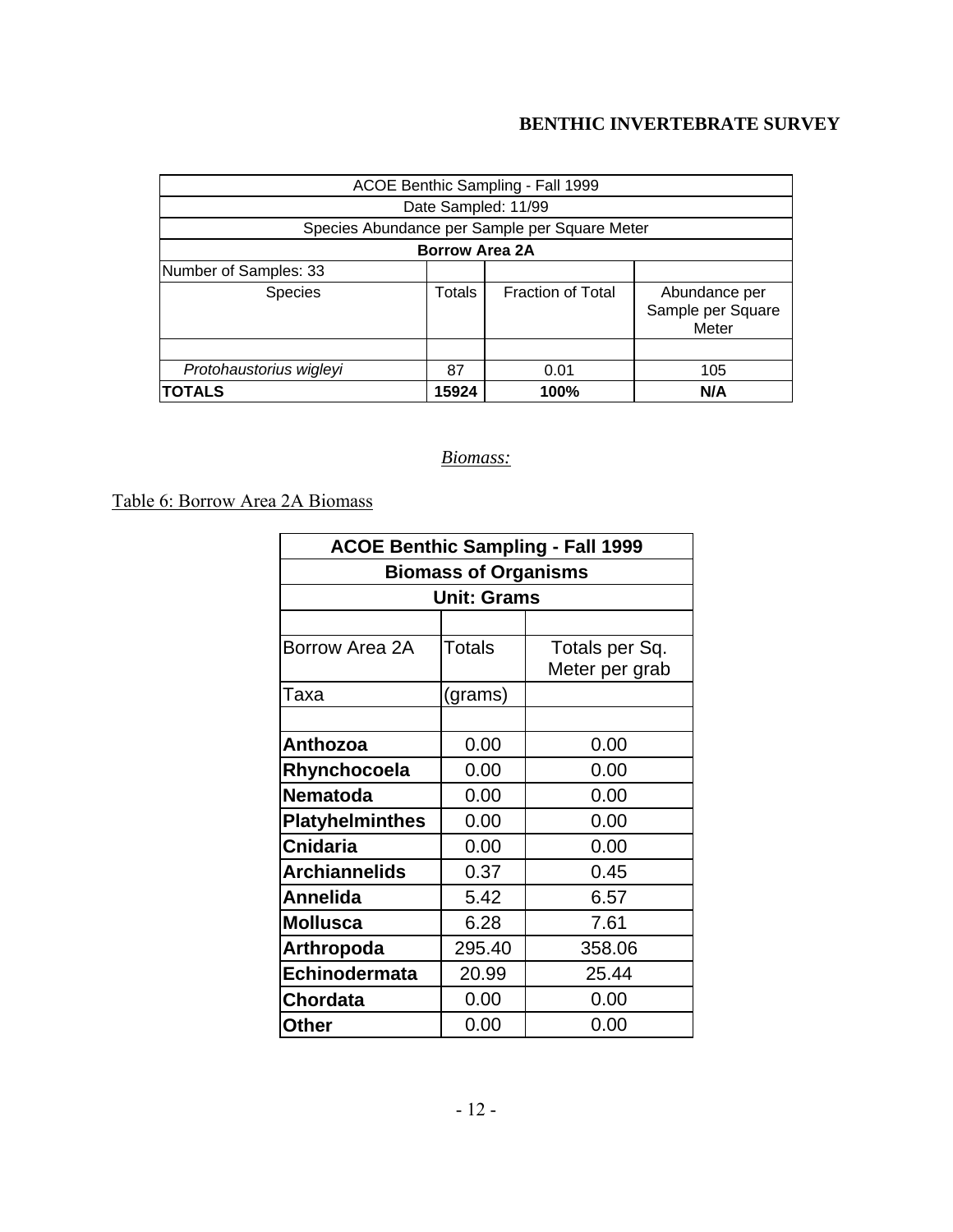#### *Water Quality:*

#### Table 7: Borrow Area 2A Water Quality

| ACOE Benthic Sampling - Fall 99 |                              |                                             |                           |           |            |                               |  |  |
|---------------------------------|------------------------------|---------------------------------------------|---------------------------|-----------|------------|-------------------------------|--|--|
| Date Sampled: 11/18/99          |                              |                                             |                           |           |            |                               |  |  |
|                                 | <b>Water Quality Results</b> |                                             |                           |           |            |                               |  |  |
|                                 |                              |                                             | <b>Borrow Area 2a</b>     |           |            |                               |  |  |
| Station                         | <b>Bottom</b><br>Temperature | <b>Bottom</b><br><b>Dissolved</b><br>Oxygen | <b>Bottom</b><br>Salinity | Bottom pH | Visibility | <b>Bottom</b><br>Conductivity |  |  |
|                                 | (C)                          | mg/l                                        | ppt                       |           | meters     | mS                            |  |  |
| 1                               | 9.7                          | 8.08                                        | 33                        |           |            | 35.84                         |  |  |
| $\overline{2}$                  |                              |                                             |                           |           |            |                               |  |  |
| 3                               | 9.7                          | 8.08                                        | 33                        |           |            | 35.78                         |  |  |
| $\overline{\mathbf{4}}$         |                              |                                             |                           |           | 4.5        |                               |  |  |
| 5                               | 9.6                          | 8.12                                        | 32.9                      |           |            | 35.68                         |  |  |
| 6                               | 9.5                          | 8.21                                        | 32.9                      |           |            | 35.6                          |  |  |
| $\overline{7}$                  | 9.4                          | 8                                           | 32.9                      |           |            | 35.51                         |  |  |
| 8                               | 9.6                          | 8.18                                        | 32.9                      |           |            | 35.66                         |  |  |
| 9                               |                              |                                             |                           |           |            |                               |  |  |
| 10                              | 9.7                          | 8.36                                        | 32.9                      |           |            | 35.75                         |  |  |
| 11                              |                              |                                             |                           |           |            |                               |  |  |
| 12                              | 9.6                          | 8.23                                        | 32.9                      |           |            | 35.67                         |  |  |
| 15                              | 9.8                          | 8.38                                        | 33                        |           |            | 35.91                         |  |  |
| 16                              | 9.7                          | 8.32                                        | 32.9                      |           |            | 35.83                         |  |  |
| 17                              | 9.6                          | 8.23                                        | 32.9                      |           |            | 35.67                         |  |  |
| 18                              | 9.5                          | 8.01                                        | 32.8                      |           |            | 35.5                          |  |  |
| 19                              | 9.4                          | 8.03                                        | 32.8                      |           |            | 35.37                         |  |  |
| 20                              | 9.2                          | 8.07                                        | 32.8                      |           |            | 35.23                         |  |  |
| 22                              | 9.3                          | 8.26                                        | 32.7                      |           |            | 35.14                         |  |  |
| 28                              | 9.4                          | 8.23                                        | 32.8                      |           |            | 35.39                         |  |  |
| 29                              |                              |                                             |                           |           | 4.5        |                               |  |  |
| <b>Mean</b>                     | 9.54                         | 8.17                                        | 32.88                     |           | 4.50       | 35.60                         |  |  |

## *Biodiversity Index:* 0.94 (Rank: 10)

A total of 33 benthic samples were collected from Borrow Area 2A on December 9, 1999. The mean water temperature recorded for this sampling period was 9.5  $\degree$  C. The mean salinity recorded for this sampling period was 32.8 ppt (parts per thousand). The average collection depth in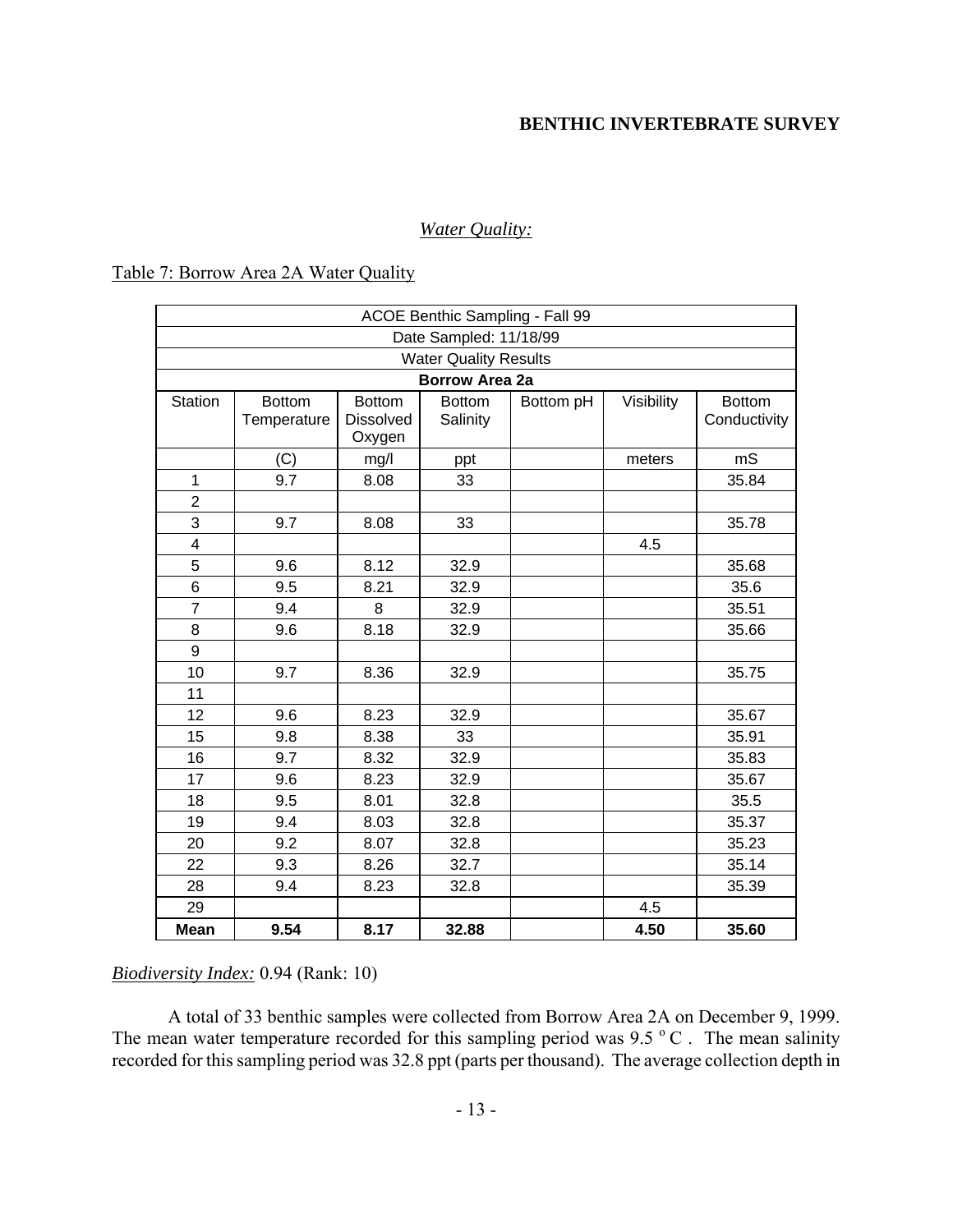this borrow area was approximately 14 meters. There was a total of 15,924 species identified for this borrow area during this sampling period. Table 5 shows the dominant organisms present during this sampling period. The amphipod *Gammarus annulatus* was the most abundant, comprising 82 percent of the organisms identified. Additional dominant species included the archiannelid *Polygordius triestinus* at 8 percent, and the polychaete worm (*Asabellides oculata*) at 2 percent.

Standardizing borrow area 2A for abundance (i.e., number of organisms per square meter) show this borrow area to contain approximately 15,800 individuals of the amphipod *G. annulatus* per square meter, 1,499 individuals of the archiannelid (*P. Triestinus*) per square meter, and 412 individuals of the polychaete worm *A. oculata*.

The total biomass at this borrow area was dominated by the arthropods (295.4 grams) followed by Sand dollar (20.99 grams), followed by bivalve mollusks (6.28 grams) and anelid worms (5.42 grams).

#### **Borrow Area 2B**

## *Spring 1999*

*Abundance:*

#### Table 8: Borrow Area 2B Species Abundance

| <b>ACOE Benthic Sampling - Spring 1999</b> |                                               |                          |                                                    |  |  |  |  |  |
|--------------------------------------------|-----------------------------------------------|--------------------------|----------------------------------------------------|--|--|--|--|--|
| Date Sampled: 8/2/99 and 8/3/99            |                                               |                          |                                                    |  |  |  |  |  |
|                                            | Species Abundance per Sample per Square Meter |                          |                                                    |  |  |  |  |  |
| <b>Borrow Area 2B</b>                      |                                               |                          |                                                    |  |  |  |  |  |
| Number of Samples: 17                      |                                               |                          |                                                    |  |  |  |  |  |
| <b>Species</b>                             | Totals                                        | <b>Fraction of Total</b> | Abundance per<br>Sample per<br><b>Square Meter</b> |  |  |  |  |  |
|                                            |                                               |                          |                                                    |  |  |  |  |  |
| Echinarachnius parma                       | 701                                           | 0.27                     | 1649                                               |  |  |  |  |  |
| Polygordius triestinus                     | 676                                           | 0.26                     | 1591                                               |  |  |  |  |  |
| Pseudunciola obliqua                       | 294                                           | 0.11                     | 692                                                |  |  |  |  |  |
| Protohaustorius wigleyi                    | 87                                            | 0.03                     | 205                                                |  |  |  |  |  |
| Tanaidacea                                 | 68                                            | 0.03                     | 160                                                |  |  |  |  |  |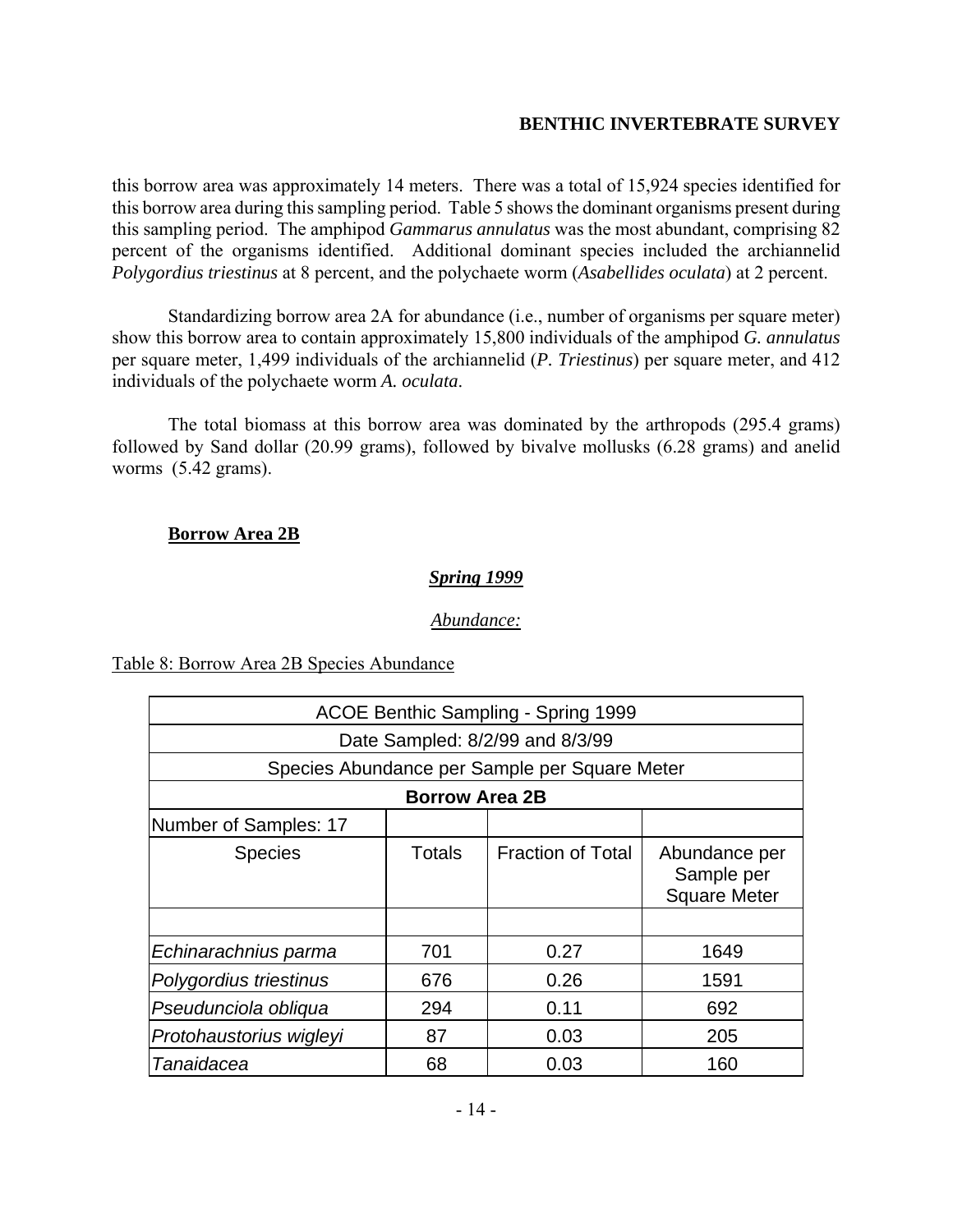| ACOE Benthic Sampling - Spring 1999           |                                 |      |     |  |  |  |  |  |
|-----------------------------------------------|---------------------------------|------|-----|--|--|--|--|--|
|                                               | Date Sampled: 8/2/99 and 8/3/99 |      |     |  |  |  |  |  |
| Species Abundance per Sample per Square Meter |                                 |      |     |  |  |  |  |  |
|                                               | <b>Borrow Area 2B</b>           |      |     |  |  |  |  |  |
| Nematoda                                      | 66                              | 0.03 | 155 |  |  |  |  |  |
| Leptognatha caeca                             | 50                              | 0.02 | 118 |  |  |  |  |  |
| Aricidea sp.                                  | 48                              | 0.02 | 113 |  |  |  |  |  |
| Polychaeta                                    | 43                              | 0.02 | 101 |  |  |  |  |  |
| Psammonyx nobilis                             | 42                              | 0.02 | 99  |  |  |  |  |  |
| Acanthohaustorius millsi                      | 41                              | 0.02 | 96  |  |  |  |  |  |
| Nemertean worm                                | 36                              | 0.01 | 85  |  |  |  |  |  |
| Aricidea catherinae                           | 35                              | 0.01 | 82  |  |  |  |  |  |
| Amphipoda                                     | 31                              | 0.01 | 73  |  |  |  |  |  |
| Oligochaeta                                   | 30                              | 0.01 | 71  |  |  |  |  |  |
| Syllidae                                      | 29                              | 0.01 | 68  |  |  |  |  |  |
| Glycera sp.                                   | 24                              | 0.01 | 56  |  |  |  |  |  |
| Tharyx acutus                                 | 22                              | 0.01 | 52  |  |  |  |  |  |
| Tellina agilis                                | 21                              | 0.01 | 49  |  |  |  |  |  |
| Paraphoxus epistomus                          | 21                              | 0.01 | 49  |  |  |  |  |  |
| Nudibranchia                                  | 19                              | 0.01 | 45  |  |  |  |  |  |
| Nephtys bucera                                | 17                              | 0.01 | 40  |  |  |  |  |  |
| Spisula solidissima                           | 16                              | 0.01 | 38  |  |  |  |  |  |
| Tharyx sp.                                    | 15                              | 0.01 | 35  |  |  |  |  |  |
| Corophidae                                    | 15                              | 0.01 | 35  |  |  |  |  |  |
| Aricidea jeffreysii                           | 14                              | 0.01 | 33  |  |  |  |  |  |
| <b>TOTALS</b><br>2601<br>N/A<br>100%          |                                 |      |     |  |  |  |  |  |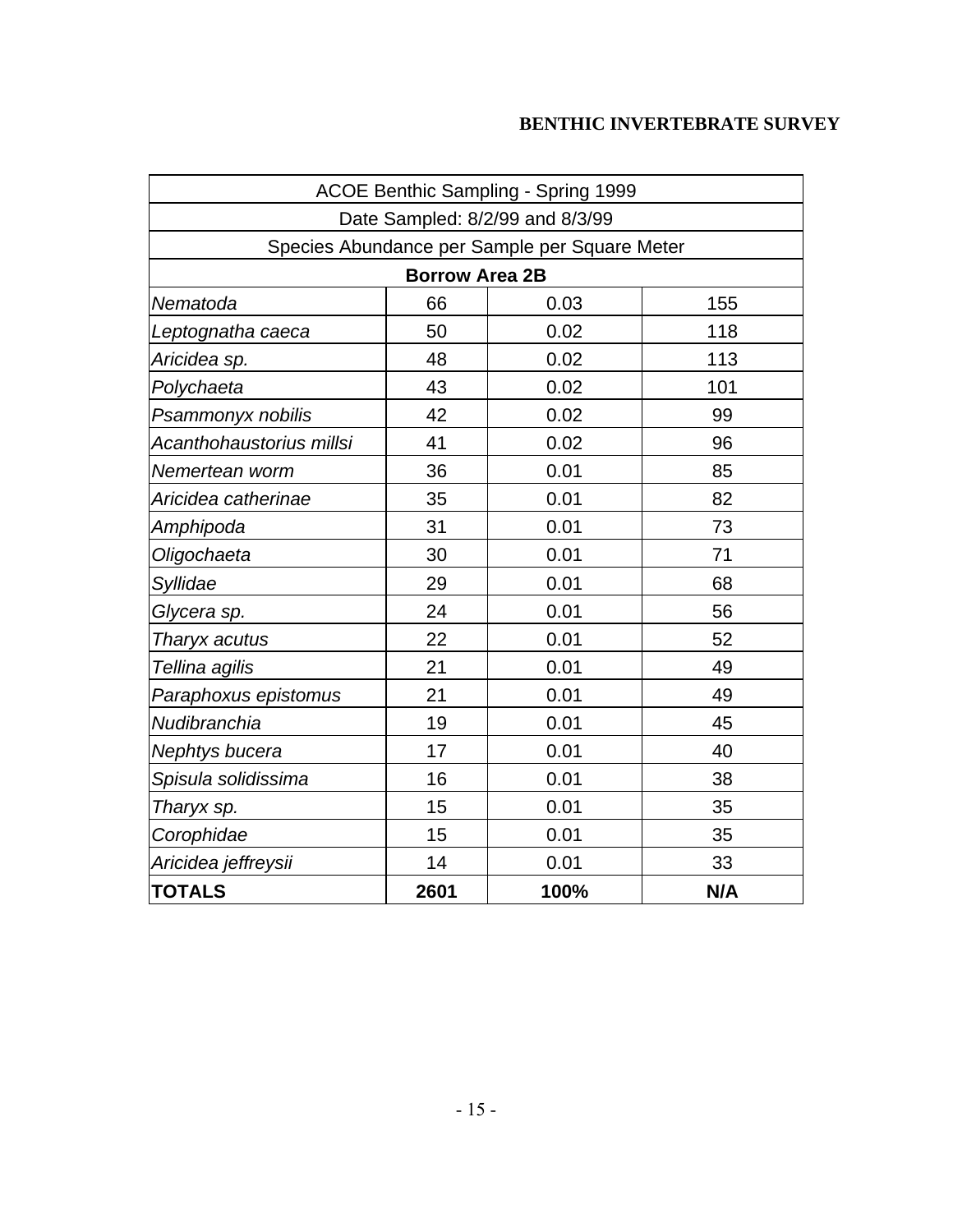# *Biomass:*

## Table 9: Borrow Area 2B Biomass

| <b>ACOE Benthic Sampling - Spring 1999</b> |        |  |  |  |
|--------------------------------------------|--------|--|--|--|
| <b>Biomass of Organisms</b>                |        |  |  |  |
| Unit: Grams                                |        |  |  |  |
|                                            |        |  |  |  |
| Borrow Area 2B                             |        |  |  |  |
|                                            |        |  |  |  |
| Rhynchocoela                               |        |  |  |  |
| <b>Archiannelids</b><br>8.023              |        |  |  |  |
| 24<br>Annelida                             |        |  |  |  |
| <b>Mollusca</b>                            | 5.011  |  |  |  |
| Arthropoda                                 | 2.04   |  |  |  |
| Echinodermata                              | 191.22 |  |  |  |
| <b>Chordata</b>                            |        |  |  |  |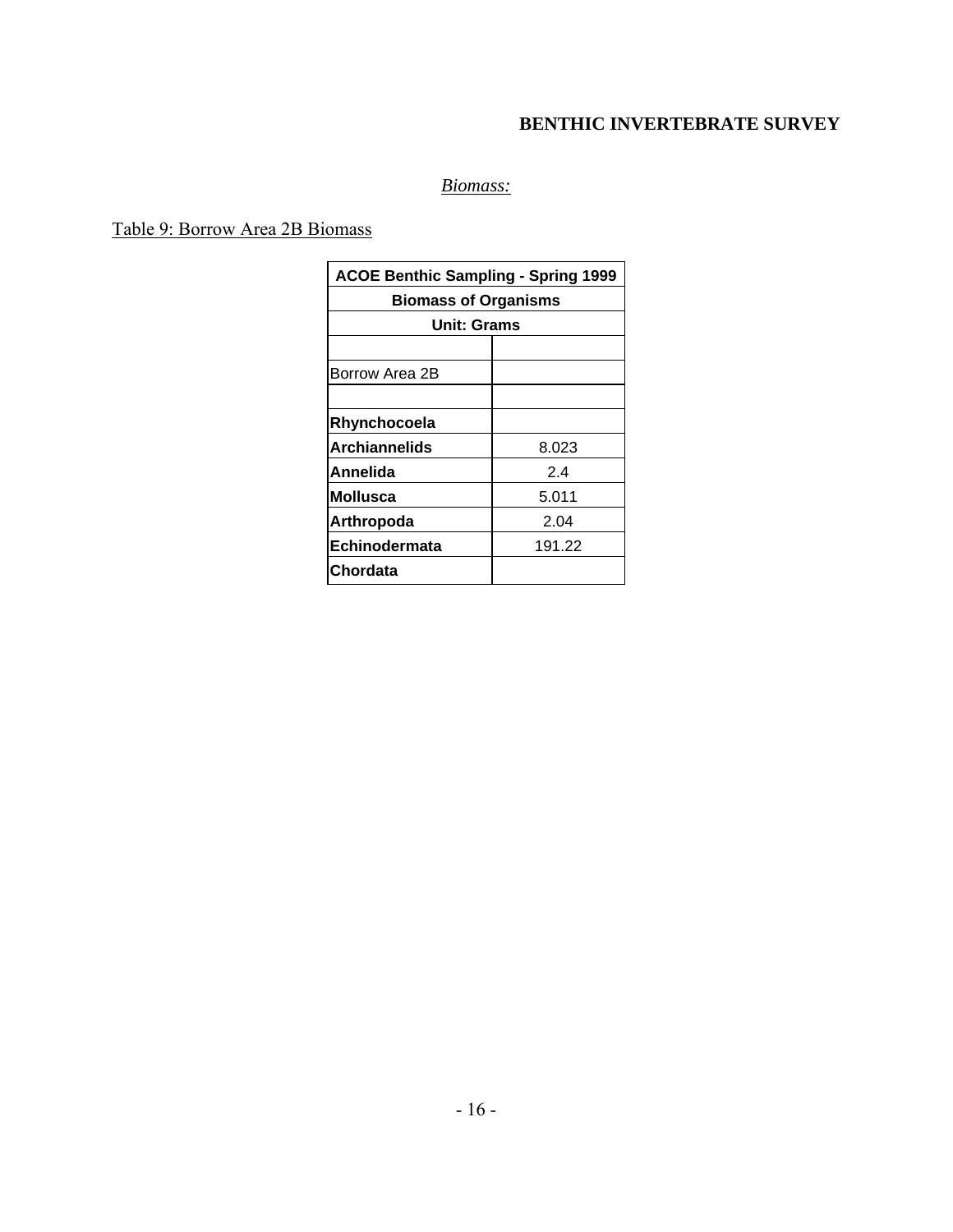## *Water Quality:*

#### Table 10: Borrow Area 2B Water Quality

| ACOE Benthic Sampling - Spring 1999 |                              |                                             |                           |           |            |                               |  |  |  |
|-------------------------------------|------------------------------|---------------------------------------------|---------------------------|-----------|------------|-------------------------------|--|--|--|
| Date Sampled: 8/2/99 and 8/3/99     |                              |                                             |                           |           |            |                               |  |  |  |
|                                     | <b>Water Quality Results</b> |                                             |                           |           |            |                               |  |  |  |
|                                     | <b>Borrow Area 2B</b>        |                                             |                           |           |            |                               |  |  |  |
|                                     |                              |                                             |                           |           |            |                               |  |  |  |
| <b>Station</b>                      | <b>Bottom</b><br>Temperature | <b>Bottom</b><br><b>Dissolved</b><br>Oxygen | <b>Bottom</b><br>Salinity | Bottom pH | Visibility | <b>Bottom</b><br>Conductivity |  |  |  |
|                                     | (C)                          | mg/l                                        | ppt                       |           | meters     | ms                            |  |  |  |
| 1                                   | 18.2                         | 7.65                                        | 31.6                      | 8.2       | 4.2        | 42.04                         |  |  |  |
| $\overline{2}$                      | 18.1                         | 7.93                                        | 31.7                      | 8.1       | 4          | 42.01                         |  |  |  |
| 3                                   | 18                           | 7.29                                        | 31.7                      | 8         | 3.6        | 41.98                         |  |  |  |
| $\overline{4}$                      | 18.1                         | 7.37                                        | 31.7                      | 8         | 4.2        | 42.11                         |  |  |  |
| 10                                  | 19.3                         | 7.89                                        | 31                        | 8.2       | 3.8        | 42.75                         |  |  |  |
| 11                                  | 18.7                         | 7.46                                        | 31.7                      | 8.2       | 4          | 42.68                         |  |  |  |
| 12                                  | 18.6                         | 7.72                                        | 31.7                      | 8.2       | 4.3        | 42.58                         |  |  |  |
| 13                                  | 22.6                         | 7.52                                        | 31.8                      | 8.3       | 3.6        | na                            |  |  |  |
| 14                                  | 17.7                         | 7.17                                        | 31.8                      | 8.2       | 4.4        | 41.87                         |  |  |  |
| <b>Mean</b>                         | 18.81                        | 7.56                                        | 31.63                     | 8.16      | 4.01       | 42.25                         |  |  |  |

#### *Biodiversity Index:* 2.63 (Rank: 5)

A total of 17 benthic samples were collected from Borrow Area 2B on August 2 and 3, 1999. The mean water temperature recorded for this sampling period was  $18.8\degree$  C. The mean salinity recorded for this sampling period was 31.6 ppt. The average collection depth in this borrow area was approximately 16 meters. There was a total of 2,601 individuals identified for this borrow area during this sampling period. Table 8 shows that 53 percent of the individuals identified were the sand dollar (*E. parma*), 27 percent, and the archiannelid (*P. triestinus*), 26 percent. Additional prevalent species included the amphipods (*P. obliqua* and *P. wigleyi*), 11 and 3 percent, respectively. Individuals from the classes Tanaidacea and Nematoda each comprised 3 percent.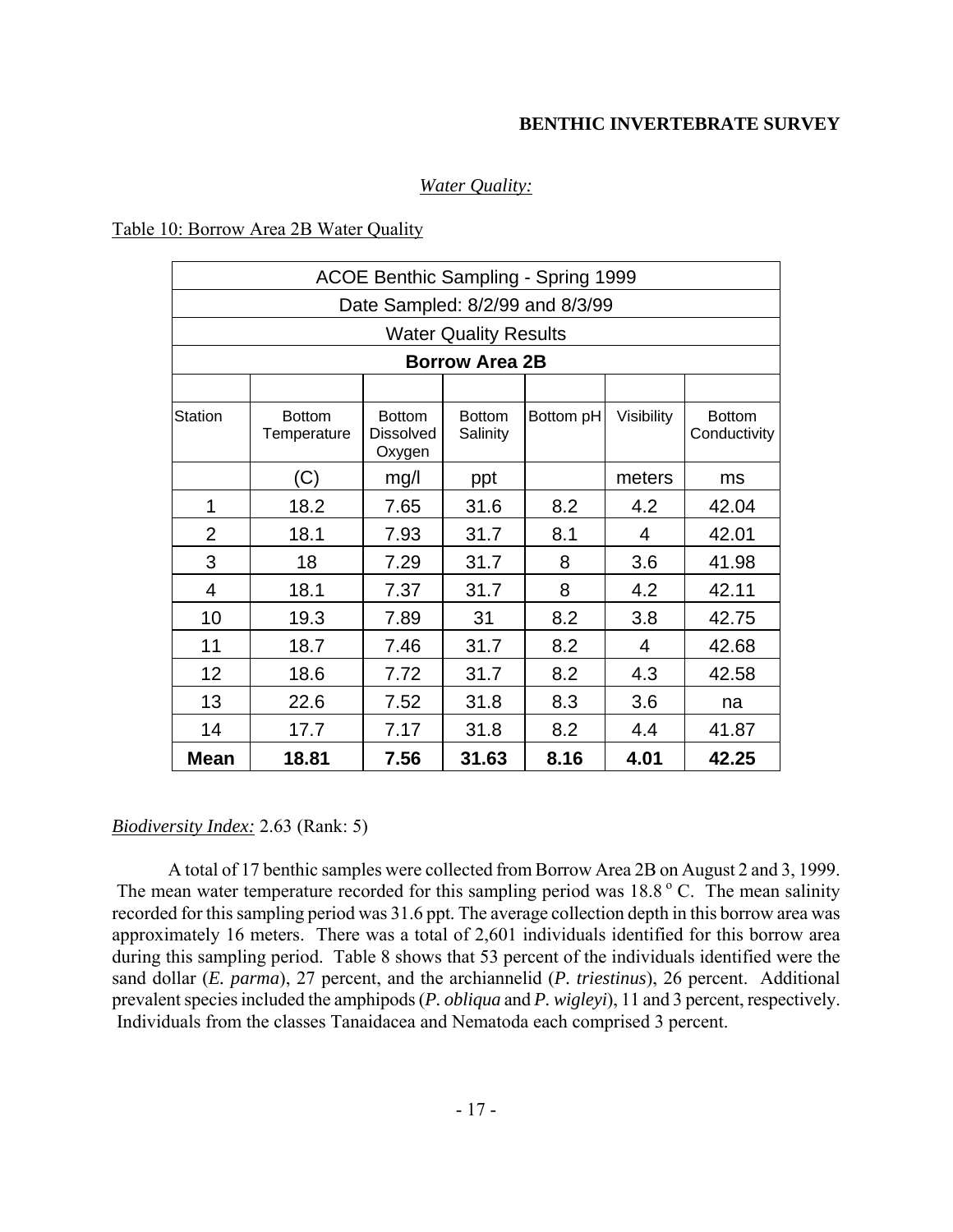Standardizing borrow area 2B for abundance (i.e., number of organisms per square meter) show this borrow area to contain approximately 1,649 individuals of the sand dollar (*E. parma*) per square meter, 1,591 individuals of the archiannelid *P. triestinus* per square meter, 205 individuals of the amphipod *P. wigleyi* per square meter, and 692 individuals of the amphipod *P. obliqua* per square meter.

The biomass at this borrow area was dominated by sand dollars (191 grams), followed by archiannelid worms (8 grams) and bivalve mollusk species (5 grams).

#### *Fall 1999*

#### *Abundance:*

Table 11: Borrow Area 2B Species Abundance

| ACOE Benthic Sampling - Fall 1999              |               |                      |                                                |  |  |  |  |  |
|------------------------------------------------|---------------|----------------------|------------------------------------------------|--|--|--|--|--|
| Date Sampled: 11/99                            |               |                      |                                                |  |  |  |  |  |
| Species Abundance per Sample per Square Meter  |               |                      |                                                |  |  |  |  |  |
| <b>Borrow Area 2B</b>                          |               |                      |                                                |  |  |  |  |  |
| Number of Samples: 17                          |               |                      |                                                |  |  |  |  |  |
| Species                                        | <b>Totals</b> | Fraction of<br>Total | Abundance<br>per Sample<br>per Square<br>Meter |  |  |  |  |  |
|                                                |               |                      |                                                |  |  |  |  |  |
| 1575<br>0.64<br>3706<br>Polygordius triestinus |               |                      |                                                |  |  |  |  |  |
| 128<br>0.05<br>301<br>Echinarachnius parma     |               |                      |                                                |  |  |  |  |  |
| Spisula solidissima                            | 127           | 0.05                 | 299                                            |  |  |  |  |  |
| Leptognatha caeca                              | 113           | 0.05                 | 266                                            |  |  |  |  |  |
| Protohaustorius wigleyi                        | 38            | 0.02                 | 89                                             |  |  |  |  |  |
| Aricidea jeffreysii                            | 32            | 0.01                 | 75                                             |  |  |  |  |  |
| Goniadella gracillis                           | 31            | 0.01                 | 73                                             |  |  |  |  |  |
| Tellina agilis                                 | 29            | 0.01                 | 68                                             |  |  |  |  |  |
| Nucula atacellana                              | 27            | 0.01                 | 64                                             |  |  |  |  |  |
| Astarte castanea                               | 25            | 0.01                 | 59                                             |  |  |  |  |  |
| Orchomanella pinguis                           | 25            | 0.01                 | 59                                             |  |  |  |  |  |
| Tanaidacea                                     | 25            | 0.01                 | 59                                             |  |  |  |  |  |
| Asabellides oculata                            | 23            | 0.01                 | 54                                             |  |  |  |  |  |
| Acanthohaustorius millsi                       | 18            | 0.01                 | 42                                             |  |  |  |  |  |
| Nephtys bucera                                 | 17            | 0.01                 | 40                                             |  |  |  |  |  |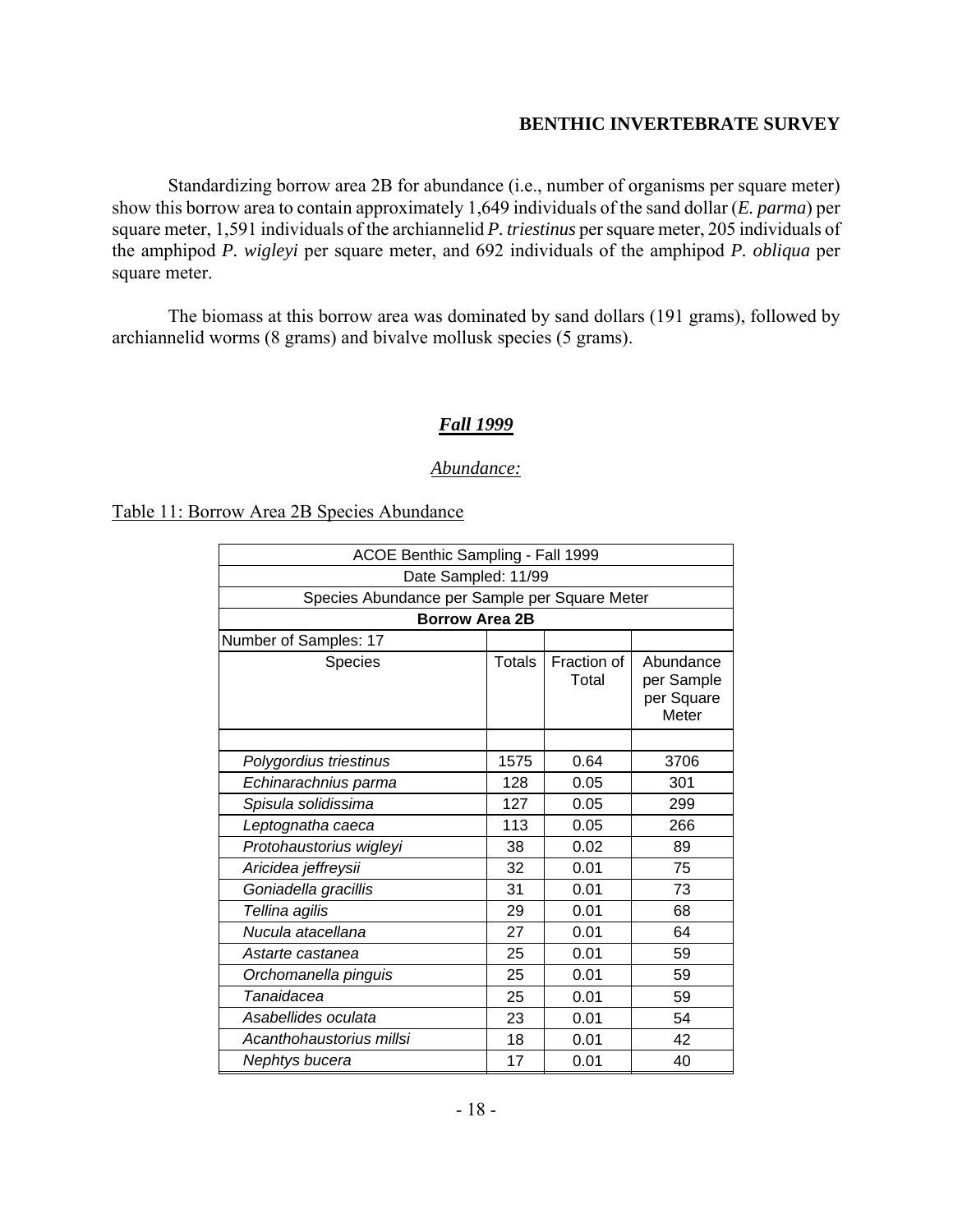| ACOE Benthic Sampling - Fall 1999             |        |                      |                                                |  |  |  |
|-----------------------------------------------|--------|----------------------|------------------------------------------------|--|--|--|
| Date Sampled: 11/99                           |        |                      |                                                |  |  |  |
| Species Abundance per Sample per Square Meter |        |                      |                                                |  |  |  |
| <b>Borrow Area 2B</b>                         |        |                      |                                                |  |  |  |
| Number of Samples: 17                         |        |                      |                                                |  |  |  |
| <b>Species</b>                                | Totals | Fraction of<br>Total | Abundance<br>per Sample<br>per Square<br>Meter |  |  |  |
|                                               |        |                      |                                                |  |  |  |
| Unidentified Nemertean sp.                    | 16     | 0.01                 | 38                                             |  |  |  |
| Littorina obtusata                            | 16     | 0.01                 | 38                                             |  |  |  |
| Gammarus annulatus                            | 16     | 0.01                 | 38                                             |  |  |  |
| Syllidae                                      | 15     | 0.01                 | 35                                             |  |  |  |
| Bivalvia sp. (Unidentified)                   | 15     | 0.01                 | 35                                             |  |  |  |
| Tharyx acutus                                 | 13     | 0.01                 | 31                                             |  |  |  |
| Pseudunciola obliqua                          | 13     | 0.01                 | 31                                             |  |  |  |
| TOTALS                                        | 2479   | 100%                 | N/A                                            |  |  |  |

# *Biomass:*

Table 12: Borrow Area 2B Biomass

| <b>ACOE Benthic Sampling - Fall 1999</b> |               |                |  |  |  |  |
|------------------------------------------|---------------|----------------|--|--|--|--|
| <b>Biomass of Organisms</b>              |               |                |  |  |  |  |
| <b>Unit: Grams</b>                       |               |                |  |  |  |  |
|                                          |               |                |  |  |  |  |
| <b>Borrow Area 2B</b>                    |               |                |  |  |  |  |
| Station No.                              | <b>Totals</b> | Totals per Sq. |  |  |  |  |
|                                          |               | Meter per grab |  |  |  |  |
| Taxa                                     | (grams)       |                |  |  |  |  |
|                                          |               |                |  |  |  |  |
| Anthozoa                                 | 0.00          | 0.00           |  |  |  |  |
| Rhynchocoela                             | 0.00          | 0.00           |  |  |  |  |
| <b>Nematoda</b>                          | 0.00          | 0.00           |  |  |  |  |
| <b>Platyhelminthes</b>                   | 0.00          | 0.00           |  |  |  |  |
| <b>Cnidaria</b>                          | 0.00          | 0.00           |  |  |  |  |
| <b>Archiannelids</b>                     | 0.03          | 0.04           |  |  |  |  |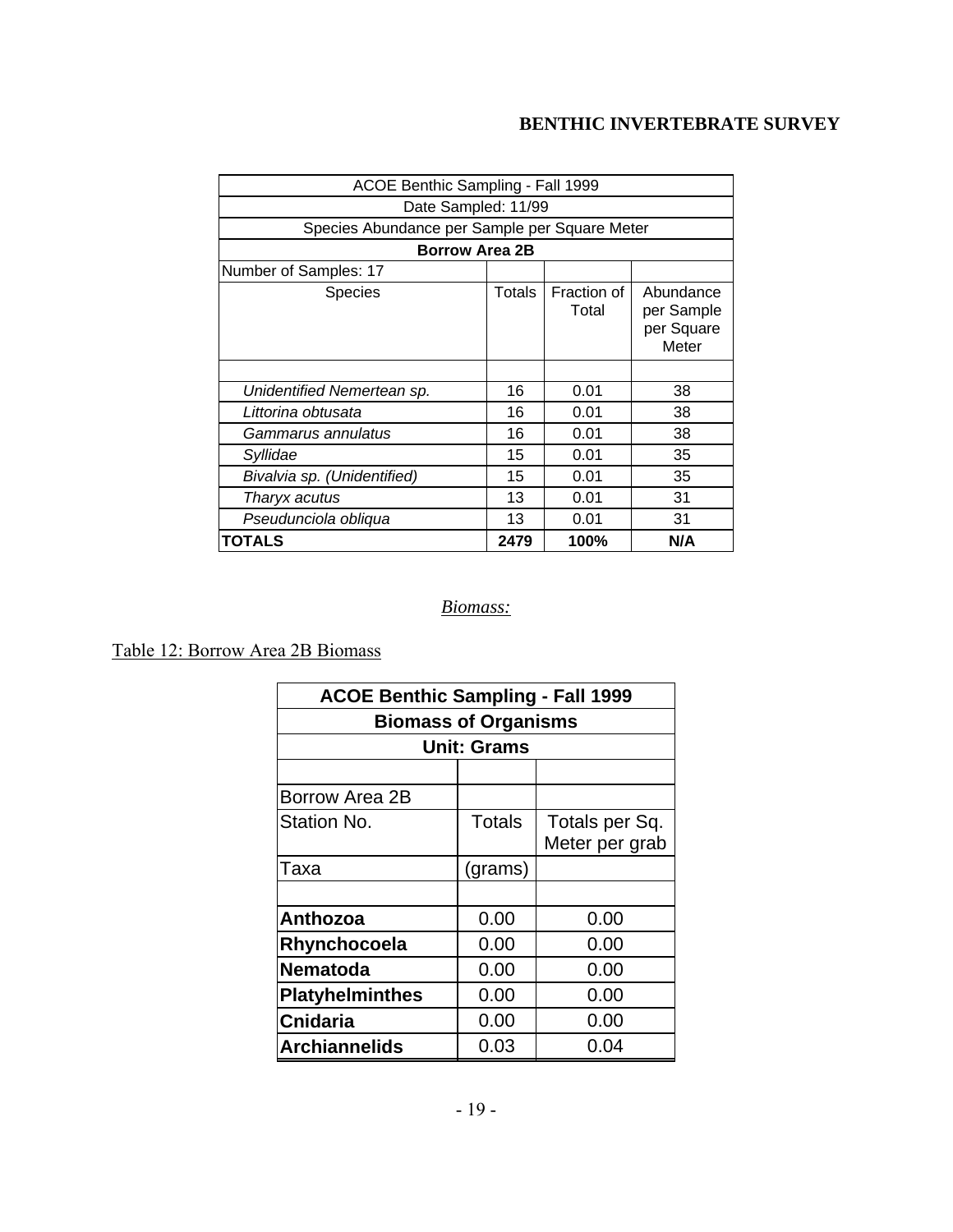| <b>ACOE Benthic Sampling - Fall 1999</b> |                    |                |  |  |  |  |  |
|------------------------------------------|--------------------|----------------|--|--|--|--|--|
| <b>Biomass of Organisms</b>              |                    |                |  |  |  |  |  |
|                                          | <b>Unit: Grams</b> |                |  |  |  |  |  |
|                                          |                    |                |  |  |  |  |  |
| <b>Borrow Area 2B</b>                    |                    |                |  |  |  |  |  |
| Station No.                              | <b>Totals</b>      | Totals per Sq. |  |  |  |  |  |
|                                          |                    | Meter per grab |  |  |  |  |  |
| Таха                                     | (grams)            |                |  |  |  |  |  |
|                                          |                    |                |  |  |  |  |  |
| <b>Annelida</b>                          | 1.59               | 1.93           |  |  |  |  |  |
| <b>Mollusca</b>                          | 9.39               | 11.38          |  |  |  |  |  |
| Arthropoda                               | 1.78               | 2.16           |  |  |  |  |  |
| Echinodermata                            | 5.86               | 7.10           |  |  |  |  |  |
| <b>Chordata</b>                          | 0.00               | 0.00           |  |  |  |  |  |
| <b>Other</b>                             | 0.03               | 0.04           |  |  |  |  |  |

# *Water Quality:*

Table 13: Borrow Area 2B Water Quality

| ACOE Benthic Sampling - Fall 99 |                              |                                             |                              |           |            |                               |  |  |
|---------------------------------|------------------------------|---------------------------------------------|------------------------------|-----------|------------|-------------------------------|--|--|
| Date Sampled: 11/18/99          |                              |                                             |                              |           |            |                               |  |  |
|                                 |                              |                                             | <b>Water Quality Results</b> |           |            |                               |  |  |
|                                 |                              |                                             | <b>Borrow Area 2B</b>        |           |            |                               |  |  |
| Station                         | <b>Bottom</b><br>Temperature | <b>Bottom</b><br><b>Dissolved</b><br>Oxygen | <b>Bottom Salinity</b>       | Bottom pH | Visibility | <b>Bottom</b><br>Conductivity |  |  |
|                                 | (C)                          | mg/l                                        | ppt                          |           | meters     | mS                            |  |  |
| 1                               | 10                           | 8.4                                         | 33                           |           |            | 36.13                         |  |  |
| 2                               | 10                           | 8.47                                        | 33                           |           | 3.6        | 36.12                         |  |  |
| 3                               | 10.1                         | 8.43                                        | 33                           |           |            | 36.22                         |  |  |
| 4                               | 10                           | 8.42                                        | 33                           |           |            | 36.11                         |  |  |
| 5                               | 10.1                         | 8.46                                        | 33                           |           |            | 36.08                         |  |  |
| 6                               |                              |                                             |                              |           | 3.3        |                               |  |  |
| 10                              | 9.9                          | 8.32                                        | 33                           |           | 2          | 36.02                         |  |  |
| 11                              | 9.9                          | 8.46                                        | 33                           |           |            | 35.98                         |  |  |
| 12                              | 9.8                          | 8.44                                        | 33                           |           |            | 35.86                         |  |  |
| 13                              | 9.8                          | 8.46                                        | 33                           |           |            | 35.89                         |  |  |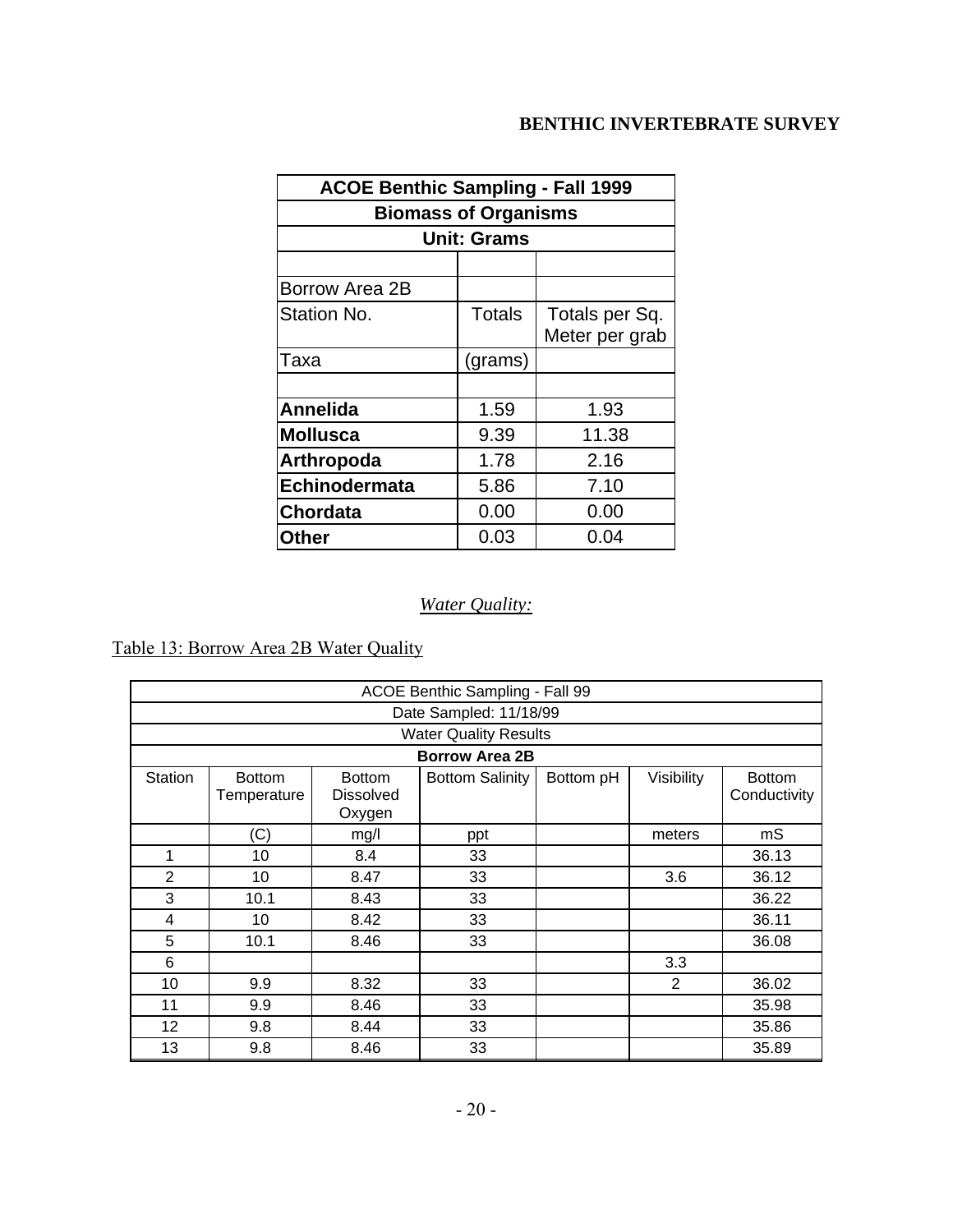|             | ACOE Benthic Sampling - Fall 99                                                                                                                                   |      |                              |  |      |       |  |  |  |
|-------------|-------------------------------------------------------------------------------------------------------------------------------------------------------------------|------|------------------------------|--|------|-------|--|--|--|
|             | Date Sampled: 11/18/99                                                                                                                                            |      |                              |  |      |       |  |  |  |
|             |                                                                                                                                                                   |      | <b>Water Quality Results</b> |  |      |       |  |  |  |
|             |                                                                                                                                                                   |      | <b>Borrow Area 2B</b>        |  |      |       |  |  |  |
| Station     | <b>Bottom Salinity</b><br>Visibility<br>Bottom pH<br><b>Bottom</b><br><b>Bottom</b><br><b>Bottom</b><br>Conductivity<br>Temperature<br><b>Dissolved</b><br>Oxygen |      |                              |  |      |       |  |  |  |
|             | (C)<br>mS<br>mg/l<br>meters<br>ppt                                                                                                                                |      |                              |  |      |       |  |  |  |
| 14          | 4.25                                                                                                                                                              |      |                              |  |      |       |  |  |  |
| <b>Mean</b> | 9.96                                                                                                                                                              | 8.43 | 33.00                        |  | 3.29 | 36.05 |  |  |  |

## *Biodiversity Index:* 2.01 (Rank: 7)

A total of 17 benthic samples were collected from Borrow Area 2B on December 8, 1999. The mean water temperature recorded for this sampling period was  $9.9^{\circ}$  C. The mean salinity recorded for this sampling period was 33.0 ppt. The average collection depth in this borrow area was approximately 16 meters. There was a total of 2,479 individuals identified for this borrow area during this sampling period. Table 11 shows that 64 percent of the individuals identified were the archiannelid (*P. triestinus*), the sand dollar (*E. parma*), the surf clam (*Spisula solidissima*), and the blind tanaid, *Leptognatha caeca* each comprised 5%.

Standardizing borrow area 2B for abundance (i.e., number of organisms per square meter) show this borrow area to contain approximately 3,706 individuals of the archiannelid *P. triestinus* per square meter, 301 individuals of the sand dollar (*E. parma*) per square meter, 299 individuals of the surf clam (*S. solidissima*) per square meter, and 266 individuals of the tanaid *L. caeca* per square meter.

The biomass at this borrow area was dominated by bivalve mollusk species (9.39 grams), followed by sand dollars (5.86 grams).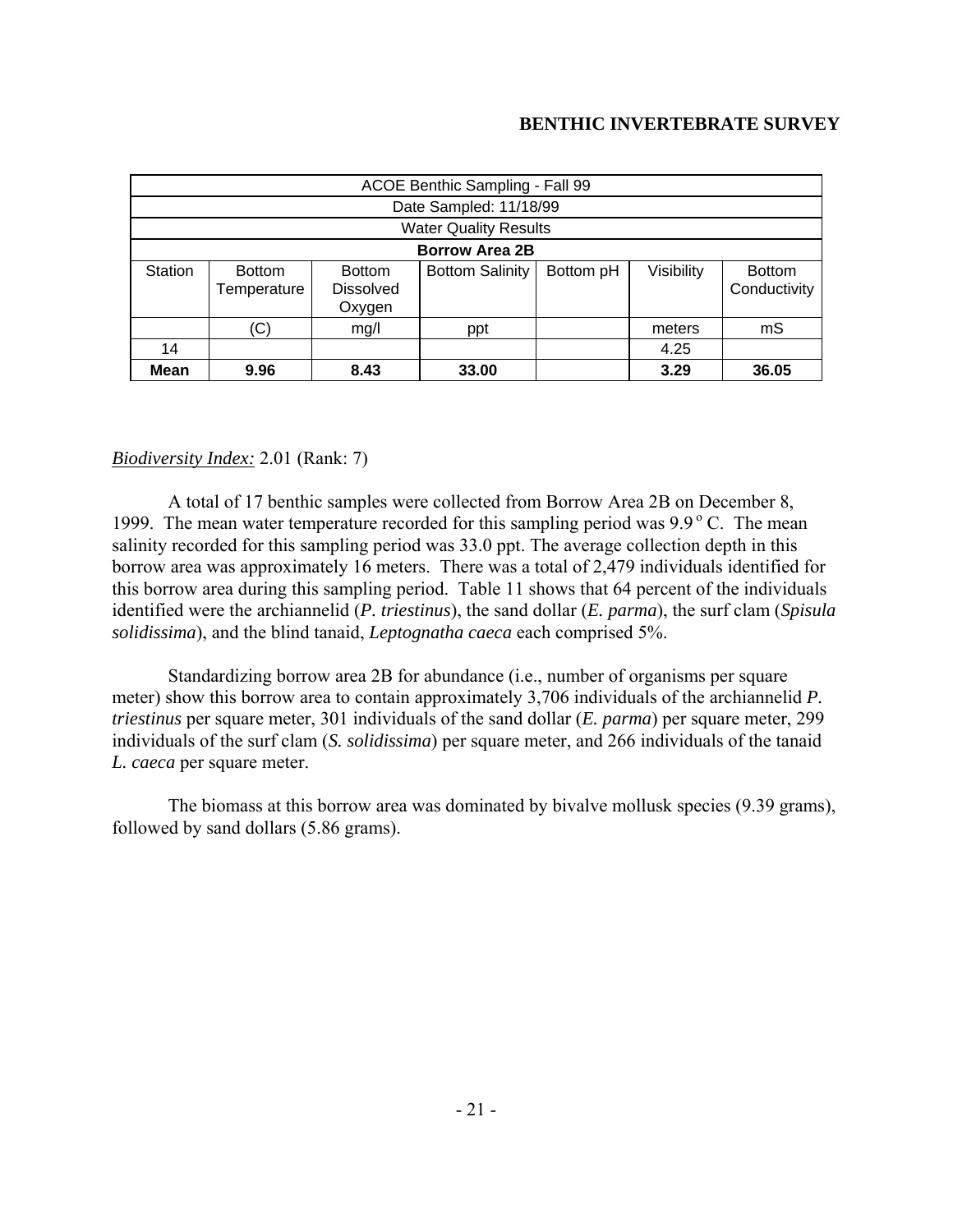# **Borrow Area 2C**

## *Spring 1999*

## *Abundance:*

## Table 14: Borrow Area 2C Species Abundance

| ACOE Benthic Sampling - Spring 1999 |                                               |                          |                                             |  |  |  |  |  |
|-------------------------------------|-----------------------------------------------|--------------------------|---------------------------------------------|--|--|--|--|--|
| Date Sampled: 8/3/99                |                                               |                          |                                             |  |  |  |  |  |
|                                     | Species Abundance per Sample per Square Meter |                          |                                             |  |  |  |  |  |
|                                     |                                               | <b>Borrow Area 2C</b>    |                                             |  |  |  |  |  |
| Number of Samples: 33               |                                               |                          |                                             |  |  |  |  |  |
| <b>Species</b>                      | <b>Totals</b>                                 | <b>Fraction of Total</b> | Abundance per<br>Sample per Square<br>Meter |  |  |  |  |  |
|                                     |                                               |                          |                                             |  |  |  |  |  |
| Polygordius triestinus              | 2030                                          | 0.36                     | 2461                                        |  |  |  |  |  |
| Pseudunciola obliqua                | 900                                           | 0.16                     | 1091                                        |  |  |  |  |  |
| Echinarachnius parma                | 836                                           | 0.15                     | 1013                                        |  |  |  |  |  |
| Tanaidacea                          | 183                                           | 0.03                     | 222                                         |  |  |  |  |  |
| Aricidea sp                         | 173                                           | 0.03                     | 210                                         |  |  |  |  |  |
| Leptognatha caeca                   | 134                                           | 0.02                     | 162                                         |  |  |  |  |  |
| Glycera sp.                         | 116                                           | 0.02                     | 141                                         |  |  |  |  |  |
| Polychaeta                          | 105                                           | 0.02                     | 127                                         |  |  |  |  |  |
| Nemertean worm                      | 101                                           | 0.02                     | 122                                         |  |  |  |  |  |
| Nematoda                            | 95                                            | 0.02                     | 115                                         |  |  |  |  |  |
| Aricidea wassi                      | 71                                            | 0.01                     | 86                                          |  |  |  |  |  |
| Syllidae                            | 68                                            | 0.01                     | 82                                          |  |  |  |  |  |
| Tharyx acutus                       | 63                                            | 0.01                     | 76                                          |  |  |  |  |  |
| Protohaustorius wigleyi             | 55                                            | 0.01                     | 67                                          |  |  |  |  |  |
| Oligochaeta                         | 53                                            | 0.01                     | 64                                          |  |  |  |  |  |
| Aricidea catherinae                 | 43                                            | 0.01                     | 52                                          |  |  |  |  |  |
| Paraphoxus epistomus                | 41                                            | 0.01                     | 50                                          |  |  |  |  |  |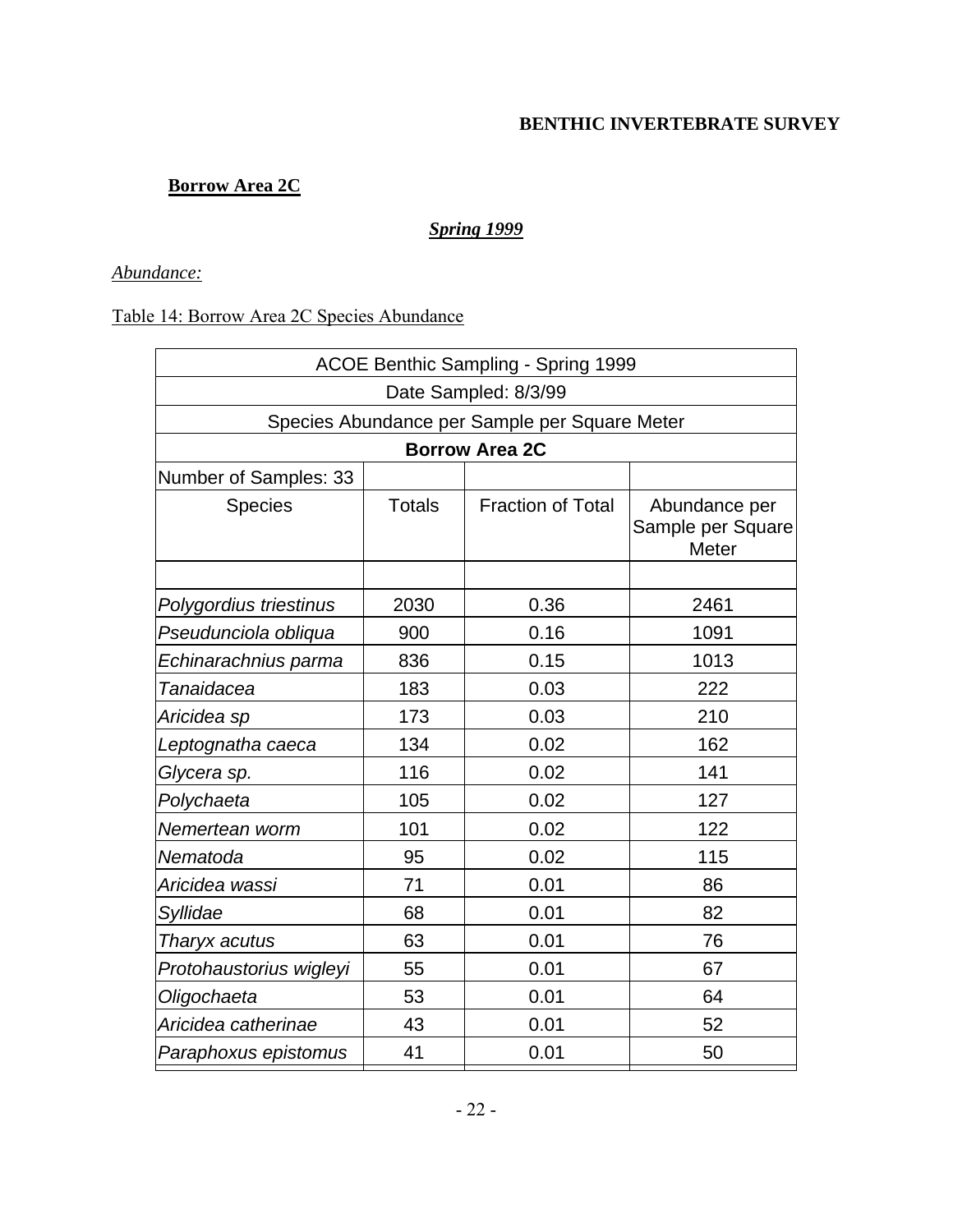| ACOE Benthic Sampling - Spring 1999  |                  |                                               |     |  |  |  |  |
|--------------------------------------|------------------|-----------------------------------------------|-----|--|--|--|--|
|                                      |                  | Date Sampled: 8/3/99                          |     |  |  |  |  |
|                                      |                  | Species Abundance per Sample per Square Meter |     |  |  |  |  |
| <b>Borrow Area 2C</b>                |                  |                                               |     |  |  |  |  |
| Tharyx sp.                           | 37<br>0.01<br>45 |                                               |     |  |  |  |  |
| Nephtys bucera<br>33<br>0.01<br>40   |                  |                                               |     |  |  |  |  |
| 29<br>Astarte castanea<br>35<br>0.01 |                  |                                               |     |  |  |  |  |
| Corophidae<br>29<br>0.01<br>35       |                  |                                               |     |  |  |  |  |
| <b>TOTALS</b>                        | 5580             | 100%                                          | N/A |  |  |  |  |

*Biomass*:

Table 15: Borrow Area 2C Biomass

| <b>ACOE Benthic Sampling - Spring 1999</b> |        |  |  |
|--------------------------------------------|--------|--|--|
| <b>Biomass of Organisms</b>                |        |  |  |
| <b>Unit: Grams</b>                         |        |  |  |
|                                            |        |  |  |
| Borrow Area 2C                             |        |  |  |
|                                            |        |  |  |
| Rhynchocoela                               |        |  |  |
| Archiannelids<br>0.1818                    |        |  |  |
| Annelida                                   | 3.697  |  |  |
| Mollusca                                   | 14.158 |  |  |
| Arthropoda<br>3.745                        |        |  |  |
| Echinodermata                              | 76.727 |  |  |
| Chordata                                   | 0.6303 |  |  |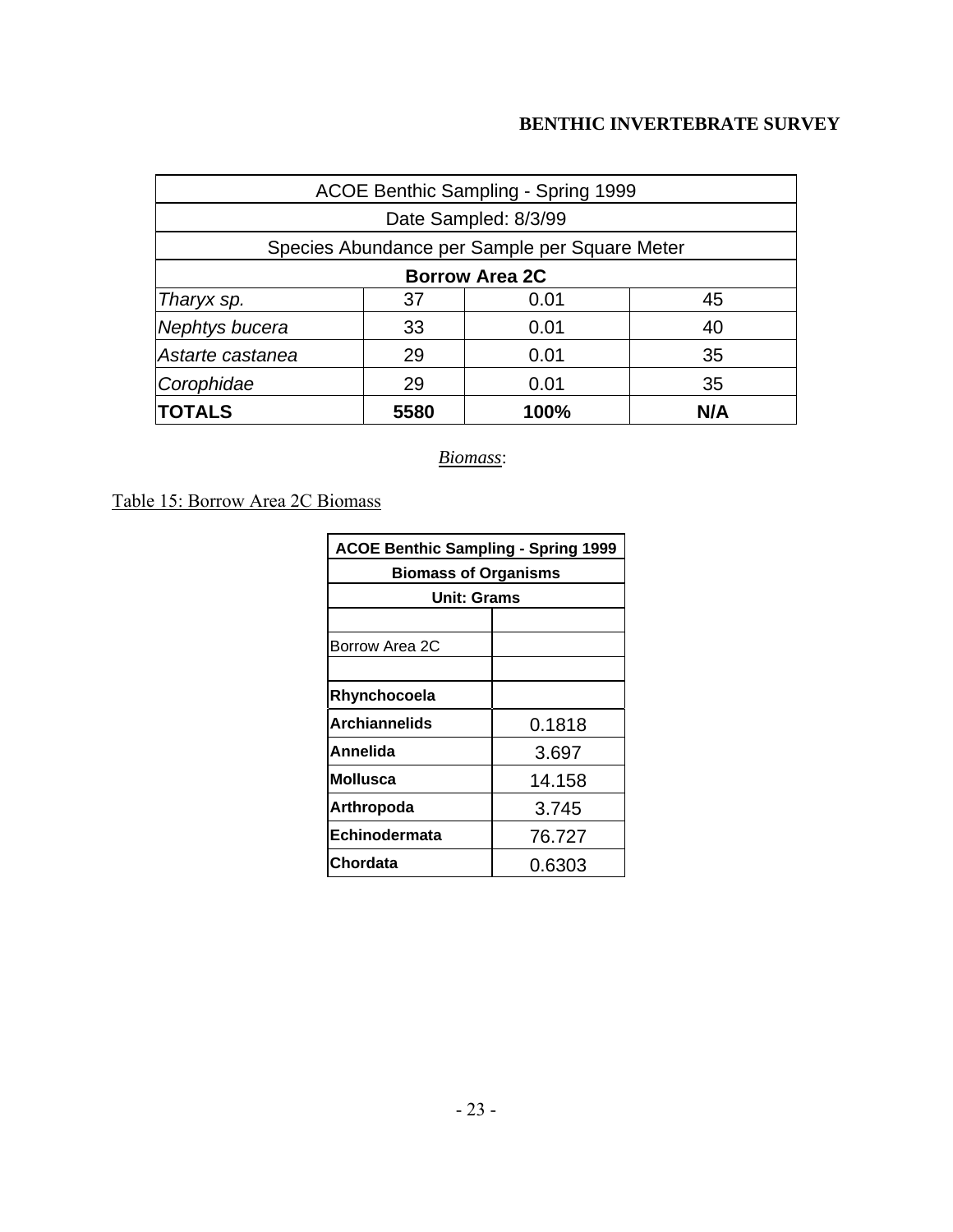# *Water Quality:*

## Table 16: Borrow Area 2C Water Quality

| ACOE Benthic Sampling - Spring 1999 |                              |                                             |                           |           |            |                               |  |  |  |
|-------------------------------------|------------------------------|---------------------------------------------|---------------------------|-----------|------------|-------------------------------|--|--|--|
| Date Sampled: 8/3/99                |                              |                                             |                           |           |            |                               |  |  |  |
|                                     | <b>Water Quality Results</b> |                                             |                           |           |            |                               |  |  |  |
|                                     |                              |                                             | <b>Borrow Area 2C</b>     |           |            |                               |  |  |  |
|                                     |                              |                                             |                           |           |            |                               |  |  |  |
| <b>Station</b>                      | <b>Bottom</b><br>Temperature | <b>Bottom</b><br><b>Dissolved</b><br>Oxygen | <b>Bottom</b><br>Salinity | Bottom pH | Visibility | <b>Bottom</b><br>Conductivity |  |  |  |
|                                     | (C)                          | mg/l                                        | ppt                       |           | meters     | ms                            |  |  |  |
| 1                                   | 19.5                         | 7.53                                        | 31.7                      | 8.2       | 1.6        | 43.4                          |  |  |  |
| $\overline{2}$                      | 18.9                         | 7.89                                        | 31.8                      | 8.2       | 4.1        | 42.93                         |  |  |  |
| 3                                   | 18.9                         | 7.5                                         | 31.9                      | 8.2       | na         | 43.05                         |  |  |  |
| $\overline{\mathcal{A}}$            | 23.3                         | 7.54                                        | 31.7                      | 8.2       | na         | 46.8                          |  |  |  |
| 5                                   | 19.7                         | 6.3                                         | 31.9                      | 8.2       | na         | 43.76                         |  |  |  |
| 6                                   | 18.7                         | 7.04                                        | 31.8                      | 8.2       | na         | 42.65                         |  |  |  |
| $\overline{7}$                      | 19.6                         | 6.94                                        | 31.7                      | 8.2       | na         | 43.49                         |  |  |  |
| 8                                   | 19.3                         | 7.02                                        | 31.8                      | 8.2       | na         | 43.33                         |  |  |  |
| 16                                  | 24                           | 6.38                                        | 31.8                      | 8.2       | na         | 47.65                         |  |  |  |
| 17                                  | 20.9                         | 6.95                                        | 31.7                      | 8.2       | na         | 44.7                          |  |  |  |
| 18                                  | 21.2                         | 7.06                                        | 31.8                      | 8.2       | na         | 45.06                         |  |  |  |
| 19                                  | 22.1                         | 6.84                                        | 31.8                      | 8.2       | na         | 45.98                         |  |  |  |
| 20                                  | 22.2                         | 7.1                                         | 31.7                      | 8.4       | na         | 45.91                         |  |  |  |
| 21                                  | 19.7                         | 7.14                                        | 31.8                      | 8.3       | na         | 43.8                          |  |  |  |
| 22                                  | 19.2                         | 7.07                                        | 31.8                      | 8.2       | na         | 43.25                         |  |  |  |
| 23                                  | 23.7                         | 7.14                                        | 31.8                      | 8.2       | na         | 47.5                          |  |  |  |
| <b>Mean</b>                         | 20.68                        | 7.09                                        | 31.78                     | 8.22      | 2.85       | 44.58                         |  |  |  |

*Biodiversity Index:* 2.53 (Rank: 8)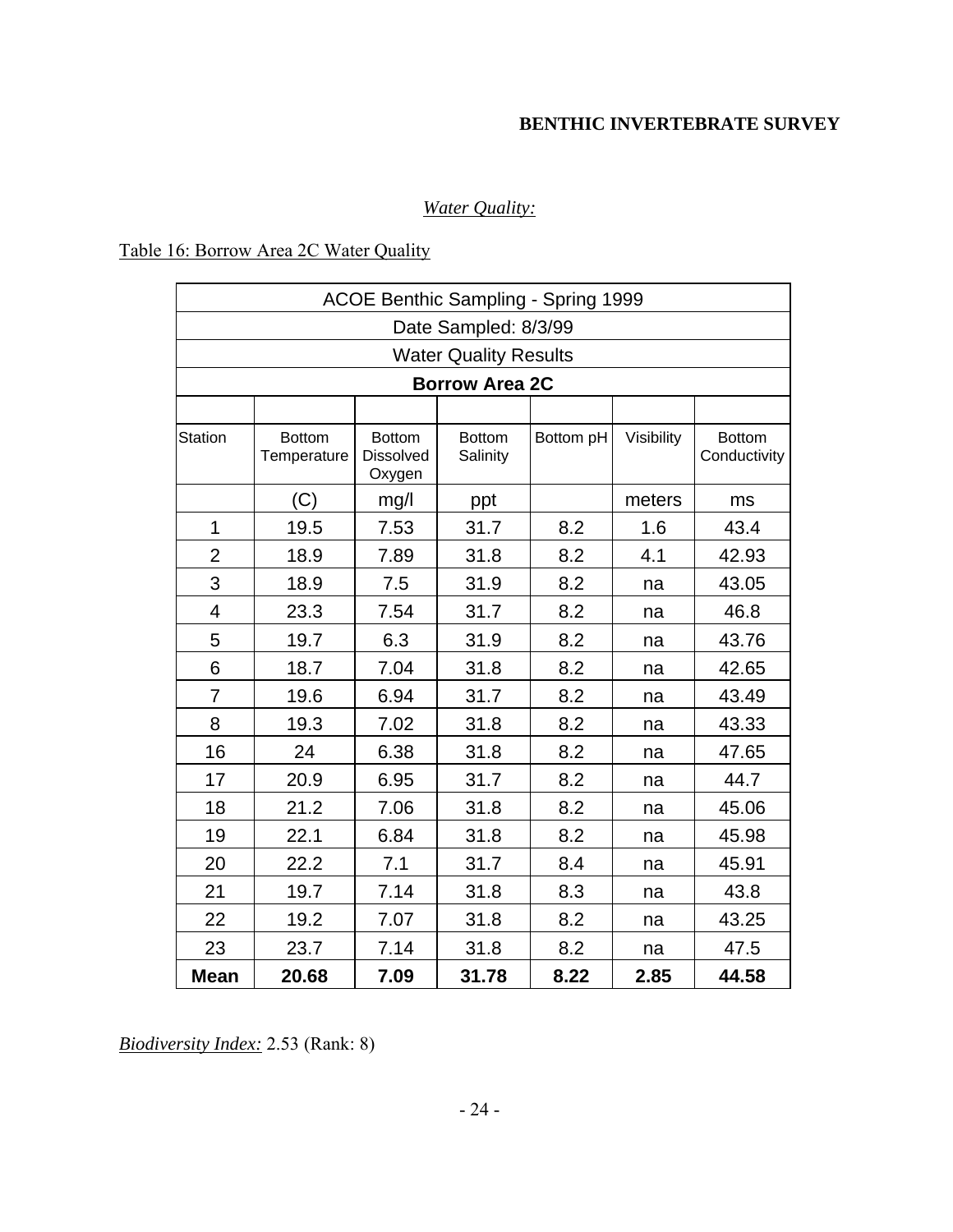A total of 33 benthic samples were collected from Borrow Area 2C on August 3, 1999. The mean water temperature recorded for this sampling period was  $20.7 \degree$  C. The mean salinity recorded for this sampling period was 31.8 ppt. The average collection depth in this borrow area was approximately 19 meters. There was a total of 5,580 individual organisms identified for this borrow area during this sampling period. Table 8 shows that 67 percent of the organisms identified were the archiannelids (*P. triestinus*, 36 percent), amphipods (*P. obliqua*, 16 percent), and sand dollar (*E. parma*, 15 percent).

Standardizing borrow area 2C for abundance (i.e., number of organisms per square meter) show this borrow area to contain approximately 2,461 individuals of the archiannelid *P. triestinus* per square meter, 1091 individuals of the amphipod *P. obliqua,* and 1,013 individuals of the sand dollar *E. parma* per square meter.

The biomass at this borrow area was dominated by sand dollars (76 grams), followed by bivalve mollusks (14 grams).

## *Fall 1999*

#### *Abundance*:

#### Table 17: Borrow Area 2C Species Abundance

| ACOE Benthic Sampling - Fall 1999             |        |                      |                                                    |  |  |  |
|-----------------------------------------------|--------|----------------------|----------------------------------------------------|--|--|--|
| Date Sampled: 11/99                           |        |                      |                                                    |  |  |  |
| Species Abundance per Sample per Square Meter |        |                      |                                                    |  |  |  |
| <b>Borrow Area 2C</b>                         |        |                      |                                                    |  |  |  |
| Number of Samples: 33                         |        |                      |                                                    |  |  |  |
| Species                                       | Totals | Fraction<br>of Total | Abundance per<br>Sample per<br><b>Square Meter</b> |  |  |  |
|                                               |        |                      |                                                    |  |  |  |
| Polygordius triestinus                        | 3743   | 0.73                 | 4537                                               |  |  |  |
| Echinarachnius parma                          | 217    | 0.04                 | 263                                                |  |  |  |
| Tharyx acutus                                 | 122    | 0.02                 | 148                                                |  |  |  |
| Leptognatha caeca                             | 113    | 0.02                 | 137                                                |  |  |  |
| Tanaidacea                                    | 87     | 0.02                 | 105                                                |  |  |  |
| Tellina agilis                                | 84     | 0.02                 | 102                                                |  |  |  |
| Aricidea sp.                                  | 56     | 0.01                 | 68                                                 |  |  |  |
| Spisula solidissima                           | 52     | 0.01                 | 63                                                 |  |  |  |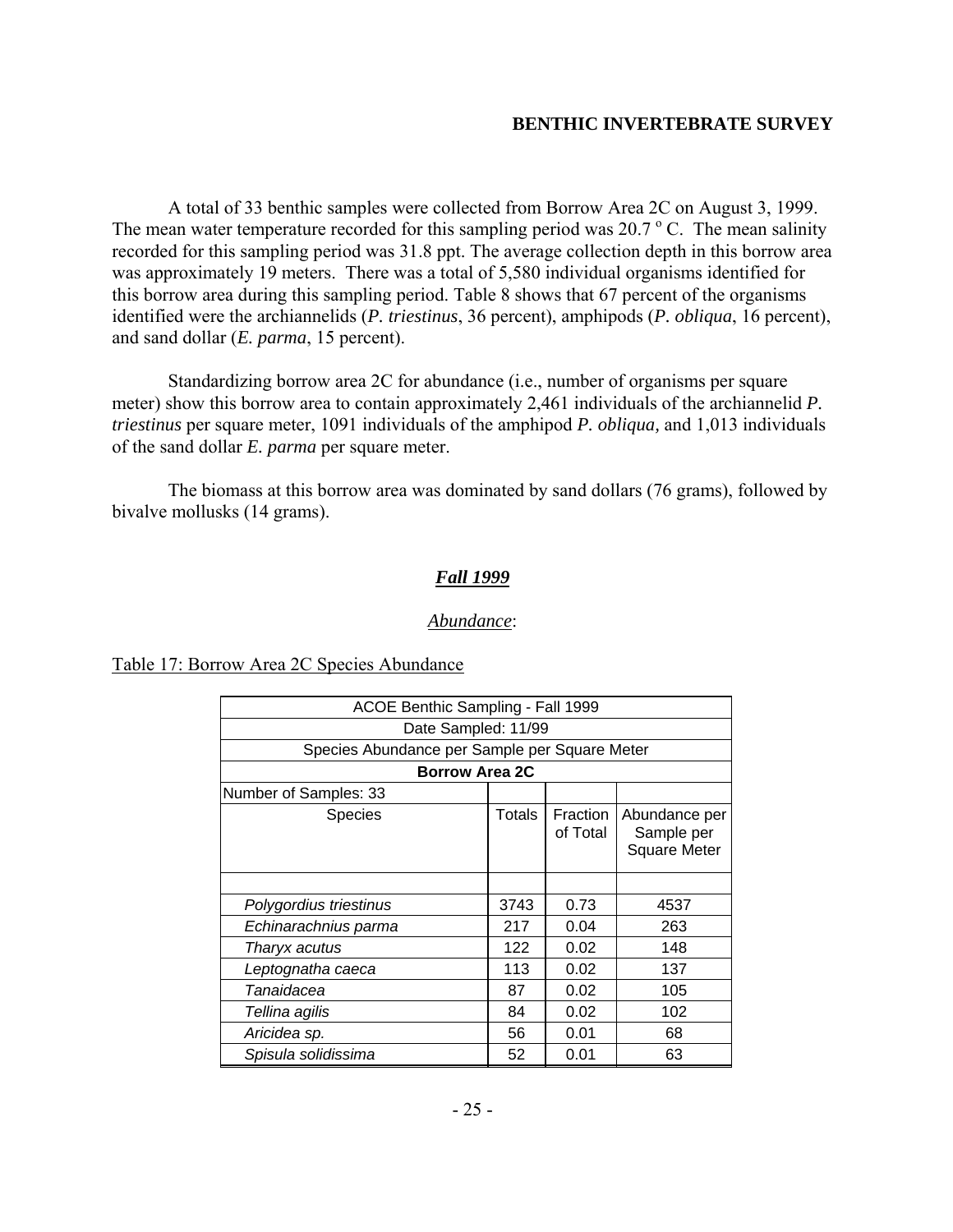| ACOE Benthic Sampling - Fall 1999             |        |                      |                                                    |  |  |  |  |
|-----------------------------------------------|--------|----------------------|----------------------------------------------------|--|--|--|--|
| Date Sampled: 11/99                           |        |                      |                                                    |  |  |  |  |
| Species Abundance per Sample per Square Meter |        |                      |                                                    |  |  |  |  |
| <b>Borrow Area 2C</b>                         |        |                      |                                                    |  |  |  |  |
| Number of Samples: 33                         |        |                      |                                                    |  |  |  |  |
| Species                                       | Totals | Fraction<br>of Total | Abundance per<br>Sample per<br><b>Square Meter</b> |  |  |  |  |
|                                               | 44     |                      |                                                    |  |  |  |  |
| Goniadella gracillis                          |        | 0.01                 | 53                                                 |  |  |  |  |
| Oligochaeta                                   | 43     | 0.01                 | 52                                                 |  |  |  |  |
| Protohaustorius wigleyi                       | 43     | 0.01                 | 52                                                 |  |  |  |  |
| Pseudunciola obliqua                          | 40     | 0.01                 | 48                                                 |  |  |  |  |
| Unidentified Nematoda sp.                     | 37     | 0.01                 | 45                                                 |  |  |  |  |
| Aricidea jeffreysii                           | 36     | 0.01                 | 44                                                 |  |  |  |  |
| Syllidae                                      | 34     | 0.01                 | 41                                                 |  |  |  |  |
| Sigalion arenicola                            | 33     | 0.01                 | 40                                                 |  |  |  |  |
| Unidentified Nemertean sp.                    | 32     | 0.01                 | 39                                                 |  |  |  |  |
| Polychaeta                                    | 31     | 0.01                 | 38                                                 |  |  |  |  |
| Nephtys bucera                                | 27     | 0.01                 | 33                                                 |  |  |  |  |
| <b>TOTALS</b>                                 | 5105   | 100%                 | N/A                                                |  |  |  |  |

# *Biomass*:

Table 18: Borrow Area 2C Biomass

| <b>ACOE Benthic Sampling - Fall 1999</b> |               |                                  |  |  |
|------------------------------------------|---------------|----------------------------------|--|--|
| <b>Biomass of Organisms</b>              |               |                                  |  |  |
| <b>Unit: Grams</b>                       |               |                                  |  |  |
|                                          |               |                                  |  |  |
| Borrow Area 2C                           | <b>Totals</b> | Totals per Sq.<br>Meter per grab |  |  |
| Taxa                                     | (grams)       |                                  |  |  |
|                                          |               |                                  |  |  |
| Anthozoa                                 | 0.00          | 0.00                             |  |  |
| Rhynchocoela                             | 0.14          | 0.17                             |  |  |
| <b>Nematoda</b>                          | 0.00          | 0.00                             |  |  |
| <b>Platyhelminthes</b>                   | 0.00          | 0.00                             |  |  |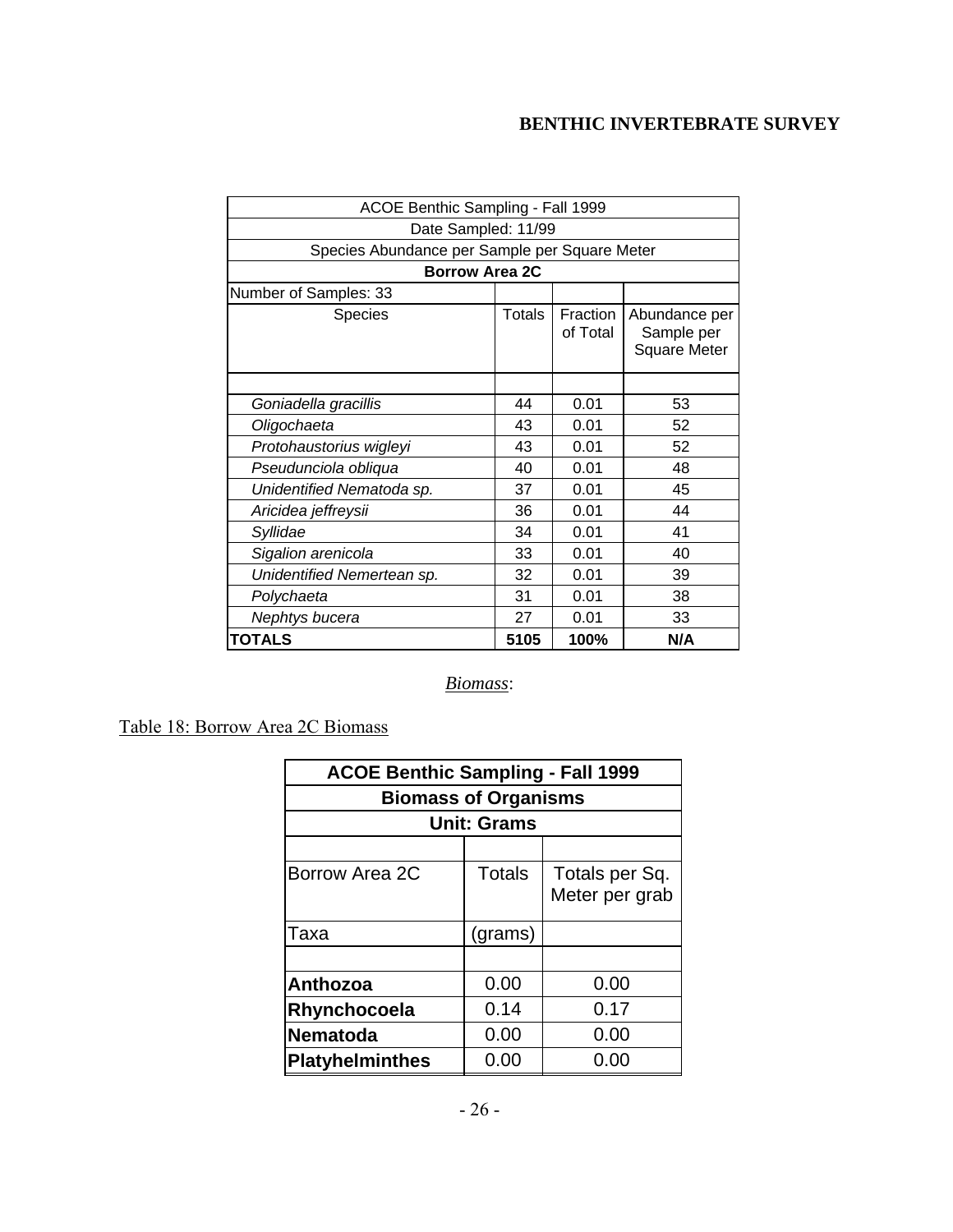| <b>ACOE Benthic Sampling - Fall 1999</b> |                             |                                  |  |  |
|------------------------------------------|-----------------------------|----------------------------------|--|--|
|                                          | <b>Biomass of Organisms</b> |                                  |  |  |
|                                          | <b>Unit: Grams</b>          |                                  |  |  |
|                                          |                             |                                  |  |  |
| Borrow Area 2C                           | <b>Totals</b>               | Totals per Sq.<br>Meter per grab |  |  |
| Taxa                                     | (grams)                     |                                  |  |  |
|                                          |                             |                                  |  |  |
| <b>Cnidaria</b>                          | 0.00                        | 0.00                             |  |  |
| <b>Archiannelids</b>                     | 0.02                        | 0.02                             |  |  |
| Annelida                                 | 5.75                        | 6.97                             |  |  |
| <b>Mollusca</b>                          | 9.10                        | 11.03                            |  |  |
| Arthropoda                               | 1.39                        | 1.68                             |  |  |
| <b>Echinodermata</b>                     | 229.69                      | 278.41                           |  |  |
| <b>Chordata</b>                          | 0.00                        | 0.00                             |  |  |
| Other                                    | 0.72                        | 0.87                             |  |  |

# *Water Quality:*

# Table 19: Borrow Area 2C Water Quality

| ACOE Benthic Sampling - Fall 99 |                        |                  |                              |           |            |               |  |
|---------------------------------|------------------------|------------------|------------------------------|-----------|------------|---------------|--|
|                                 | Date Sampled: 11/18/99 |                  |                              |           |            |               |  |
|                                 |                        |                  | <b>Water Quality Results</b> |           |            |               |  |
|                                 |                        |                  | <b>Borrow Area 2C</b>        |           |            |               |  |
| <b>Station</b>                  | <b>Bottom</b>          | <b>Bottom</b>    | <b>Bottom</b>                | Bottom pH | Visibility | <b>Bottom</b> |  |
|                                 | Temperature            | <b>Dissolved</b> | Salinity                     |           |            | Conductivity  |  |
|                                 |                        | Oxygen           |                              |           |            |               |  |
|                                 | (C)                    | mg/l             | ppt                          |           | meters     | mS            |  |
|                                 |                        |                  |                              |           |            |               |  |
| 11                              | 9.8                    | 8.34             | 32.8                         |           | 4          | 35.77         |  |
| 12                              | 9.9                    | 8.3              | 33                           |           |            | 36.01         |  |
| 13                              | 10                     | 8.3              | 32.9                         |           |            | 36.09         |  |
| 14                              | 10                     | 8.34             | 32.5                         |           |            | 35.69         |  |
| 15                              | 10.1                   | 8.34             | 33.1                         |           |            | 36.25         |  |
| 17                              | 10.1                   | 8.3              | 33                           |           |            | 36.2          |  |
| 18                              | 10.2                   | 8.35             | 32.7                         |           |            | 35.9          |  |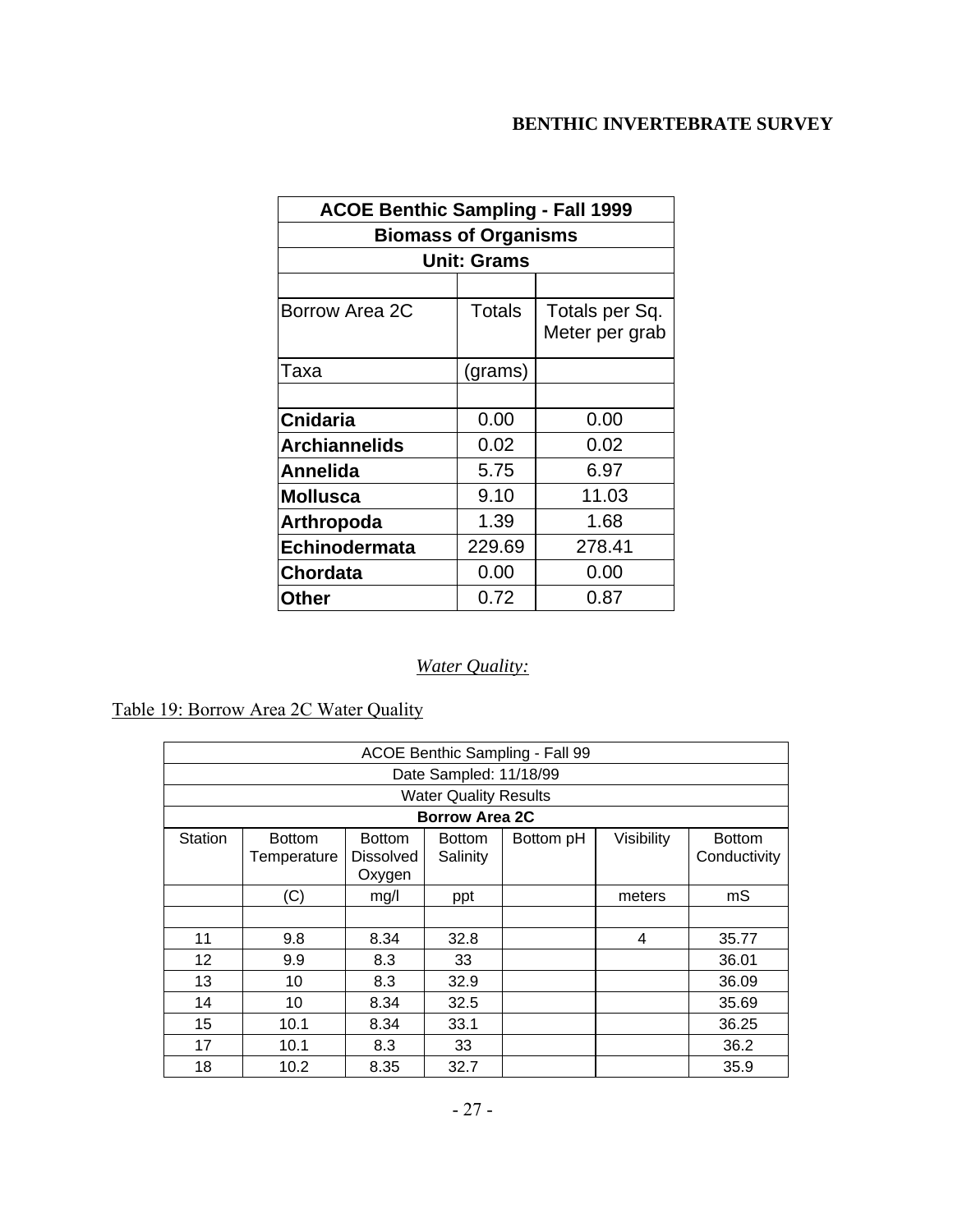|                | ACOE Benthic Sampling - Fall 99 |                  |                              |           |            |               |
|----------------|---------------------------------|------------------|------------------------------|-----------|------------|---------------|
|                |                                 |                  | Date Sampled: 11/18/99       |           |            |               |
|                |                                 |                  | <b>Water Quality Results</b> |           |            |               |
|                |                                 |                  | <b>Borrow Area 2C</b>        |           |            |               |
| <b>Station</b> | <b>Bottom</b>                   | <b>Bottom</b>    | <b>Bottom</b>                | Bottom pH | Visibility | <b>Bottom</b> |
|                | Temperature                     | <b>Dissolved</b> | Salinity                     |           |            | Conductivity  |
|                |                                 | Oxygen           |                              |           |            |               |
|                | (C)                             | mg/l             | ppt                          |           | meters     | mS            |
|                |                                 |                  |                              |           |            |               |
| 19             |                                 |                  |                              |           |            |               |
| 20             | 10.2                            | 8.34             | 33.1                         |           |            | 36.38         |
| 21             | 10.1                            | 8.31             | 33                           |           |            | 36.25         |
| 24             | 9.9                             | 8.31             | 33                           | 9.3       |            | 35.99         |
| 25             | 9.8                             | 8.18             | 33                           | 9.3       |            | 35.95         |
| 26             | 9.8                             | 8.26             | 33                           | 9.1       |            | 35.93         |
| 27             | 9.8                             | 8.17             | 32.9                         | 9.1       |            | 35.86         |
| 28             | 9.7                             | 8.23             | 32.9                         | 8.9       |            | 35.83         |
| 31             | 9.7                             | 8.31             | 32.9                         | 8.9       |            | 35.65         |
| 33             | 9.7                             | 8.39             | 33                           | 8.9       |            | 35.89         |
| <b>Mean</b>    | 9.93                            | 8.30             | 32.93                        | 9.07      | 4.00       | 35.98         |

*Biodiversity Index:* 1.49 (Rank: 8)

A total of 33 benthic samples were collected from Borrow Area 2C on December 8, 1999. The mean water temperature recorded for this sampling period was 9.93  $\degree$  C. The mean salinity recorded for this sampling period was 32.93 ppt. The average collection depth in this borrow area was approximately 19 meters. There was a total of 3,743 individual organisms identified for this borrow area during this sampling period. Table 17 shows that 73 percent of the organisms identified were the archiannelids (*P. triestinus*, 36 percent), sand dollar (*E. parma*, 4 percent), polychaete worm (*Tharyx acutus*, 2%), tanaids (*L.caeca* at 2% and *Tanaidacea* at 2%) and the clam (*Tellina agillis* at 2%).

Standardizing borrow area 2C for abundance (i.e., number of organisms per square meter) show this borrow area to contain approximately 4,537 individuals of the archiannelid *P. triestinus* per square meter, 263 individuals of the sand dollar *E. parma* per square meter, 148 individuals of the polychaete worm (*T. acutus*) per square meter*,* and 137 individuals of the blind tanaid (*L. caeca*) per square meter.

The biomass at this borrow area was dominated by sand dollars (229.69 grams), followed by bivalve mollusks (9.10 grams) and annelid worms (5.75 grams).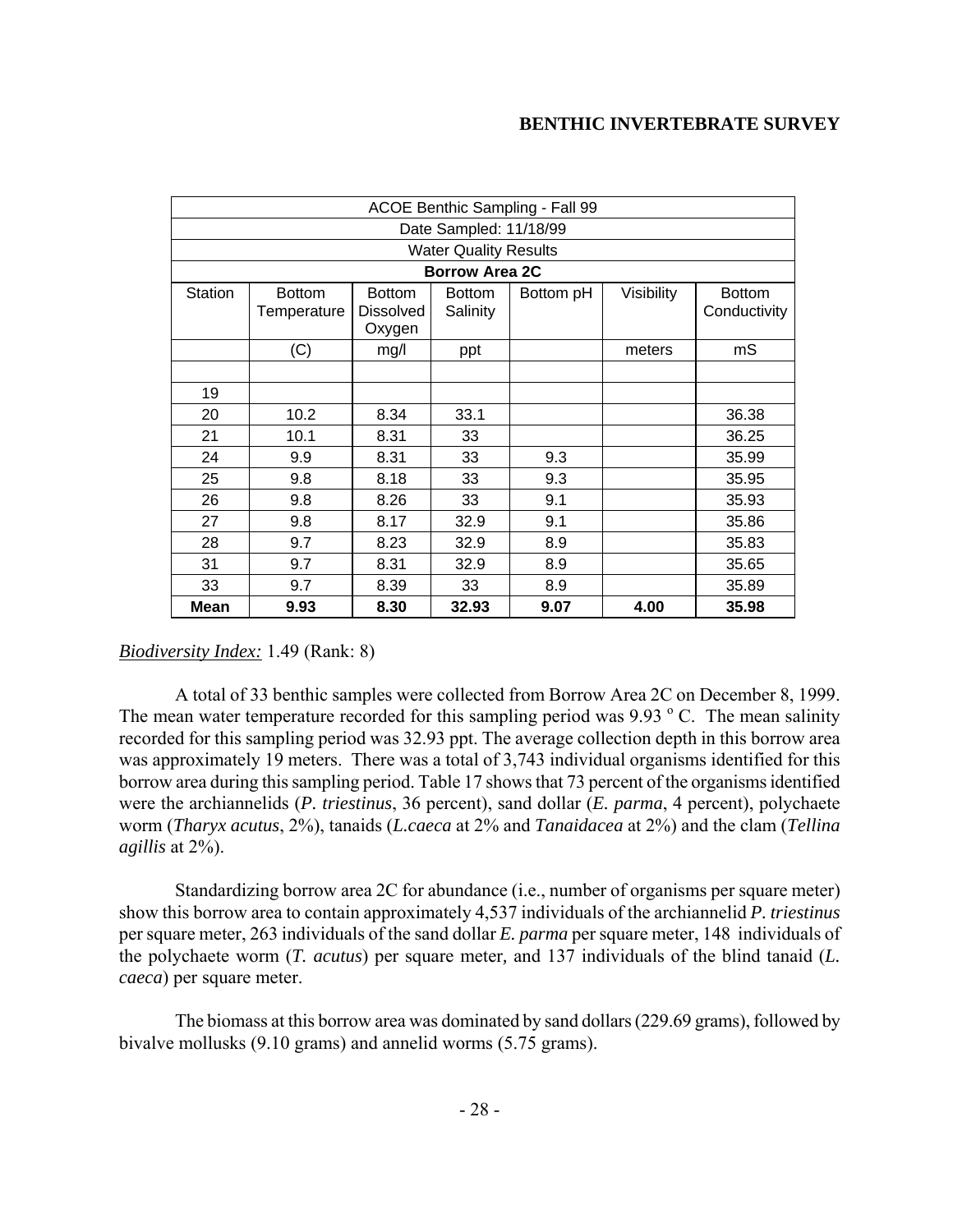# **Borrow Area 3A**

# *Spring 1999*

# *Abundance*:

# Table 20: Borrow Area 3A Species Abundance

| <b>ACOE Benthic Sampling - Spring 1999</b> |               |                                               |                                                    |  |  |  |  |
|--------------------------------------------|---------------|-----------------------------------------------|----------------------------------------------------|--|--|--|--|
| Date Sampled: 7/28/99                      |               |                                               |                                                    |  |  |  |  |
|                                            |               | Species Abundance per Sample per Square Meter |                                                    |  |  |  |  |
|                                            |               | <b>Borrow Area 3A</b>                         |                                                    |  |  |  |  |
| Number of Samples: 24                      |               |                                               |                                                    |  |  |  |  |
| <b>Species</b>                             | <b>Totals</b> | <b>Fraction of Total</b>                      | Abundance per<br>Sample per<br><b>Square Meter</b> |  |  |  |  |
|                                            |               |                                               |                                                    |  |  |  |  |
| Polygordius triestinus                     | 2191          | 0.36                                          | 3652                                               |  |  |  |  |
| Gammarus annulatus                         | 689           | 0.11                                          | 1148                                               |  |  |  |  |
| Oligochaeta                                | 367           | 0.06                                          | 612                                                |  |  |  |  |
| Nematoda                                   | 359           | 0.06                                          | 598                                                |  |  |  |  |
| Clymanella torquata                        | 303           | 0.05                                          | 505                                                |  |  |  |  |
| Nemertean worm                             | 221           | 0.04                                          | 368                                                |  |  |  |  |
| Aricidea catherinae                        | 192           | 0.03                                          | 320                                                |  |  |  |  |
| Pseudunciola obliqua                       | 185           | 0.03                                          | 308                                                |  |  |  |  |
| Leptognatha caeca                          | 180           | 0.03                                          | 300                                                |  |  |  |  |
| Echinarachnius parma                       | 144           | 0.02                                          | 240                                                |  |  |  |  |
| Aricidea wassi                             | 100           | 0.02                                          | 167                                                |  |  |  |  |
| Orbiniidae                                 | 98            | 0.02                                          | 163                                                |  |  |  |  |
| Polychaeta                                 | 77            | 0.01                                          | 128                                                |  |  |  |  |
| Amphipoda                                  | 77            | 0.01                                          | 128                                                |  |  |  |  |
| Asabellides oculata                        | 75            | 0.01                                          | 125                                                |  |  |  |  |
| Syllidae                                   | 71            | 0.01                                          | 118                                                |  |  |  |  |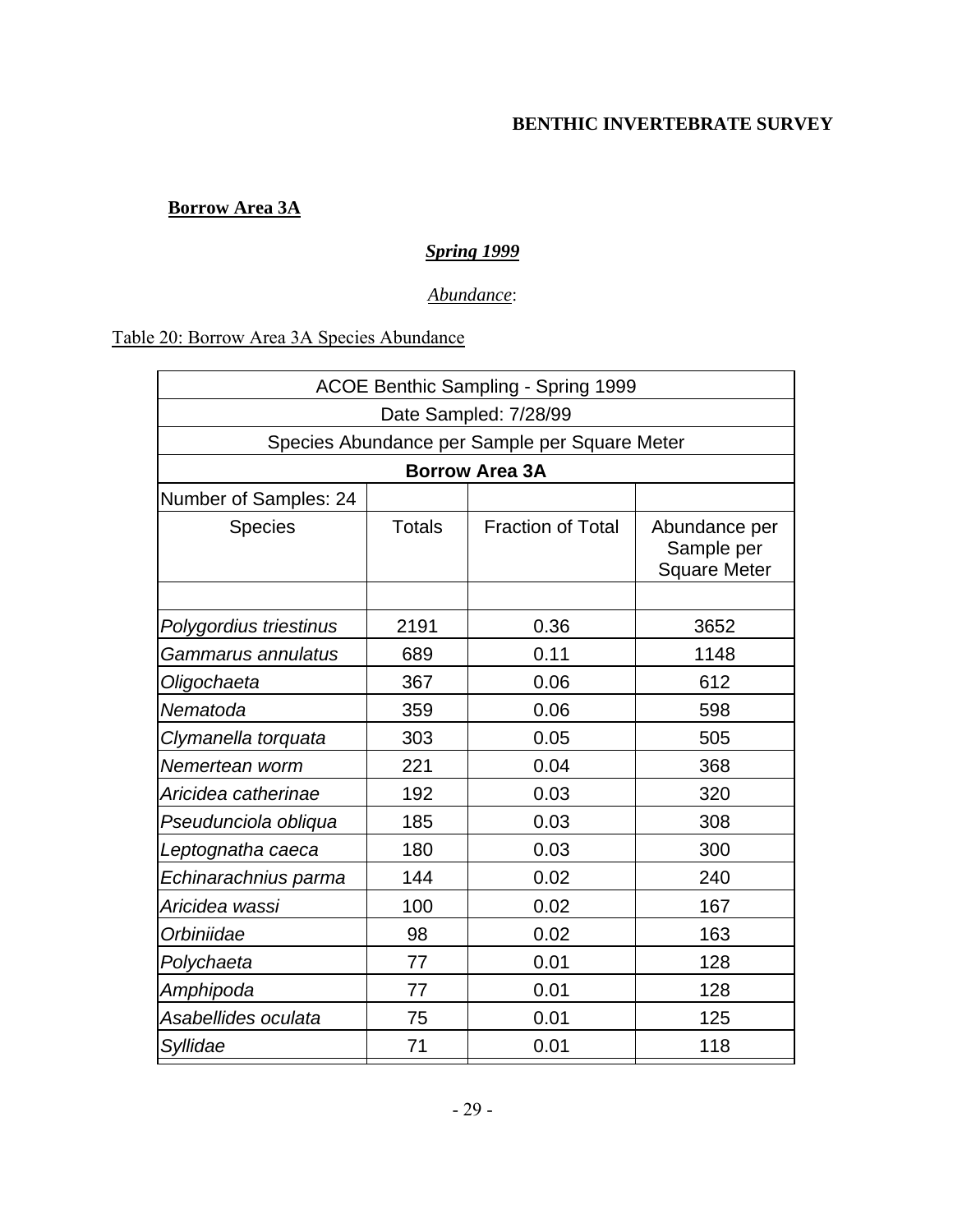| ACOE Benthic Sampling - Spring 1999 |                  |                                               |     |  |  |  |
|-------------------------------------|------------------|-----------------------------------------------|-----|--|--|--|
| Date Sampled: 7/28/99               |                  |                                               |     |  |  |  |
|                                     |                  | Species Abundance per Sample per Square Meter |     |  |  |  |
|                                     |                  | <b>Borrow Area 3A</b>                         |     |  |  |  |
| Exogone sp.                         | 68               | 0.01                                          | 113 |  |  |  |
| Spiophanes bombyx                   | 57               | 0.01                                          | 95  |  |  |  |
| Paraphoxus epistomus                | 57               | 0.01                                          | 95  |  |  |  |
| Aricidea jeffreysii                 | 55               | 0.01                                          | 92  |  |  |  |
| Paraonidae<br>54<br>0.01<br>90      |                  |                                               |     |  |  |  |
| 48<br>0.01<br>80<br>Tharyx acutus   |                  |                                               |     |  |  |  |
| Phyllodocidae                       | 41               | 0.01                                          | 68  |  |  |  |
| Tellina agilis                      | 38               | 0.01                                          | 63  |  |  |  |
| Aricidea sp.                        | 35               | 0.01                                          | 58  |  |  |  |
| Protohaustorius wigleyi             | 32               | 0.01                                          | 53  |  |  |  |
| Unciola irrorata                    | 32<br>0.01<br>53 |                                               |     |  |  |  |
| <b>TOTALS</b>                       | 6166             | 100%                                          | N/A |  |  |  |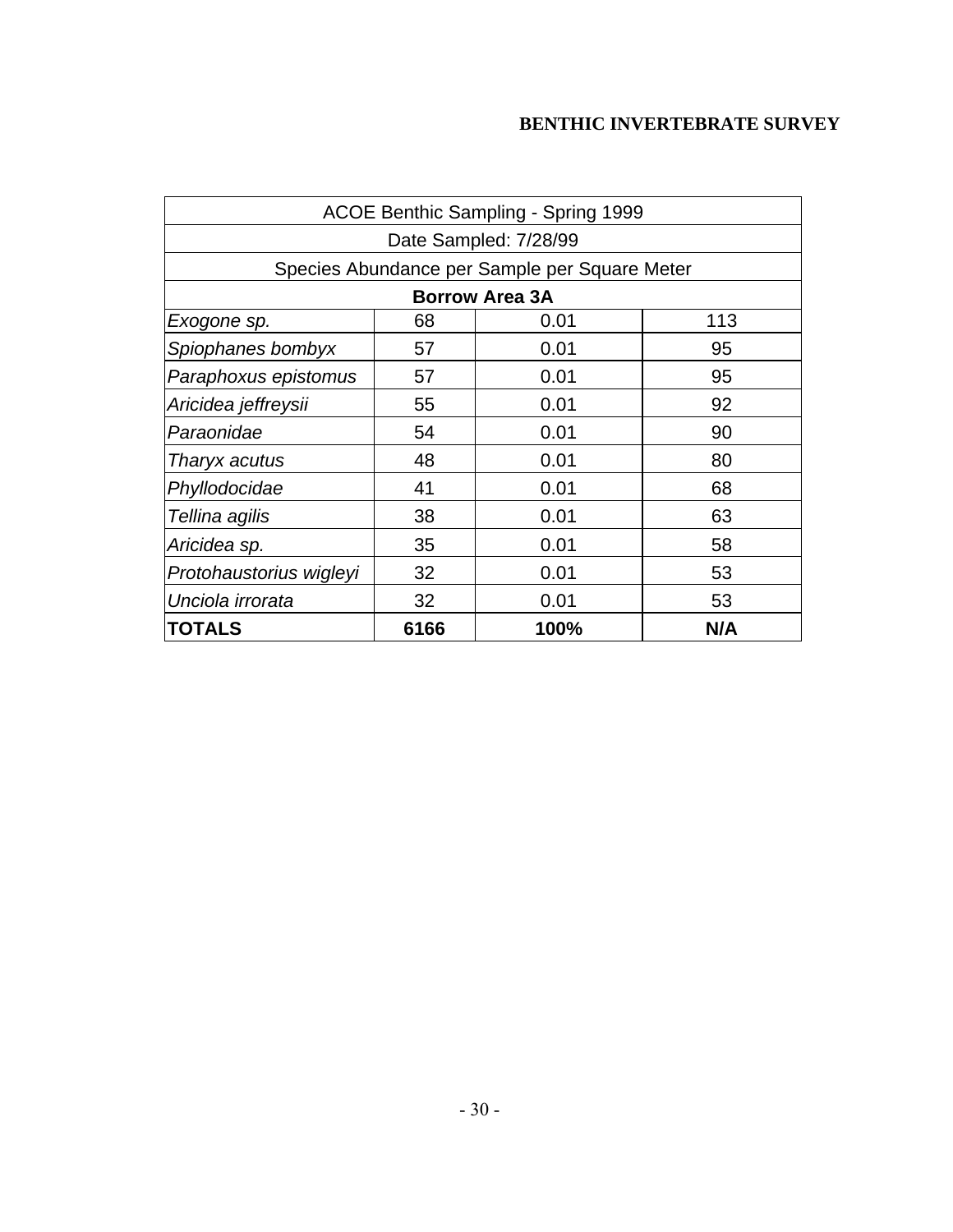## *Biomass:*

## Table 21: Borrow Area 3A Biomass

| <b>ACOE Benthic Sampling - Spring 1999</b> |        |  |  |  |
|--------------------------------------------|--------|--|--|--|
| <b>Biomass of Organisms</b>                |        |  |  |  |
| <b>Unit: Grams</b>                         |        |  |  |  |
|                                            |        |  |  |  |
| Borrow Area 3A                             |        |  |  |  |
|                                            |        |  |  |  |
| Rhynchocoela                               | 0.0833 |  |  |  |
| <b>Archiannelids</b>                       |        |  |  |  |
| Annelida                                   | 5.5167 |  |  |  |
| Mollusca                                   | 0.8333 |  |  |  |
| Arthropoda<br>5                            |        |  |  |  |
| <b>Echinodermata</b><br>9.1833             |        |  |  |  |
| Chordata                                   |        |  |  |  |

# *Water Quality:*

# Table 22: Borrow Area 3A Water Quality

|                                    | ACOE Benthic Sampling - Spring 1999      |                                             |                              |           |            |                               |  |
|------------------------------------|------------------------------------------|---------------------------------------------|------------------------------|-----------|------------|-------------------------------|--|
|                                    |                                          |                                             | Date Sampled: 7/28/99        |           |            |                               |  |
|                                    |                                          |                                             | <b>Water Quality Results</b> |           |            |                               |  |
|                                    | <b>Borrow Area 3A</b>                    |                                             |                              |           |            |                               |  |
|                                    |                                          |                                             |                              |           |            |                               |  |
| Station                            | <b>Bottom</b><br>Temperature             | <b>Bottom</b><br><b>Dissolved</b><br>Oxygen | <b>Bottom</b><br>Salinity    | Bottom pH | Visibility | <b>Bottom</b><br>Conductivity |  |
| (C)<br>mg/l<br>meters<br>ppt<br>ms |                                          |                                             |                              |           |            |                               |  |
| 1                                  | 21.2                                     | 8.76                                        | 31.8                         | 8.6       | 3.1        | 44.87                         |  |
| 2                                  | 8.5<br>3<br>42.2<br>18.1<br>7.69<br>31.8 |                                             |                              |           |            |                               |  |
| 3                                  | 18.6                                     | 7.9                                         | 31.8                         | 8.4       | 2.9        | 42.74                         |  |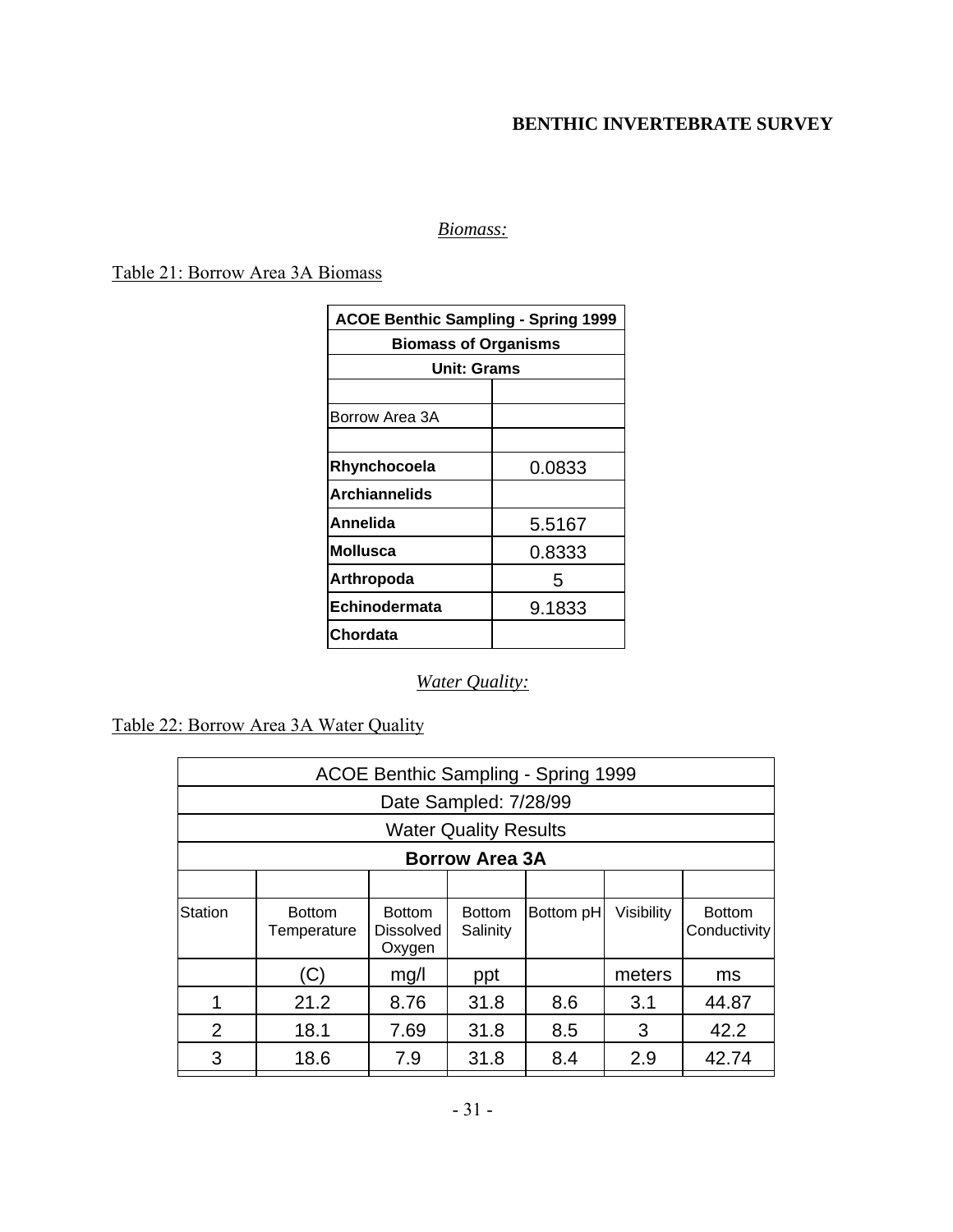|      | ACOE Benthic Sampling - Spring 1999 |      |                              |      |      |       |
|------|-------------------------------------|------|------------------------------|------|------|-------|
|      |                                     |      | Date Sampled: 7/28/99        |      |      |       |
|      |                                     |      | <b>Water Quality Results</b> |      |      |       |
|      |                                     |      | <b>Borrow Area 3A</b>        |      |      |       |
|      |                                     |      |                              |      |      |       |
| 4    | 19.3                                | 7.83 | 31.8                         | 8.3  | 3    | 43.37 |
| 5    | 18.4                                | 7.99 | 31.7                         | 8.3  | 2.5  | 42.34 |
| 6    | 18.3                                | 7.95 | 31.8                         | 8.2  | 3.2  | 42.41 |
| 7    | 8.2<br>7.69<br>31.8<br>2.8<br>18.7  |      |                              |      |      | 42.84 |
| 8    | 18.4                                | 7.5  | 31.8                         | 8.2  | 2.8  | 42.46 |
| 9    | 18.3                                | 7.85 | 31.9                         | 8.2  | 3.2  | 42.42 |
| 10   | 21.7                                | 8.19 | 31.8                         | 8.1  | 3.3  | 45.54 |
| 11   | 18.3                                | 7.97 | 31.8                         | 8.2  | 3    | 42.38 |
| 12   | 18.1                                | 8.09 | 31.8                         | 8.1  | 2.8  | 42.3  |
| Mean | 18.95                               | 7.95 | 31.80                        | 8.28 | 2.97 | 42.99 |

## *Biodiversity Index:* 2.72 (Rank: 3)

A total of 24 benthic samples were collected from Borrow Area 3A on July 28, 1999. The mean water temperature recorded for this sampling period was  $18.9\degree$  C. The mean salinity recorded for this sampling period was 31.8 ppt. The average collection depth in this borrow area was approximately 18 meters. There was a total of 6,166 individual organisms identified for this borrow area during this sampling period. Table 20 shows that 47 percent of the organisms identified were archiannelids (*P. triestinus*, 36 percent) and amphipods (*Gammarus annulatus*, 11 percent). Additional prevalent species included individuals from the classes Oligochatea and Nematoda, each comprising 6 percent; the worm *Clymenella torquata*, 5 percent; *Nemertean* worms, 4 percent; and *Aricidea catherinae*, 3 percent. The amphipod *P. obliqua* and the arthropod (*Leptognatha caeca*) each comprised 3 percent.

Standardizing borrow area 3A for abundance (i.e., number of organisms per square meter) show this borrow area to contain approximately 3,652 individuals of the archiannelid *P. triestinus* per square meter, 1,148 individuals of the amphipod *G. annulatus,* 612 individuals of the class *Oligochaeta* per square meter, 598 individuals of the class Nematoda and 505 individuals of the annelid *C. torquata* per square meter.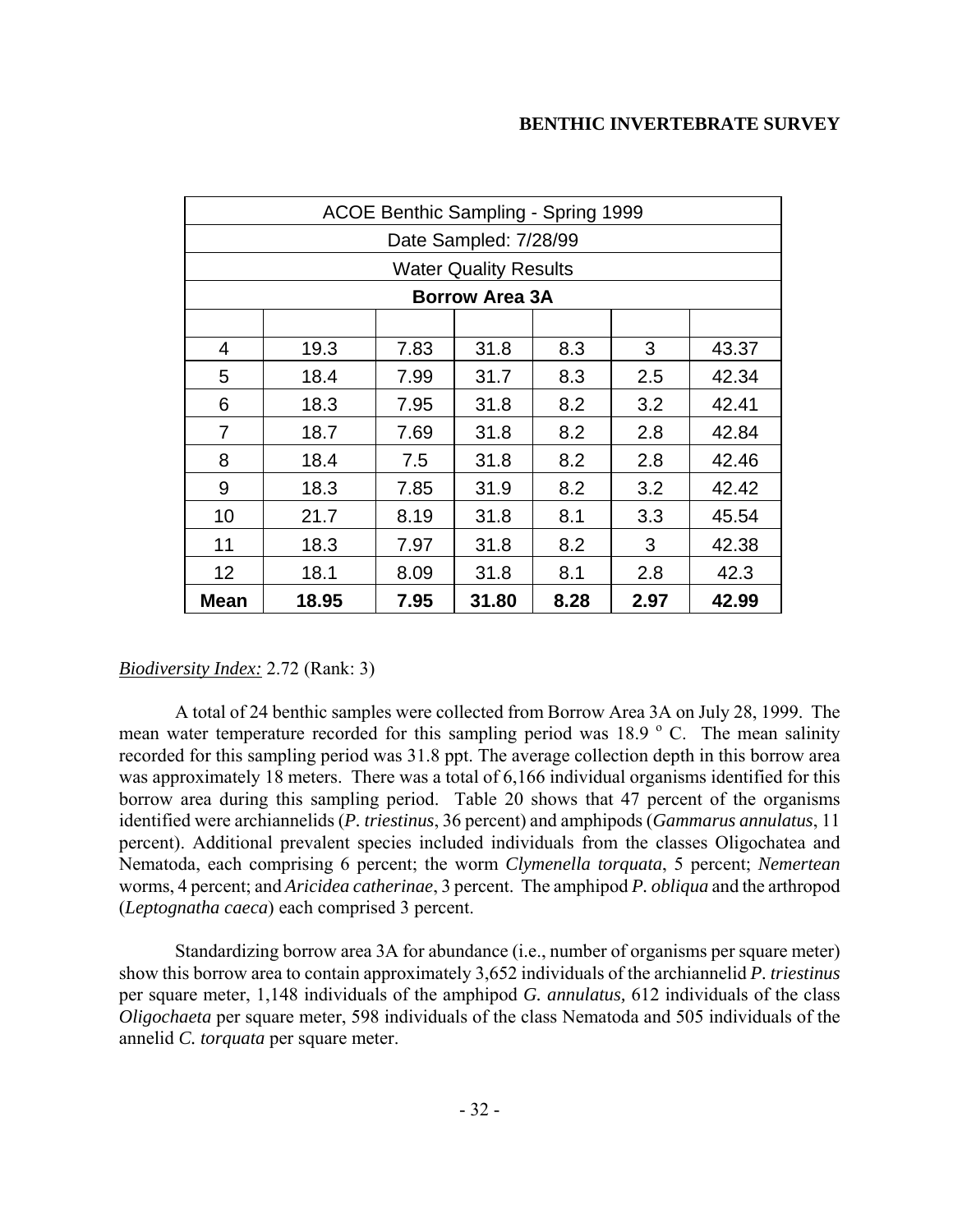The biomass at this borrow area was dominated by Echinodermata (9 grams), followed by Annelida (5.5 grams).

## *Fall 1999*

## *Abundance:*

## Table 23: Borrow Area 3A Species Abundance

| ACOE Benthic Sampling - Fall 1999             |        |                      |                                                    |  |  |  |
|-----------------------------------------------|--------|----------------------|----------------------------------------------------|--|--|--|
| Date Sampled: 11/99                           |        |                      |                                                    |  |  |  |
| Species Abundance per Sample per Square Meter |        |                      |                                                    |  |  |  |
| <b>Borrow Area 3A</b>                         |        |                      |                                                    |  |  |  |
| Number of Samples: 24                         |        |                      |                                                    |  |  |  |
| <b>Species</b>                                | Totals | Fraction of<br>Total | Abundance per<br>Sample per<br><b>Square Meter</b> |  |  |  |
|                                               |        |                      |                                                    |  |  |  |
| Polygordius triestinus                        | 5753   | 0.81                 | 9588                                               |  |  |  |
| Asabellides oculata                           | 369    | 0.05                 | 615                                                |  |  |  |
| Tharyx acutus                                 | 226    | 0.03                 | 377                                                |  |  |  |
| Bivalvia sp. (Unidentified)                   | 90     | 0.01                 | 150                                                |  |  |  |
| Aricidea sp.                                  | 53     | 0.01                 | 88                                                 |  |  |  |
| Tharyx sp.                                    | 46     | 0.01                 | 77                                                 |  |  |  |
| Echinarachnius parma                          | 46     | 0.01                 | 77                                                 |  |  |  |
| Tanaidacea                                    | 42     | 0.01                 | 70                                                 |  |  |  |
| Nephtys bucera                                | 38     | 0.01                 | 63                                                 |  |  |  |
| Unidentified Nemertean sp.                    | 37     | 0.01                 | 62                                                 |  |  |  |
| TOTALS                                        | 7149   | 100%                 | N/A                                                |  |  |  |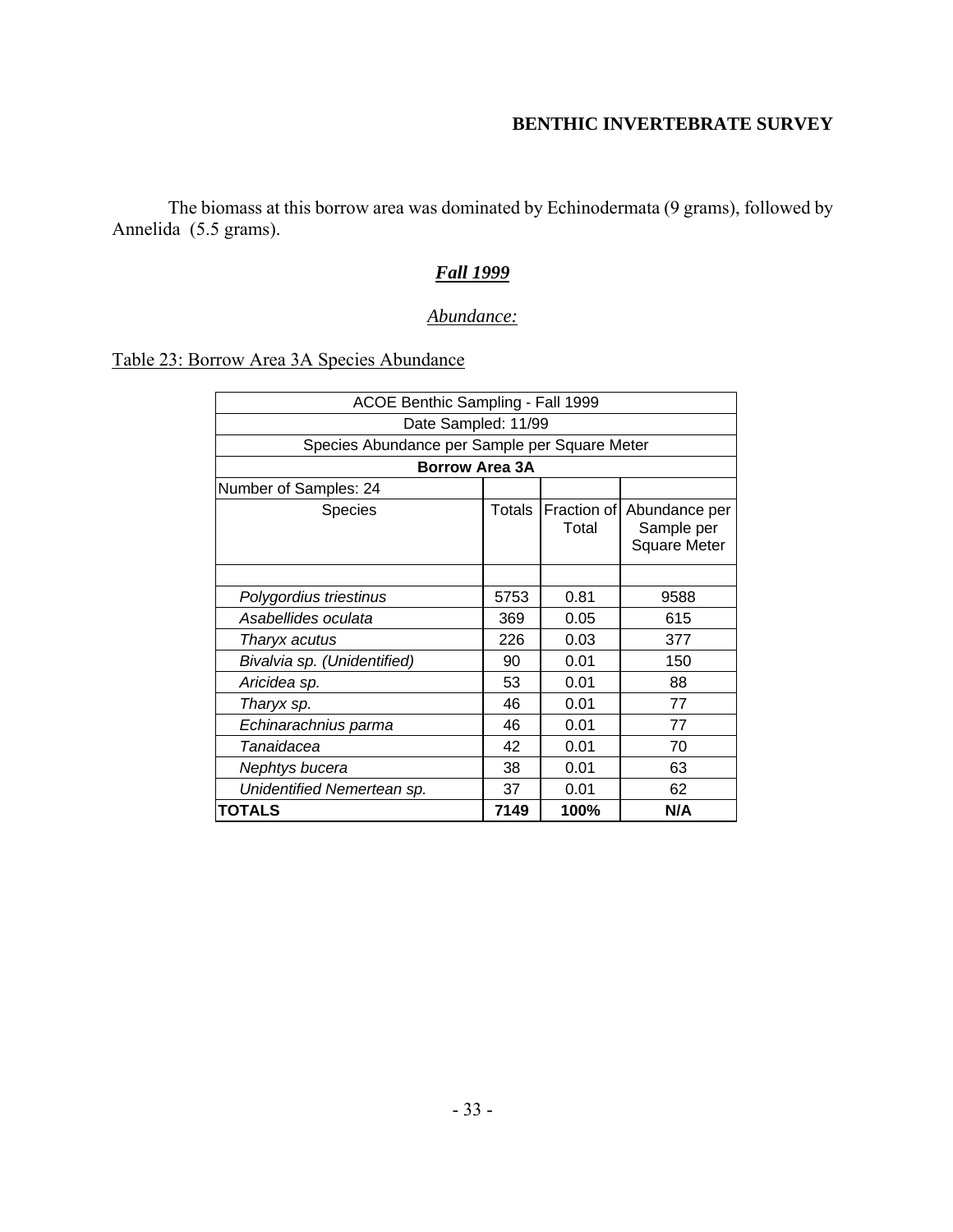## *Biomass:*

Table 24: Borrow Area 3A Biomass

| <b>ACOE Benthic Sampling - Fall 1999</b> |               |                |  |  |  |  |  |  |
|------------------------------------------|---------------|----------------|--|--|--|--|--|--|
| <b>Biomass of Organisms</b>              |               |                |  |  |  |  |  |  |
| <b>Unit: Grams</b>                       |               |                |  |  |  |  |  |  |
|                                          |               |                |  |  |  |  |  |  |
| Borrow Area 3A                           | <b>Totals</b> | Totals per Sq. |  |  |  |  |  |  |
|                                          |               | Meter per grab |  |  |  |  |  |  |
| Taxa                                     | (grams)       |                |  |  |  |  |  |  |
|                                          |               |                |  |  |  |  |  |  |
| Anthozoa                                 | 0.00          | 0.00           |  |  |  |  |  |  |
| Rhynchocoela                             | 0.00          | 0.00           |  |  |  |  |  |  |
| <b>Nematoda</b>                          | 0.00          | 0.00           |  |  |  |  |  |  |
| <b>Platyhelminthes</b>                   | 0.00          | 0.00           |  |  |  |  |  |  |
| <b>Cnidaria</b>                          | 0.00          | 0.00           |  |  |  |  |  |  |
| <b>Archiannelids</b>                     | 2.48          | 4.13           |  |  |  |  |  |  |
| Annelida                                 | 7.92          | 13.20          |  |  |  |  |  |  |
| <b>Mollusca</b>                          | 5.67          | 9.45           |  |  |  |  |  |  |
| <b>Arthropoda</b>                        | 2.48          | 4.13           |  |  |  |  |  |  |
| Echinodermata                            | 12.52         | 20.87          |  |  |  |  |  |  |
| <b>Chordata</b>                          | 0.00          | 0.00           |  |  |  |  |  |  |
| Other                                    | 0.15          | 0.25           |  |  |  |  |  |  |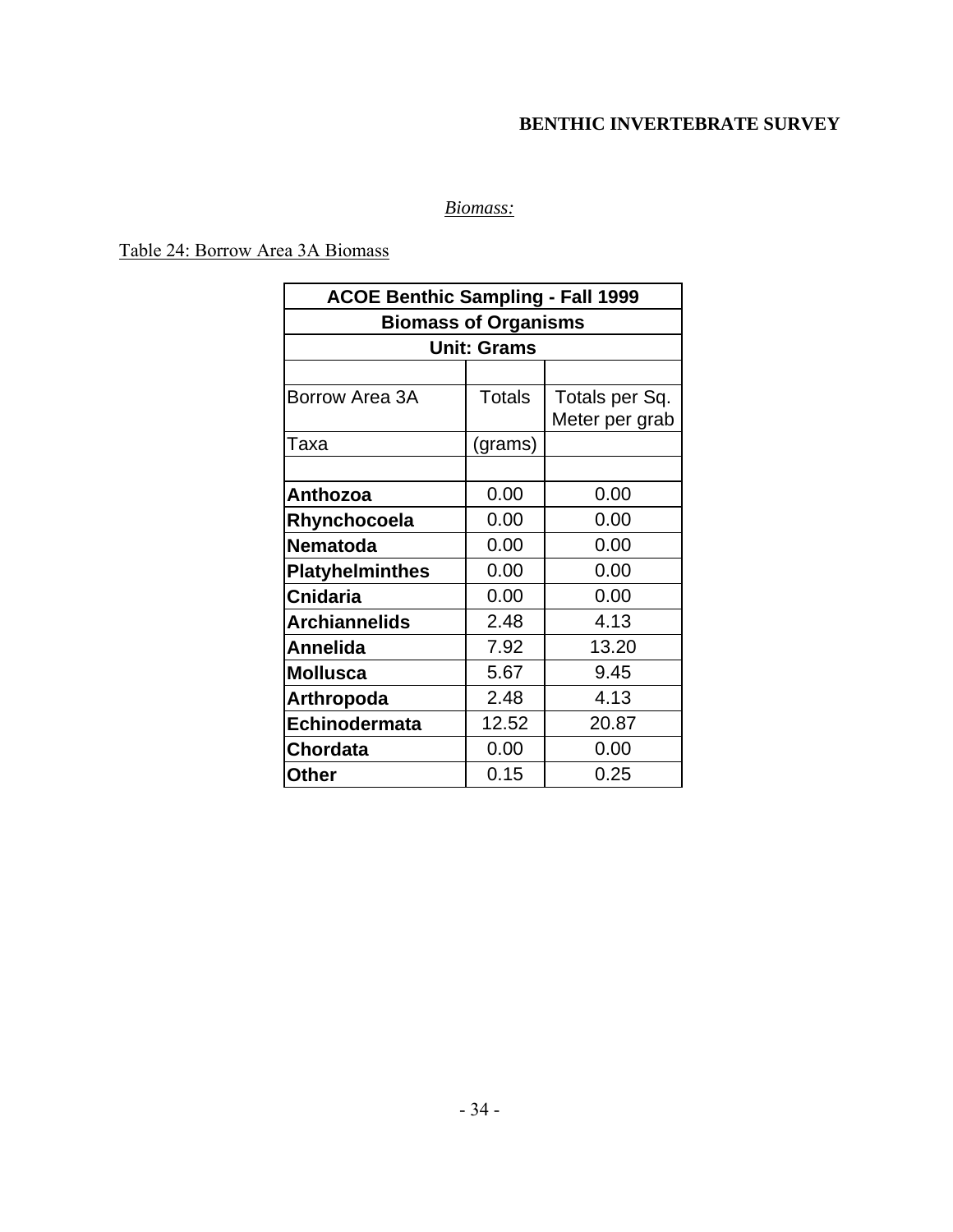### *Water Quality:*

#### Table 25: Borrow Area 3A Water Quality

| ACOE Benthic Sampling - Fall 99 |                              |                                             |                           |           |            |                               |  |  |
|---------------------------------|------------------------------|---------------------------------------------|---------------------------|-----------|------------|-------------------------------|--|--|
| Date Sampled: 11/18/99          |                              |                                             |                           |           |            |                               |  |  |
|                                 | <b>Water Quality Results</b> |                                             |                           |           |            |                               |  |  |
|                                 |                              |                                             | <b>Borrow Area 3a</b>     |           |            |                               |  |  |
| Station                         | <b>Bottom</b><br>Temperature | <b>Bottom</b><br><b>Dissolved</b><br>Oxygen | <b>Bottom</b><br>Salinity | Bottom pH | Visibility | <b>Bottom</b><br>Conductivity |  |  |
|                                 | (C)                          | mg/l                                        | ppt                       |           | meters     | mS                            |  |  |
|                                 |                              |                                             |                           |           |            |                               |  |  |
| 1                               | 10.4                         | 7.3                                         | 33.2                      | 8.2       | 4          | 36.64                         |  |  |
| 3                               | 10.3                         | 7.9                                         | 33.1                      | 7.8       |            | 36.5                          |  |  |
| 5                               | 10.3                         | 7.83                                        | 33.1                      | 8.4       |            | 36.46                         |  |  |
| $\overline{7}$                  | 10.1                         | 8.02                                        | 33.1                      | 8.6       |            | 36.34                         |  |  |
| 8                               | 10.1                         | 7.92                                        | 33.1                      | 8.7       |            | 36.3                          |  |  |
| 11                              | 10.3                         | 8.01                                        | 33.1                      | 8.6       |            | 36.47                         |  |  |
| 12                              | 10.4                         | 7.9                                         | 33.1                      | 8.6       |            | 36.58                         |  |  |
| 14                              | 10.2                         | 8.08                                        | 33.1                      | 8.9       |            | 36.36                         |  |  |
| 15                              | 10                           | 8.16                                        | 33.1                      | 8.6       |            | 36.2                          |  |  |
| 16                              | 10 <sup>1</sup>              | 8.06                                        | 33                        | 8.6       |            | 36.05                         |  |  |
| 17                              | 10.1                         | 8.12                                        | 32.6                      | 8.5       |            | 36.3                          |  |  |
| 19                              | 10.2                         | 8.25                                        | 33.1                      | 8.7       | 2.5        | 36.42                         |  |  |
| 22                              |                              |                                             |                           |           | 2.3        |                               |  |  |
| <b>Mean</b>                     | 10.20                        | 7.96                                        | 33.06                     | 8.52      | 2.93       | 36.39                         |  |  |

#### *Biodiversity Index:* 1.08 (Rank: 9)

A total of 24 benthic samples were collected from Borrow Area 3A on December 3, 1999. The mean water temperature recorded for this sampling period was  $10.20\degree$  C. The mean salinity recorded for this sampling period was 33.06 ppt. The average collection depth in this borrow area was approximately 18 meters. There was a total of 5,753 individual organisms identified for this borrow area during this sampling period. Table 23 shows that 81 percent of the organisms identified were archiannelids (*P. triestinus*, 36 percent. Additional prevalent species included the worms *A. oculata*, 5 percent and *T. acutus*, 3 percent.

Standardizing borrow area 3A for abundance (i.e., number of organisms per square meter) show this borrow area to contain approximately 9,588 individuals of the archiannelid *P. triestinus*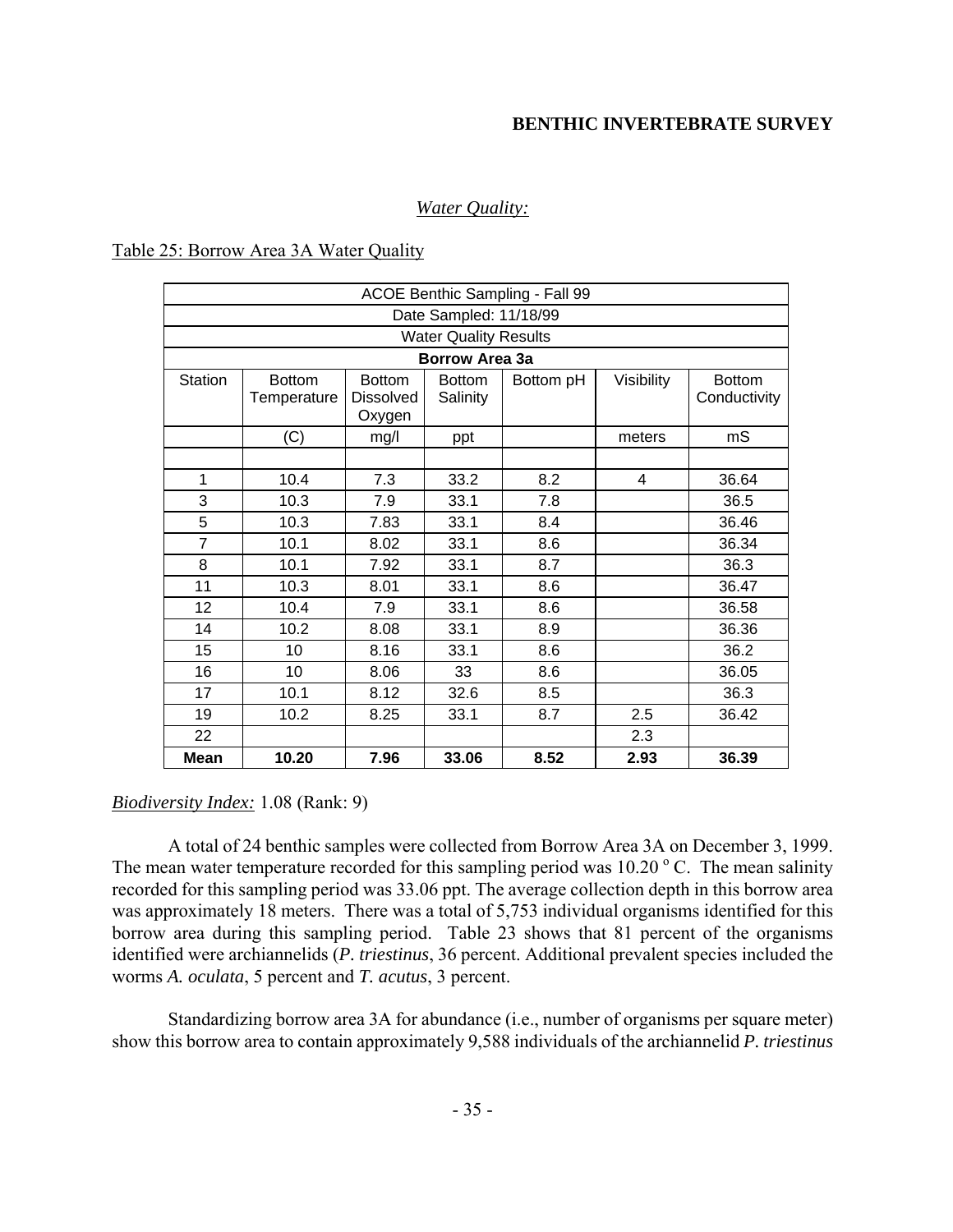per square meter, 615 individuals of the worm *A. oculata,* and 377 individuals of the worm, *T. acutus*.

The biomass at this borrow area was dominated by the sand dollar (12.52 grams), followed by annelid worms (7.92 grams) and bivalve mollusks (5.67 grams).

### **Borrow Area 4**

### *Spring 1999*

#### *Abundance:*

### Table 26: Borrow Area 4 Species Abundance

| <b>ACOE Benthic Sampling - Spring 1999</b>    |               |                          |                                                    |  |  |  |  |  |
|-----------------------------------------------|---------------|--------------------------|----------------------------------------------------|--|--|--|--|--|
| Date Sampled: 7/27/99                         |               |                          |                                                    |  |  |  |  |  |
| Species Abundance per Sample per Square Meter |               |                          |                                                    |  |  |  |  |  |
| <b>Borrow Area 4</b>                          |               |                          |                                                    |  |  |  |  |  |
| Number of Samples: 20                         |               |                          |                                                    |  |  |  |  |  |
| <b>Species</b>                                | <b>Totals</b> | <b>Fraction of Total</b> | Abundance per<br>Sample per<br><b>Square Meter</b> |  |  |  |  |  |
| Splophanes bombyx                             | 785           | 0.26                     | 1570                                               |  |  |  |  |  |
| Polygordius triestinus                        | 600           | 0.20                     | 1200                                               |  |  |  |  |  |
| Pseudunciola obliqua                          | 325           | 0.11                     | 650                                                |  |  |  |  |  |
| Tellina agilis                                | 187           | 0.06                     | 374                                                |  |  |  |  |  |
| Tharyx sp.                                    | 181           | 0.06                     | 362                                                |  |  |  |  |  |
| Protohaustorius wigleyi                       | 158           | 0.05                     | 316                                                |  |  |  |  |  |
| Echinarachnius parma                          | 114           | 0.04                     | 228                                                |  |  |  |  |  |
| Spisula Solidissima                           | 71            | 0.02                     | 142                                                |  |  |  |  |  |
| Capitellidae                                  | 55            | 0.02                     | 110                                                |  |  |  |  |  |
| Leptognatha caeca                             | 51            | 0.02                     | 102                                                |  |  |  |  |  |
| Nematoda                                      | 49            | 0.02                     | 98                                                 |  |  |  |  |  |
| Phyllodocidae                                 | 48            | 0.02                     | 96                                                 |  |  |  |  |  |
| Tanaidacea                                    | 40            | 0.01                     | 80                                                 |  |  |  |  |  |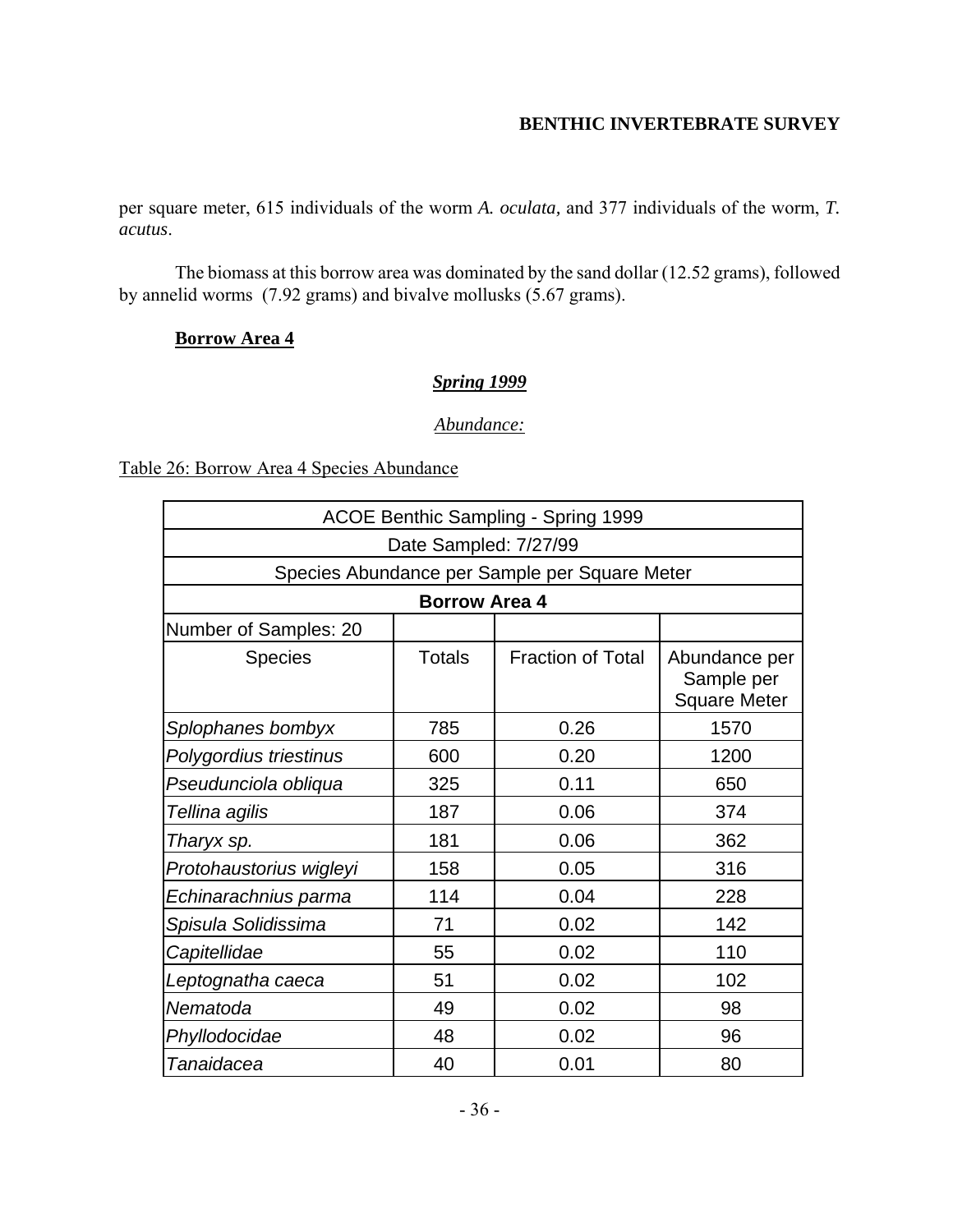| ACOE Benthic Sampling - Spring 1999           |                       |      |     |  |  |  |  |  |
|-----------------------------------------------|-----------------------|------|-----|--|--|--|--|--|
|                                               | Date Sampled: 7/27/99 |      |     |  |  |  |  |  |
| Species Abundance per Sample per Square Meter |                       |      |     |  |  |  |  |  |
|                                               | <b>Borrow Area 4</b>  |      |     |  |  |  |  |  |
| Nemertean worm                                | 38                    | 0.01 | 76  |  |  |  |  |  |
| Bivalvia                                      | 35                    | 0.01 | 70  |  |  |  |  |  |
| Aricidae catherinae                           | 34                    | 0.01 | 68  |  |  |  |  |  |
| 34<br>0.01<br>68<br>Nephtys bucera            |                       |      |     |  |  |  |  |  |
| 29<br>Acanthohaustorius millsi<br>0.01<br>58  |                       |      |     |  |  |  |  |  |
| Tharyx acutus                                 | 20                    | 0.01 | 40  |  |  |  |  |  |
| Aricidea sp.                                  | 18                    | 0.01 | 36  |  |  |  |  |  |
| Polychaeta                                    | 17<br>0.01<br>34      |      |     |  |  |  |  |  |
| <b>Ovalipes ocellatus</b>                     | 16<br>0.01<br>32      |      |     |  |  |  |  |  |
| <b>TOTALS</b>                                 | 3068                  | 100% | N/A |  |  |  |  |  |

*Biomass:*

Table 27: Borrow Area 4 Biomass

| <b>ACOE Benthic Sampling - Spring 1999</b> |       |  |  |  |  |
|--------------------------------------------|-------|--|--|--|--|
| <b>Biomass of Organisms</b>                |       |  |  |  |  |
| <b>Unit: Grams</b>                         |       |  |  |  |  |
|                                            |       |  |  |  |  |
| Borrow Area 4                              |       |  |  |  |  |
|                                            |       |  |  |  |  |
| Rhynchocoela<br>0.08                       |       |  |  |  |  |
| <b>Archiannelids</b>                       |       |  |  |  |  |
| Annelida<br>8.94                           |       |  |  |  |  |
| <b>Mollusca</b>                            | 8.88  |  |  |  |  |
| Arthropoda                                 | 2.48  |  |  |  |  |
| Echinodermata                              | 62.64 |  |  |  |  |
| Chordata                                   | 0.12  |  |  |  |  |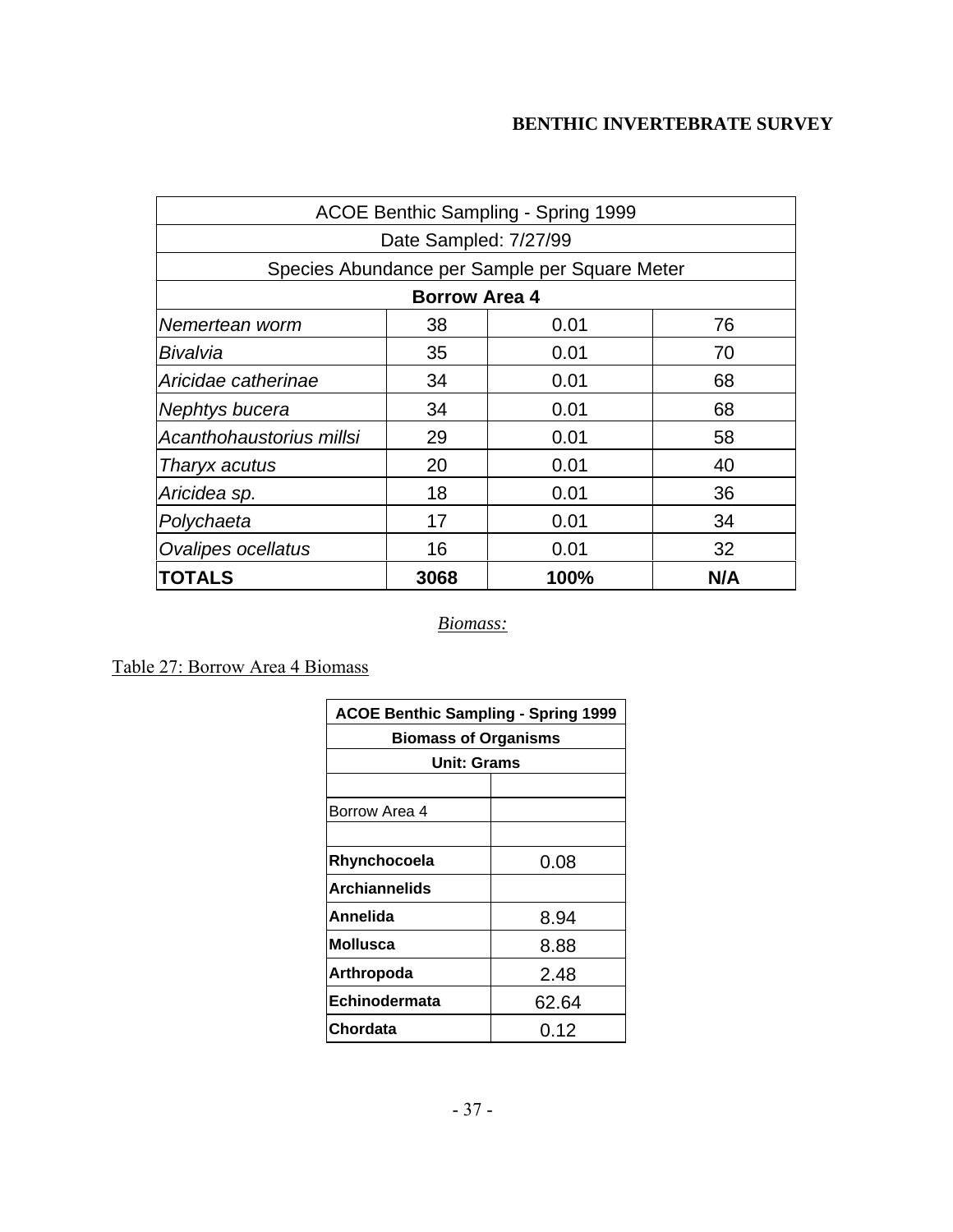#### *Water Quality:*

#### Table 28: Borrow Area 4 Water Quality

| ACOE Benthic Sampling - Spring 1999 |                              |                                             |                              |           |            |                               |  |
|-------------------------------------|------------------------------|---------------------------------------------|------------------------------|-----------|------------|-------------------------------|--|
|                                     | Date Sampled: 7/27/99        |                                             |                              |           |            |                               |  |
|                                     |                              |                                             | <b>Water Quality Results</b> |           |            |                               |  |
|                                     |                              |                                             | <b>Borrow Area 4</b>         |           |            |                               |  |
|                                     |                              |                                             |                              |           |            |                               |  |
| Station                             | <b>Bottom</b><br>Temperature | <b>Bottom</b><br><b>Dissolved</b><br>Oxygen | <b>Bottom</b><br>Salinity    | Bottom pH | Visibility | <b>Bottom</b><br>Conductivity |  |
|                                     | (C)                          | mg/l                                        | ppt                          |           | meters     | ms                            |  |
| 1                                   | 18.1                         | 7.58                                        | 31.8                         | 8.6       | 3.7        | 42.2                          |  |
| $\overline{2}$                      | 19.6                         | 8.06                                        | 31.8                         | 8.6       | 3          | 43.6                          |  |
| 3                                   | 20.3                         | 8.16                                        | 31.8                         | 8.6       | 3.9        | 43.97                         |  |
| $\overline{4}$                      | 18.5                         | 7.53                                        | 31.7                         | 8.4       | 4.1        | 42.46                         |  |
| 5                                   | 19.2                         | 7.42                                        | 31.8                         | 8.2       | 4.3        | 42.91                         |  |
| 11                                  | 17.9                         | 7.55                                        | 31.8                         | 8.4       | 3.9        | 42.11                         |  |
| 12                                  | 19.8                         | 8.42                                        | 31.7                         | 8.3       | 3.1        | 43.78                         |  |
| 13                                  | 18.1                         | 7.93                                        | 31.7                         | 8.2       | 3.1        | 42.09                         |  |
| 14                                  | 17.6                         | 7.87                                        | 31.8                         | 8.2       | 3.5        | 41.65                         |  |
| 15                                  | 16.8                         | 7.79                                        | 32                           | 8.2       | 4.2        | 41.2                          |  |
| <b>Mean</b>                         | 18.59                        | 7.83                                        | 31.79                        | 8.37      | 3.68       | 42.60                         |  |

#### *Biodiversity Index:* 2.71 (Rank: 4)

A total of 20 benthic samples were collected from Borrow Area 4 on July 27, 1999. The mean water temperature recorded for this sampling period was  $18.6\degree$  C. The mean salinity recorded for this sampling period was 31.8 ppt. The average collection depth in this borrow area was approximately 16 meters. There was a total of 3,068 individual organisms identified for this borrow area during this sampling period. Table 26 indicates that 57 percent of the organisms collected were the worms (*S. bombyx*, 26 percent) and (*P. triestinus*, 20 percent), and the amphipod (*P. obliqua*). Additional prevalent species included the clam (*T. agilis*, 6 percent), unidentified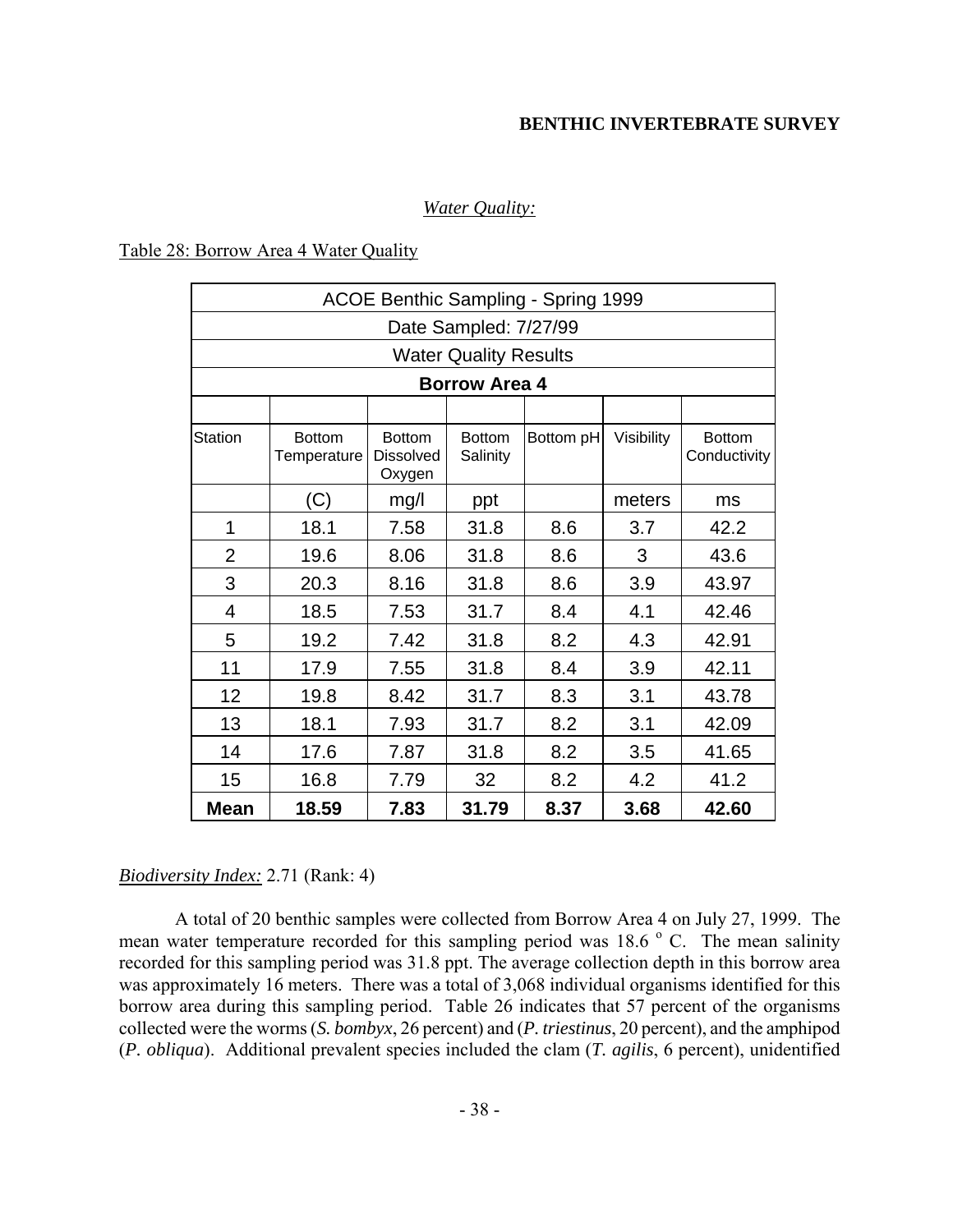*Tharyx* individuals, 6 percent, the amphipod (*P. wigleyi*, 5 percent), and the sand dollar (*E. parma*, 4 percent).

Standardizing borrow area 4 for abundance (i.e., number of organisms per square meter) show this borrow area to contain approximately 1,570 individuals of the worm *S. bombyx* per square meter, 1,200 individuals of the archiannelid *P. triestinus,* 650 individuals of the amphipod *P. obliqua* per square meter.

The biomass at this borrow area was dominated by the Echinodermata (62 grams), followed by Annelida (8.9 grams), and Mollusca (8.9 grams).

#### *Fall 1999*

#### *Abundance:*

Table 29: Borrow Area 4 Species Abundance

| ACOE Benthic Sampling - Fall 1999             |               |                      |                                                    |  |  |  |  |  |
|-----------------------------------------------|---------------|----------------------|----------------------------------------------------|--|--|--|--|--|
| Date Sampled: 11/99                           |               |                      |                                                    |  |  |  |  |  |
| Species Abundance per Sample per Square Meter |               |                      |                                                    |  |  |  |  |  |
| <b>Borrow Area 4</b>                          |               |                      |                                                    |  |  |  |  |  |
| Number of Samples: 20                         |               |                      |                                                    |  |  |  |  |  |
| Species                                       | <b>Totals</b> | Fraction of<br>Total | Abundance per<br>Sample per<br><b>Square Meter</b> |  |  |  |  |  |
|                                               |               |                      |                                                    |  |  |  |  |  |
| Gammarus annulatus                            | 162           | 0.14                 | 324                                                |  |  |  |  |  |
| Asabellides oculata<br>0.14<br>157<br>314     |               |                      |                                                    |  |  |  |  |  |
| Polygordius triestinus                        | 133           | 0.12                 | 266                                                |  |  |  |  |  |
| Protohaustorius wigleyi                       | 98            | 0.09                 | 196                                                |  |  |  |  |  |
| Echinarachnius parma                          | 79            | 0.07                 | 158                                                |  |  |  |  |  |
| Tharyx acutus                                 | 64            | 0.06                 | 128                                                |  |  |  |  |  |
| Tharyx sp.                                    | 43            | 0.04                 | 86                                                 |  |  |  |  |  |
| Tellina agilis                                | 36            | 0.03                 | 72                                                 |  |  |  |  |  |
| Nephtys bucera                                | 32            | 0.03                 | 64                                                 |  |  |  |  |  |
| Polychaeta                                    | 23            | 0.02                 | 46                                                 |  |  |  |  |  |
| Tanaidacea                                    | 23            | 0.02                 | 46                                                 |  |  |  |  |  |
| Spiophanes bombyx                             | 21            | 0.02                 | 42                                                 |  |  |  |  |  |
| Spisula solidissima                           | 20            | 0.02                 | 40                                                 |  |  |  |  |  |
| Pseudunciola obliqua                          | 16            | 0.01                 | 32                                                 |  |  |  |  |  |
| Leptognatha caeca                             | 16            | 0.01                 | 32                                                 |  |  |  |  |  |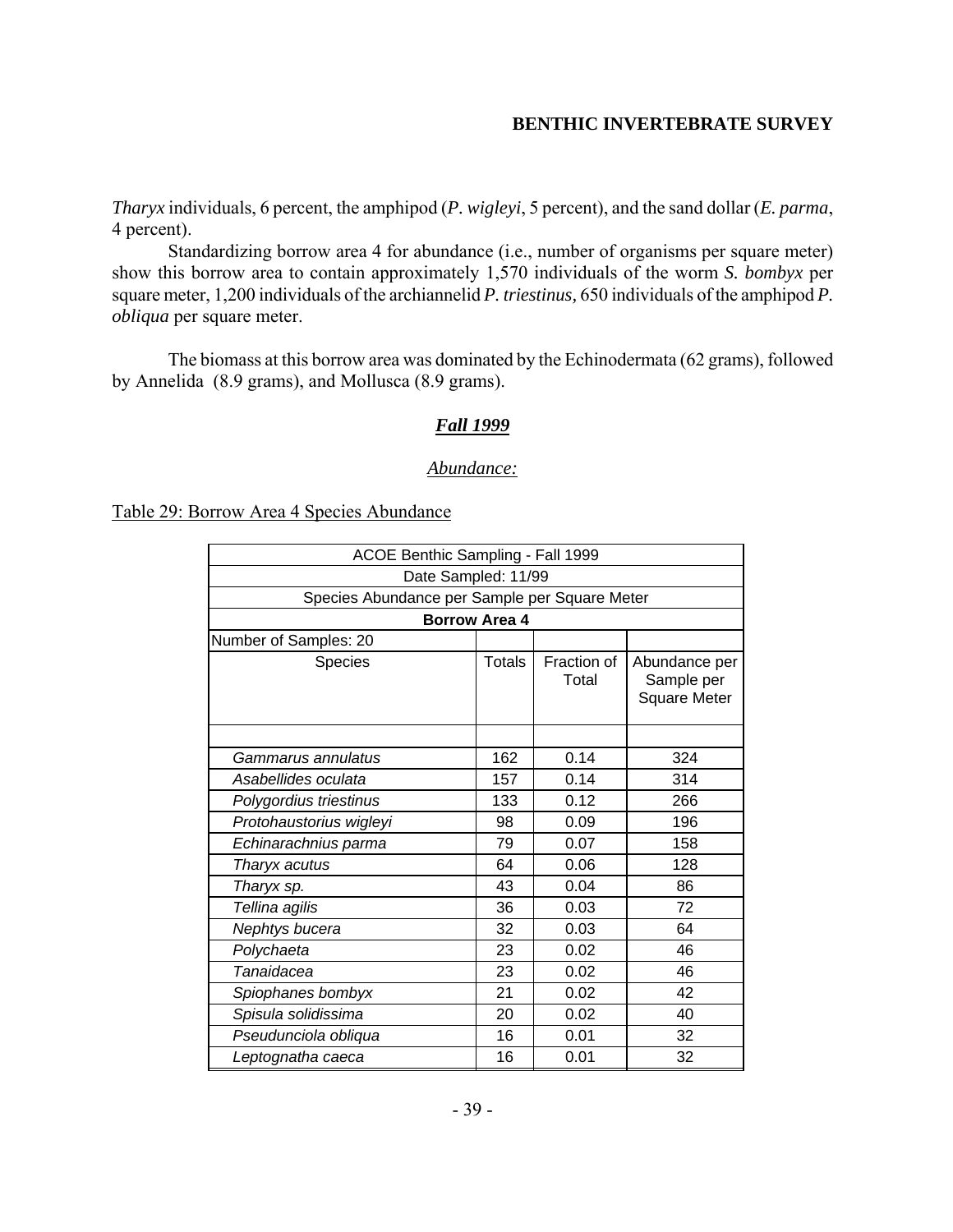| ACOE Benthic Sampling - Fall 1999             |                |                      |                                                    |  |  |  |  |  |  |
|-----------------------------------------------|----------------|----------------------|----------------------------------------------------|--|--|--|--|--|--|
| Date Sampled: 11/99                           |                |                      |                                                    |  |  |  |  |  |  |
| Species Abundance per Sample per Square Meter |                |                      |                                                    |  |  |  |  |  |  |
| <b>Borrow Area 4</b>                          |                |                      |                                                    |  |  |  |  |  |  |
| Number of Samples: 20                         |                |                      |                                                    |  |  |  |  |  |  |
| Species                                       | <b>Totals</b>  | Fraction of<br>Total | Abundance per<br>Sample per<br><b>Square Meter</b> |  |  |  |  |  |  |
|                                               |                |                      |                                                    |  |  |  |  |  |  |
| Magelona sp.                                  | 15             | 0.01                 | 30                                                 |  |  |  |  |  |  |
| Aricidea sp.                                  | 14             | 0.01                 | 28                                                 |  |  |  |  |  |  |
| Haustoriidae                                  | 12             | 0.01                 | 24                                                 |  |  |  |  |  |  |
| Aricidea wassi                                | 10             | 0.01                 | 20                                                 |  |  |  |  |  |  |
| Tellina sp.                                   | 10             | 0.01                 | 20                                                 |  |  |  |  |  |  |
| Edotea montusa                                | 10             | 0.01                 | 20                                                 |  |  |  |  |  |  |
| Bivalvia sp. (Unidentified)                   | 8              | 0.01                 | 16                                                 |  |  |  |  |  |  |
| Cirratulidae                                  | $\overline{7}$ | 0.01                 | 14                                                 |  |  |  |  |  |  |
| Nucula atacellana                             | $\overline{7}$ | 0.01                 | 14                                                 |  |  |  |  |  |  |
| Chiridotea coeca                              | 7              | 0.01                 | 14                                                 |  |  |  |  |  |  |
| Nephtys picta                                 | 6              | 0.01                 | 12                                                 |  |  |  |  |  |  |
| TOTALS                                        | 1131           | 100%                 | N/A                                                |  |  |  |  |  |  |

## *Biomass:*

Table 30: Borrow Area 4 Biomass

| <b>ACOE Benthic Sampling - Fall 1999</b> |         |                                  |  |  |  |
|------------------------------------------|---------|----------------------------------|--|--|--|
| <b>Biomass of Organisms</b>              |         |                                  |  |  |  |
| <b>Unit: Grams</b>                       |         |                                  |  |  |  |
|                                          |         |                                  |  |  |  |
| Borrow Area 4                            | Totals  | Totals per Sq.<br>Meter per grab |  |  |  |
| Taxa                                     | (grams) |                                  |  |  |  |
|                                          |         |                                  |  |  |  |
| Anthozoa                                 | 0.00    | 0.00                             |  |  |  |
| Rhynchocoela                             | 0.00    | 0.00                             |  |  |  |
| <b>Nematoda</b>                          | 0.00    | 0.00                             |  |  |  |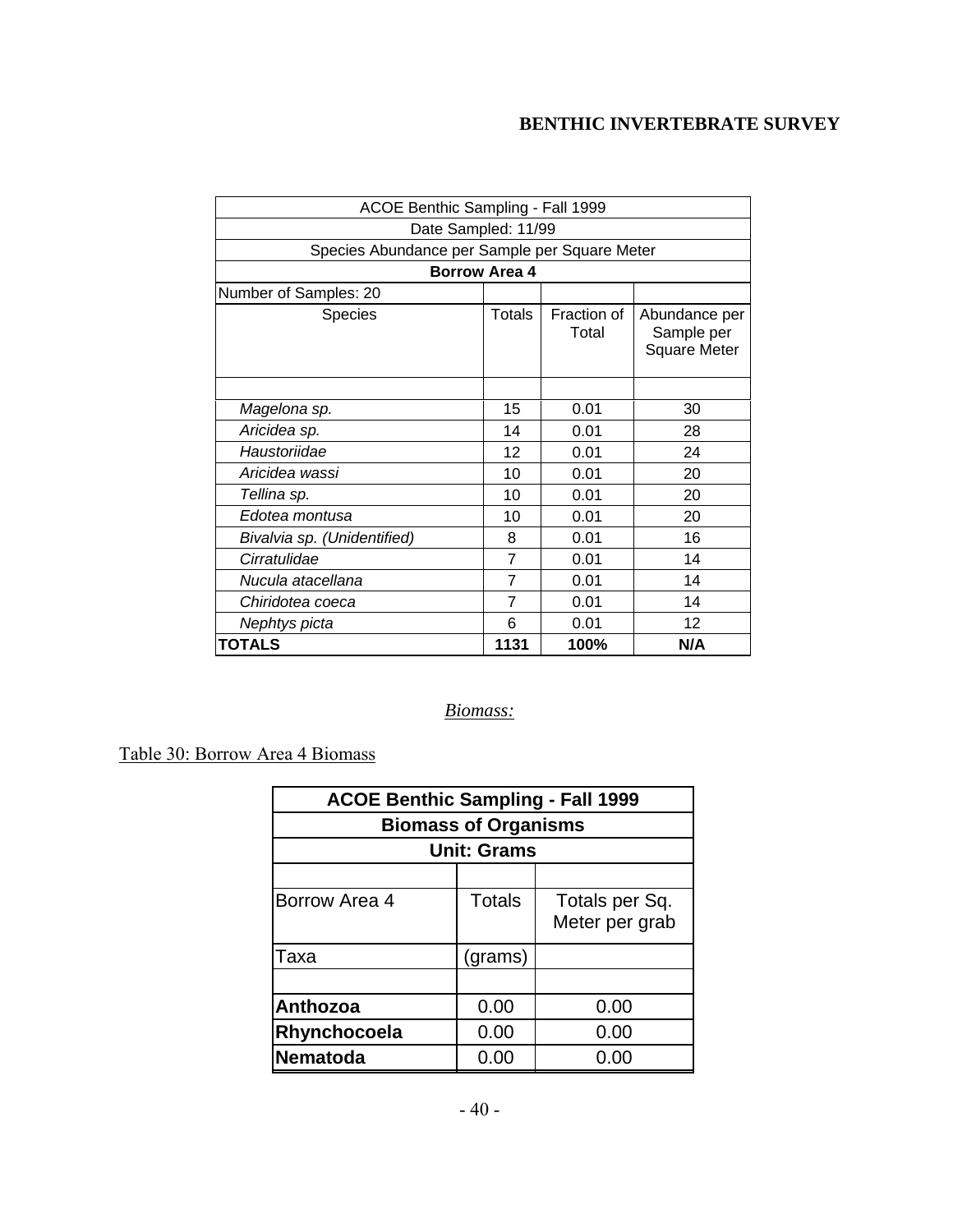| <b>ACOE Benthic Sampling - Fall 1999</b> |                             |                                  |  |  |  |  |  |  |
|------------------------------------------|-----------------------------|----------------------------------|--|--|--|--|--|--|
|                                          | <b>Biomass of Organisms</b> |                                  |  |  |  |  |  |  |
| <b>Unit: Grams</b>                       |                             |                                  |  |  |  |  |  |  |
|                                          |                             |                                  |  |  |  |  |  |  |
| Borrow Area 4                            | <b>Totals</b>               | Totals per Sq.<br>Meter per grab |  |  |  |  |  |  |
| Taxa                                     | (grams)                     |                                  |  |  |  |  |  |  |
|                                          |                             |                                  |  |  |  |  |  |  |
| <b>Platyhelminthes</b>                   | 0.00                        | 0.00                             |  |  |  |  |  |  |
| <b>Cnidaria</b>                          | 0.00                        | 0.00                             |  |  |  |  |  |  |
| <b>Archiannelids</b>                     | 0.00                        | 0.00                             |  |  |  |  |  |  |
| Annelida                                 | 2.12                        | 4.24                             |  |  |  |  |  |  |
| <b>Mollusca</b>                          | 3.65                        | 7.30                             |  |  |  |  |  |  |
| Arthropoda                               | 3.07                        | 6.14                             |  |  |  |  |  |  |
| <b>Echinodermata</b>                     | 22.44                       | 44.88                            |  |  |  |  |  |  |
| <b>Chordata</b>                          | 0.00                        | 0.00                             |  |  |  |  |  |  |
| Other                                    | 0.00                        | 0.00                             |  |  |  |  |  |  |

## *Water Quality:*

Table 31: Borrow Area 4 Water Quality

| ACOE Benthic Sampling - Fall 99 |                              |                                             |                              |           |            |                               |  |  |  |
|---------------------------------|------------------------------|---------------------------------------------|------------------------------|-----------|------------|-------------------------------|--|--|--|
|                                 | Date Sampled: 11/18/99       |                                             |                              |           |            |                               |  |  |  |
|                                 |                              |                                             | <b>Water Quality Results</b> |           |            |                               |  |  |  |
|                                 |                              |                                             | Borrow Area 4                |           |            |                               |  |  |  |
| <b>Station</b>                  | <b>Bottom</b><br>Temperature | <b>Bottom</b><br><b>Dissolved</b><br>Oxygen | <b>Bottom</b><br>Salinity    | Bottom pH | Visibility | <b>Bottom</b><br>Conductivity |  |  |  |
|                                 | (C)                          | mg/l                                        | ppt                          |           | meters     | mS                            |  |  |  |
|                                 |                              |                                             |                              |           |            |                               |  |  |  |
| 4                               | 11.5                         | 7.35                                        | 32.7                         | 8.9       |            | 37.36                         |  |  |  |
| 7                               | 11.6                         | 7.5                                         | 33                           | 8.9       | 2.1        | 37.69                         |  |  |  |
| 8                               | 11.5                         | 7.6                                         | 33                           | 8.9       |            | 37.58                         |  |  |  |
| 9                               | 11.5                         | 7.35                                        | 33                           | 8.9       |            | 37.52                         |  |  |  |
| 10                              | 11.3                         | 7.56                                        | 33                           | 8.9       |            | 37.2                          |  |  |  |
| 13                              | 11.6                         | 7.38                                        | 33                           | 8.9       | 2          | 37.72                         |  |  |  |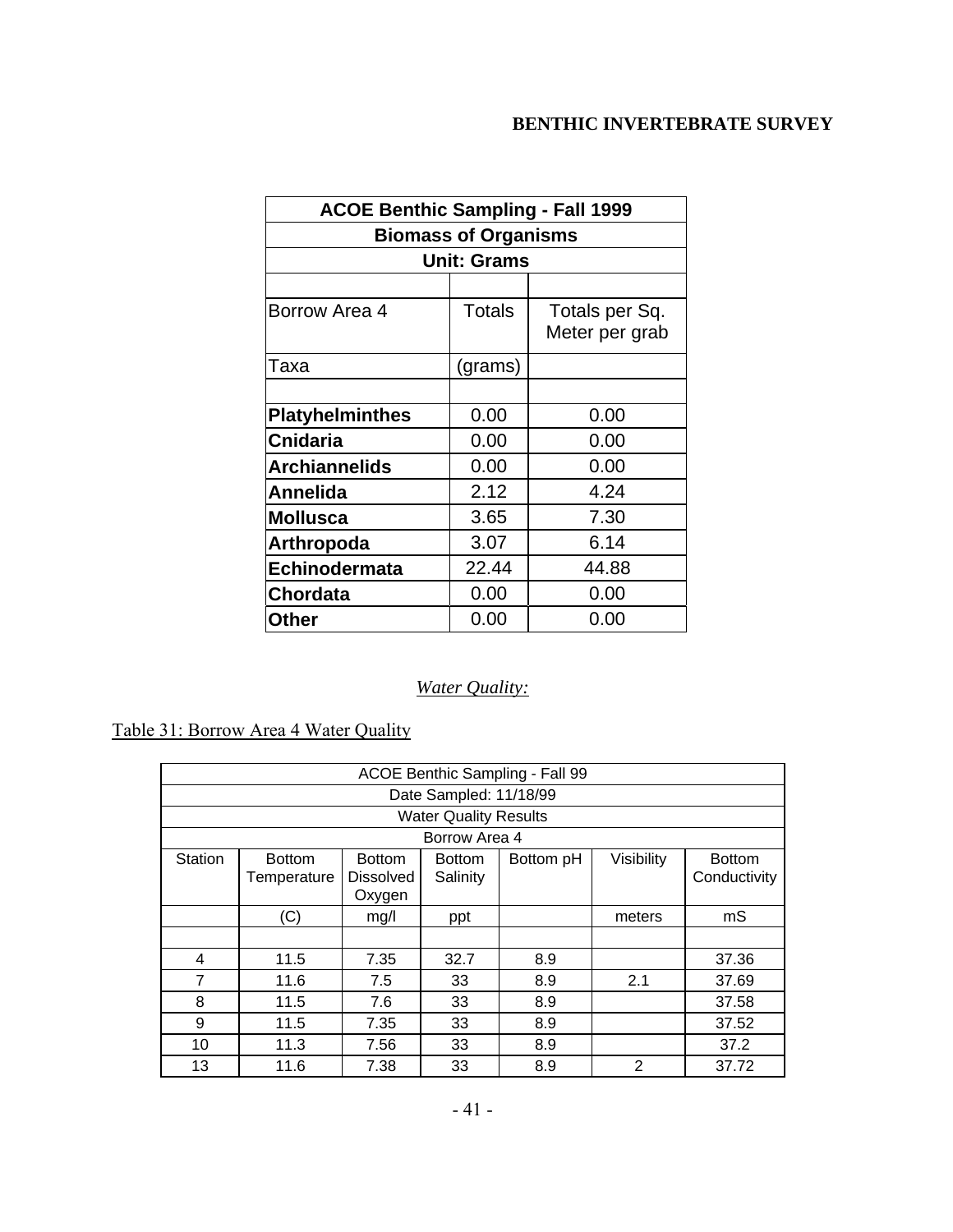| ACOE Benthic Sampling - Fall 99 |                              |                                             |                              |           |            |                               |  |  |  |
|---------------------------------|------------------------------|---------------------------------------------|------------------------------|-----------|------------|-------------------------------|--|--|--|
|                                 | Date Sampled: 11/18/99       |                                             |                              |           |            |                               |  |  |  |
|                                 |                              |                                             | <b>Water Quality Results</b> |           |            |                               |  |  |  |
|                                 |                              |                                             | Borrow Area 4                |           |            |                               |  |  |  |
| Station                         | <b>Bottom</b><br>Temperature | <b>Bottom</b><br><b>Dissolved</b><br>Oxygen | <b>Bottom</b><br>Salinity    | Bottom pH | Visibility | <b>Bottom</b><br>Conductivity |  |  |  |
|                                 | (C)                          | mg/l                                        | ppt                          |           | meters     | mS                            |  |  |  |
|                                 |                              |                                             |                              |           |            |                               |  |  |  |
| 17                              | 11.6                         | 7.5                                         | 33                           | 8.9       |            | 37.63                         |  |  |  |
| 18                              | 11.7                         | 7.48                                        | 33                           | 8.9       |            | 37.46                         |  |  |  |
| 19                              | 11.7                         | 7.35                                        | 33                           | 8.9       |            | 37.78                         |  |  |  |
| 20                              | 11.6                         | 7.72                                        | 33.1                         | 8.9       |            | 37.71                         |  |  |  |
| Mean                            | 11.56                        | 7.48                                        | 32.98                        | 8.90      | 2.05       | 37.57                         |  |  |  |

### *Biodiversity Index:* 3.11 (Rank: 1)

A total of 20 benthic samples were collected from Borrow Area 4 on November 30, 1999. The mean water temperature recorded for this sampling period was  $11.56\degree$  C. The mean salinity recorded for this sampling period was 32.98 ppt. The average collection depth in this borrow area was approximately 16 meters. There was a total of 1,131 individual organisms identified for this borrow area during this sampling period. Table 29 indicates that 14 percent of the organisms collected were the amphipod *G. annulatus*, 14 percent of the organisms collected were the worm *A. oculata*, and 12 percent were the archiannelid *P. triestinus*. Additional prevalent species included the amphipod (*P. wigleyi*, 9 percent), the sand dollar (*E. parma*, 7 percent) the clam (*T. agilis*, 6 percent), and unidentified *Tharyx* individuals, 4 percent.

Standardizing borrow area 4 for abundance (i.e., number of organisms per square meter) show this borrow area to contain approximately 324 individuals of the amphipod *G. annulatus* per square meter, 314 individuals of the worm *A. oculata*, 266 individuals of the archiannelid *P. triestinus,* and 196 individuals of the amphipod *P. wigleyi* per square meter.

The biomass at this borrow area was dominated by the sand dollar (22.44 grams), followed by bivalve mollusks (3.65 grams), arthropods (3.07 grams) and annelid worms (2.12 grams).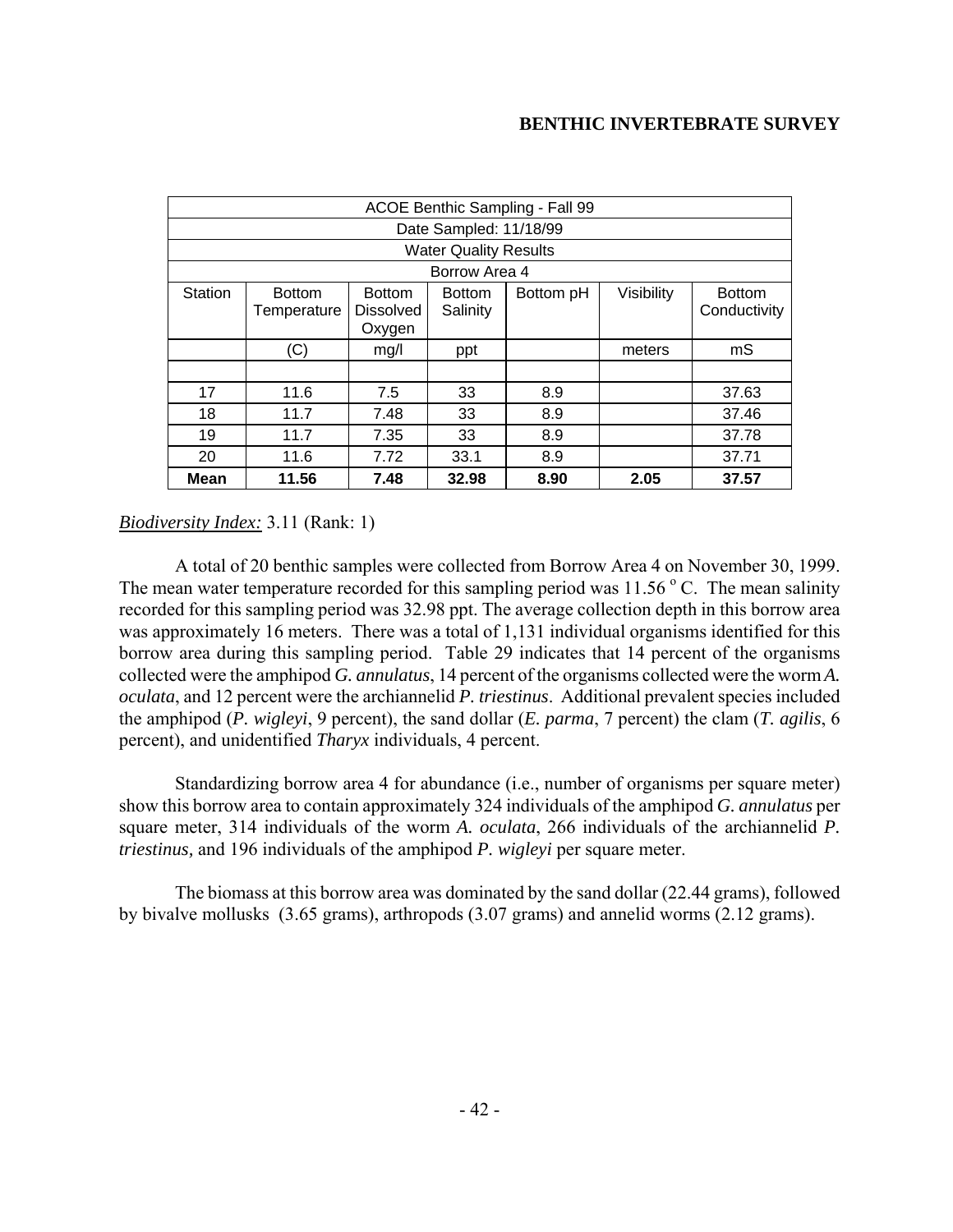## **Borrow Area 5**

## *Spring 1999*

## *Abundance:*

# Table 32: Borrow Area 5 Species Abundance

| ACOE Benthic Sampling - Spring 1999           |               |                          |                                             |  |  |  |  |  |
|-----------------------------------------------|---------------|--------------------------|---------------------------------------------|--|--|--|--|--|
| Date Sampled: 7/21/99                         |               |                          |                                             |  |  |  |  |  |
| Species Abundance per Sample per Square Meter |               |                          |                                             |  |  |  |  |  |
|                                               |               | <b>Borrow Area 5</b>     |                                             |  |  |  |  |  |
| Number of Samples: 31                         |               |                          |                                             |  |  |  |  |  |
| <b>Species</b>                                | <b>Totals</b> | <b>Fraction of Total</b> | Abundance per<br>Sample per Square<br>Meter |  |  |  |  |  |
|                                               |               |                          |                                             |  |  |  |  |  |
| Protohaustorius wigleyi                       | 1524          | 0.38                     | 2032                                        |  |  |  |  |  |
| Polygordius triestinus                        | 493           | 0.12                     | 657                                         |  |  |  |  |  |
| Acanthohaustorius millsi                      | 221           | 0.06                     | 295                                         |  |  |  |  |  |
| Echinarachnius parma                          | 176           | 0.04                     | 235                                         |  |  |  |  |  |
| Spisula solidissima                           | 173           | 0.04                     | 231                                         |  |  |  |  |  |
| Nematoda                                      | 157           | 0.04                     | 209                                         |  |  |  |  |  |
| Spiophanes bombyx                             | 140           | 0.03                     | 187                                         |  |  |  |  |  |
| Tellina agilis                                | 120           | 0.03                     | 160                                         |  |  |  |  |  |
| Gammarus sp.                                  | 98            | 0.02                     | 131                                         |  |  |  |  |  |
| Psammonyx nobilis                             | 89            | 0.02                     | 119                                         |  |  |  |  |  |
| Gammarus annulatus                            | 86            | 0.02                     | 115                                         |  |  |  |  |  |
| Nemertean worm                                | 77            | 0.02                     | 103                                         |  |  |  |  |  |
| Syllidae                                      | 48            | 0.01                     | 64                                          |  |  |  |  |  |
| Arabella iricolor                             | 45            | 0.01                     | 60                                          |  |  |  |  |  |
| Amphipoda                                     | 39            | 0.01                     | 52                                          |  |  |  |  |  |
| Haustoriidae                                  | 38            | 0.01                     | 51                                          |  |  |  |  |  |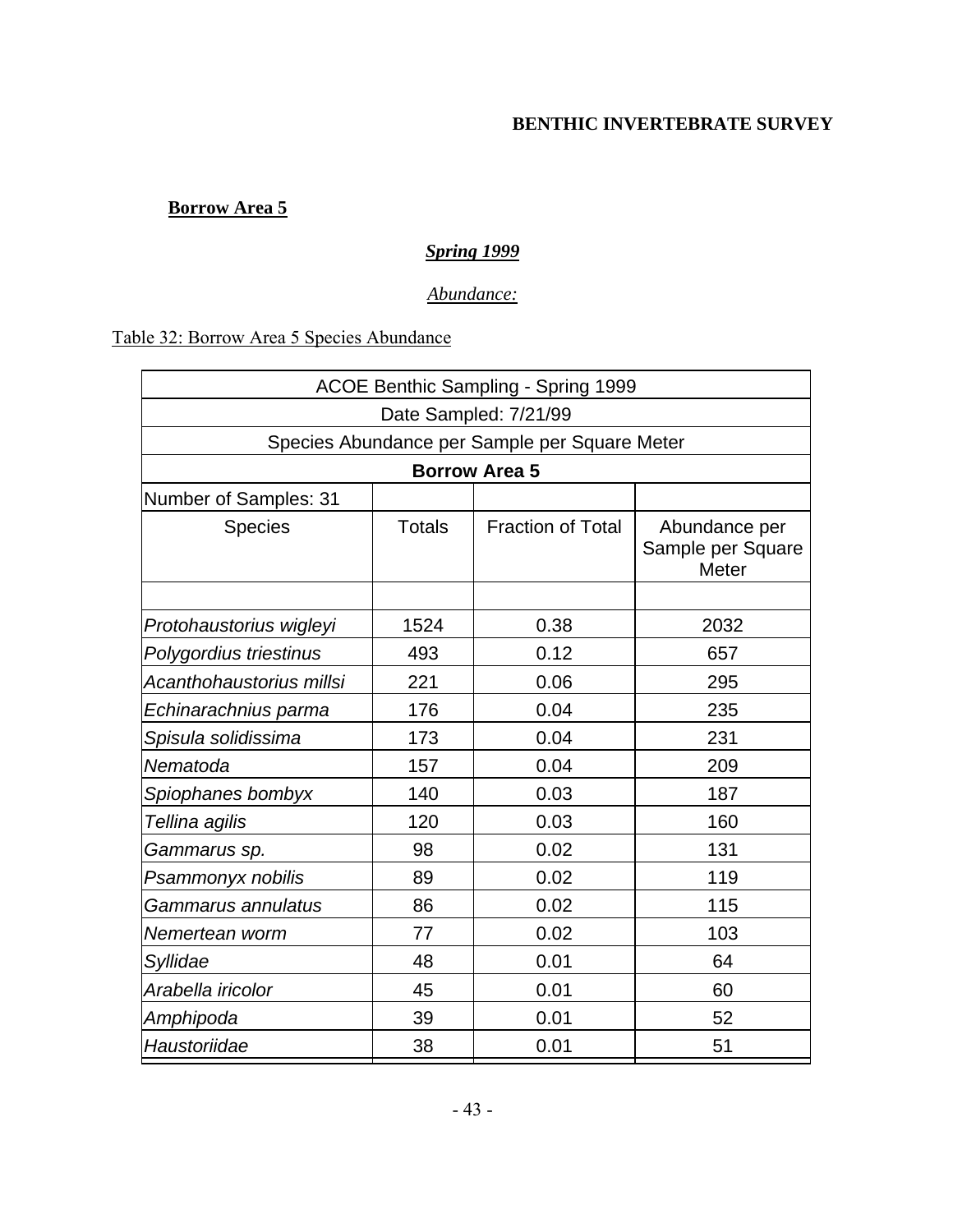| ACOE Benthic Sampling - Spring 1999           |                     |                          |                                                    |  |  |  |  |  |
|-----------------------------------------------|---------------------|--------------------------|----------------------------------------------------|--|--|--|--|--|
| Date Sampled: 7/21/99                         |                     |                          |                                                    |  |  |  |  |  |
| Species Abundance per Sample per Square Meter |                     |                          |                                                    |  |  |  |  |  |
| <b>Borrow Area 5</b>                          |                     |                          |                                                    |  |  |  |  |  |
| Number of Samples: 31                         |                     |                          |                                                    |  |  |  |  |  |
| <b>Species</b>                                | <b>Totals</b>       | <b>Fraction of Total</b> | Abundance per<br>Sample per Square<br><b>Meter</b> |  |  |  |  |  |
|                                               |                     |                          |                                                    |  |  |  |  |  |
| Magelona papillicornis                        | 35                  | 0.01                     | 47                                                 |  |  |  |  |  |
| Asabellides oculata                           | 33                  | 0.01                     | 44                                                 |  |  |  |  |  |
| Oligochaeta                                   | 33                  | 0.01                     | 44                                                 |  |  |  |  |  |
| Ovalipes ocellatus                            | 30                  | 0.01                     | 40                                                 |  |  |  |  |  |
| Leptognatha caeca                             | 28                  | 0.01                     | 37                                                 |  |  |  |  |  |
| Polychaeta                                    | 25                  | 0.01                     | 33                                                 |  |  |  |  |  |
| Nephtys bucera.                               | 24                  | 0.01                     | 32                                                 |  |  |  |  |  |
| Glycera sp.                                   | 21                  | 0.01                     | 28                                                 |  |  |  |  |  |
| Goniadella gracillis                          | 21                  | 0.01                     | 28                                                 |  |  |  |  |  |
| <b>TOTALS</b>                                 | 4003<br>100%<br>N/A |                          |                                                    |  |  |  |  |  |

*Biomass:*

Table 33: Borrow Area 5 Biomass

| <b>ACOE Benthic Sampling - Spring 1999</b> |        |  |  |  |  |
|--------------------------------------------|--------|--|--|--|--|
| <b>Biomass of Organisms</b>                |        |  |  |  |  |
| <b>Unit: Grams</b>                         |        |  |  |  |  |
|                                            |        |  |  |  |  |
| Borrow Area 5                              |        |  |  |  |  |
|                                            |        |  |  |  |  |
| Rhynchocoela<br>0.08                       |        |  |  |  |  |
| <b>Archiannelids</b>                       |        |  |  |  |  |
| Annelida                                   | 2.4133 |  |  |  |  |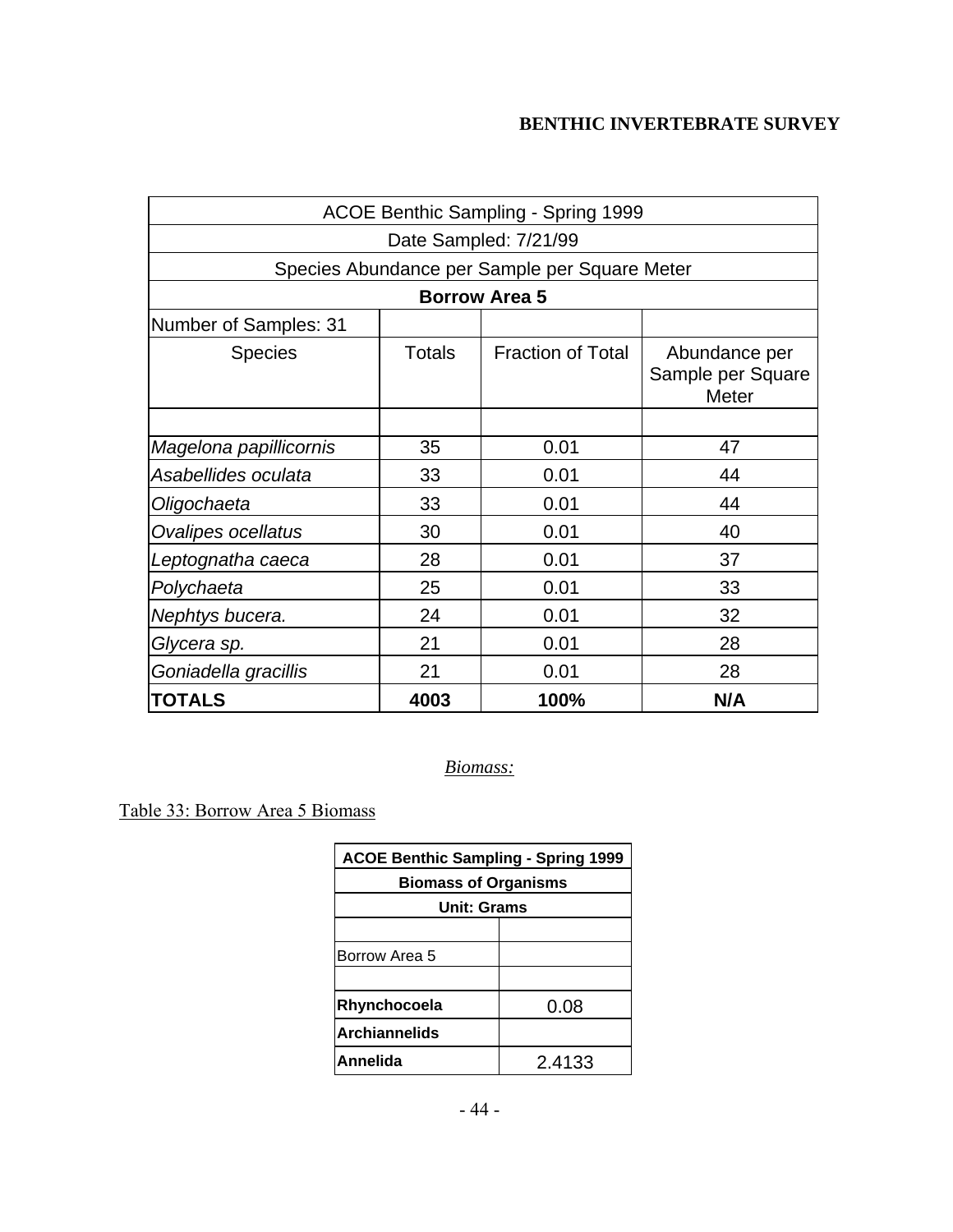| <b>Mollusca</b>      | 15.573 |
|----------------------|--------|
| Arthropoda           | 7.1067 |
| <b>Echinodermata</b> | 6.16   |
| Chordata             | 0.6267 |

## *Water Quality:*

# Table 34: Borrow Area 5 Water Quality

| ACOE Benthic Sampling - Spring 1999 |                              |                                             |                              |           |                |                               |  |
|-------------------------------------|------------------------------|---------------------------------------------|------------------------------|-----------|----------------|-------------------------------|--|
| Date Sampled: 7/21/99               |                              |                                             |                              |           |                |                               |  |
|                                     |                              |                                             | <b>Water Quality Results</b> |           |                |                               |  |
|                                     |                              |                                             | <b>Borrow Area 5</b>         |           |                |                               |  |
|                                     |                              |                                             |                              |           |                |                               |  |
| Station                             | <b>Bottom</b><br>Temperature | <b>Bottom</b><br><b>Dissolved</b><br>Oxygen | <b>Bottom</b><br>Salinity    | Bottom pH | Visibility     | <b>Bottom</b><br>Conductivity |  |
|                                     | (C)                          | mg/l                                        | ppt                          |           | meters         | ms                            |  |
| 1                                   | 19.5                         | 7.85                                        | 31.8                         | 8.6       | 4.5            | 43.62                         |  |
| $\overline{2}$                      | 17.3                         | 8.29                                        | 31.9                         | 8.3       | 4.3            | 41.59                         |  |
| 3                                   | 17.8                         | 8.17                                        | 32                           | 8.4       | 4.2            | 42.07                         |  |
| 4                                   | 19.6                         | 7.77                                        | 31.9                         | 8.4       | 5.3            | 43.77                         |  |
| 5                                   | 19.6                         | 7.78                                        | 32                           | 8.3       | 5.2            | 43.75                         |  |
| 6                                   | 20.7                         | 8.02                                        | 31.8                         | 8.2       | 4.5            | 44.73                         |  |
| $\overline{7}$                      | 20.7                         | 7.67                                        | 31.8                         | 8.3       | $\overline{4}$ | 44.84                         |  |
| 8                                   | 20.6                         | 8.05                                        | 31.8                         | 8.3       | 4.1            | 44.57                         |  |
| 18                                  | 21.4                         | 7.84                                        | 31.9                         |           | 5.2            | 45.26                         |  |
| 19                                  | 20.9                         | 7.56                                        | 31.9                         | 8.1       | 6              | 44.87                         |  |
| 20                                  | 19.5                         | 7.26                                        | 31.9                         | 8.3       | $6.0+$         | 43.62                         |  |
| 21                                  | 19.3                         | 7.45                                        | 32                           | 8.3       | 4.3            | 43.55                         |  |
| 22                                  | 21                           | 7.78                                        | 31.9                         | 8.2       | 4              | 45.09                         |  |
| 23                                  | 18.7                         | 7.35                                        | 32                           | 8.2       | 4.3            | 43                            |  |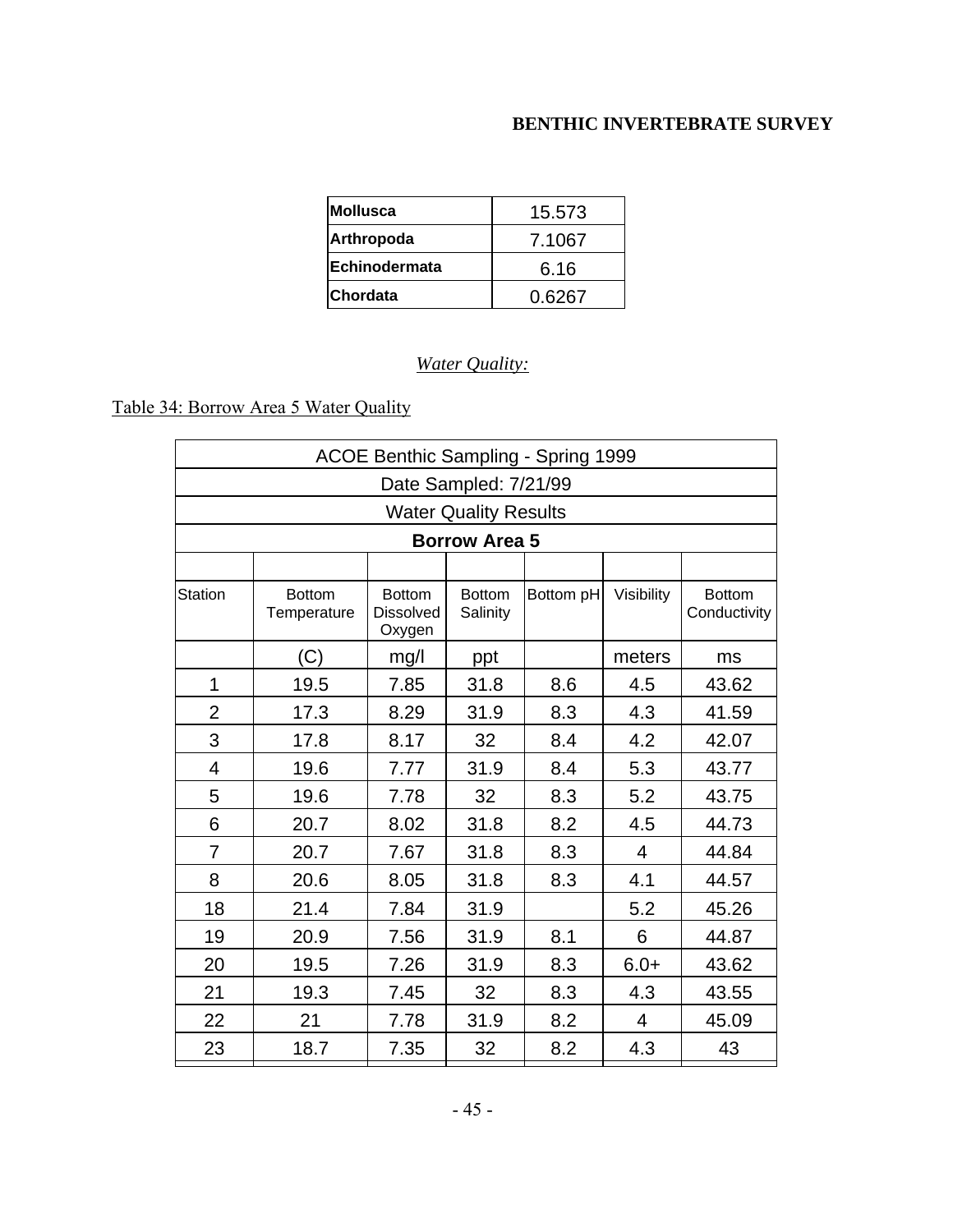| ACOE Benthic Sampling - Spring 1999          |                                                 |  |                              |  |  |  |  |
|----------------------------------------------|-------------------------------------------------|--|------------------------------|--|--|--|--|
|                                              | Date Sampled: 7/21/99                           |  |                              |  |  |  |  |
|                                              |                                                 |  | <b>Water Quality Results</b> |  |  |  |  |
|                                              | <b>Borrow Area 5</b>                            |  |                              |  |  |  |  |
|                                              |                                                 |  |                              |  |  |  |  |
| 8.2<br>24<br>20.9<br>32<br>8.17<br>4.4<br>45 |                                                 |  |                              |  |  |  |  |
| <b>Mean</b>                                  | 19.83<br>31.91<br>4.59<br>7.80<br>8.29<br>43.96 |  |                              |  |  |  |  |

#### *Biodiversity Index:* 2.60 (Rank: 6)

A total of 31 benthic samples were collected from Borrow Area 5 on July 21, 1999. The mean water temperature recorded for this sampling period was 19.8 °C. The mean salinity recorded for this sampling period was 31.9 ppt. The average collection depth in this borrow area was approximately 12 meters. There was a total of 4,003 individuals identified for this borrow area during this sampling period. Table 17 indicated that 50 percent of the organisms collected consisted of the amphipod (*P. wigleyi*, 38 percent), and the archiannelid (*P. triestinus*, 12 percent). Additional dominant species included the amphipod (*Acanthohaustorius millsi*, 6 percent), the sand dollar (*E. parma*, 4 percent), the clams, (*S. solidissima* and *T. agilis*, 4 percent and 3 percent, respectively), and the worms (Nematoda and *S. bombyx*, 4 percent and 3 percent, respectively).

Standardizing borrow area 5 for abundance (i.e., number of organisms per square meter) show this borrow area to contain approximately 2,032 individuals of the arthropod *P. wigleyi* per square meter and 657 individuals of the archiannelid *P. triestinus* per square meter.

The biomass at this borrow area was dominated by the Mollusca (15 grams), followed by Arthropoda (7 grams).

#### *Fall 1999*

#### *Abundance:*

Table 35: Borrow Area 5 Species Abundance

| ACOE Benthic Sampling - Fall 1999             |  |  |  |  |  |  |
|-----------------------------------------------|--|--|--|--|--|--|
| Date Sampled: 11/99                           |  |  |  |  |  |  |
| Species Abundance per Sample per Square Meter |  |  |  |  |  |  |
| <b>Borrow Area 5</b>                          |  |  |  |  |  |  |
| Number of Samples: 31                         |  |  |  |  |  |  |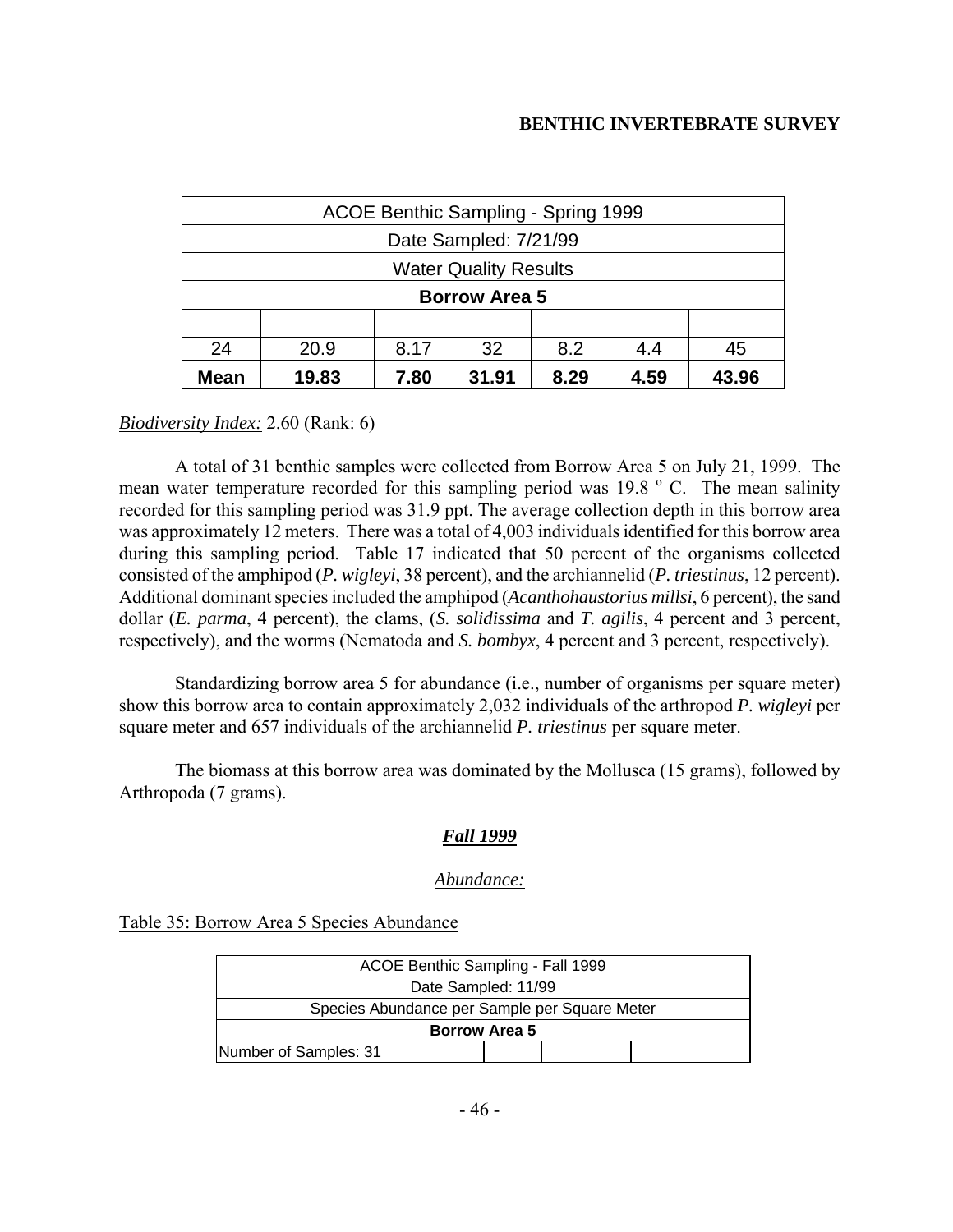| Species                  | <b>Totals</b> | Fraction of<br>Total | Abundance per<br>Sample per<br><b>Square Meter</b> |
|--------------------------|---------------|----------------------|----------------------------------------------------|
|                          |               |                      |                                                    |
| Protohaustorius wigleyi  | 267           | 0.24                 | 345                                                |
| Gammarus annulatus       | 196           | 0.18                 | 253                                                |
| Polygordius triestinus   | 116           | 0.11                 | 150                                                |
| Asabellides oculata      | 90            | 0.08                 | 116                                                |
| Acanthohaustorius millsi | 88            | 0.08                 | 114                                                |
| Tellina agilis           | 40            | 0.04                 | 52                                                 |
| Psammonyx nobilis        | 38            | 0.03                 | 49                                                 |
| Magelona papillicornis   | 36            | 0.03                 | 46                                                 |
| Magelona riogai          | 26            | 0.02                 | 34                                                 |
| Spisula solidissima      | 23            | 0.02                 | 30                                                 |
| Echinarachnius parma     | 21            | 0.02                 | 27                                                 |
| Glycera sp.              | 13            | 0.01                 | 17                                                 |
| Nephtys bucera           | 13            | 0.01                 | 17                                                 |
| Magelona sp.             | 12            | 0.01                 | 15                                                 |
| Leptognatha caeca        | 11            | 0.01                 | 14                                                 |
| Spiophanes bombyx        | 9             | 0.01                 | 12                                                 |
| Nephtys picta            | 6             | 0.01                 | 8                                                  |
| Scoleoepis squamata      | 6             | 0.01                 | 8                                                  |
| Pyramidellidae           | 6             | 0.01                 | 8                                                  |
| Phoxocephalus holbolli   | 6             | 0.01                 | 8                                                  |
| <b>TOTALS</b>            | 1102          | 100%                 | N/A                                                |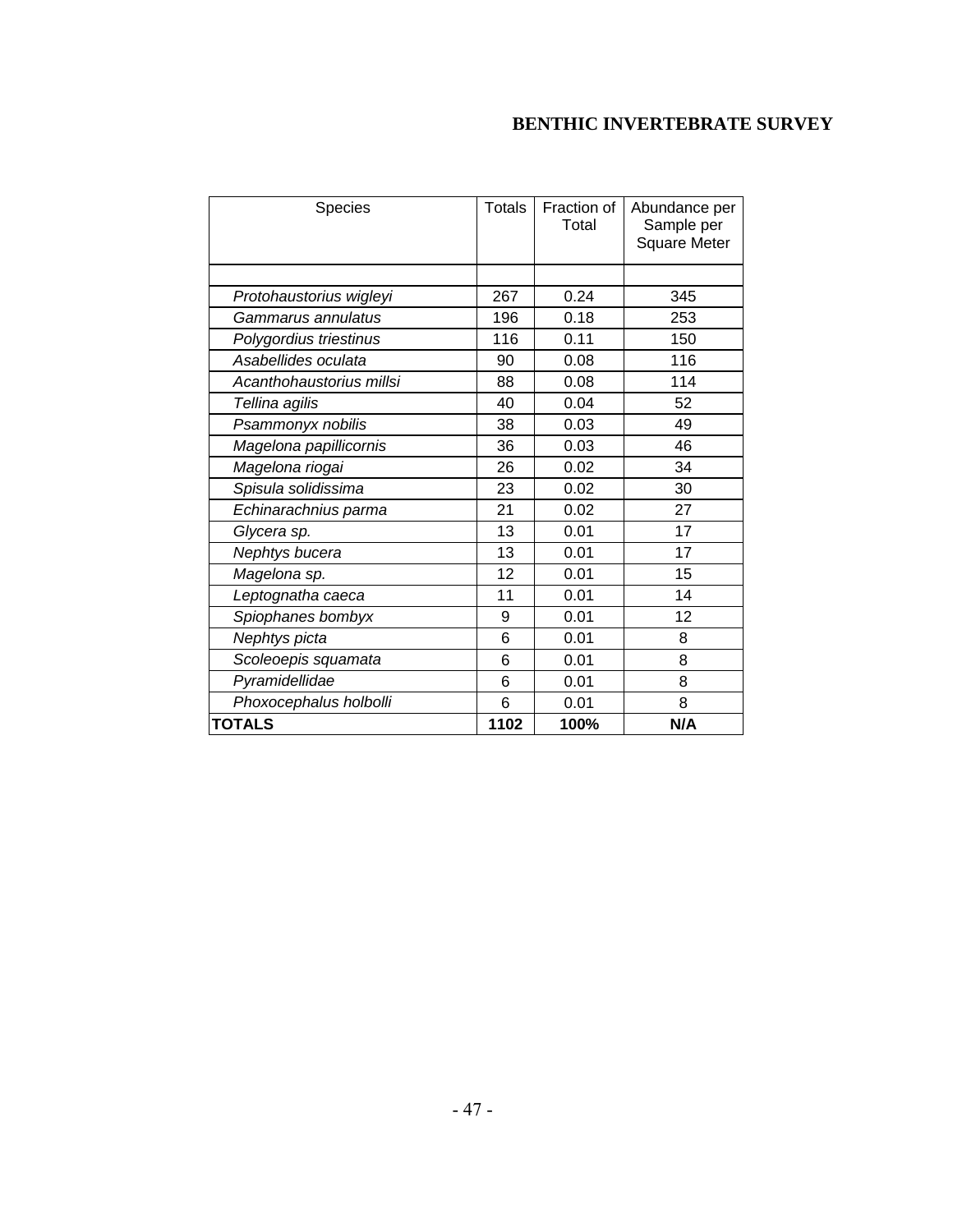## *Biomass:*

Table 36: Borrow Area 5 Biomass

| <b>ACOE Benthic Sampling - Fall 1999</b> |                    |                                  |  |  |  |  |  |
|------------------------------------------|--------------------|----------------------------------|--|--|--|--|--|
| <b>Biomass of Organisms</b>              |                    |                                  |  |  |  |  |  |
|                                          | <b>Unit: Grams</b> |                                  |  |  |  |  |  |
|                                          |                    |                                  |  |  |  |  |  |
| Borrow Area 5                            | Totals             | Totals per Sq.<br>Meter per grab |  |  |  |  |  |
| Taxa                                     | (grams)            |                                  |  |  |  |  |  |
|                                          |                    |                                  |  |  |  |  |  |
| Anthozoa                                 | 0.00               | 0.00                             |  |  |  |  |  |
| Rhynchocoela                             | 0.00               | 0.00                             |  |  |  |  |  |
| <b>Nematoda</b>                          | 0.00               | 0.00                             |  |  |  |  |  |
| <b>Platyhelminthes</b>                   | 0.00               | 0.00                             |  |  |  |  |  |
| <b>Cnidaria</b>                          | 0.00               | 0.00                             |  |  |  |  |  |
| <b>Archiannelids</b>                     | 0.00               | 0.00                             |  |  |  |  |  |
| <b>Annelida</b>                          | 1.01               | 1.35                             |  |  |  |  |  |
| <b>Mollusca</b>                          | 9.29               | 12.39                            |  |  |  |  |  |
| <b>Arthropoda</b>                        | 5.50               | 7.33                             |  |  |  |  |  |
| Echinodermata                            | 2.94               | 3.92                             |  |  |  |  |  |
| <b>Chordata</b>                          | 0.00               | 0.00                             |  |  |  |  |  |
| Other                                    | 0.00               | 0.00                             |  |  |  |  |  |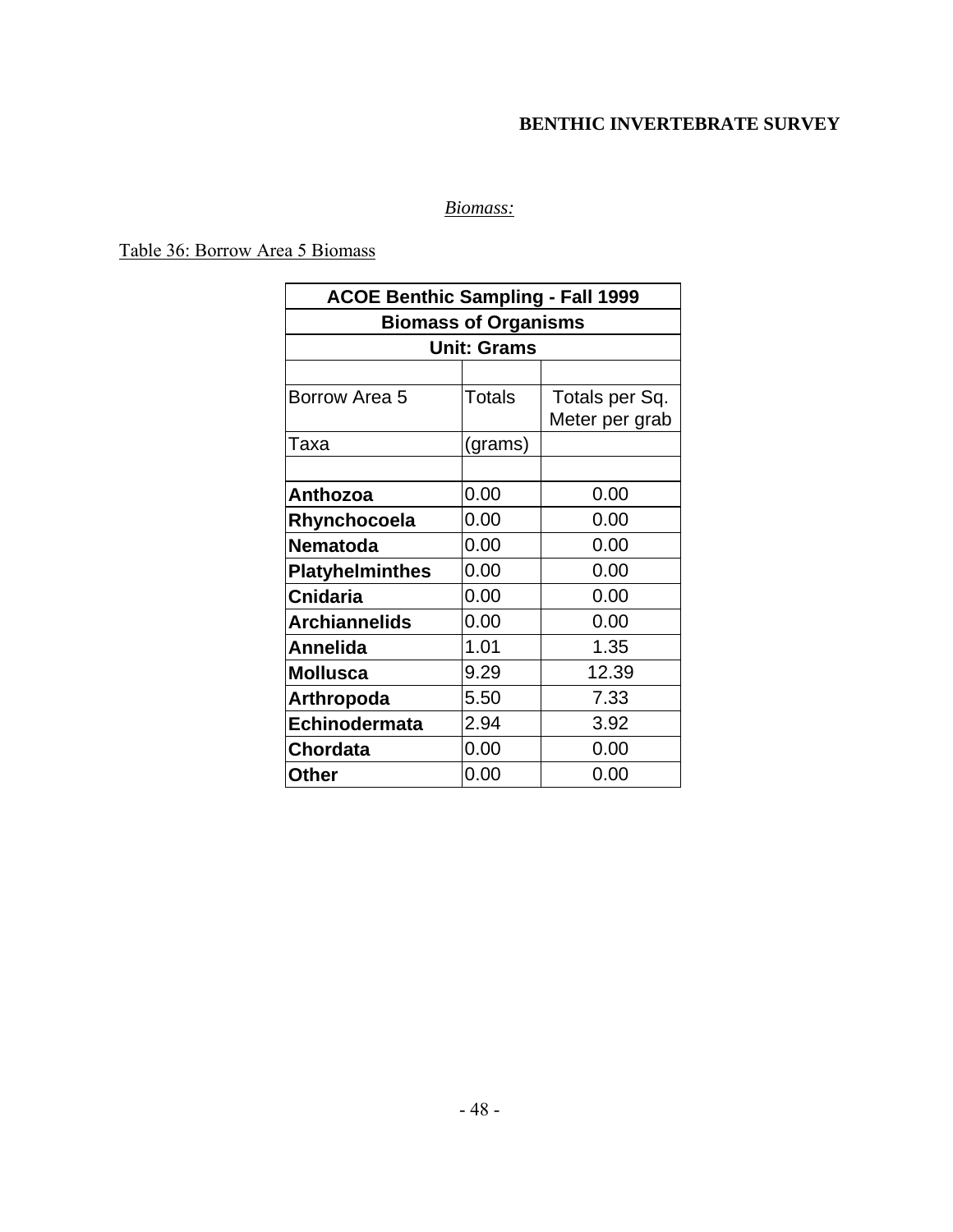### *Water Quality:*

#### Table 37: Borrow Area 5 Water Quality

|                | ACOE Benthic Sampling - Fall 99 |                                             |                              |           |                |                               |  |  |
|----------------|---------------------------------|---------------------------------------------|------------------------------|-----------|----------------|-------------------------------|--|--|
|                | Date Sampled: 11/18/99          |                                             |                              |           |                |                               |  |  |
|                |                                 |                                             | <b>Water Quality Results</b> |           |                |                               |  |  |
|                |                                 |                                             | <b>Borrow Area 5</b>         |           |                |                               |  |  |
| Station        | <b>Bottom</b><br>Temperature    | <b>Bottom</b><br><b>Dissolved</b><br>Oxygen | <b>Bottom</b><br>Salinity    | Bottom pH | Visibility     | <b>Bottom</b><br>Conductivity |  |  |
|                | (C)                             | mg/l                                        | ppt                          |           | meters         | mS                            |  |  |
|                |                                 |                                             |                              |           |                |                               |  |  |
| 1              | 12.4                            | 7.9                                         | 32.9                         | 8.9       |                | 38.15                         |  |  |
| 3              | 12.4                            | 7.52                                        | 33.1                         | 8.8       | 2.5            | 38.38                         |  |  |
| 5              | 12.4                            | 7.75                                        | 33.1                         | 8.9       |                | 38.33                         |  |  |
| 6              | 12.4                            | 7.9                                         | 33.1                         | 8.9       |                | 38.31                         |  |  |
| $\overline{7}$ | 12.4                            | 8                                           | 33.2                         | 8.8       |                | 38.3                          |  |  |
| 8              | 12.4                            | 7.99                                        | 33.1                         | 8.9       |                | 38.18                         |  |  |
| 9              | 12.4                            | 8                                           | 32.9                         | 8.8       |                | 38.25                         |  |  |
| 10             | 12.4                            | 7.92                                        | 33.1                         | 8.8       | $\overline{2}$ | 38.25                         |  |  |
| 18             | 12.5                            | 8.15                                        | 32.9                         | 8.8       | 1.5            | 38.31                         |  |  |
| 19             | 12.4                            | 7.74                                        | 33                           | 8.8       |                | 38.31                         |  |  |
| 20             | 12.3                            | 7.77                                        | 33.1                         | 8.8       |                | 38.32                         |  |  |
| 21             | 12.5                            | 7.91                                        | 33                           | 8.9       |                | 38.42                         |  |  |
| 22             | 12.3                            | 7.75                                        | 32.8                         | 8.8       |                | 37.78                         |  |  |
| 23             | 12.3                            | 7.78                                        | 33                           | 8.8       |                | 38.14                         |  |  |
| 24             | 12.3                            | 7.66                                        | 32.8                         | 8.8       |                | 38.27                         |  |  |
| <b>Mean</b>    | 12.39                           | 7.85                                        | 33.01                        | 8.83      | 2.00           | 38.25                         |  |  |

#### *Biodiversity Index:* 2.70 (Rank: 4)

A total of 31 benthic samples were collected from Borrow Area 5 on November 23, 1999. The mean water temperature recorded for this sampling period was  $12.39\degree$  C. The mean salinity recorded for this sampling period was 33.01 ppt. The average collection depth in this borrow area was approximately 12 meters. There was a total of 1,102 individuals identified for this borrow area during this sampling period. Table 17 indicated that 42 percent of the organisms collected consisted of the amphipods (*P. wigleyi*, 24 percent and *G. annulatus*, 18 percent), and. Additional dominant species included the archiannelid (*P. triestinus*, 11 percent), the amphipod (*Acanthohaustorius millsi*, 8 percent), the worm A. oculata (8%) and the clam, T. agillis (4%).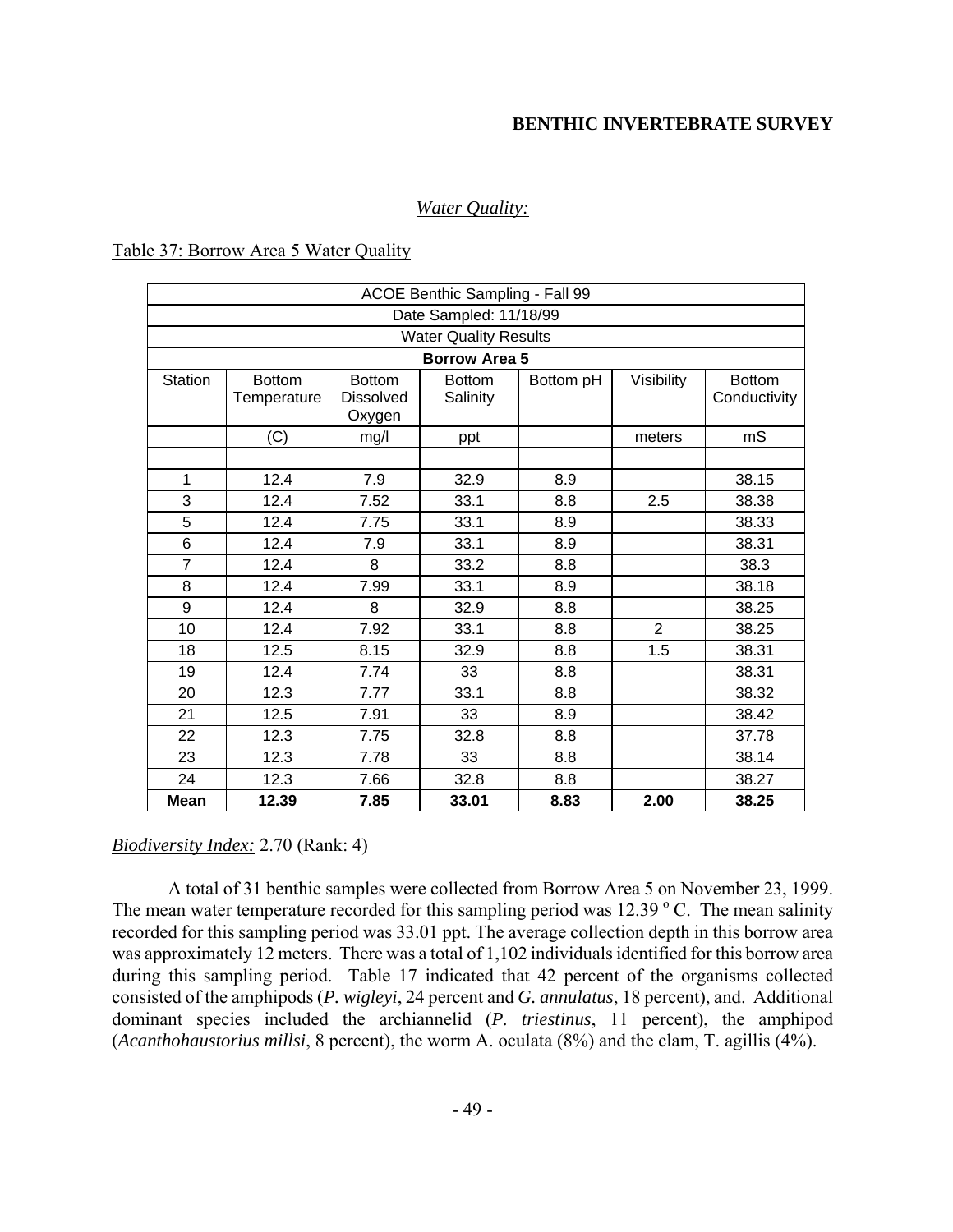Standardizing borrow area 5 for abundance (i.e., number of organisms per square meter) show this borrow area to contain approximately 345 individuals of the arthropod *P. wigleyi* per square meter, 253 individuals of the amphipod *G. annulatus* per square meter, and 150 individuals of the archiannelid *P. triestinus* per square meter.

The biomass at this borrow area was dominated by the Mollusca (9.29 grams), followed by Arthropoda (5.50 grams).

### **Borrow Area 6A**

#### *Spring 1999*

#### *Abundance:*

### Table 38: Borrow Area 6A Species Abundance

| <b>ACOE Benthic Sampling - Spring 1999</b> |                                               |                          |                                             |  |  |  |  |  |
|--------------------------------------------|-----------------------------------------------|--------------------------|---------------------------------------------|--|--|--|--|--|
| Date Sampled: 7/13/99                      |                                               |                          |                                             |  |  |  |  |  |
|                                            | Species Abundance per Sample per Square Meter |                          |                                             |  |  |  |  |  |
| <b>Borrow Area 6A</b>                      |                                               |                          |                                             |  |  |  |  |  |
| Number of Samples: 10                      |                                               |                          |                                             |  |  |  |  |  |
| <b>Species</b>                             | Totals                                        | <b>Fraction of Total</b> | Abundance per<br>Sample per Square<br>Meter |  |  |  |  |  |
|                                            |                                               |                          |                                             |  |  |  |  |  |
| Polygordius triestinus                     | 294                                           | 0.32                     | 1176                                        |  |  |  |  |  |
| Echinarachnius parma                       | 145                                           | 0.16                     | 580                                         |  |  |  |  |  |
| Protohaustorius wigleyi                    | 86                                            | 0.09                     | 344                                         |  |  |  |  |  |
| Tellina agilis                             | 52                                            | 0.06                     | 208                                         |  |  |  |  |  |
| Nemertean worm                             | 51                                            | 0.06                     | 204                                         |  |  |  |  |  |
| Acanthohaustorius millsi                   | 49                                            | 0.05                     | 196                                         |  |  |  |  |  |
| Spiophanes bombyx                          | 46                                            | 0.05                     | 184                                         |  |  |  |  |  |
| Gammarus annulatus                         | 30                                            | 0.03                     | 120                                         |  |  |  |  |  |
| Goniada maculata                           | 19                                            | 0.02                     | 76                                          |  |  |  |  |  |
| Nephtys bucera                             | 16                                            | 0.02                     | 64                                          |  |  |  |  |  |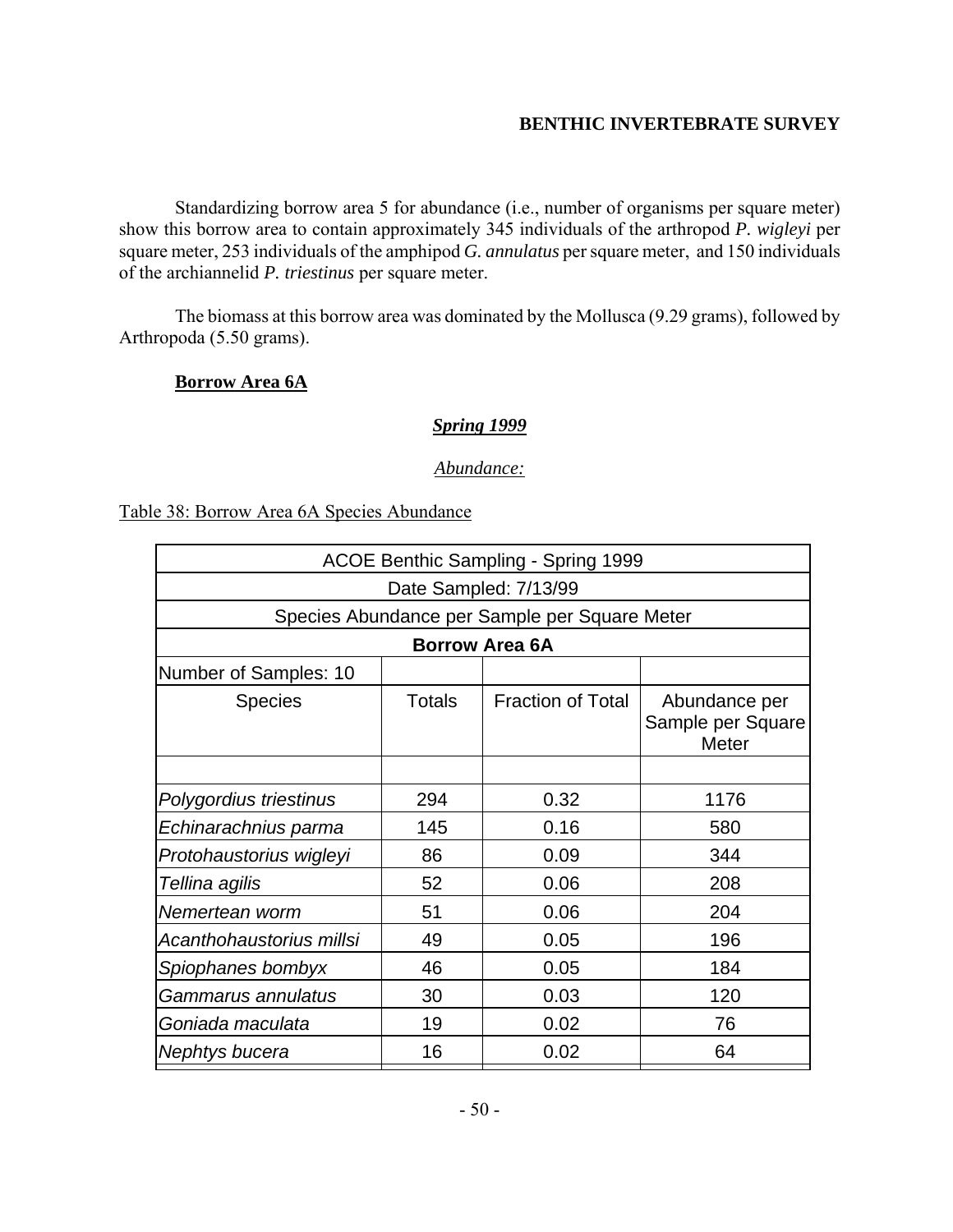| <b>ACOE Benthic Sampling - Spring 1999</b>    |                       |      |     |  |  |  |  |  |
|-----------------------------------------------|-----------------------|------|-----|--|--|--|--|--|
| Date Sampled: 7/13/99                         |                       |      |     |  |  |  |  |  |
| Species Abundance per Sample per Square Meter |                       |      |     |  |  |  |  |  |
|                                               | <b>Borrow Area 6A</b> |      |     |  |  |  |  |  |
| Paraphoxus epistomus                          | 14                    | 0.02 | 56  |  |  |  |  |  |
| Psammonyx nobilis                             | 10                    | 0.01 | 40  |  |  |  |  |  |
| Nematoda                                      | 9                     | 0.01 | 36  |  |  |  |  |  |
| Tharyx acutus                                 | 9                     | 0.01 | 36  |  |  |  |  |  |
| Cirolana borealis                             | 9                     | 0.01 | 36  |  |  |  |  |  |
| Leptognatha caeca                             | 0.01<br>36<br>9       |      |     |  |  |  |  |  |
| Haploscoloplosus sp.                          | 8                     | 0.01 | 32  |  |  |  |  |  |
| Ovalipes ocellatus                            | 8                     | 0.01 | 32  |  |  |  |  |  |
| Polychaeta                                    | 0.01<br>28<br>7       |      |     |  |  |  |  |  |
| Syllidae                                      | 6                     | 0.01 | 24  |  |  |  |  |  |
| Cancer irrorata                               | 0.01<br>5<br>20       |      |     |  |  |  |  |  |
| <b>TOTALS</b>                                 | 927                   | 100% | N/A |  |  |  |  |  |

*Biomass:*

Table 39: Borrow Area 6A Biomass

| <b>ACOE Benthic Sampling - Spring 1999</b> |       |
|--------------------------------------------|-------|
| <b>Biomass of Organisms</b>                |       |
| Unit: Grams                                |       |
|                                            |       |
| Borrow Area 6A                             |       |
|                                            |       |
| Rhynchocoela                               |       |
| Archiannelids                              |       |
| Annelida                                   | 1.88  |
| Mollusca                                   | 1.32  |
| Arthropoda                                 | 5.84  |
| Echinodermata                              | 70.52 |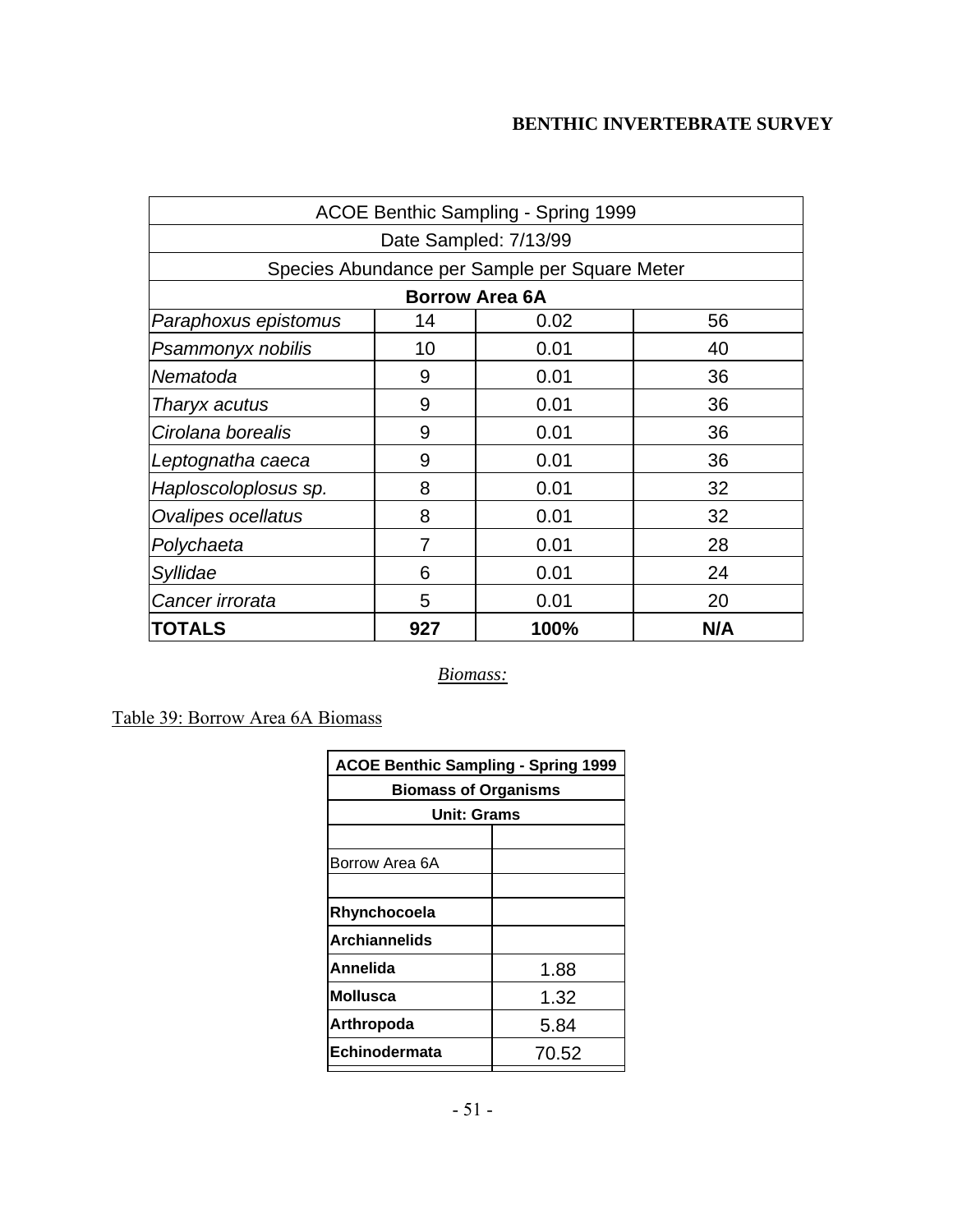| <b>Chordata</b> |  |
|-----------------|--|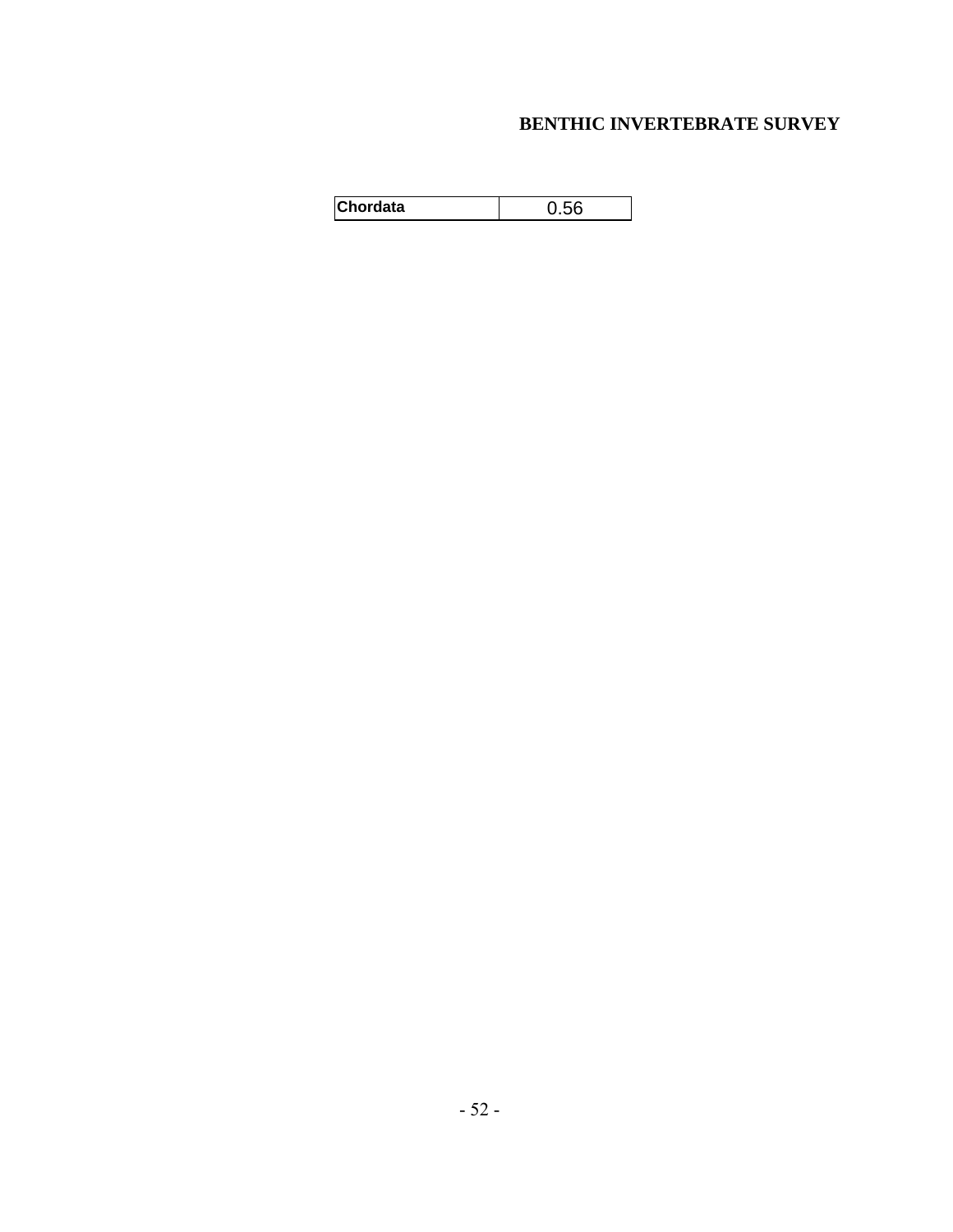### *Water Quality:*

#### Table 40: Borrow Area 6A Water Quality

|             |                              | ACOE Benthic Sampling - Spring 1999  |                              |           |            |                               |
|-------------|------------------------------|--------------------------------------|------------------------------|-----------|------------|-------------------------------|
|             |                              |                                      | Date Sampled: 7/13/99        |           |            |                               |
|             |                              |                                      | <b>Water Quality Results</b> |           |            |                               |
|             |                              |                                      | <b>Borrow Area 6A</b>        |           |            |                               |
|             |                              |                                      |                              |           |            |                               |
| Station     | <b>Bottom</b><br>Temperature | <b>Bottom</b><br>Dissolved<br>Oxygen | <b>Bottom</b><br>Salinity    | Bottom pH | Visibility | <b>Bottom</b><br>Conductivity |
|             | (C)                          | mg/l                                 | ppt                          |           | meters     | ms                            |
| 6           | 19.6                         | 7.75                                 | 32                           |           |            | 43.78                         |
| 7           | 19.6                         | 7.95                                 | 31.9                         |           |            | 43.76                         |
| 8           | 19.8                         | 8                                    | 31.8                         |           |            | 41.93                         |
| 9           | 19.7                         | 7.78                                 | 31.9                         |           |            | 43.86                         |
| 10          | 19.7                         | 7.62                                 | 31.9                         |           |            | 43.81                         |
| <b>Mean</b> | 19.68                        | 7.82                                 | 31.90                        |           |            | 43.43                         |

### *Biodiversity Index:* 2.53 (Rank: 7)

A total of 10 benthic samples were collected from Borrow Area 6A on July 13, 1999. The mean water temperature recorded for this sampling period was  $19.68\degree$  C. The mean salinity recorded for this sampling period was 31.90 ppt. The average collection depth in this borrow area was approximately 14 meters. There was a total of 927 individuals identified for this borrow area during this sampling period. Table 38 indicates that 57 percent of the organisms collected consisted of the archiannelid (*P. triestinus*, 32 percent), the sand dollar (*E. parma*, 16 percent), and the amphipod (*P. wigleyi*, 9 percent). Additional dominant individuals were: the clam (*T. agilis*, 6 percent), the worms (*Nemertean* and *S. bombyx*, 6 and 5 percent), respectively, and the amphipods (*A. millsi* and *G. annulatus*, 5 and 3 percent, respectively).

Standardizing borrow area 6A for abundance (i.e., number of organisms per square meter) show this borrow area to contain approximately 1,176 individuals of the archiannelid *P. triestinus*  per square meter and 580 sand dollars per square meter.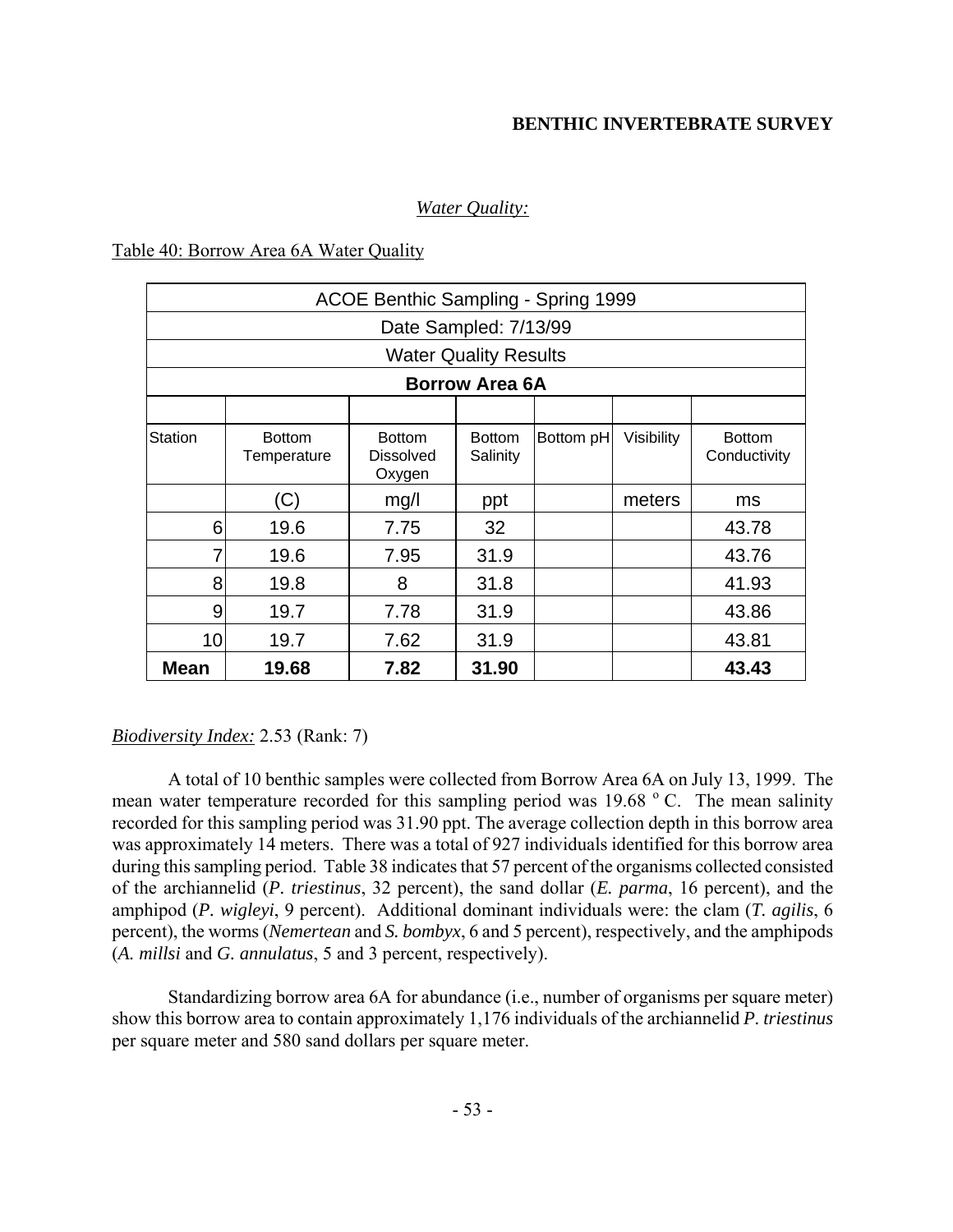The biomass at this borrow area was dominated by the Echinodermata (70 grams), followed by Arthropoda (6 grams).

### *Fall 1999*

### *Abundance:*

# Table 41: Borrow Area 6A Species Abundance

| ACOE Benthic Sampling - Fall 1999             |                       |                      |                                                    |
|-----------------------------------------------|-----------------------|----------------------|----------------------------------------------------|
|                                               | Date Sampled: 11/99   |                      |                                                    |
| Species Abundance per Sample per Square Meter |                       |                      |                                                    |
|                                               | <b>Borrow Area 6A</b> |                      |                                                    |
| Number of Samples: 10                         |                       |                      |                                                    |
| Species                                       | <b>Totals</b>         | Fraction of<br>Total | Abundance per<br>Sample per<br><b>Square Meter</b> |
|                                               |                       |                      |                                                    |
| Polygordius triestinus                        | 59                    | 0.20                 | 236                                                |
| Protohaustorius wigleyi                       | 40                    | 0.14                 | 160                                                |
| Echinarachnius parma                          | 35                    | 0.12                 | 140                                                |
| Gammarus annulatus                            | 33                    | 0.11                 | 132                                                |
| Leptognatha caeca                             | 20                    | 0.07                 | 80                                                 |
| Tellina agilis                                | 19                    | 0.06                 | 76                                                 |
| Acanthohaustorius millsi                      | 16                    | 0.05                 | 64                                                 |
| Bivalvia sp. (Unidentified)                   | 12                    | 0.04                 | 48                                                 |
| Gammarus sp.                                  | 8                     | 0.03                 | 32                                                 |
| Nephtys bucera                                | 5                     | 0.02                 | 20                                                 |
| Paraonidae                                    | 5                     | 0.02                 | 20                                                 |
| Syllidae                                      | 5                     | 0.02                 | 20                                                 |
| Amphipoda                                     | 5                     | 0.02                 | 20                                                 |
| Unidentified Nematoda sp.                     | 3                     | 0.01                 | 12                                                 |
| Spisula solidissima                           | 3                     | 0.01                 | 12                                                 |
| Aricidea jeffreysii                           | $\overline{2}$        | 0.01                 | 8                                                  |
| Asabellides oculata                           | $\overline{2}$        | 0.01                 | 8                                                  |
| Goniadella gracillis                          | $\overline{2}$        | 0.01                 | 8                                                  |
| Sigalionidae                                  | $\overline{2}$        | 0.01                 | 8                                                  |
| Tharyx acutus                                 | $\overline{2}$        | 0.01                 | 8                                                  |
| Gammarus oceanicus                            | $\overline{2}$        | 0.01                 | 8                                                  |
| Hippomedan serratus                           | $\overline{2}$        | 0.01                 | 8                                                  |
| Paraphoxus epistomus                          | $\overline{2}$        | 0.01                 | 8                                                  |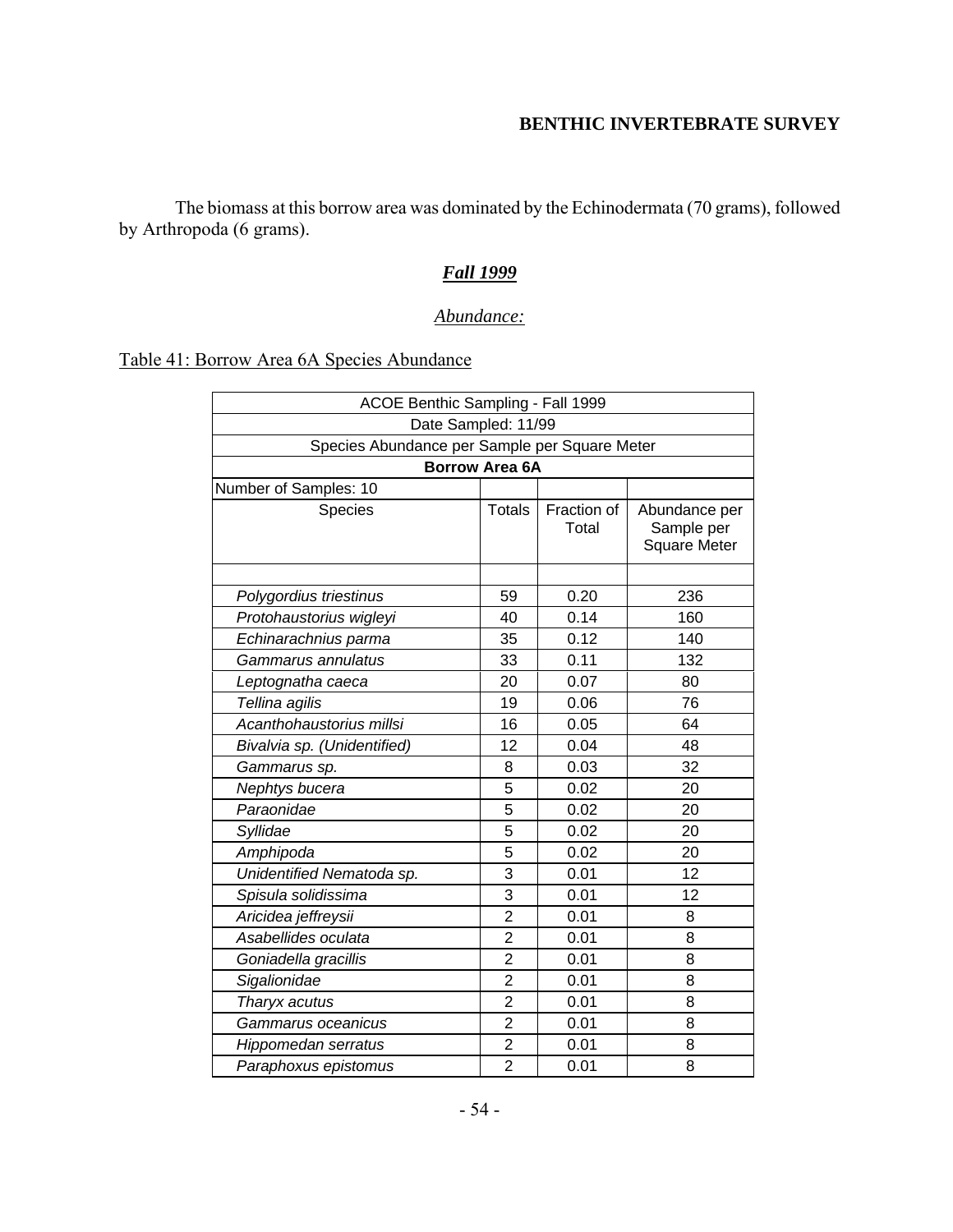| ACOE Benthic Sampling - Fall 1999             |                       |                      |                                                    |
|-----------------------------------------------|-----------------------|----------------------|----------------------------------------------------|
| Date Sampled: 11/99                           |                       |                      |                                                    |
| Species Abundance per Sample per Square Meter |                       |                      |                                                    |
|                                               | <b>Borrow Area 6A</b> |                      |                                                    |
| Number of Samples: 10                         |                       |                      |                                                    |
| <b>Species</b>                                | Totals                | Fraction of<br>Total | Abundance per<br>Sample per<br><b>Square Meter</b> |
|                                               |                       |                      |                                                    |
| <b>TOTALS</b>                                 | 301                   | 100%                 | N/A                                                |

*Biomass:*

Table 42: Borrow Area 6A Biomass

| <b>ACOE Benthic Sampling - Fall 1999</b> |                             |                |
|------------------------------------------|-----------------------------|----------------|
|                                          | <b>Biomass of Organisms</b> |                |
|                                          | <b>Unit: Grams</b>          |                |
|                                          |                             |                |
| Borrow Area 6A                           | <b>Totals</b>               | Totals per Sq. |
|                                          |                             | Meter per grab |
| Taxa                                     | (grams)                     |                |
|                                          |                             |                |
| Anthozoa                                 | 0.00                        | 0.00           |
| Rhynchocoela                             | 0.00                        | 0.00           |
| <b>Nematoda</b>                          | 0.00                        | 0.00           |
| <b>Platyhelminthes</b>                   | 0.00                        | 0.00           |
| <b>Cnidaria</b>                          | 0.00                        | 0.00           |
| <b>Archiannelids</b>                     | 0.00                        | 0.00           |
| Annelida                                 | 0.13                        | 0.52           |
| <b>Mollusca</b>                          | 0.26                        | 1.04           |
| Arthropoda                               | 3.15                        | 12.60          |
| Echinodermata                            | 1.78                        | 7.12           |
| <b>Chordata</b>                          | 0.75                        | 3.00           |
| Other                                    | 0.00                        | 0.00           |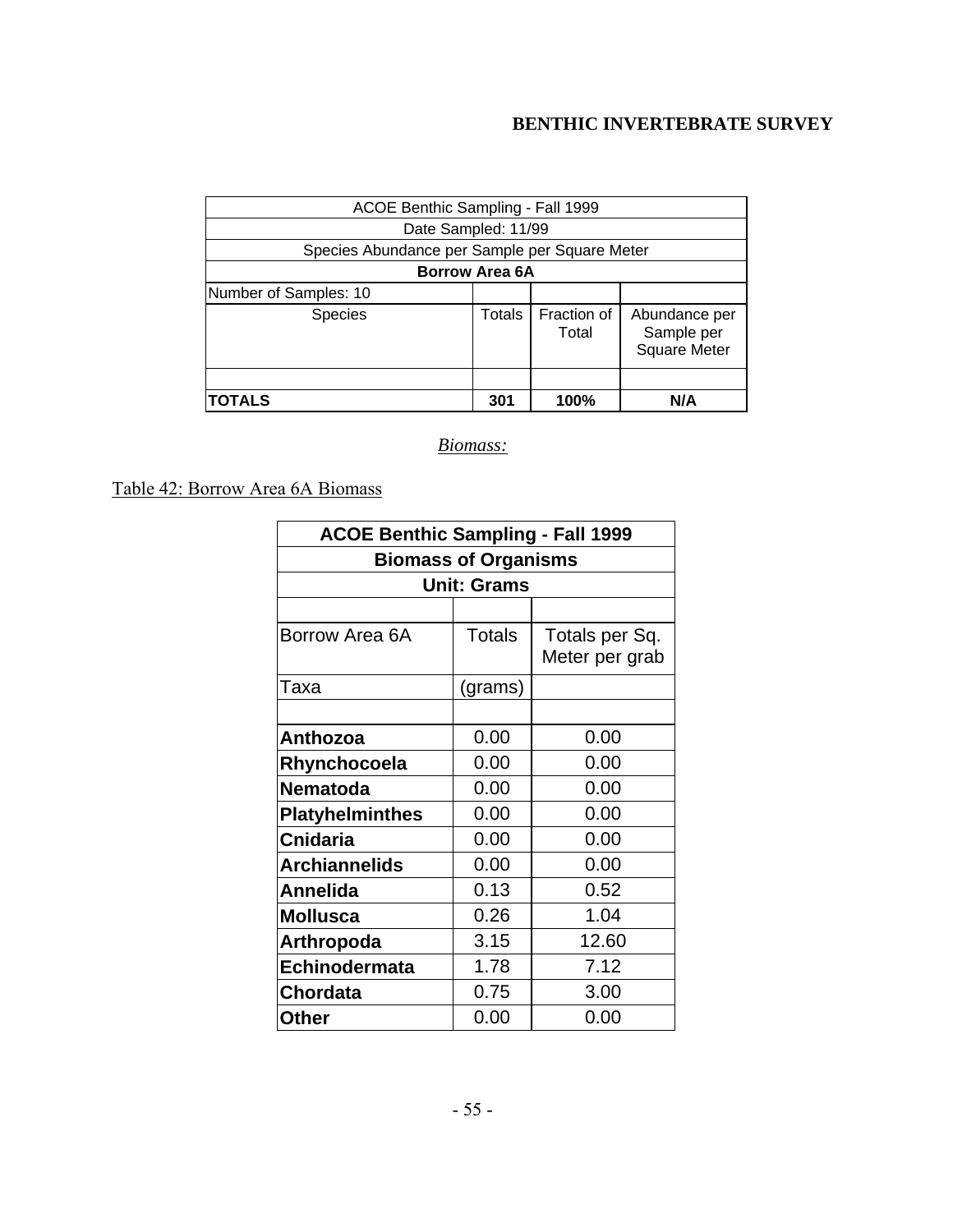### *Water Quality:*

#### Table 43: Borrow Area 6A Water Quality

|         |                              |                                             |                              | ACOE Benthic Sampling - Fall 99 |            |                               |
|---------|------------------------------|---------------------------------------------|------------------------------|---------------------------------|------------|-------------------------------|
|         |                              |                                             | Date Sampled: 11/18/99       |                                 |            |                               |
|         |                              |                                             | <b>Water Quality Results</b> |                                 |            |                               |
|         |                              |                                             | Borrow Area 6A               |                                 |            |                               |
| Station | <b>Bottom</b><br>Temperature | <b>Bottom</b><br><b>Dissolved</b><br>Oxygen | <b>Bottom</b><br>Salinity    | Bottom pH                       | Visibility | <b>Bottom</b><br>Conductivity |
|         | (C)                          | mg/l                                        | ppt                          |                                 | meters     | mS                            |
|         |                              |                                             |                              |                                 |            |                               |
| 1       | 12.4                         | 7.6                                         | 33.3                         | 8.9                             | 3.2        | 38.55                         |
| 2       | 12.4                         | 7.29                                        | 33.1                         | 8.8                             |            | 38.34                         |
| 3       | 12.6                         | 7.89                                        | 33.3                         | 8.9                             |            | 38.76                         |
| 4       | 12.5                         | 7.43                                        | 33.3                         | 8.9                             | 3          | 38.65                         |
| 5       | 12.7                         | 7.32                                        | 33.4                         |                                 |            | 38.97                         |
| Mean    | 12.52                        | 7.51                                        | 33.28                        | 8.88                            | 3.10       | 38.65                         |

#### *Biodiversity Index:* 2.79 (Rank: 3)

A total of 10 benthic samples were collected from Borrow Area 6A on November 22, 1999. The mean water temperature recorded for this sampling period was  $12.52 \degree C$ . The mean salinity recorded for this sampling period was 33.28 ppt. The average collection depth in this borrow area was approximately 14 meters. There was a total of 301 individuals identified for this borrow area during this sampling period. Table 41 indicates that 57 percent of the organisms collected consisted of the archiannelid (*P. triestinus*, 20 percent), the amphipod (*P. wigleyi*, 14 percent), the sand dollar (*E. parma*, 12 percent), and the amphipod *(G. annulatus* 11 percent). Additional dominant individuals were: the clam (*T. agilis*, 6 percent) and the amphipod (*Leptognatha caeca*).

Standardizing borrow area 6A for abundance (i.e., number of organisms per square meter) show this borrow area to contain approximately 236 individuals of the archiannelid *P. triestinus* per square meter, 160 individuals of the amphipod (*P. wigleyi*) per square meter, 140 sand dollars per square meter, and 132 individuals of the amphipod (*G. annulatus*).

The biomass at this borrow area was dominated by the arthropods (3.15 grams), followed by the sand dollar (1.78 grams).

### **Borrow Area 7**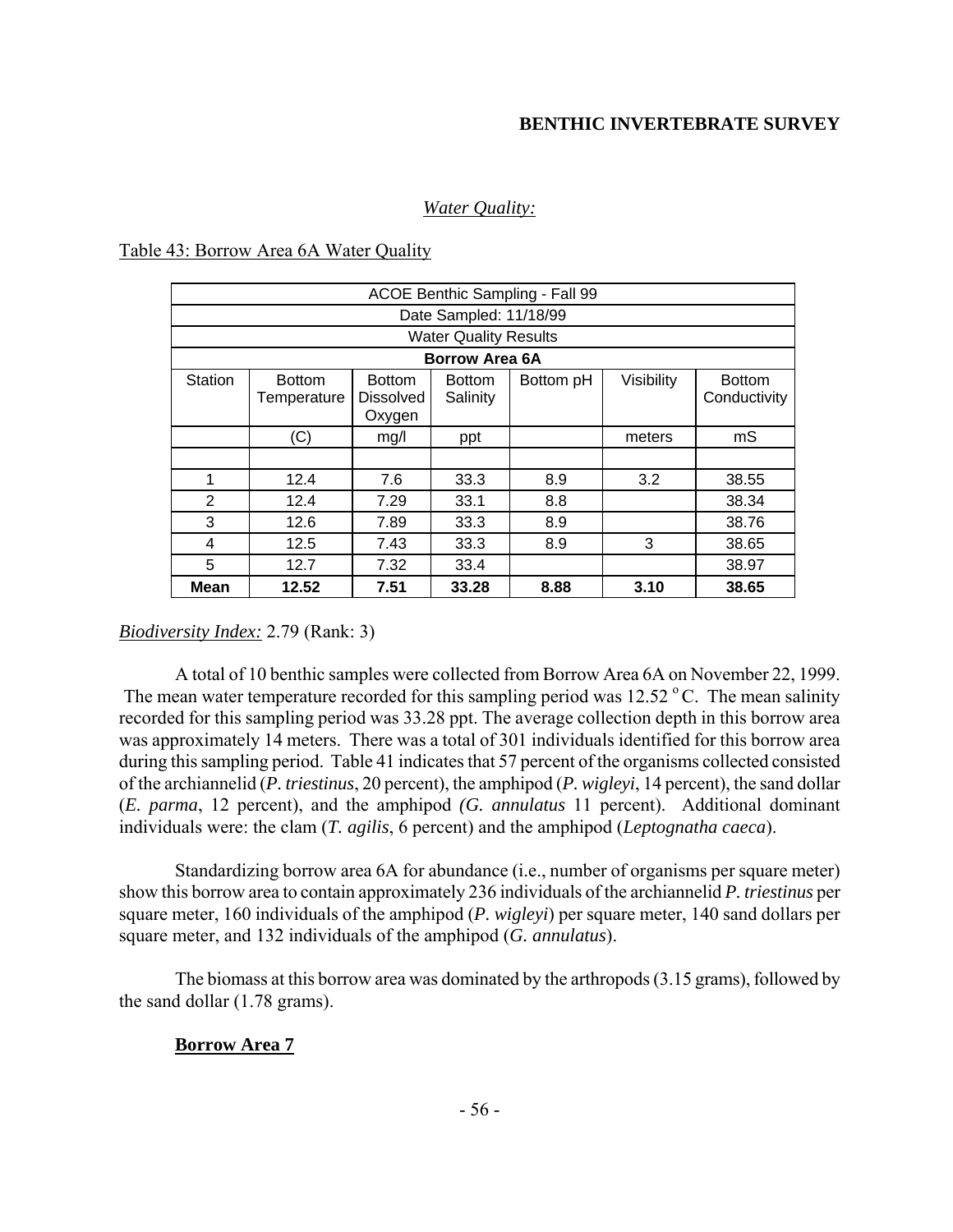## *Abundance:*

## Table 44: Borrow Area 7 Individuals Abundance

|                          |                      | <b>ACOE Benthic Sampling - Spring 1999</b>    |                                                    |
|--------------------------|----------------------|-----------------------------------------------|----------------------------------------------------|
|                          |                      | Dates Sampled: 7/14/99 and 7/16/99            |                                                    |
|                          |                      | Species Abundance per Sample per Square Meter |                                                    |
|                          | <b>Borrow Area 7</b> |                                               |                                                    |
| Number of Samples: 42    |                      |                                               |                                                    |
| <b>Species</b>           | <b>Totals</b>        | <b>Fraction of Total</b>                      | Abundance per<br>Sample per<br><b>Square Meter</b> |
|                          |                      |                                               |                                                    |
| Polygordius triestinus   | 603                  | 0.18                                          | 574                                                |
| Ampelisca verrilli       | 464                  | 0.14                                          | 442                                                |
| Protohaustorius wigleyi  | 365                  | 0.11                                          | 348                                                |
| Nematoda                 | 285                  | 0.09                                          | 271                                                |
| Echinarachnius parma     | 238                  | 0.07                                          | 227                                                |
| Nemertean worm           | 124                  | 0.04                                          | 118                                                |
| Acanthohaustorius millsi | 104                  | 0.03                                          | 99                                                 |
| Ampelisca vadorum        | 101                  | 0.03                                          | 96                                                 |
| Tellina agilis           | 99                   | 0.03                                          | 94                                                 |
| Spiophanes bombyx        | 85                   | 0.03                                          | 81                                                 |
| Leptognatha caeca        | 79                   | 0.02                                          | 75                                                 |
| Syllidae                 | 70                   | 0.02                                          | 67                                                 |
| Nephtys bucera           | 65                   | 0.02                                          | 62                                                 |
| Gammarus palustris       | 65                   | 0.02                                          | 62                                                 |
| Paraphoxus epistomus     | 60                   | 0.02                                          | 57                                                 |
| Pseudunciola obliqua     | 60                   | 0.02                                          | 57                                                 |
| Oligochaeta              | 51                   | 0.02                                          | 49                                                 |
| Gammarus annulatus       | 30                   | 0.01                                          | 29                                                 |
| Spisula solidissima      | 25                   | 0.01                                          | 24                                                 |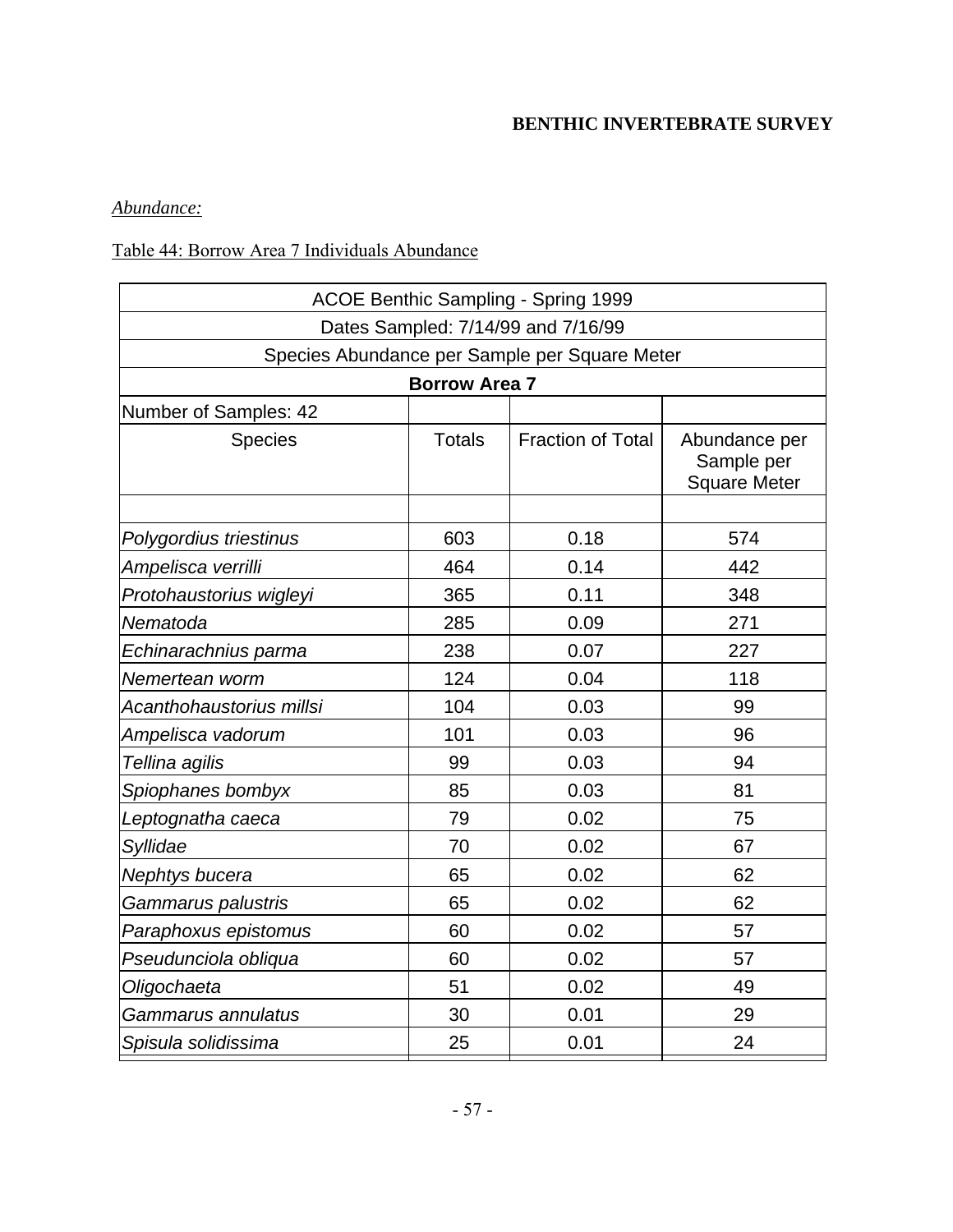|                    |                      | ACOE Benthic Sampling - Spring 1999           |     |
|--------------------|----------------------|-----------------------------------------------|-----|
|                    |                      | Dates Sampled: 7/14/99 and 7/16/99            |     |
|                    |                      | Species Abundance per Sample per Square Meter |     |
|                    | <b>Borrow Area 7</b> |                                               |     |
| Polychaeta         | 24                   | 0.01                                          | 23  |
| Chiridotea         | 23                   | 0.01                                          | 22  |
| Paraonidae         | 22                   | 0.01                                          | 21  |
| Ovalipes ocellatus | 22                   | 0.01                                          | 21  |
| Glycera sp.        | 20                   | 0.01                                          | 19  |
| Goniada maculata   | 17                   | 0.01                                          | 16  |
| <b>TOTALS</b>      | 3344                 | 100%                                          | N/A |

*Biomass:*

Table 45: Borrow Area 7 Biomass

| <b>ACOE Benthic Sampling - Spring 1999</b> |        |
|--------------------------------------------|--------|
| <b>Biomass of Organisms</b>                |        |
| <b>Unit: Grams</b>                         |        |
|                                            |        |
| Borrow Area 7                              |        |
|                                            |        |
| Rhynchocoela                               | 0.0571 |
| <b>Archiannelids</b>                       | 0.0286 |
| Annelida                                   | 3.4857 |
| <b>Mollusca</b>                            | 1.0381 |
| Arthropoda                                 | 4.7524 |
| Echinodermata                              | 96.533 |
| Chordata                                   |        |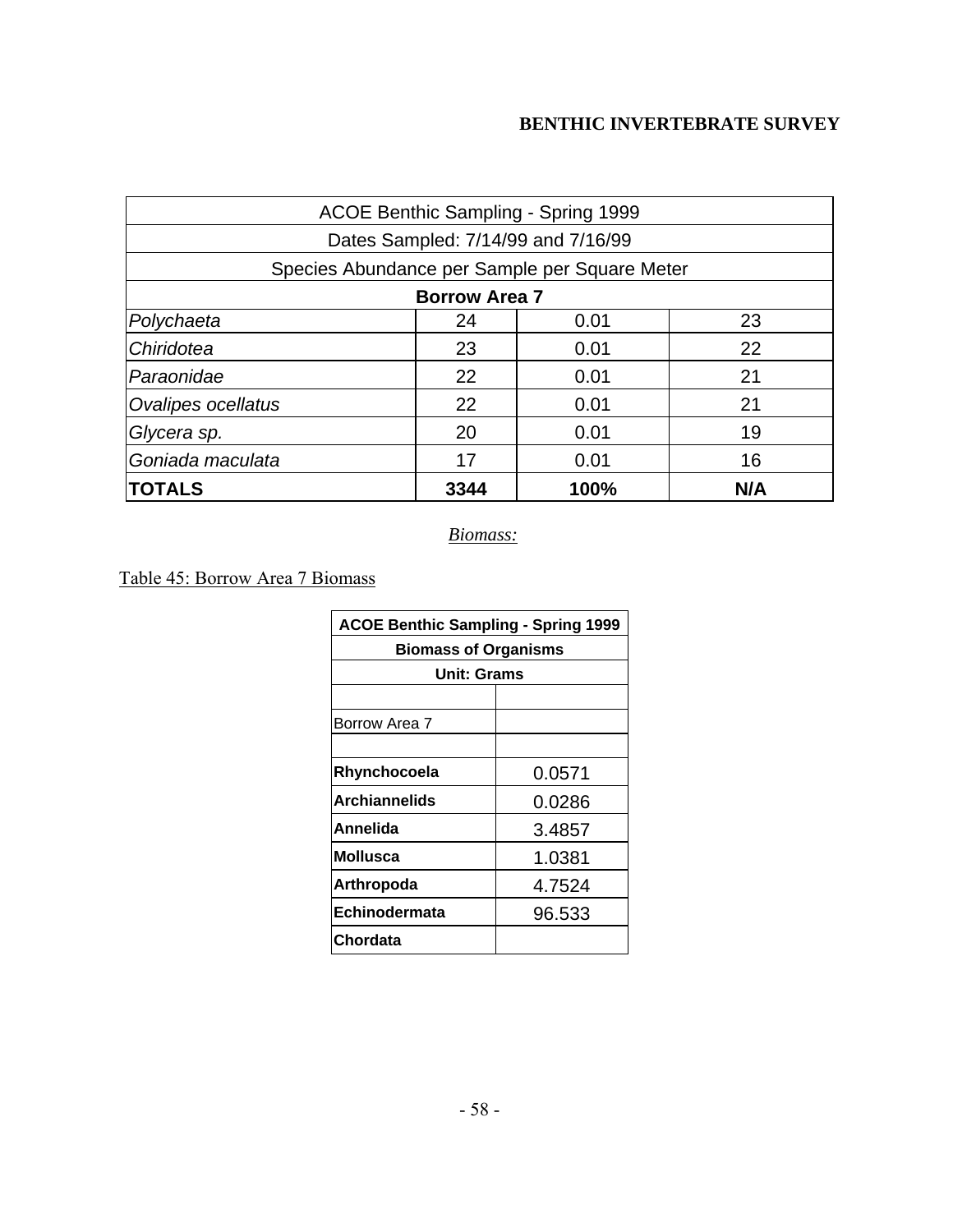# *Water Quality*:

## Table 46: Borrow Area 7 Water Quality

|                |                              | ACOE Benthic Sampling - Spring 1999  |                              |                     |            |                               |
|----------------|------------------------------|--------------------------------------|------------------------------|---------------------|------------|-------------------------------|
|                |                              | Dates Sampled: 7/14/99 and 7/16/99   |                              |                     |            |                               |
|                |                              |                                      | <b>Water Quality Results</b> |                     |            |                               |
|                |                              |                                      | <b>Borrow Area 7</b>         |                     |            |                               |
|                |                              |                                      |                              |                     |            |                               |
| <b>Station</b> | <b>Bottom</b><br>Temperature | <b>Bottom</b><br>Dissolved<br>Oxygen | <b>Bottom</b><br>Salinity    | <b>Bottom</b><br>pH | Visibility | <b>Bottom</b><br>Conductivity |
|                | (C)                          | mg/l                                 | ppt                          |                     | meters     | ms                            |
| 8              | 20.1                         | 7.5                                  | 31.4                         | 6.6                 | $6.0+$     | 43.55                         |
| 9              | 19.3                         | 7.55                                 | 31.6                         | 6.6                 | $6.0+$     | 43.14                         |
| 10             | 19.8                         | 7.79                                 | 31.5                         | 6.6                 | $6.0+$     | 43.58                         |
| 11             | 19.6                         | 8.02                                 | 31.5                         | 6.6                 | $6.0+$     | 43.25                         |
| 12             | 19.5                         | 8.1                                  | 31.6                         | 6.6                 | $6.0+$     | 43.25                         |
| 13             | 19.5                         | 8.15                                 | 31.6                         | 6.7                 | $6.0+$     | 43.1                          |
| 14             | 19.4                         | 7.7                                  | 31.5                         | 6.8                 | $6.0+$     | 43.09                         |
| 22             | 20.1                         | 7.37                                 | 31.6                         | 6.6                 | $6.0+$     | 43.8                          |
| 23             | 19.8                         | 8                                    | 31.5                         | 6.7                 | 4.5        | 43.44                         |
| 24             | 19.5                         | 8.25                                 | 31.6                         | 6.7                 | $6.0+$     | 43.2                          |
| 25             | 19.4                         | 8.15                                 | 31.7                         | 6.7                 | $6.0+$     | 43.03                         |
| 26             | 19.7                         | 8.03                                 | 31.6                         | 6.7                 | $6.0+$     | 43.57                         |
| 27             | 19.4                         | 8.04                                 | 31.5                         | 6.6                 | $6.0+$     | 43.08                         |
| 28             | 19.8                         | 7.91                                 | 31.5                         | 6.8                 | $6.0+$     | 43.35                         |
| 36             | 17.1                         | 8.28                                 | 31.1                         | 6.6                 | $6.0+$     | 41.12                         |
| 37             | 17.6                         | 8.47                                 | 31.7                         | 6.7                 | $6.0+$     | 41.5                          |
| 38             | 17.2                         | 8.11                                 | 31.7                         | 6.7                 | $6.0+$     | 41.19                         |
| 39             | 17.7                         | 8.45                                 | 31.5                         | 6.6                 | $6.0+$     | 41.61                         |
| 40             | 17                           | 8.4                                  | 31.8                         | 6.7                 | $6.0+$     | 41.1                          |
| <b>Mean</b>    | 19.03                        | 8.01                                 | 31.55                        | 6.66                | 4.50       | 42.79                         |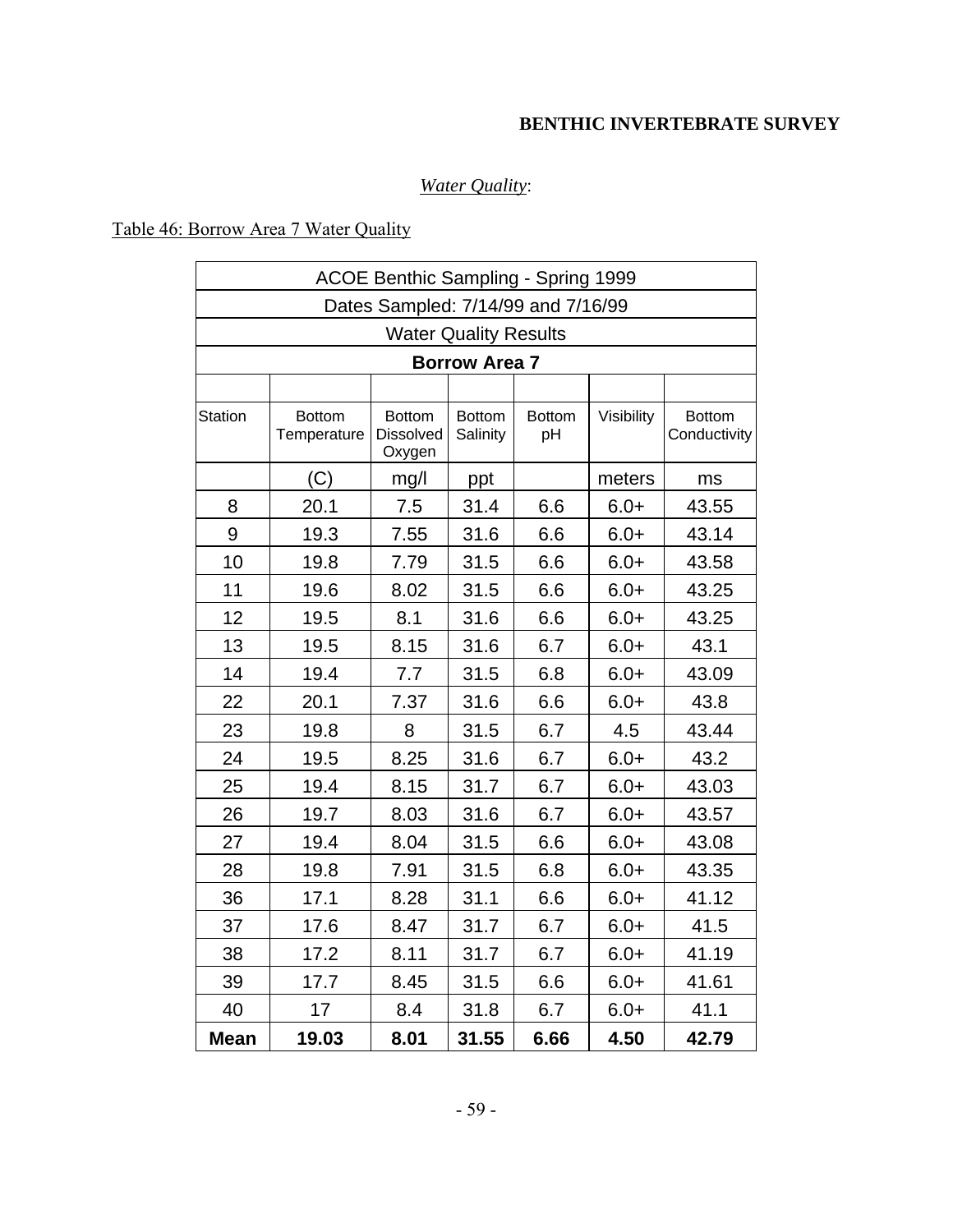#### *Biodiversity Index:* 3.05 (Rank: 1)

A total of 42 benthic samples were collected from Borrow Area 7 on July 14 and 16, 1999. The mean water temperature recorded for this sampling period was  $19.0\degree$  C. The mean salinity recorded for this sampling period was 31.55 ppt. The average collection depth in this borrow area was approximately 16 meters. There was a total of 3,344 individuals identified for this borrow area during this sampling period. Table 44 indicates that 52 percent of the organisms identified were composed of the archiannelid *P. triestinus*, 18 percent, and the amphipods (*Ampelisca verrilli* and *P. wigleyi*, 14 and 11 percent), respectively. Additional dominant species included the worms (Nematoda*,* Nemertean, and *S. bombyx*, 9,4, and 3 percent, respectively), the sand dollar (*E. parma*, 7 percent), the amphipods (*A. millsi* and *Ampelisca vadorum*, each at 3 percent), and the clam (*T. agilis*, at 3 percent).

Standardizing borrow area 7 for abundance (i.e., number of organisms per square meter) show this borrow area to contain approximately 574 individuals of the archiannelid *P. triestinus* per square meter and 442 individuals of the arthropod *A. verrilli* per square meter.

The biomass at this borrow area was dominated by the Echinodermata (97 grams), followed by Arthropoda (5 grams).

#### *Fall 1999*

#### *Abundance:*

| Table 47: Borrow Area 7 Species Abundance |
|-------------------------------------------|
|-------------------------------------------|

| ACOE Benthic Sampling - Fall 1999             |                                                                                          |      |     |  |  |
|-----------------------------------------------|------------------------------------------------------------------------------------------|------|-----|--|--|
|                                               | Date Sampled: 11/99                                                                      |      |     |  |  |
| Species Abundance per Sample per Square Meter |                                                                                          |      |     |  |  |
|                                               | <b>Borrow Area 7</b>                                                                     |      |     |  |  |
| Number of Samples: 42                         |                                                                                          |      |     |  |  |
| <b>Species</b>                                | <b>Fraction of Total</b><br>Totals<br>Abundance per<br>Sample per<br><b>Square Meter</b> |      |     |  |  |
|                                               |                                                                                          |      |     |  |  |
| Gammarus annulatus<br>528<br>0.15<br>503      |                                                                                          |      |     |  |  |
| 418<br>439<br>0.13<br>Asabellides oculata     |                                                                                          |      |     |  |  |
| 321<br>337<br>0.10<br>Ampelisca vadorum       |                                                                                          |      |     |  |  |
| Polygordius triestinus<br>277<br>264<br>0.08  |                                                                                          |      |     |  |  |
| Protohaustorius wigleyi                       | 269                                                                                      | 0.08 | 256 |  |  |
| Gammarus sp.                                  | 252                                                                                      | 0.07 | 240 |  |  |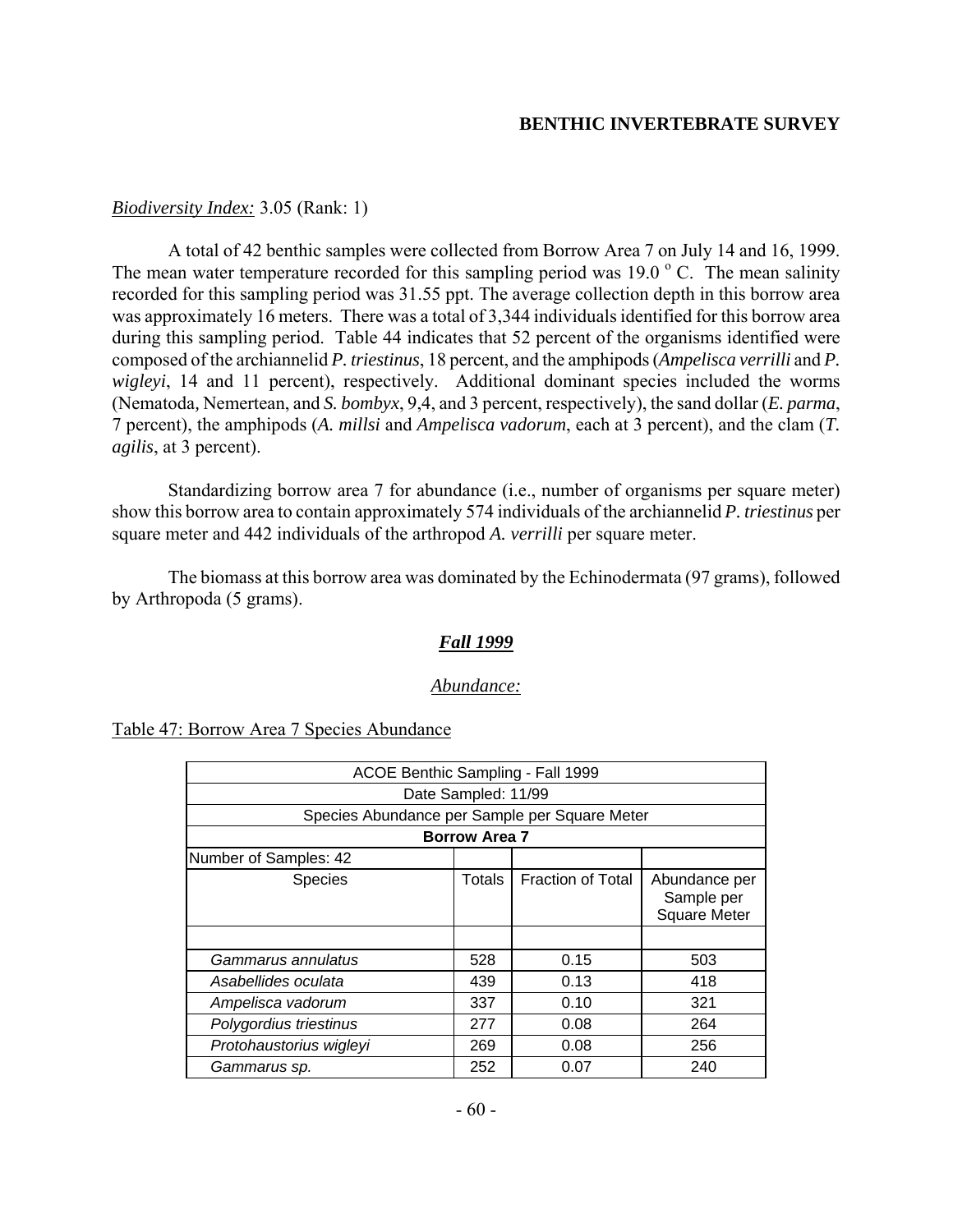| ACOE Benthic Sampling - Fall 1999              |                      |                          |                                                    |  |  |  |
|------------------------------------------------|----------------------|--------------------------|----------------------------------------------------|--|--|--|
|                                                | Date Sampled: 11/99  |                          |                                                    |  |  |  |
| Species Abundance per Sample per Square Meter  |                      |                          |                                                    |  |  |  |
|                                                | <b>Borrow Area 7</b> |                          |                                                    |  |  |  |
| Number of Samples: 42                          |                      |                          |                                                    |  |  |  |
| Species                                        | Totals               | <b>Fraction of Total</b> | Abundance per<br>Sample per<br><b>Square Meter</b> |  |  |  |
|                                                |                      |                          |                                                    |  |  |  |
| Echinarachnius parma                           | 193                  | 0.06                     | 184                                                |  |  |  |
| Acanthohaustorius millsi<br>170<br>0.05<br>162 |                      |                          |                                                    |  |  |  |
| Tanaidacea                                     | 155<br>0.04<br>148   |                          |                                                    |  |  |  |
| Gammarus palustris                             | 97                   | 0.03                     | 92                                                 |  |  |  |
| Tellina agilis                                 | 91                   | 0.03                     | 87                                                 |  |  |  |
| Leptognatha caeca                              | 71                   | 0.02                     | 68                                                 |  |  |  |
| Paraphoxus epistomus                           | 68                   | 0.02                     | 65                                                 |  |  |  |
| Nephtys bucera                                 | 62                   | 0.02                     | 59                                                 |  |  |  |
| Polychaeta                                     | 44                   | 0.01                     | 42                                                 |  |  |  |
| Bivalvia sp. (Unidentified)                    | 35<br>0.01<br>33     |                          |                                                    |  |  |  |
| Aricidea sp.                                   | 31                   | 0.01                     | 30                                                 |  |  |  |
| Glycera sp.                                    | 28                   | 0.01                     | 27                                                 |  |  |  |
| Pseudunciola obliqua                           | 21                   | 0.01                     | 20                                                 |  |  |  |
| <b>TOTALS</b>                                  | 3447                 | 100%                     | N/A                                                |  |  |  |

*Biomass:*

Table 48: Borrow Area 7 Biomass

| <b>ACOE Benthic Sampling - Fall 1999</b> |                    |                                  |  |  |  |  |
|------------------------------------------|--------------------|----------------------------------|--|--|--|--|
| <b>Biomass of Organisms</b>              |                    |                                  |  |  |  |  |
|                                          | <b>Unit: Grams</b> |                                  |  |  |  |  |
|                                          |                    |                                  |  |  |  |  |
| Borrow Area 7                            | <b>Totals</b>      | Totals per Sq.<br>Meter per grab |  |  |  |  |
| Taxa                                     | (grams)            |                                  |  |  |  |  |
|                                          |                    |                                  |  |  |  |  |
| 0.00<br>Anthozoa<br>0.00                 |                    |                                  |  |  |  |  |
| 0.00<br>0.00<br>Rhynchocoela             |                    |                                  |  |  |  |  |
| <b>Nematoda</b>                          | 0.19               | 0.18                             |  |  |  |  |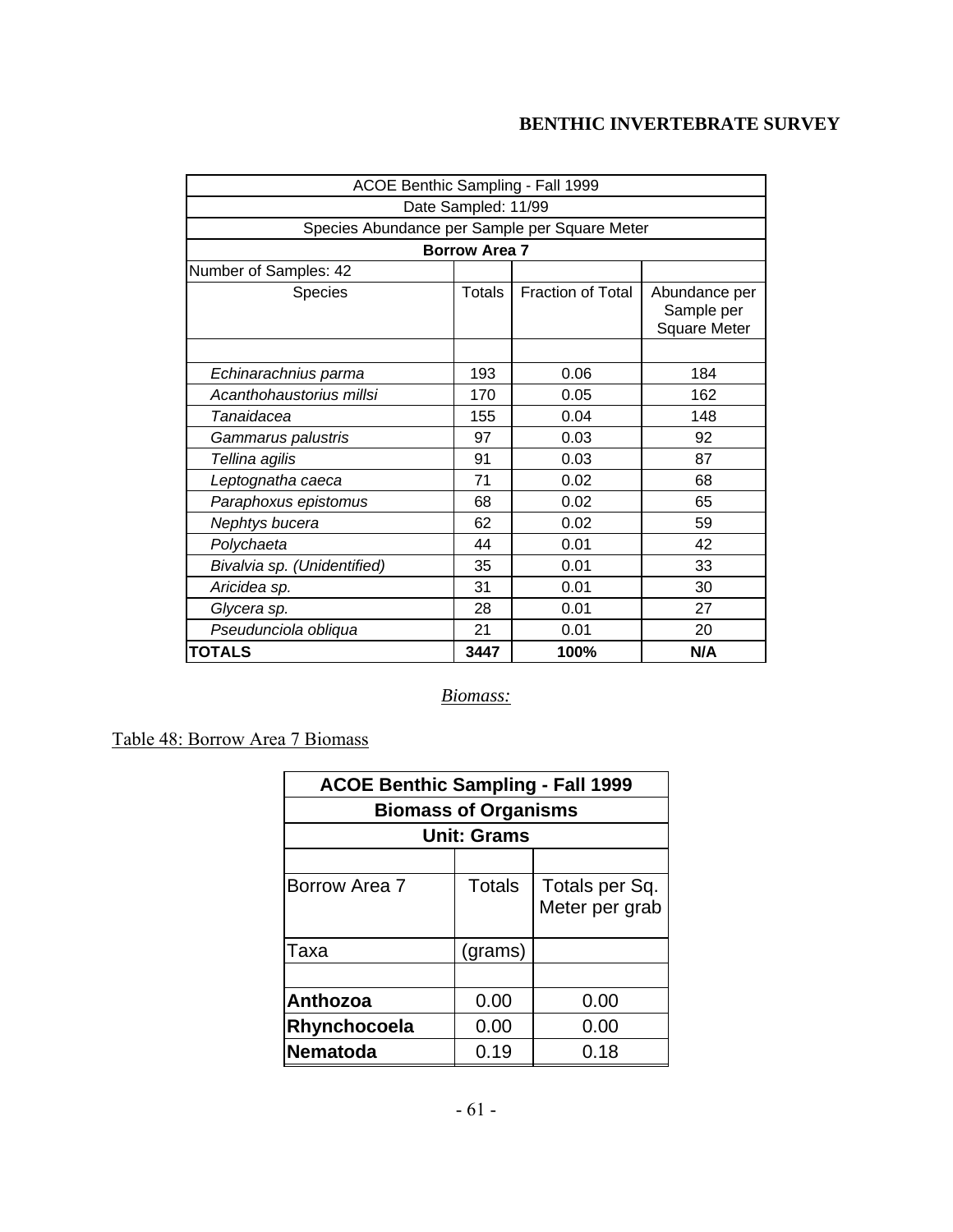| <b>ACOE Benthic Sampling - Fall 1999</b> |                             |                |  |  |  |  |
|------------------------------------------|-----------------------------|----------------|--|--|--|--|
|                                          | <b>Biomass of Organisms</b> |                |  |  |  |  |
|                                          | <b>Unit: Grams</b>          |                |  |  |  |  |
|                                          |                             |                |  |  |  |  |
| Borrow Area 7                            | <b>Totals</b>               | Totals per Sq. |  |  |  |  |
|                                          |                             | Meter per grab |  |  |  |  |
| Taxa                                     | (grams)                     |                |  |  |  |  |
|                                          |                             |                |  |  |  |  |
| <b>Platyhelminthes</b>                   | 0.00                        | 0.00           |  |  |  |  |
| <b>Cnidaria</b>                          | 0.00                        | 0.00           |  |  |  |  |
| <b>Archiannelids</b>                     | 0.00                        | 0.00           |  |  |  |  |
| Annelida                                 | 9.97                        | 9.50           |  |  |  |  |
| <b>Mollusca</b>                          | 3.60                        | 3.43           |  |  |  |  |
| Arthropoda                               | 15.99                       | 15.23          |  |  |  |  |
| <b>Echinodermata</b>                     | 54.79                       | 52.18          |  |  |  |  |
| <b>Chordata</b>                          | 0.00                        | 0.00           |  |  |  |  |
| <b>Other</b>                             | 0.00                        | 0.00           |  |  |  |  |

# *Water Quality:*

Table 49: Borrow Area 7 Water Quality

| ACOE Benthic Sampling - Fall 99          |                                                                                                                                                               |      |                              |     |  |       |
|------------------------------------------|---------------------------------------------------------------------------------------------------------------------------------------------------------------|------|------------------------------|-----|--|-------|
|                                          |                                                                                                                                                               |      | Date Sampled: 11/18/99       |     |  |       |
|                                          |                                                                                                                                                               |      | <b>Water Quality Results</b> |     |  |       |
|                                          |                                                                                                                                                               |      | <b>Borrow Area 7</b>         |     |  |       |
| Station                                  | Visibility<br><b>Bottom</b><br><b>Bottom</b><br><b>Bottom</b><br>Bottom pH<br><b>Bottom</b><br>Conductivity<br>Salinity<br>Temperature<br>Dissolved<br>Oxygen |      |                              |     |  |       |
|                                          | (C)<br>mS<br>mg/l<br>meters<br>ppt                                                                                                                            |      |                              |     |  |       |
|                                          |                                                                                                                                                               |      |                              |     |  |       |
| 5                                        | 12.4                                                                                                                                                          | 7.59 | 33.2                         | 8.9 |  | 38.61 |
| 8                                        | 11.5                                                                                                                                                          | 7.31 | 33.1                         | 8.8 |  | 37.46 |
| 12<br>33.2<br>10<br>7.11<br>8.8<br>38.04 |                                                                                                                                                               |      |                              |     |  |       |
| 11                                       | 12.2                                                                                                                                                          | 7.25 | 33.2                         | 8.8 |  | 38.29 |
| 12                                       | 12.2                                                                                                                                                          | 7.36 | 33.2                         | 8.8 |  | 38.37 |
| 13                                       | 12                                                                                                                                                            | 7.46 | 33.3                         | 8.8 |  | 38.49 |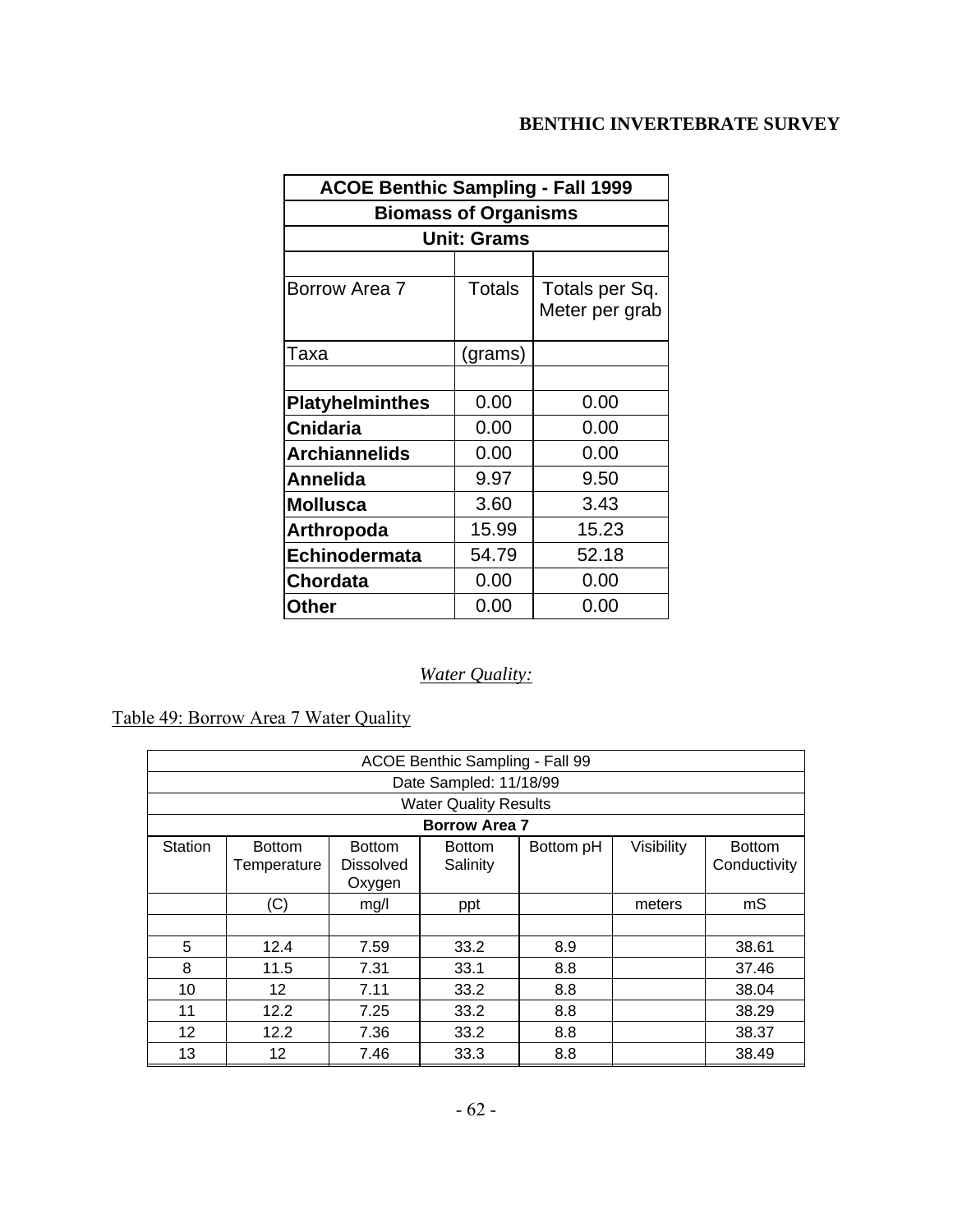|                | ACOE Benthic Sampling - Fall 99 |                                   |                              |           |            |                               |
|----------------|---------------------------------|-----------------------------------|------------------------------|-----------|------------|-------------------------------|
|                |                                 |                                   | Date Sampled: 11/18/99       |           |            |                               |
|                |                                 |                                   | <b>Water Quality Results</b> |           |            |                               |
|                |                                 |                                   | <b>Borrow Area 7</b>         |           |            |                               |
| <b>Station</b> | <b>Bottom</b><br>Temperature    | <b>Bottom</b><br><b>Dissolved</b> | <b>Bottom</b><br>Salinity    | Bottom pH | Visibility | <b>Bottom</b><br>Conductivity |
|                |                                 | Oxygen                            |                              |           |            |                               |
|                | (C)                             | mg/l                              | ppt                          |           | meters     | mS                            |
|                |                                 |                                   |                              |           |            |                               |
| 15             | 12.5                            | 7.39                              | 32.9                         | 8.8       |            | 38.57                         |
| 16             | 12.4                            | 7.35                              | 33.2                         | 8.8       |            | 38.5                          |
| 17             | 12.1                            | 7.39                              | 33.2                         | 8.8       |            | 38.2                          |
| 18             | 12                              | 7.43                              | 32.9                         | 8.8       |            | 38                            |
| 22             | 11.2                            | 7.51                              | 32.6                         | 8.8       |            | 37.26                         |
| 25             | 12.1                            | 7.46                              | 33.2                         | 8.8       |            | 38.22                         |
| 27             | 12.1                            | 7.36                              | 33.1                         | 8.8       |            | 38.26                         |
| 28             | 12.3                            | 7.45                              | 33.2                         | 8.8       |            | 38.39                         |
| 30             | 12.1                            | 7.4                               | 32.9                         | 8.7       |            | 37.83                         |
| 37             | 12                              | 7.27                              | 33.1                         | 8.8       |            | 38.03                         |
| 38             | 12                              | 7.33                              | 33.2                         | 8.7       |            | 38.04                         |
| 39             | 12.3                            | 7.37                              | 33.2                         | 8.8       | 3          | 38.33                         |
| 40             | 12.3                            | 7.45                              | 33.1                         | 8.8       |            | 38.18                         |
| 41             | 12.2                            | 7.4                               | 33.2                         | 8.8       |            | 38.35                         |
| 42             | 12.3                            | 7.42                              | 33.2                         | 8.8       |            | 38.32                         |
| <b>Mean</b>    | 12.10                           | 7.38                              | 33.11                        | 8.80      | 3.00       | 38.18                         |

### *Biodiversity Index:* 3.02 (Rank: 2)

A total of 42 benthic samples were collected from Borrow Area 7 on November 19, 1999. The mean water temperature recorded for this sampling period was  $12.10\degree$  C. The mean salinity recorded for this sampling period was 33.11 ppt. The average collection depth in this borrow area was approximately 16 meters. There was a total of 3,447 individuals identified for this borrow area during this sampling period. Table 47 indicates that 38 percent of the organisms identified were composed of the amphipods *(G. annulatus*, 15 percent and *Ampelisca vadorum*, 10 percent) and the annelid *A. oculata*, 13 percent. Additional dominant species included the archiannelid (*P.triestinus*, 8 percent) and the amphipods (*P. wigleyi*, 8 percent and *Gammrus sp.* 7 percent).

Standardizing borrow area 7 for abundance (i.e., number of organisms per square meter) show this borrow area to contain approximately 503 individuals of the amphipod *G. annulatus* per square meter, 418 individuals of the amphipod *A. oculata* per square meter, 321 individuals of the amphipod *A. vadorum* per square meter, and 264 individuals of the archiannelid *P. triestinus* per square meter.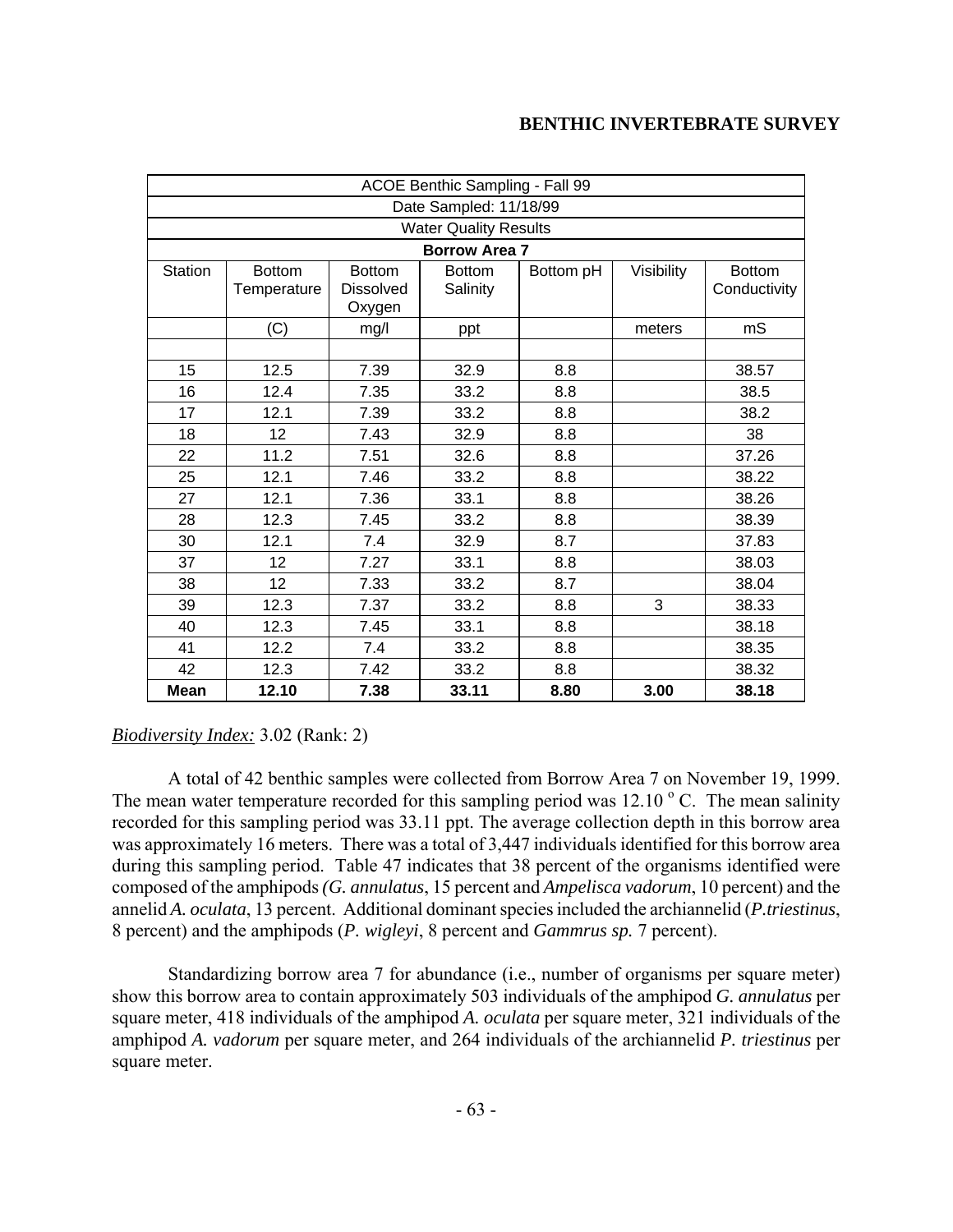The biomass at this borrow area was dominated by the sand dollar (54.79 grams), followed by the arthropods (15.99 grams) and annelid worms (9.97 grams).

### **Borrow Area 7A**

*Abundance:*

Table 50: Borrow Area 7A Species Abundance

| ACOE Benthic Sampling - Spring 1999          |                       |                                               |                                                    |  |  |  |
|----------------------------------------------|-----------------------|-----------------------------------------------|----------------------------------------------------|--|--|--|
|                                              | Date Sampled: 7/13/99 |                                               |                                                    |  |  |  |
|                                              |                       | Species Abundance per Sample per Square Meter |                                                    |  |  |  |
|                                              | <b>Borrow Area 7A</b> |                                               |                                                    |  |  |  |
| Number of Samples: 10                        |                       |                                               |                                                    |  |  |  |
| <b>Species</b>                               | <b>Totals</b>         | <b>Fraction of Total</b>                      | Abundance per<br>Sample per<br><b>Square Meter</b> |  |  |  |
|                                              |                       |                                               |                                                    |  |  |  |
| Polygordius triestinus                       | 449                   | 0.54                                          | 1796                                               |  |  |  |
| Nemertean worm                               | 69                    | 0.08                                          | 276                                                |  |  |  |
| 53<br>0.06<br>212<br>Protohaustorius wigleyi |                       |                                               |                                                    |  |  |  |
| Nematoda                                     | 35                    | 0.04                                          | 140                                                |  |  |  |
| Acanthohaustorius millsi                     | 30                    | 0.04                                          | 120                                                |  |  |  |
| Syllidae                                     | 25                    | 0.03                                          | 100                                                |  |  |  |
| Echinarachnius parma                         | 23                    | 0.03                                          | 92                                                 |  |  |  |
| Tellina agilis                               | 22                    | 0.03                                          | 88                                                 |  |  |  |
| Nephtys bucera                               | 13                    | 0.02                                          | 52                                                 |  |  |  |
| Ovalipes ocellatus                           | 12                    | 0.01                                          | 48                                                 |  |  |  |
| Tharyx acutus                                | 11                    | 0.01                                          | 44                                                 |  |  |  |
| Leptognatha caeca                            | 0.01<br>10<br>40      |                                               |                                                    |  |  |  |
| Exogene dispar                               | 9                     | 0.01                                          | 36                                                 |  |  |  |
| Oligochaeta                                  | 8                     | 0.01                                          | 32                                                 |  |  |  |
| Gammarus annulatus                           | 8                     | 0.01                                          | 32                                                 |  |  |  |
| Paraphoxus epistomus                         | 6                     | 0.01                                          | 24                                                 |  |  |  |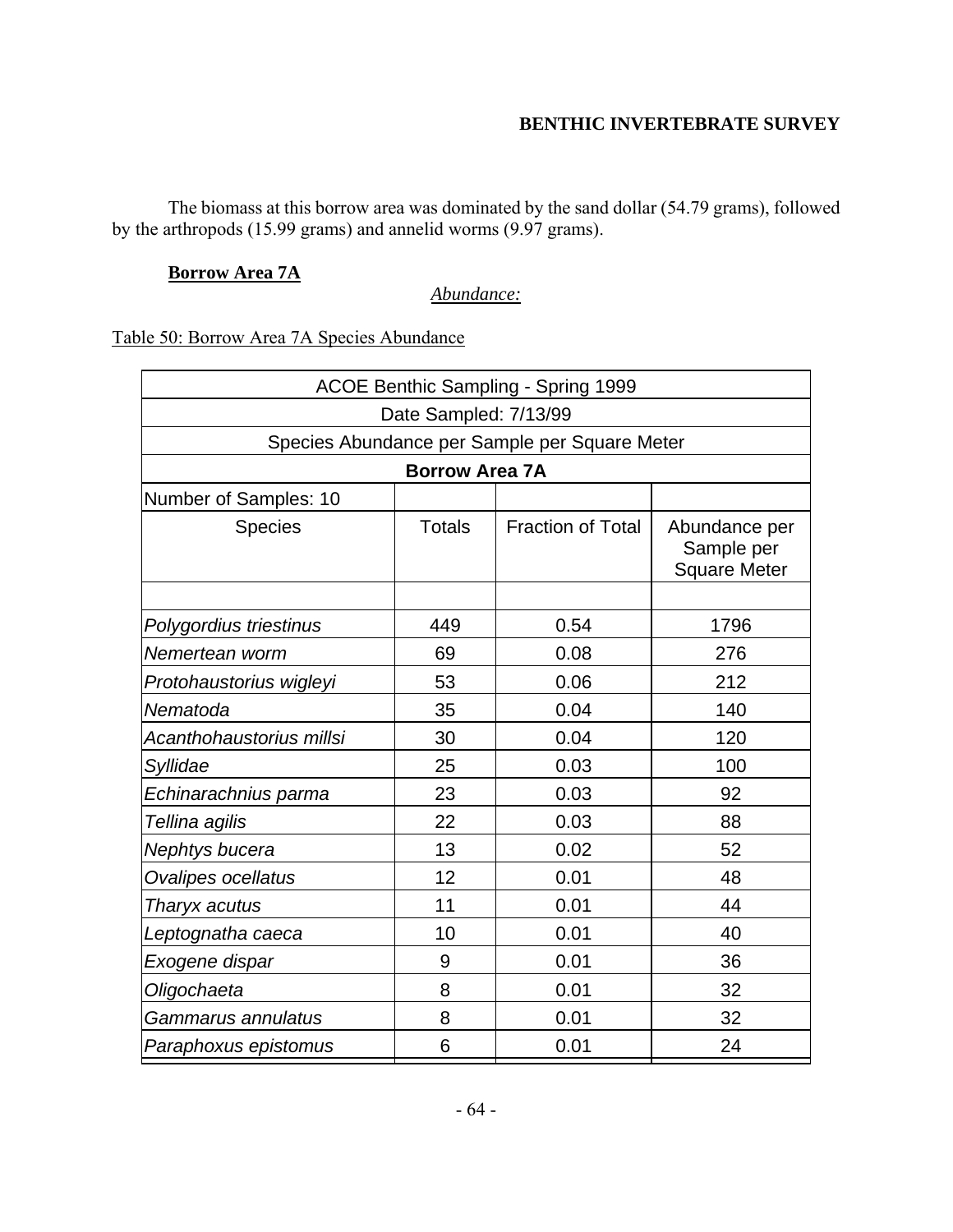| ACOE Benthic Sampling - Spring 1999     |                       |                                               |     |  |  |
|-----------------------------------------|-----------------------|-----------------------------------------------|-----|--|--|
|                                         | Date Sampled: 7/13/99 |                                               |     |  |  |
|                                         |                       | Species Abundance per Sample per Square Meter |     |  |  |
| <b>Borrow Area 7A</b>                   |                       |                                               |     |  |  |
| Psammonyx nobilis                       | 6                     | 0.01                                          | 24  |  |  |
| Pseudunciola obliqua<br>0.01<br>24<br>6 |                       |                                               |     |  |  |
| Spiophanes bombyx<br>5<br>0.01<br>20    |                       |                                               |     |  |  |
| <b>TOTALS</b>                           | 835                   | 100%                                          | N/A |  |  |

*Biomass:*

Table 51: Borrow Area 7A Biomass

| <b>ACOE Benthic Sampling - Spring 1999</b> |  |  |  |  |
|--------------------------------------------|--|--|--|--|
| <b>Biomass of Organisms</b>                |  |  |  |  |
| <b>Unit: Grams</b>                         |  |  |  |  |
|                                            |  |  |  |  |
| Borrow Area 7A                             |  |  |  |  |
|                                            |  |  |  |  |
| 0.08<br>Rhynchocoela                       |  |  |  |  |
| <b>Archiannelids</b>                       |  |  |  |  |
| Annelida<br>12                             |  |  |  |  |
| Mollusca<br>1.48                           |  |  |  |  |
| Arthropoda<br>5.996                        |  |  |  |  |
| Echinodermata<br>53.6                      |  |  |  |  |
| Chordata                                   |  |  |  |  |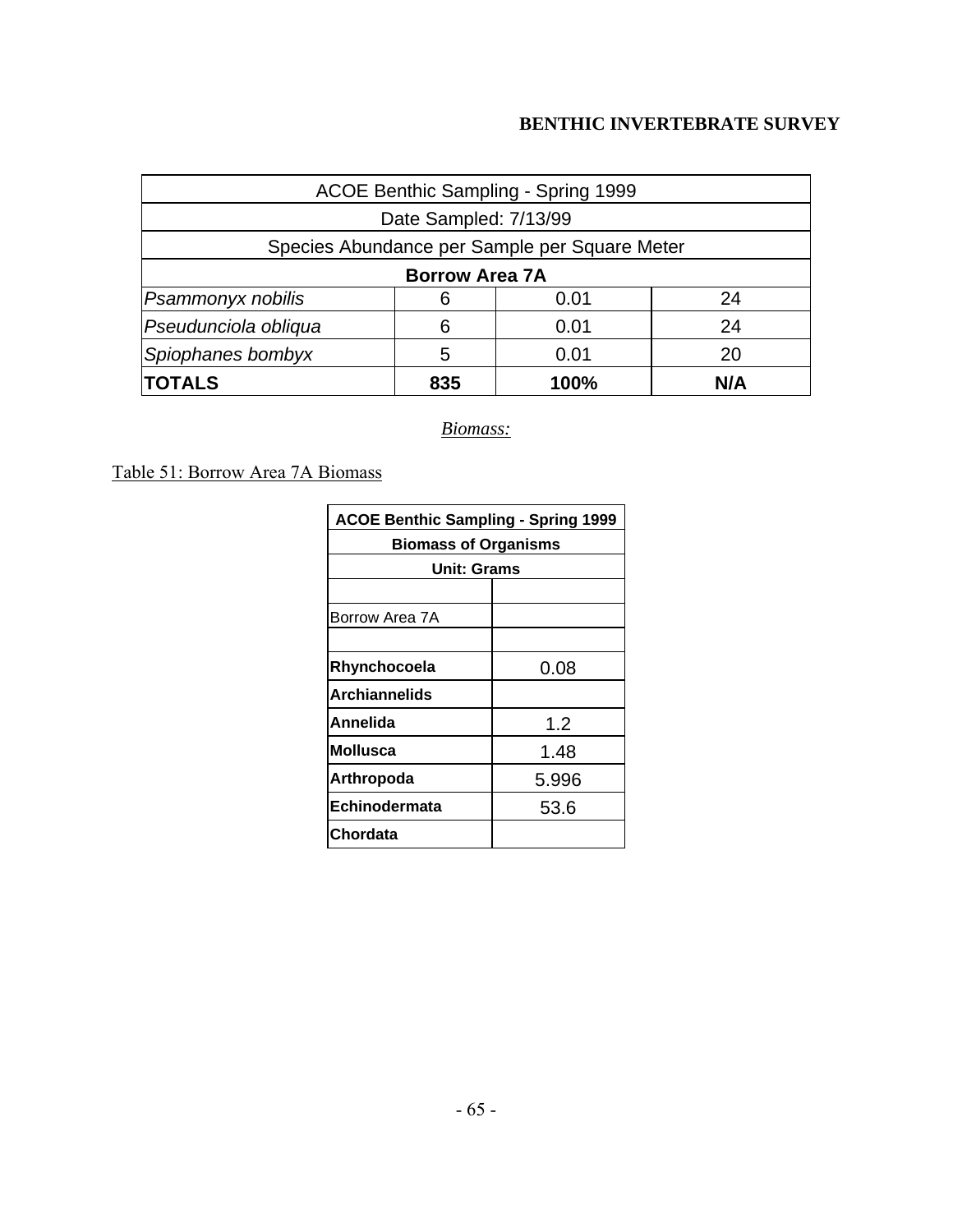### *Water Quality*:

#### Table 52: Borrow Area 7A Water Quality

| ACOE Benthic Sampling - Spring 1999 |                                         |                                             |                              |           |            |                               |  |
|-------------------------------------|-----------------------------------------|---------------------------------------------|------------------------------|-----------|------------|-------------------------------|--|
|                                     |                                         |                                             | Date Sampled: 7/13/99        |           |            |                               |  |
|                                     |                                         |                                             | <b>Water Quality Results</b> |           |            |                               |  |
|                                     |                                         |                                             | <b>Borrow Area 7A</b>        |           |            |                               |  |
|                                     |                                         |                                             |                              |           |            |                               |  |
| Station                             | <b>Bottom</b><br>Temperature            | <b>Bottom</b><br><b>Dissolved</b><br>Oxygen | <b>Bottom</b><br>Salinity    | Bottom pH | Visibility | <b>Bottom</b><br>Conductivity |  |
|                                     | (C)                                     | mg/l                                        | ppt                          |           | meters     | ms                            |  |
|                                     |                                         |                                             |                              |           |            |                               |  |
| 5                                   | 20.3                                    | 7.45                                        | 31.7                         | 6.8       | $6.0+$     | 44.32                         |  |
| 6                                   | 20.3                                    | 7.43                                        | 31.9                         |           | $6.0+$     | 44.39                         |  |
| 7                                   | 20.2                                    | 6.99                                        | 31.9                         |           |            | 44.27                         |  |
| 8                                   | 20.1                                    | 7.29                                        | 31.9                         |           | $6.0+$     | 44.29                         |  |
| 9                                   | 20.2                                    | 7.39                                        | 31.9                         |           | $6.0+$     | 44.31                         |  |
| 10                                  | 20.2<br>8.31<br>$6.0+$<br>44.24<br>31.9 |                                             |                              |           |            |                               |  |
| <b>Mean</b>                         | 20.22                                   | 7.48                                        | 31.87                        | 6.80      | 6.00       | 44.30                         |  |

#### *Biodiversity Index:* 2.03 (Rank: 10)

A total of 10 benthic samples were collected from Borrow Area 7A on July 13, 1999. The mean water temperature recorded for this sampling period was  $20.2\degree$ C. The mean salinity recorded for this sampling period was 31.9 ppt. The average collection depth in this borrow area was approximately 16 meters. There was a total of 835 individuals identified for this borrow area during this sampling period. Table 50 indicates that 54 percent of the organisms identified were the archiannelid (*P. triestinus*). The remaining species in the samples were dominated by the worm (Nemertean*,* Nematoda, and *Syllidae*), 8, 4, and 3 percent, respectively, the amphipods (*P. wigleyi* and *A. millsi*), 6 and 4 percent, respectively, the sand dollar (*E. parma*), 3 percent, and the clam (*T. agilis*), 3 percent.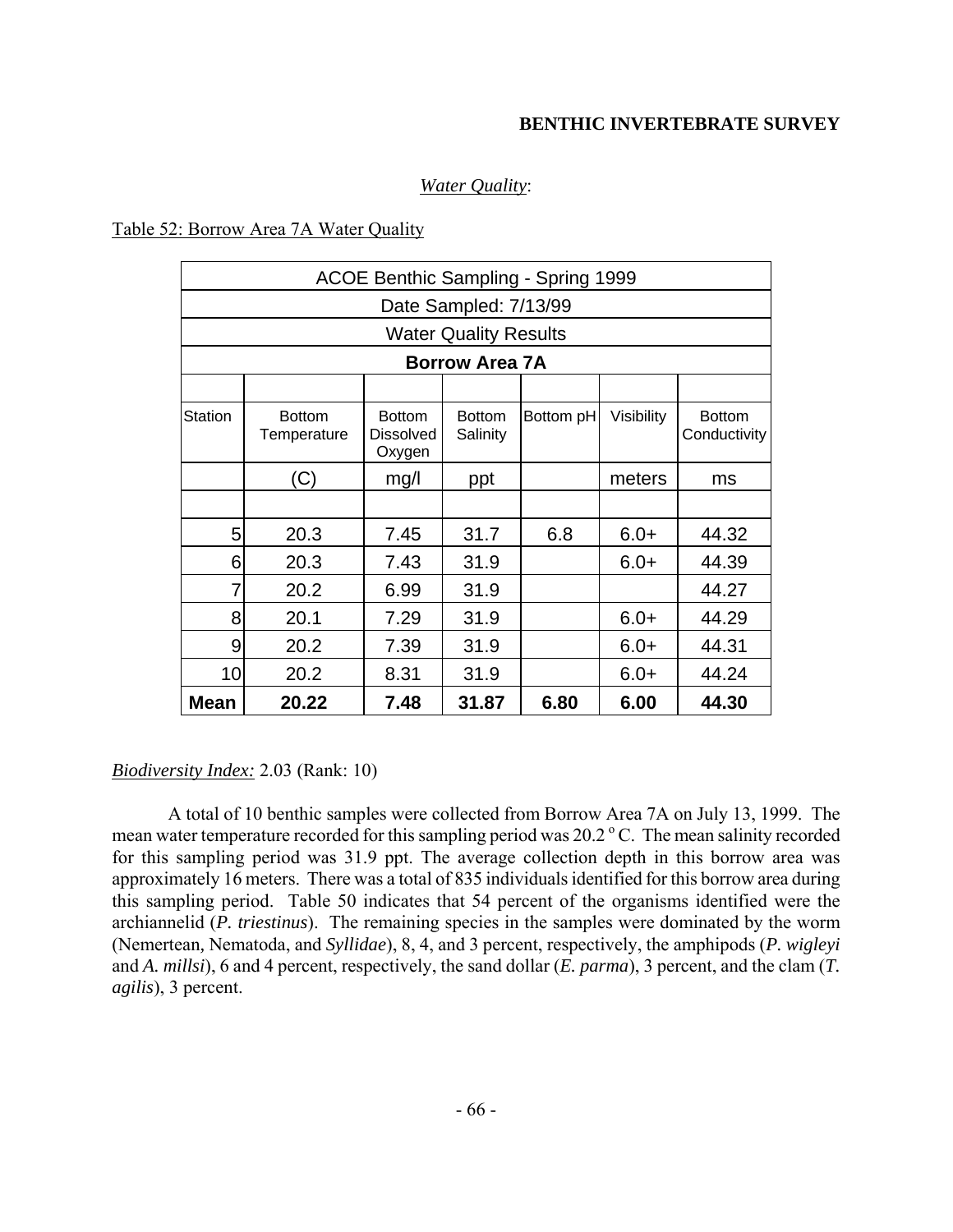Standardizing borrow area 7A for abundance (i.e., number of organisms per square meter) show this borrow area to contain approximately 1796 individuals of the archiannelid *P. triestinus* per square meter and 276 of the *Nemertean* worm species per square meter.

The biomass at this borrow area was dominated by the Echinodermata (54 grams), followed by Arthropoda (6 grams).

## *Fall 1999*

### *Abundance:*

Table 53: Borrow Area 7A Species Abundance

| ACOE Benthic Sampling - Fall 1999             |                       |                      |                                                    |  |
|-----------------------------------------------|-----------------------|----------------------|----------------------------------------------------|--|
| Date Sampled: 11/99                           |                       |                      |                                                    |  |
| Species Abundance per Sample per Square Meter |                       |                      |                                                    |  |
|                                               | <b>Borrow Area 7A</b> |                      |                                                    |  |
| Number of Samples: 10                         |                       |                      |                                                    |  |
| Species                                       | <b>Totals</b>         | Fraction of<br>Total | Abundance per<br>Sample per<br><b>Square Meter</b> |  |
|                                               |                       |                      |                                                    |  |
| Polygordius triestinus                        | 143                   | 0.34                 | 572                                                |  |
| Gammarus annulatus                            | 79                    | 0.19                 | 316                                                |  |
| Protohaustorius wigleyi                       | 34                    | 0.08                 | 136                                                |  |
| Tanaidacea                                    | 24                    | 0.06                 | 96                                                 |  |
| Echinarachnius parma                          | 22                    | 0.05                 | 88                                                 |  |
| Asabellides oculata                           | 18                    | 0.04                 | 72                                                 |  |
| Glycera sp.                                   | 11                    | 0.03                 | 44                                                 |  |
| Bivalvia sp. (Unidentified)                   | 11                    | 0.03                 | 44                                                 |  |
| Tellina agilis                                | 10                    | 0.02                 | 40                                                 |  |
| Acanthohaustorius millsi                      | 9                     | 0.02                 | 36                                                 |  |
| Leptognatha caeca                             | 9                     | 0.02                 | 36                                                 |  |
| Aricidea sp.                                  | 7                     | 0.02                 | 28                                                 |  |
| Nephtys bucera                                | $\overline{7}$        | 0.02                 | 28                                                 |  |
| Polychaeta                                    | $\overline{7}$        | 0.02                 | 28                                                 |  |
| Hippomedan serratus                           | $\overline{7}$        | 0.02                 | 28                                                 |  |
| Psammonyx nobilis                             | $\overline{7}$        | 0.02                 | 28                                                 |  |
| Disodactylus mellitae                         | $\overline{7}$        | 0.02                 | 28                                                 |  |
| Spisula solidissima                           | 6                     | 0.01                 | 24                                                 |  |
| Sigalion arenicola                            | 3                     | 0.01                 | 12                                                 |  |
| <b>TOTALS</b>                                 | 424                   | 100%                 | N/A                                                |  |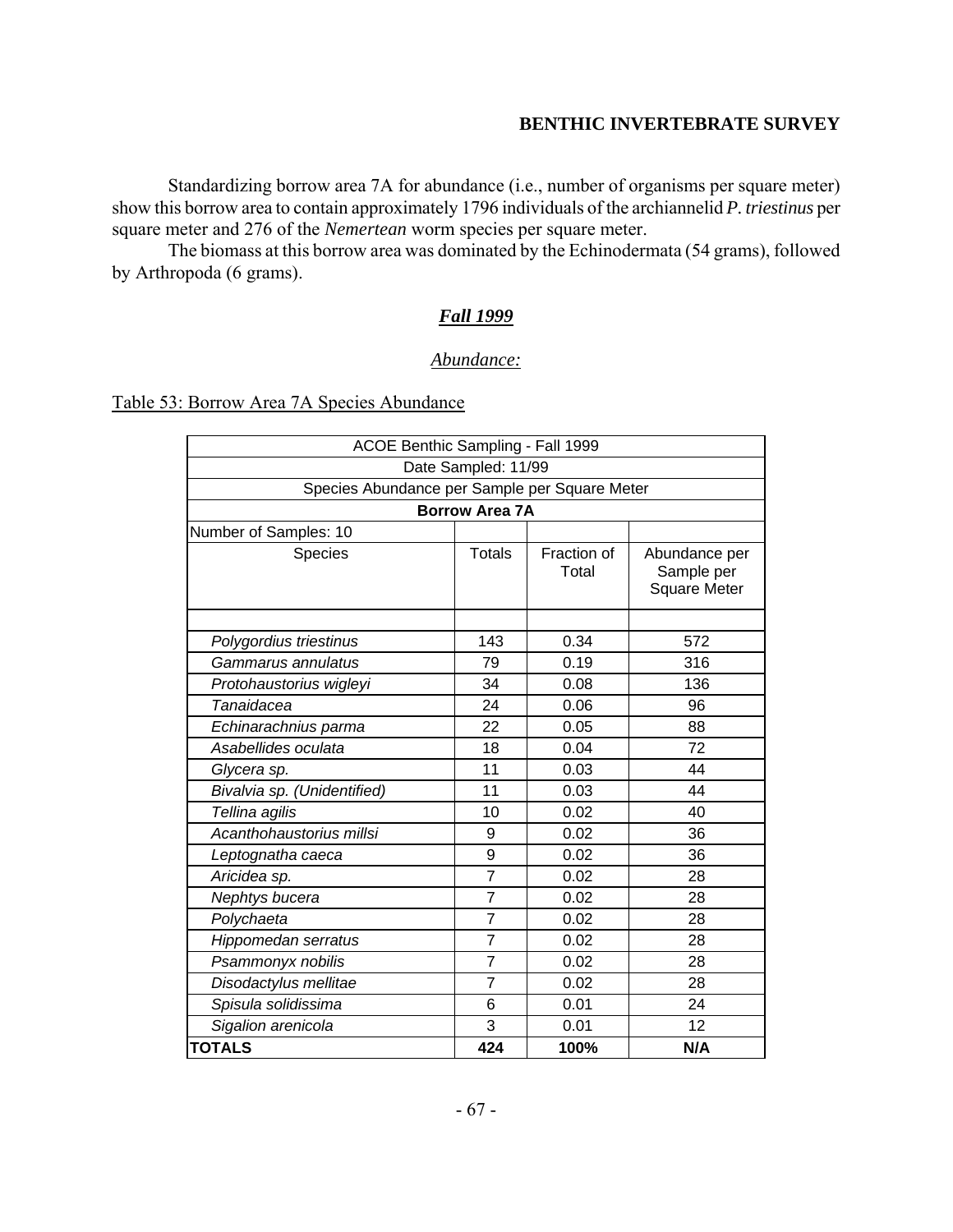## *Biomass:*

Table 54: Borrow Area 7A Biomass

| <b>ACOE Benthic Sampling - Fall 1999</b> |                             |                                  |  |  |
|------------------------------------------|-----------------------------|----------------------------------|--|--|
|                                          | <b>Biomass of Organisms</b> |                                  |  |  |
|                                          | <b>Unit: Grams</b>          |                                  |  |  |
|                                          |                             |                                  |  |  |
| Borrow Area 7A                           | Totals                      | Totals per Sq.<br>Meter per grab |  |  |
| Taxa                                     | (grams)                     |                                  |  |  |
|                                          |                             |                                  |  |  |
| Anthozoa                                 | 0.00                        | 0.00                             |  |  |
| Rhynchocoela                             | 0.00                        | 0.00                             |  |  |
| <b>Nematoda</b>                          | 0.00                        | 0.00                             |  |  |
| <b>Platyhelminthes</b>                   | 0.00                        | 0.00                             |  |  |
| <b>Cnidaria</b>                          | 0.00                        | 0.00                             |  |  |
| <b>Archiannelids</b>                     | 0.00                        | 0.00                             |  |  |
| <b>Annelida</b>                          | 0.40                        | 1.60                             |  |  |
| <b>Mollusca</b>                          | 4.69                        | 18.76                            |  |  |
| <b>Arthropoda</b>                        | 2.81                        | 11.24                            |  |  |
| Echinodermata                            | 20.83                       | 83.32                            |  |  |
| Chordata                                 | 0.00                        | 0.00                             |  |  |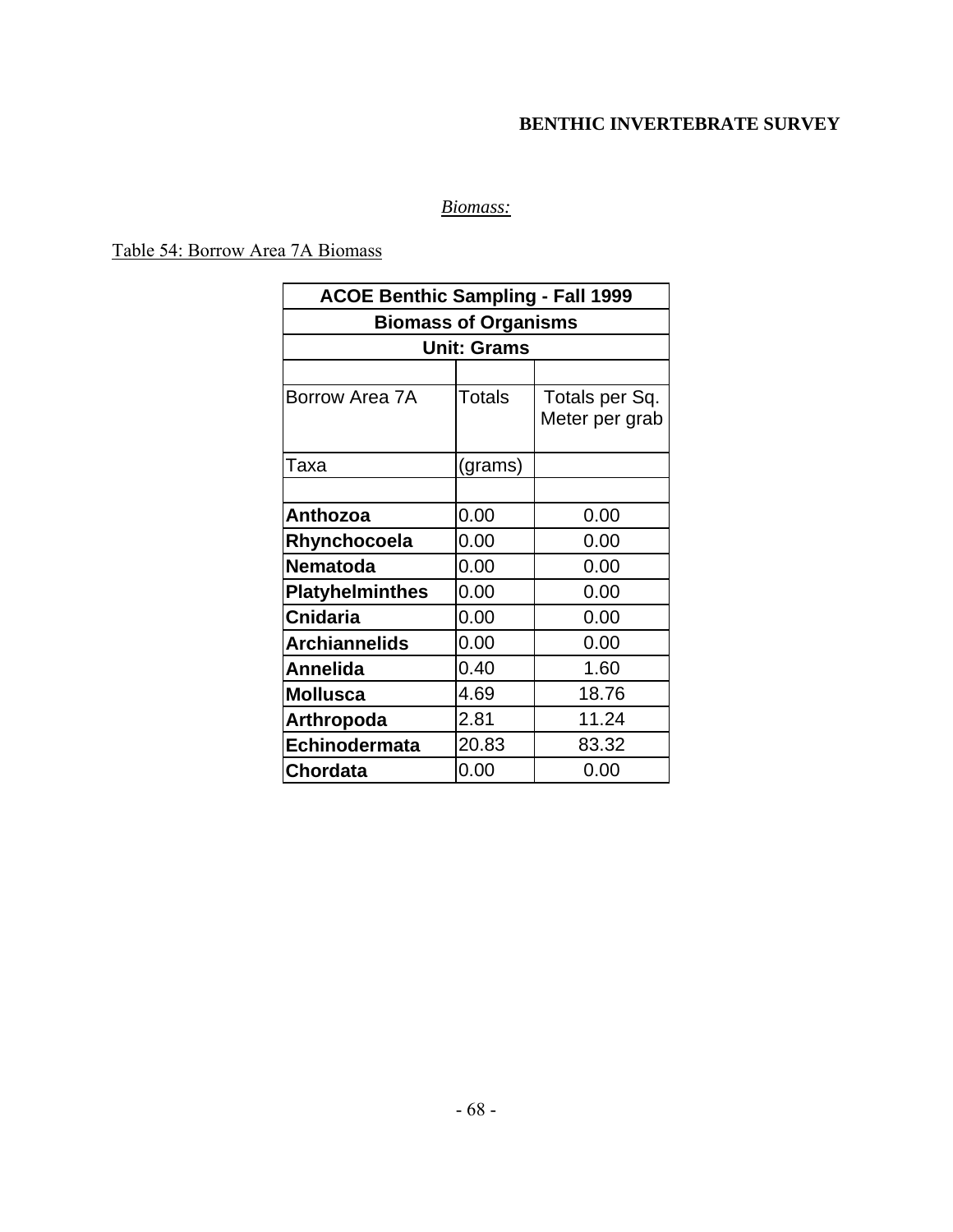## *Water Quality:*

Table 55: Borrow Area 7A Water Quality

| ACOE Benthic Sampling - Fall 99 |                              |                                             |                           |           |            |                               |
|---------------------------------|------------------------------|---------------------------------------------|---------------------------|-----------|------------|-------------------------------|
| Date Sampled: 11/18/99          |                              |                                             |                           |           |            |                               |
| <b>Water Quality Results</b>    |                              |                                             |                           |           |            |                               |
| <b>Borrow Area 7A</b>           |                              |                                             |                           |           |            |                               |
| <b>Station</b>                  | <b>Bottom</b><br>Temperature | <b>Bottom</b><br><b>Dissolved</b><br>Oxygen | <b>Bottom</b><br>Salinity | Bottom pH | Visibility | <b>Bottom</b><br>Conductivity |
|                                 | (C)                          | mg/l                                        | ppt                       |           | meters     | mS                            |
|                                 |                              |                                             |                           |           |            |                               |
| 6                               | 11.8                         | 7.55                                        | 33                        | 8.9       |            | 37.77                         |
| 7                               | 11.6                         | 7.37                                        | 33.1                      | 8.9       |            | 37.72                         |
| 8                               | 11.4                         | 7.53                                        | 32.7                      | 8.9       | 2          | 37.2                          |
| 10                              | 11.4                         | 7.45                                        | 33.1                      | 8.9       |            | 37.51                         |
| Mean                            | 11.55                        | 7.48                                        | 32.98                     | 8.90      | 2.00       | 37.55                         |

### *Biodiversity Index:* 2.62 (Rank: 5)

A total of 10 benthic samples were collected from Borrow Area 7A on November 18, 1999. The mean water temperature recorded for this sampling period was  $11.55\,^{\circ}$  C. The mean salinity recorded for this sampling period was 32.98 ppt. The average collection depth in this borrow area was approximately 16 meters. There was a total of 424 individuals identified for this borrow area during this sampling period. Table 53 indicates that 53 percent of the organisms identified were the archiannelid (*P. triestinus*, 34 percent) and the amphipod (*G. annulatus*, 19 percent). The remaining species in the samples were dominated by the amphipod (*P. wigleyi*, 8 percent), *Tanaidacea*, 6 percent, and the sand dollar (*E. parma*), 5 percent.

Standardizing borrow area 7A for abundance (i.e., number of organisms per square meter) show this borrow area to contain approximately 572 individuals of the archiannelid *P. triestinus* per square meter, 316 individuals of the amphipod *G. annulatus* per square meter, and 136 individuals of the amphipod *P. wigleyi* per square meter.

The biomass at this borrow area was dominated by the sand dollar (20.83 grams), followed by bivalve mollusks (4.69 grams).

### **Borrow Area 8A**

### *Spring 1999*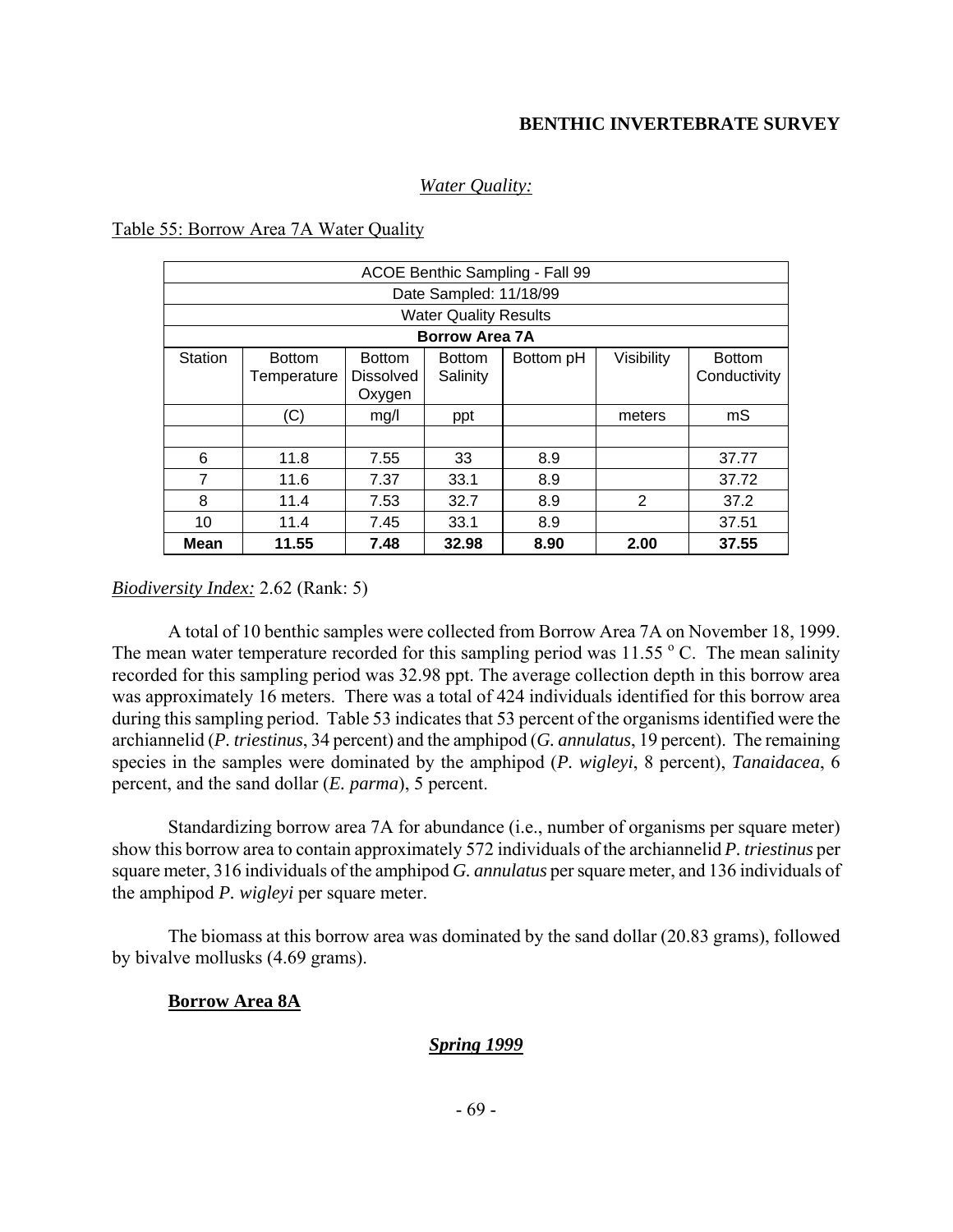# *Abundance:*

# Table 56: Borrow Area 8A Species Abundance

| ACOE Benthic Sampling - Spring 1999           |                       |                          |                                                    |  |  |  |  |  |
|-----------------------------------------------|-----------------------|--------------------------|----------------------------------------------------|--|--|--|--|--|
| Date Sampled: 7/16/99                         |                       |                          |                                                    |  |  |  |  |  |
| Species Abundance per Sample per Square Meter |                       |                          |                                                    |  |  |  |  |  |
|                                               | <b>Borrow Area 8A</b> |                          |                                                    |  |  |  |  |  |
| Number of Samples: 20                         |                       |                          |                                                    |  |  |  |  |  |
| <b>Species</b>                                | <b>Totals</b>         | <b>Fraction of Total</b> | Abundance per<br>Sample per Square<br><b>Meter</b> |  |  |  |  |  |
|                                               |                       |                          |                                                    |  |  |  |  |  |
| Polygordius triestinus                        | 422                   | 0.25                     | 844                                                |  |  |  |  |  |
| Echinarachnius parma                          | 226                   | 0.14                     | 452                                                |  |  |  |  |  |
| Nematoda                                      | 198                   | 0.12                     | 396                                                |  |  |  |  |  |
| Protohaustorius wigleyi                       | 95                    | 0.06                     | 190                                                |  |  |  |  |  |
| Spiophanes bombyx                             | 85                    | 0.05                     | 170                                                |  |  |  |  |  |
| Acanthohaustorius millsi                      | 76                    | 0.05                     | 152                                                |  |  |  |  |  |
| Syllidae                                      | 75                    | 0.04                     | 150                                                |  |  |  |  |  |
| Tellina agilis                                | 69                    | 0.04                     | 138                                                |  |  |  |  |  |
| Nemertean worm                                | 66                    | 0.04                     | 132                                                |  |  |  |  |  |
| Polychaeta                                    | 47                    | 0.03                     | 94                                                 |  |  |  |  |  |
| Oligochaeta                                   | 46                    | 0.03                     | 92                                                 |  |  |  |  |  |
| Nephtys bucera                                | 36                    | 0.02                     | 72                                                 |  |  |  |  |  |
| Tanaidacea                                    | 18                    | 0.01                     | 36                                                 |  |  |  |  |  |
| Aricidea sp                                   | 15                    | 0.01                     | 30                                                 |  |  |  |  |  |
| Leptognatha caeca                             | 15                    | 0.01                     | 30                                                 |  |  |  |  |  |
| Glycera sp.                                   | 13                    | 0.01                     | 26                                                 |  |  |  |  |  |
| Orbiniidae                                    | 13                    | 0.01                     | 26                                                 |  |  |  |  |  |
| Spisula solidissima                           | 11                    | 0.01                     | 22                                                 |  |  |  |  |  |
| Cirolana concharum                            | 11                    | 0.01                     | 22                                                 |  |  |  |  |  |
| Glycera americana                             | 9                     | 0.01                     | 18                                                 |  |  |  |  |  |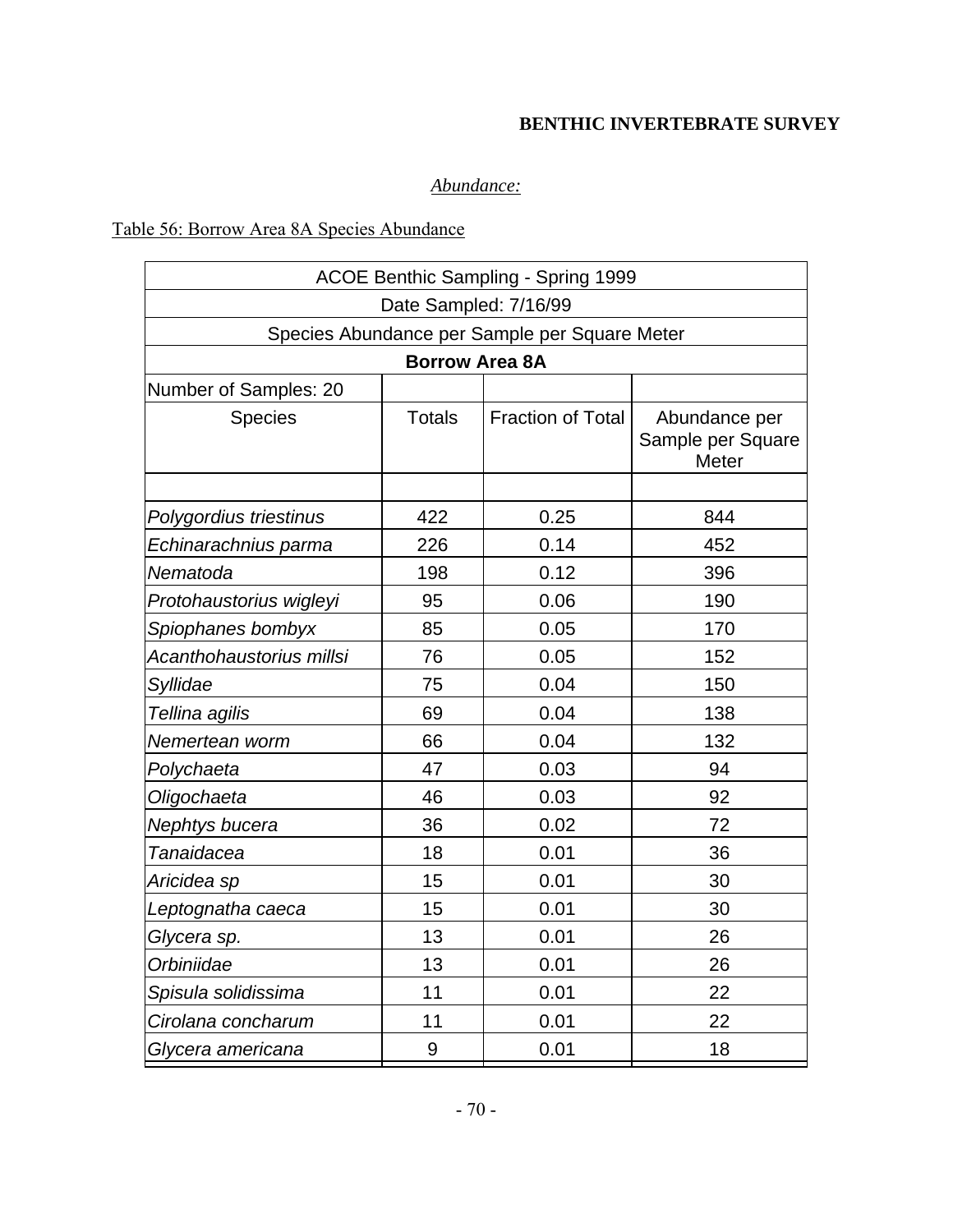| ACOE Benthic Sampling - Spring 1999           |                       |  |  |  |  |
|-----------------------------------------------|-----------------------|--|--|--|--|
| Date Sampled: 7/16/99                         |                       |  |  |  |  |
| Species Abundance per Sample per Square Meter |                       |  |  |  |  |
|                                               | <b>Borrow Area 8A</b> |  |  |  |  |
| Ampelisca verrilli<br>0.01<br>18<br>9         |                       |  |  |  |  |
| <b>TOTALS</b>                                 | N/A                   |  |  |  |  |

*Biomass:*

Table 57: Borrow Area 8A Biomass

| <b>ACOE Benthic Sampling - Spring 1999</b> |        |  |  |  |  |
|--------------------------------------------|--------|--|--|--|--|
| <b>Biomass of Organisms</b>                |        |  |  |  |  |
| <b>Unit: Grams</b>                         |        |  |  |  |  |
|                                            |        |  |  |  |  |
| Borrow Area 8A                             |        |  |  |  |  |
|                                            |        |  |  |  |  |
| Rhynchocoela                               |        |  |  |  |  |
| <b>Archiannelids</b>                       |        |  |  |  |  |
| Annelida                                   | 7.6    |  |  |  |  |
| <b>Mollusca</b>                            | 123.26 |  |  |  |  |
| Arthropoda                                 | 3.3    |  |  |  |  |
| Echinodermata                              | 38     |  |  |  |  |
| Chordata                                   |        |  |  |  |  |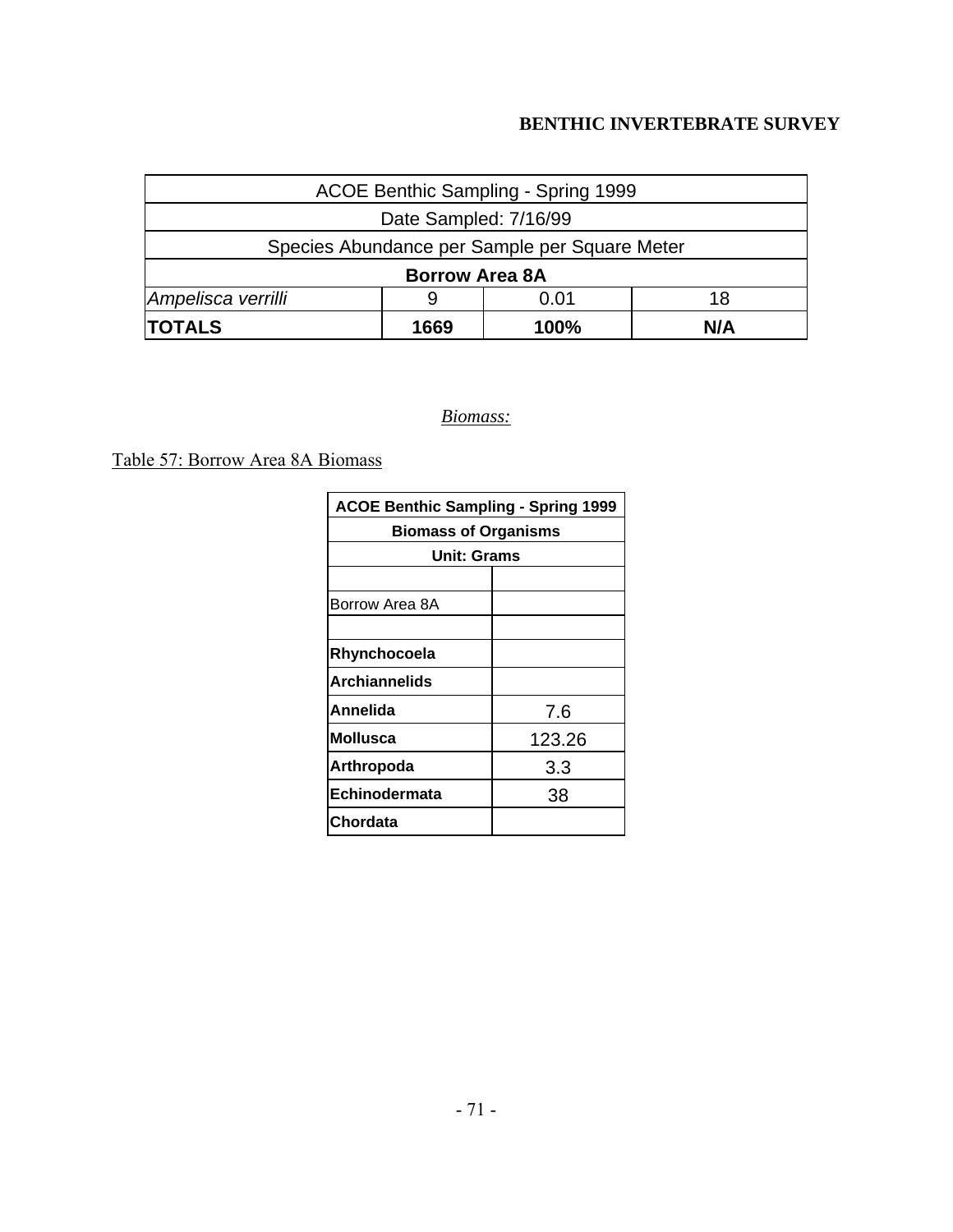### *Water Quality:*

### Table 58: Borrow Area 8A Water Quality

|                | <b>ACOE Benthic Sampling - Spring 1999</b> |                                             |                              |           |            |                               |  |  |  |
|----------------|--------------------------------------------|---------------------------------------------|------------------------------|-----------|------------|-------------------------------|--|--|--|
|                | Date Sampled: 7/16/99                      |                                             |                              |           |            |                               |  |  |  |
|                |                                            |                                             | <b>Water Quality Results</b> |           |            |                               |  |  |  |
|                |                                            |                                             | <b>Borrow Area 8A</b>        |           |            |                               |  |  |  |
|                |                                            |                                             |                              |           |            |                               |  |  |  |
| <b>Station</b> | <b>Bottom</b><br>Temperature               | <b>Bottom</b><br><b>Dissolved</b><br>Oxygen | <b>Bottom</b><br>Salinity    | Bottom pH | Visibility | <b>Bottom</b><br>Conductivity |  |  |  |
|                | (C)                                        | mg/l                                        | ppt                          |           | meters     | ms                            |  |  |  |
|                |                                            |                                             |                              |           |            |                               |  |  |  |
| 5              | 18.7                                       | 8.18                                        | 31.7                         | 6.9       | 5.9        | 42.59                         |  |  |  |
| 6              | 17.8                                       | 8.44                                        | 31.8                         | 6.9       | 4.7        | 41.53                         |  |  |  |
| 7              | 17.1                                       | 8.08                                        | 31.8                         | 6.9       | 4.9        | 41.28                         |  |  |  |
| 8              | 17.1                                       | 8.03                                        | 31.8                         | 6.8       | 4.5        | 41.28                         |  |  |  |
| 9              | 17.3                                       | 7.78                                        | 31.8                         | 6.8       | 5          | 41.3                          |  |  |  |
| 13             | 17.3                                       | 8.06                                        | 31.7                         | 6.8       | 6          | 41.29                         |  |  |  |
| 14             | 16.9                                       | 8.19                                        | 31.9                         | 6.8       | $6.0+$     | 41.18                         |  |  |  |
| 15             | 17.1                                       | 7.65                                        | 31.9                         | 6.8       | 6          | 41.16                         |  |  |  |
| 16             | 17.5                                       | 8.12                                        | 31.8                         | 6.8       | $6.0+$     | 41.29                         |  |  |  |
| 17             | 17                                         | 7.97                                        | 31.9                         | 6.8       | $6.0+$     | 41.29                         |  |  |  |
| <b>Mean</b>    | 17.38                                      | 8.05                                        | 31.81                        | 6.83      | 5.29       | 41.42                         |  |  |  |

*Biodiversity Index:* 2.78 (Rank: 2)

A total of 20 benthic samples were collected from Borrow Area 8A on July 16, 1999. The mean water temperature recorded for this sampling period was 17.4 °C. The mean salinity recorded for this sampling period was 31.8 ppt. The average collection depth in this borrow area was approximately 14 meters. There was a total of 1,669 individuals identified for this borrow area during this sampling period. Table 56 indicates that 51 percent of the organisms identified included the archiannelid (*P. triestinus*), 25 percent, the sand dollar (*E. parma)*, 14 percent and 12 percent were identified as Nematoda. The remainder of the dominant species were the amphipods (*P. wigleyi* and *A. millsi*), 6 and 5 percent, respectively, the worms (*S. bombyx* (5 percent), *Syllidae*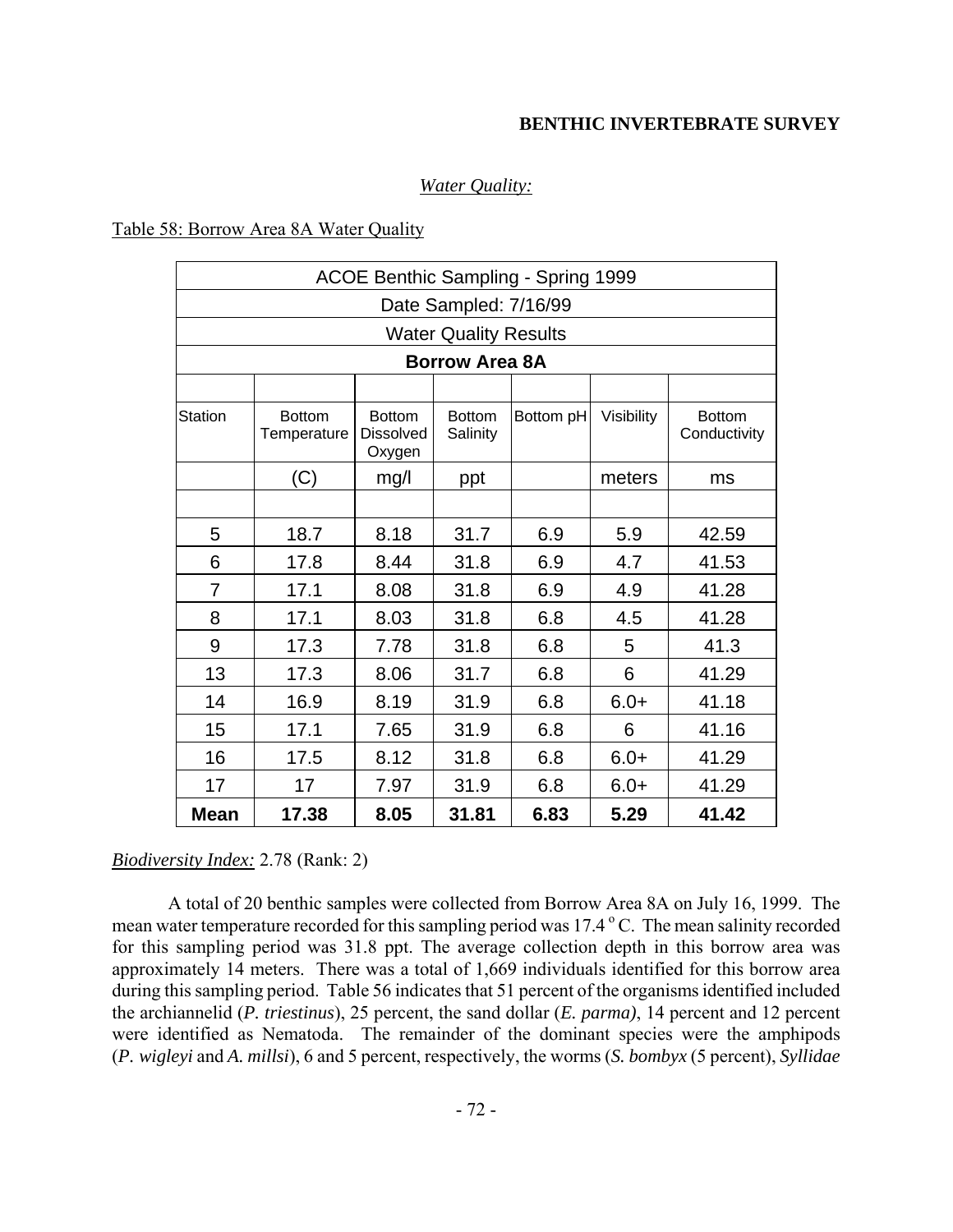(4 percent)*,* and Nemertean (4 percent)), the clam (*T. agilis*), 4 percent, and individuals from the classes Polychaeta and Oligochatea, each comprising 3 percent.

Standardizing borrow area 8A for abundance (i.e., number of organisms per square meter) show this borrow area to contain approximately 844 individuals of the archiannelid *P. triestinus* per square meter, 452 sand dollars per square meter, and 396 individuals from the class Nematoda per square meter.

The biomass at this borrow area was dominated by bivalve mollusks (123 grams), followed by sand dollars (38 grams).

# *Fall 1999*

### *Abundance:*

Table 59: Borrow Area 8A Species Abundance

|                                              | ACOE Benthic Sampling - Fall 1999 |                                               |                                                    |  |  |  |  |
|----------------------------------------------|-----------------------------------|-----------------------------------------------|----------------------------------------------------|--|--|--|--|
|                                              | Date Sampled: 11/99               |                                               |                                                    |  |  |  |  |
|                                              |                                   | Species Abundance per Sample per Square Meter |                                                    |  |  |  |  |
|                                              | <b>Borrow Area 8A</b>             |                                               |                                                    |  |  |  |  |
| Number of Samples: 20                        |                                   |                                               |                                                    |  |  |  |  |
| Species                                      | <b>Totals</b>                     | <b>Fraction of Total</b>                      | Abundance per<br>Sample per<br><b>Square Meter</b> |  |  |  |  |
|                                              |                                   |                                               |                                                    |  |  |  |  |
| Gammarus annulatus                           | 562                               | 0.42                                          | 1124                                               |  |  |  |  |
| 314<br>0.24<br>628<br>Polygordius triestinus |                                   |                                               |                                                    |  |  |  |  |
| 101<br>0.08<br>202<br>Echinarachnius parma   |                                   |                                               |                                                    |  |  |  |  |
| Protohaustorius wigleyi                      | 55                                | 0.04                                          | 110                                                |  |  |  |  |
| Acanthohaustorius millsi                     | 48                                | 0.04                                          | 96                                                 |  |  |  |  |
| Tanaidacea                                   | 48                                | 0.04                                          | 96                                                 |  |  |  |  |
| Leptognatha caeca                            | 24                                | 0.02                                          | 48                                                 |  |  |  |  |
| Nephtys bucera                               | 20                                | 0.02                                          | 40                                                 |  |  |  |  |
| Polychaeta                                   | 19                                | 0.01                                          | 38                                                 |  |  |  |  |
| Syllidae                                     | 17                                | 0.01                                          | 34                                                 |  |  |  |  |
| Glycera sp.                                  | 13                                | 0.01                                          | 26                                                 |  |  |  |  |
| Tellina agilis                               | 13                                | 0.01                                          | 26                                                 |  |  |  |  |
| Bivalvia sp. (Unidentified)                  | 11                                | 0.01                                          | 22                                                 |  |  |  |  |
| Aricidea sp.                                 | 9                                 | 0.01                                          | 18                                                 |  |  |  |  |
| Unidentified Nemertean sp.                   | $\overline{7}$                    | 0.01                                          | 14                                                 |  |  |  |  |
| <b>TOTALS</b><br>1333<br>N/A<br>100%         |                                   |                                               |                                                    |  |  |  |  |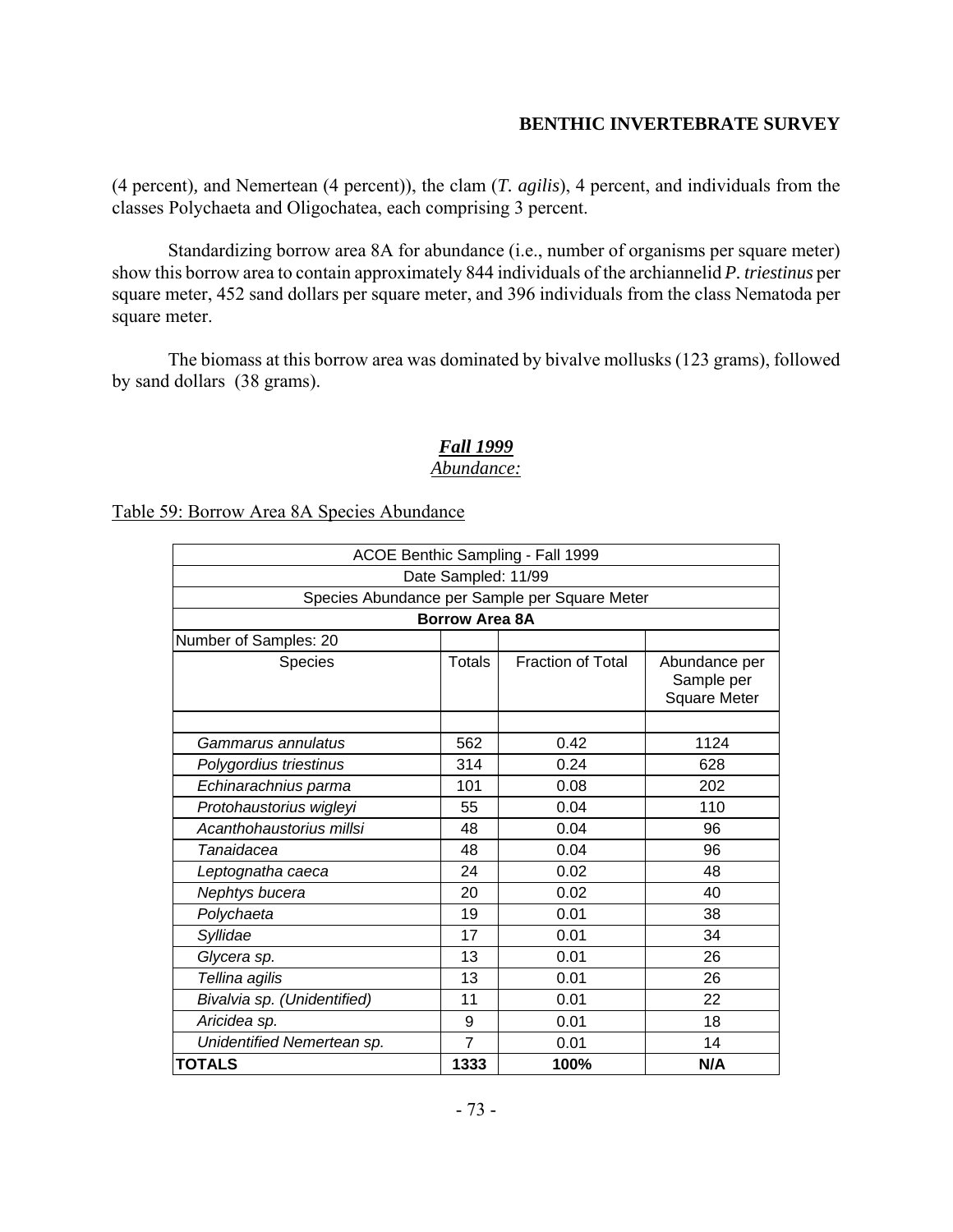# *Biomass:*

Table 60: Borrow Area 8A Biomass

| <b>ACOE Benthic Sampling - Fall 1999</b> |                             |                |  |  |  |  |  |  |
|------------------------------------------|-----------------------------|----------------|--|--|--|--|--|--|
|                                          | <b>Biomass of Organisms</b> |                |  |  |  |  |  |  |
|                                          | <b>Unit: Grams</b>          |                |  |  |  |  |  |  |
|                                          |                             |                |  |  |  |  |  |  |
| Borrow Area 8A                           | <b>Totals</b>               | Totals per Sq. |  |  |  |  |  |  |
|                                          |                             | Meter per grab |  |  |  |  |  |  |
| Taxa                                     | (grams)                     |                |  |  |  |  |  |  |
|                                          |                             |                |  |  |  |  |  |  |
| <b>Anthozoa</b>                          | 0.00                        | 0.00           |  |  |  |  |  |  |
| Rhynchocoela                             | 0.00                        | 0.00           |  |  |  |  |  |  |
| <b>Nematoda</b>                          | 0.00                        | 0.00           |  |  |  |  |  |  |
| <b>Platyhelminthes</b>                   | 0.00                        | 0.00           |  |  |  |  |  |  |
| <b>Cnidaria</b>                          | 0.00                        | 0.00           |  |  |  |  |  |  |
| <b>Archiannelids</b>                     | 0.00                        | 0.00           |  |  |  |  |  |  |
| <b>Annelida</b>                          | 0.62                        | 1.24           |  |  |  |  |  |  |
| <b>Mollusca</b>                          | 0.25                        | 0.50           |  |  |  |  |  |  |
| <b>Arthropoda</b>                        | 7.31                        | 14.62          |  |  |  |  |  |  |
| Echinodermata                            | 8.99                        | 17.98          |  |  |  |  |  |  |
| <b>Chordata</b>                          | 0.00                        | 0.00           |  |  |  |  |  |  |
| <b>Other</b>                             | 0.00                        | 0.00           |  |  |  |  |  |  |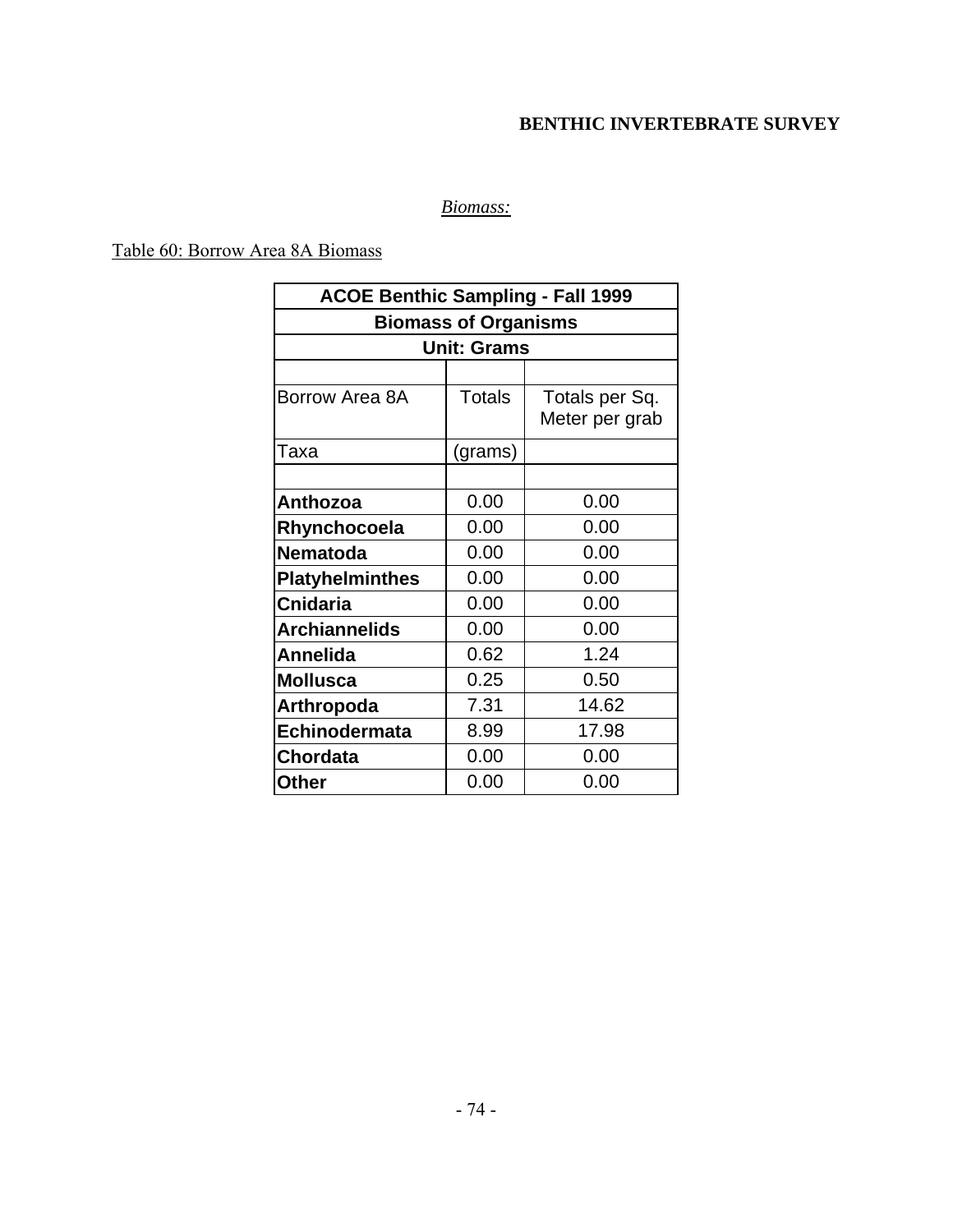### *Water Quality:*

## Table 61: Borrow Area 8A Water Quality

| ACOE Benthic Sampling - Fall 99 |               |                  |                              |           |            |               |  |  |
|---------------------------------|---------------|------------------|------------------------------|-----------|------------|---------------|--|--|
|                                 |               |                  | Date Sampled: 11/18/99       |           |            |               |  |  |
|                                 |               |                  | <b>Water Quality Results</b> |           |            |               |  |  |
|                                 |               |                  | <b>Borrow Area 8A</b>        |           |            |               |  |  |
| <b>Station</b>                  | <b>Bottom</b> | <b>Bottom</b>    | <b>Bottom</b>                | Bottom pH | Visibility | <b>Bottom</b> |  |  |
|                                 | Temperature   | <b>Dissolved</b> | Salinity                     |           |            | Conductivity  |  |  |
|                                 |               | Oxygen           |                              |           |            |               |  |  |
|                                 | (C)           | mg/l             | ppt                          |           | meters     | mS            |  |  |
|                                 |               |                  |                              |           |            |               |  |  |
| 11                              | 11.7          | 7.62             | 33                           | 8.9       |            | 37.65         |  |  |
| 12                              | 11.6          | 7.6              | 33.1                         | 8.9       |            | 37.65         |  |  |
| 13                              |               | 7.45             | 33.1                         | 8.9       |            | 37.75         |  |  |
| 14                              | 11.8          | 7.37             | 33.1                         | 8.9       |            | 37.81         |  |  |
| 15                              | 11.9          | 7.63             | 33                           | 8.9       |            | 37.78         |  |  |
| 16                              | 11.7          | 7.56             | 33.1                         | 8.9       |            | 37.76         |  |  |
| 17                              | 11.6          | 7.56             | 33.1                         | 8.9       |            | 37.54         |  |  |
| 18                              | 11.6          | 7.55             | 32.9                         | 8.8       | 1.4        | 37.61         |  |  |
| 19                              | 11.5          | 7.47             | 33.1                         | 8.9       |            | 37.54         |  |  |
| 20                              | 11.4          | 7.49             | 33.1                         | 8.9       |            | 37.44         |  |  |
| <b>Mean</b>                     | 11.64         | 7.53             | 33.06                        | 8.89      | 1.40       | 37.65         |  |  |
|                                 |               |                  |                              |           |            |               |  |  |

### *Biodiversity Index:* 2.10 (Rank: 6)

A total of 20 benthic samples were collected from Borrow Area 8A on November 18, 1999. The mean water temperature recorded for this sampling period was  $11.64\degree$  C. The mean salinity recorded for this sampling period was 33.06 ppt. The average collection depth in this borrow area was approximately 14 meters. There was a total of 1,333 individuals identified for this borrow area during this sampling period. Table 59 indicates that 66 percent of the organisms identified included the amphipod (*G. annulatus*, 42 percent) and the archiannelid (*P. triestinus*), 24 percent, 14 percent and 12 percent were identified as Nematoda. The remainder of the dominant species were the sand dollar (*E. parma,* 8 percent), and the amphipods (*P. wigleyi* and *A. millsi*), each comprising 4 percent.

Standardizing borrow area 8A for abundance (i.e., number of organisms per square meter) show this borrow area to contain approximately 1124 individuals of the amphipod G. annulatus per square meter, 628 individuals of the archiannelid *P. triestinus* per square meter, 202 sand dollars per square meter, and 110 individuals of the amphipod *P. wigleyi*.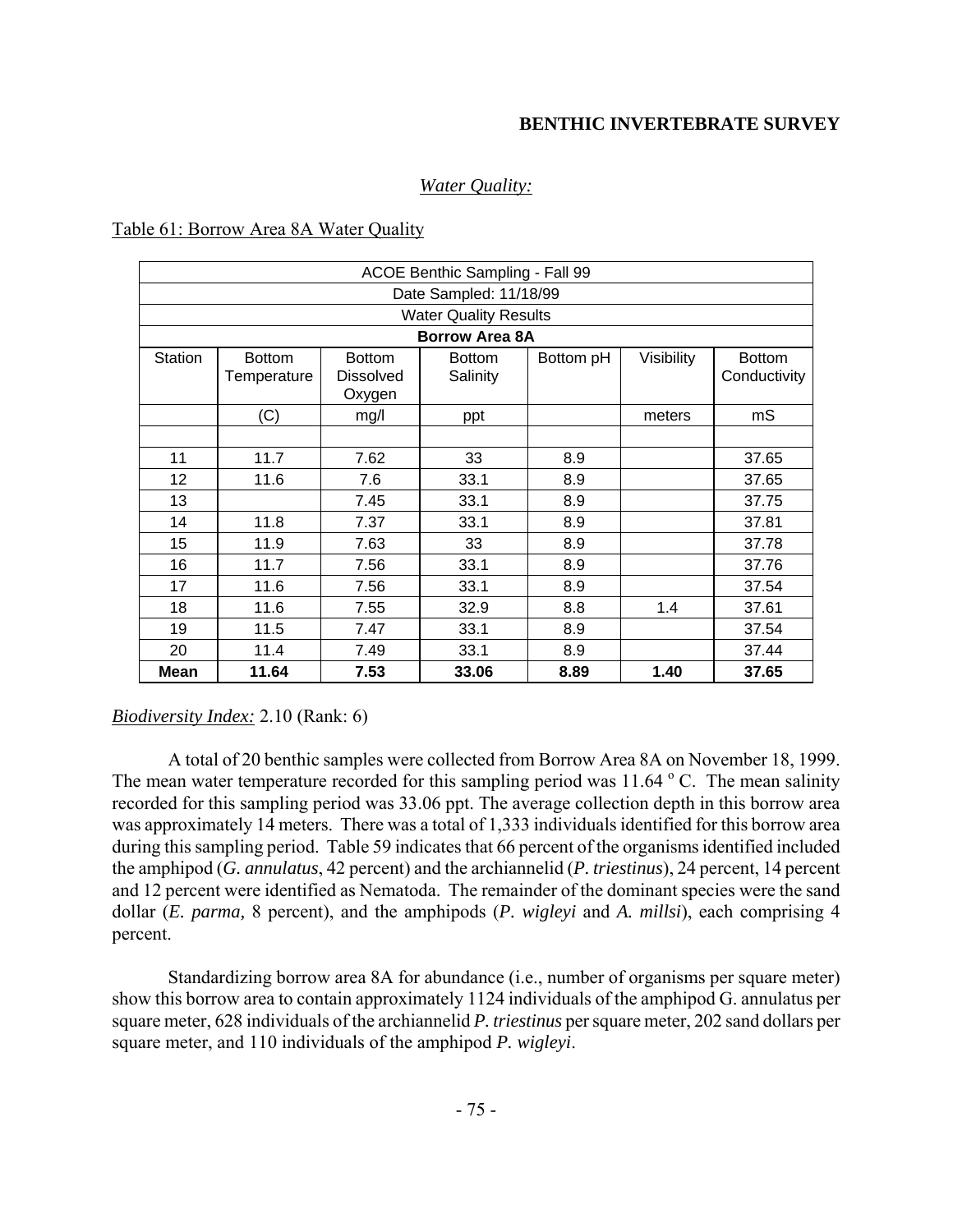The biomass at this borrow area was dominated by the sand dollar (8.99 grams), followed by the arthropods (14.62 grams).

### **5.2 Statistical Analyses**

The results from the statistical metrics discussed in the Methodology section of this report are as follows:

## *1) Abundance per Borrow Area*

The abundance of each phylum for all borrow areas per meter squared was calculated and appears below in Table 62 A and B.

| Infaunal Abundance by Phylum by Borrow Area per Square Meter - Spring 1999 |          |                |          |                |                |          |          |                |           |           |
|----------------------------------------------------------------------------|----------|----------------|----------|----------------|----------------|----------|----------|----------------|-----------|-----------|
|                                                                            | 2A       | 2B             | 2C       | 3A             | 4              | 5        | 6A       | $\overline{7}$ | <b>7A</b> | <b>8A</b> |
|                                                                            |          |                |          |                |                |          |          |                |           |           |
| Anthozoa                                                                   | 0        | $\Omega$       | 1        | $\Omega$       | $\overline{2}$ | $\Omega$ | $\Omega$ | 0              | $\Omega$  | $\Omega$  |
| Rhynchocoela                                                               | 57       | 85             | 122      | 368            | 76             | 99       | 204      | 118            | 276       | 132       |
| <b>Nematoda</b>                                                            | 119      | 155            | 115      | 598            | 98             | 203      | 36       | 271            | 140       | 396       |
| <b>Platyhelminthes</b>                                                     | 0        | $\overline{2}$ | 0        | 0              | 0              | $\Omega$ | $\Omega$ | $\Omega$       | $\Omega$  | 0         |
| Cnidaria                                                                   | 0        | $\Omega$       | 0        | $\Omega$       | $\overline{2}$ | $\Omega$ | $\Omega$ | $\Omega$       | $\Omega$  | 0         |
| Chaetognatha                                                               | $\Omega$ | $\Omega$       | 1        | $\Omega$       | 0              | 0        | $\Omega$ | $\Omega$       | $\Omega$  | 0         |
| <b>Archiannelid</b>                                                        | 2125     | 1591           | 2461     | 3652           | 1200           | 636      | 1176     | 574            | 1796      | 844       |
| Annelida                                                                   | 823      | 765            | 1135     | 3013           | 2524           | 667      | 548      | 471            | 364       | 762       |
| <b>Mollusca</b>                                                            | 275      | 205            | 132      | 128            | 594            | 401      | 240      | 133            | 120       | 182       |
| Arthropoda                                                                 | 0        | 0              | $\Omega$ | $\Omega$       | $\Omega$       | 0        | $\Omega$ | $\Omega$       | $\Omega$  | 0         |
| Arthropoda                                                                 | 789      | 1666           | 1779     | 2273           | 1402           | 2925     | 924      | 1390           | 552       | 570       |
| Echinodermata                                                              | 394      | 1652           | 1015     | 242            | 230            | 227      | 580      | 227            | 92        | 452       |
| <b>Chordata</b>                                                            | $\Omega$ | $\Omega$       | 1        | $\overline{2}$ | 8              | 6        | $\Omega$ | $\Omega$       | $\Omega$  | 0         |
| <b>Grand Totals</b>                                                        | 4582     | 6120           | 6762     | 10277          | 6136           | 5165     | 3708     | 3185           | 3340      | 3338      |

| Table 62A: Abundance per Square Meter per Borrow Area |  |  |  |
|-------------------------------------------------------|--|--|--|
| Spring 1999                                           |  |  |  |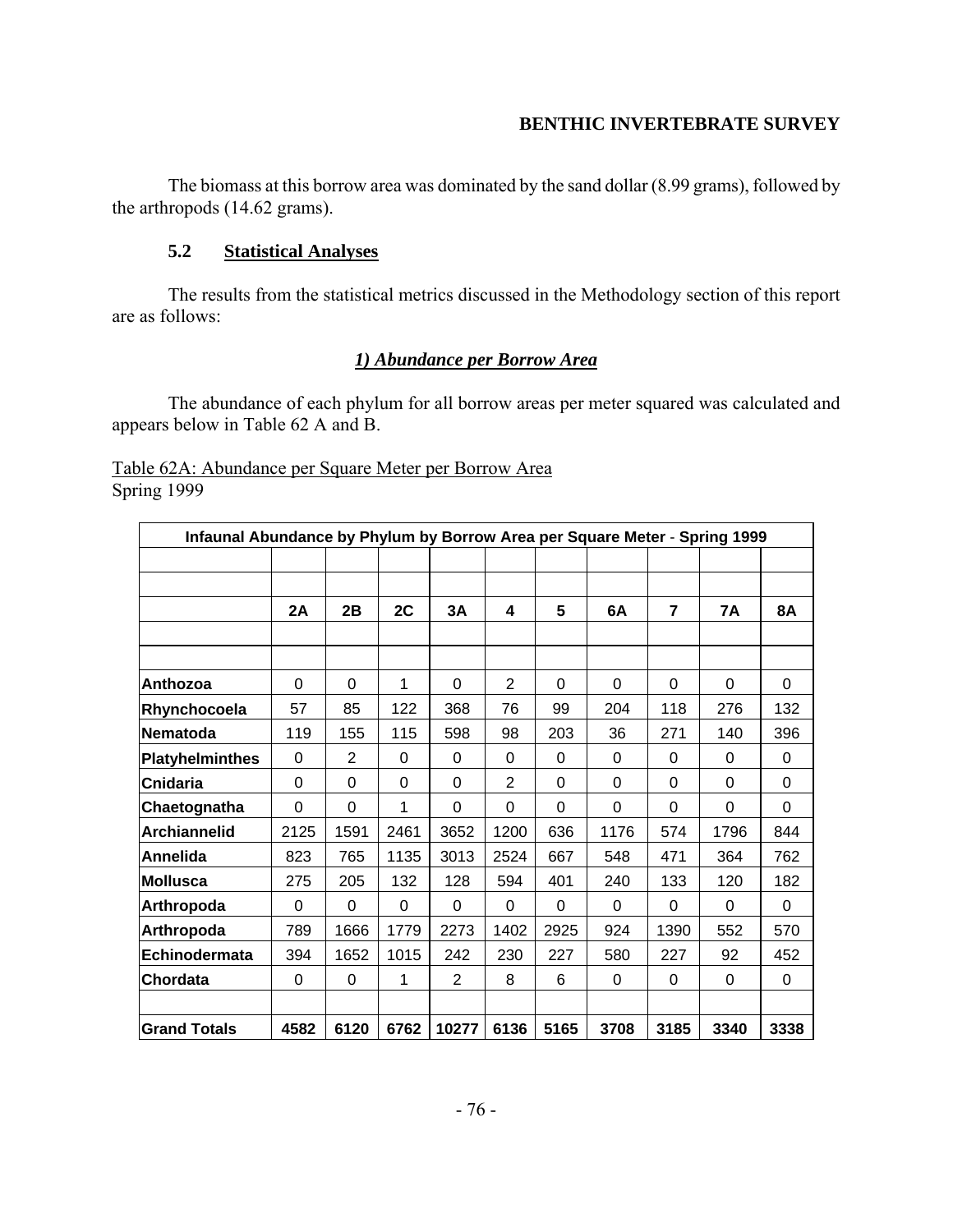| Infaunal Abundance by Phylum by Borrow Area per Square Meter - Fall 1999 |                |                |          |          |          |                |          |                |          |          |
|--------------------------------------------------------------------------|----------------|----------------|----------|----------|----------|----------------|----------|----------------|----------|----------|
|                                                                          |                |                |          |          |          |                |          |                |          |          |
|                                                                          |                |                |          |          |          |                |          |                |          |          |
|                                                                          | 2A             | 2B             | 2C       | 3A       | 4        | 5              | 6A       | $\overline{7}$ | 7Α       | 8A       |
|                                                                          |                |                |          |          |          |                |          |                |          |          |
| Anthozoa                                                                 | $\overline{2}$ | 0              | $\Omega$ | 1        | 0        | 0              | $\Omega$ | 1              | $\Omega$ | $\Omega$ |
| Rhynchocoela                                                             | $\overline{7}$ | $\overline{7}$ | 26       | 22       | 3        | 4              | $\Omega$ | 8              | 0        | 4        |
| Nematoda                                                                 | 8              | 4              | 31       | 19       | 0        | $\overline{2}$ | 1        | 4              | 0        | 1        |
| Platyhelminthes                                                          | 0              | 0              | 0        | 1        | 0        | 0              | $\Omega$ | 3              | 0        | 0        |
| Cnidaria                                                                 | 0              | 0              | 0        | 0        | 0        | 0              | $\Omega$ | 0              | 0        | 0        |
| Chaetognatha                                                             | 0              | 0              | 0        | 0        | 0        | 0              | $\Omega$ | 0              | $\Omega$ | $\Omega$ |
| Archiannelid                                                             | 1021           | 669            | 3088     | 3452     | 67       | 90             | 15       | 291            | 36       | 157      |
| Annelida                                                                 | 771            | 96             | 464      | 569      | 218      | 195            | 8        | 815            | 17       | 57       |
| Mollusca                                                                 | 273            | 98             | 141      | 89       | 46       | 61             | 10       | 155            | 8        | 16       |
| Arthropoda                                                               | 11001          | 125            | 283      | 110      | 193      | 487            | 33       | 2138           | 39       | 383      |
| Echinodermata                                                            | 54             | 54             | 179      | 28       | 40       | 16             | 9        | 203            | 6        | 51       |
| Chordata                                                                 | $\Omega$       | $\Omega$       | $\Omega$ | $\Omega$ | $\Omega$ | $\Omega$       | $\Omega$ | 1              | $\Omega$ | $\Omega$ |
| <b>Grand Totals</b>                                                      | 13137          | 1054           | 4212     | 4289     | 566      | 854            | 75       | 3619           | 106      | 667      |

### Table 62B: Abundance per Square Meter per Borrow Area Fall 1999

Besides borrow area 7 and 2A, every borrow area had more organisms per square meter in the spring than the fall. This was expected, since conditions in the spring are more conducive than during the fall (temperature and sunlight). This fall sampling effort also occurred in late November into early December, so temperatures were low, as can be observed in the water quality data. Borrow area 2A had more organisms in the fall than the spring due to the extremely high abundance of *G. annulatus* at several of the samples. If not for the high numbers of this organism, the abundance of organisms would have been higher for the spring than the fall, similar to the other borrow areas. Borrow area 7 (the only other borrow area that had higher numbers in the fall than the spring samples) had very similar abundances (3185 in the spring and 3447 in the fall).

## *2) Mean Number of Individual in Each Taxonomic Group*

Some borrow areas appear to have different taxonomic groupings while others did not. This conclusion was partially based on a measure of biological diversity. To obtain a measure of the biological diversity of a borrow area, the mean number of individuals observed in each taxonomic group is compared. After this analysis, the taxonomic group means at a particular borrow area are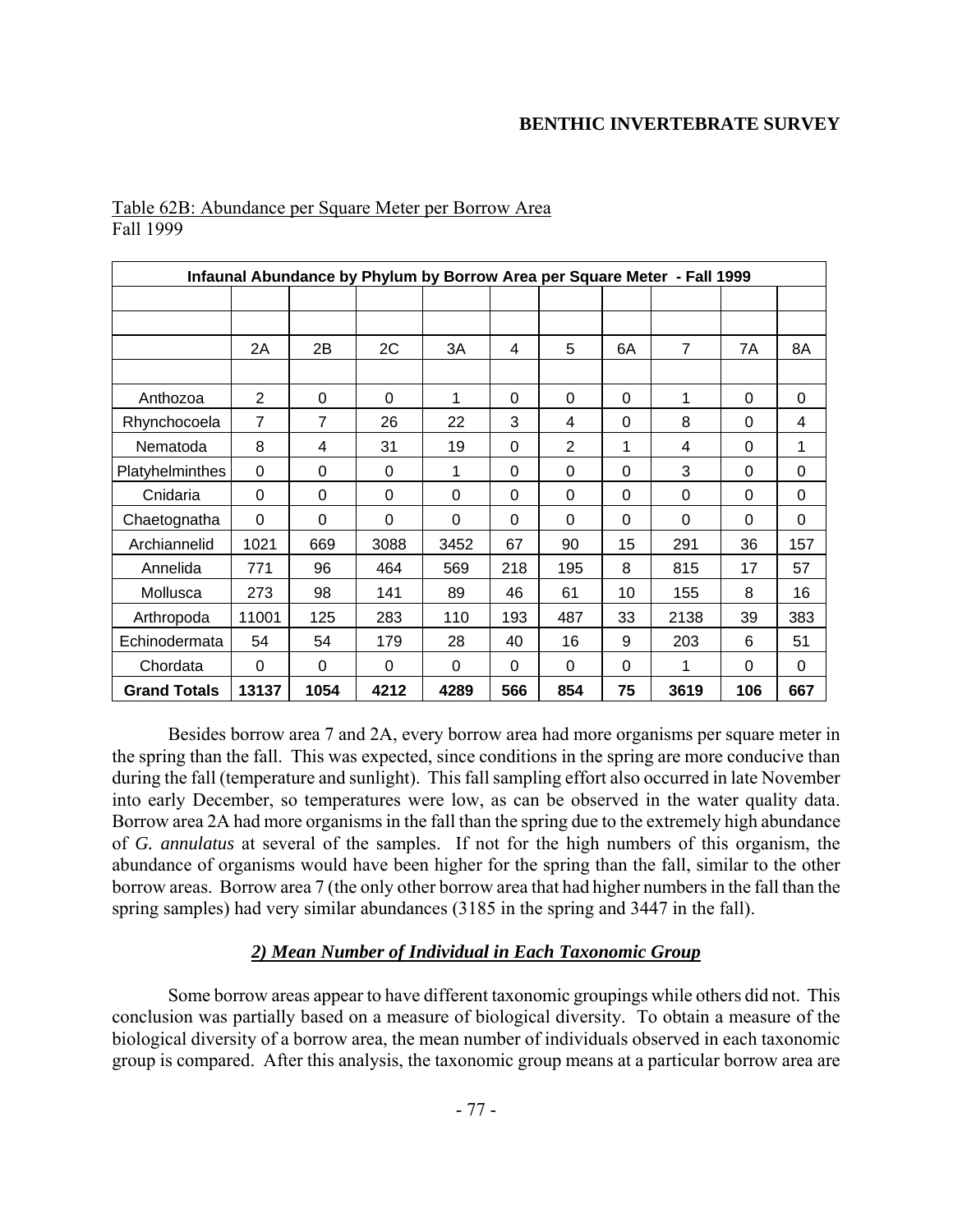compared to other borrow areas. A weakness of this approach is that the measure is dominated by the most numerous species in each taxonomic group.

The statistical measure of biodiversity indicated that borrow areas 3A and 4 appear to be different from the others. Borrow areas 3A and 4 each had four taxonomic groups that were statistically different. Borrow area 2B had two statistically different taxonomic groups, while borrow area 5 had only one. Therefore, borrow areas 2B and 5 are probably not different from the other borrow areas. Borrow areas 2A, 2C, 6A, 7, 7A and 8A appear remarkably similar based on this analysis.

|                | <b>ACOE Benthic Sampling - Spring 1999</b>                |       |                       |             |             |  |  |  |
|----------------|-----------------------------------------------------------|-------|-----------------------|-------------|-------------|--|--|--|
|                | <b>Borrow Area Statistics for the Most Common Species</b> |       |                       |             |             |  |  |  |
|                |                                                           |       |                       |             |             |  |  |  |
| Rank           | <b>Species</b>                                            | Mean  | Standard<br>Deviation | Borrow Area | Probability |  |  |  |
|                |                                                           |       |                       |             |             |  |  |  |
| 1              | Polygordius triestinus                                    | 40.18 | 23.73                 | 3A          | 0.05        |  |  |  |
| $\overline{2}$ | Echinarachnius parma                                      | 13.87 | 12.74                 | 2B          | 0.05        |  |  |  |
| 3              | Protohaustorius wigleyi                                   | 9.87  | 14.6                  | 5           | 0.01        |  |  |  |
| 4              | Spiophanes bombyx                                         | 6.68  | 11.71                 | 4           | 0.01        |  |  |  |
| 5              | Nematoda                                                  | 5.34  | 4.22                  | 3A          | 0.05        |  |  |  |
| 6              | Pseudunciola obliqua                                      | 4.45  | 6.67                  | 2C          | 0.01        |  |  |  |
| $\overline{7}$ | Gammarus annulatus                                        | 3.94  | 8.75                  | 3A          | 0.01        |  |  |  |
| 8              | Nemertean                                                 | 3.85  | 2.48                  | 3A          | 0.05        |  |  |  |
| 9              | Tellina agilis                                            | 3.39  | 2.51                  | 4           | 0.01        |  |  |  |
| 10             | Pseudunciola                                              | 3.2   | 3.59                  | 4           | 0.05        |  |  |  |
| 11             | Acanthohaustorius millsi                                  | 2.69  | 2.23                  | 5           | 0.05        |  |  |  |
| 12             | Oligochaeta                                               | 2.52  | 4.53                  | 3A          | 0.01        |  |  |  |
| 13             | Leptognatha caeca                                         | 2.3   | 2.15                  | 3A          | 0.01        |  |  |  |
| 14             | Syllidae                                                  | 1.89  | 0.97                  | 8A          | 0.05        |  |  |  |
| 15             | Tanaidacea                                                | 1.64  | 1.83                  | 2C          | 0.05        |  |  |  |

### Table 63: Borrow Area Statistics for Most Common Species

# *3) Shannon and Weaver Biological Diversity Index (H)*

The Shannon-Weaver Index (H) for biological diversity was calculated for each borrow area. This index is widely used and based on information theory. A higher value of H indicates a greater diversity. After calculating H, the borrow areas were ranked accordingly (see table below).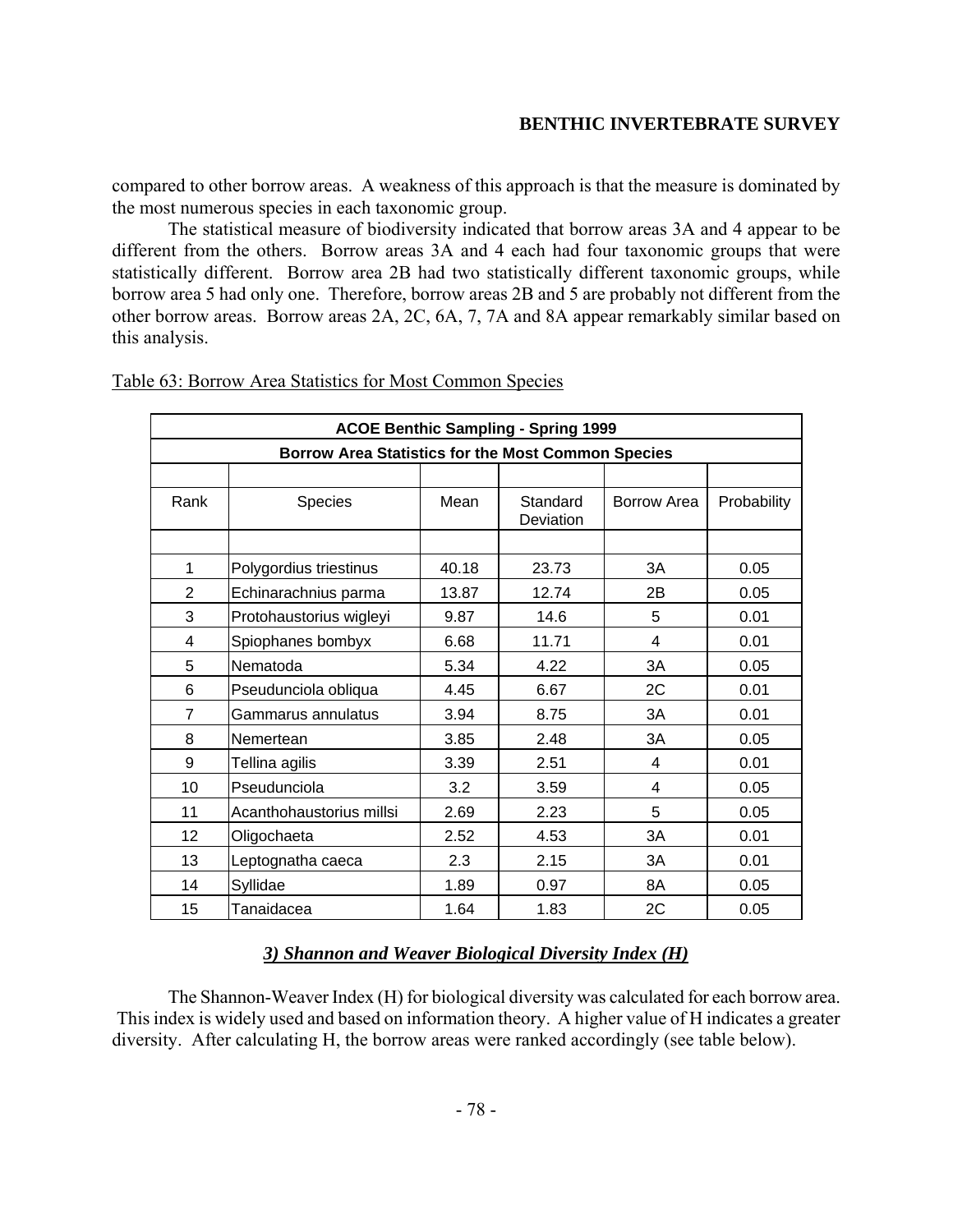## Table 64A: Biological Diversity Index (H) Values

| <b>Borrow Area</b> | <b>H</b> Value |
|--------------------|----------------|
| 7                  | 3.05           |
| 8A                 | 2.78           |
| 3A                 | 2.72           |
| $\overline{4}$     | 2.71           |
| 2B                 | 2.63           |
| 5                  | 2.60           |
| 6A                 | 2.53           |
| 2C                 | 2.53           |
| 2A                 | 2.43           |
| 7Α                 | 2.03           |

## *Spring 1999:*

Table 64B: Biological Diversity Index (H) Values

## *Fall 1999:*

| <b>Borrow Area</b> | <b>H</b> Value |
|--------------------|----------------|
| 4                  | 3.11           |
| 7                  | 3.02           |
| 6A                 | 2.79           |
| 5                  | 2.70           |
| 7A                 | 2.62           |
| 8A                 | 2.10           |
| 2B                 | 2.01           |
| 2C                 | 1.49           |
| 3A                 | 1.08           |
| 2A                 | 0.94           |

## *Comparison between Spring and Fall 1999 Shannon-Weaver Indices:*

The resulting Shannon-Weaver Index for the Fall, 1999 data ranged from 0.94 to 3.11. The Spring data has a much narrower range of 2.43 to 3.05. Distribution of the S-W Indices are as follows:

L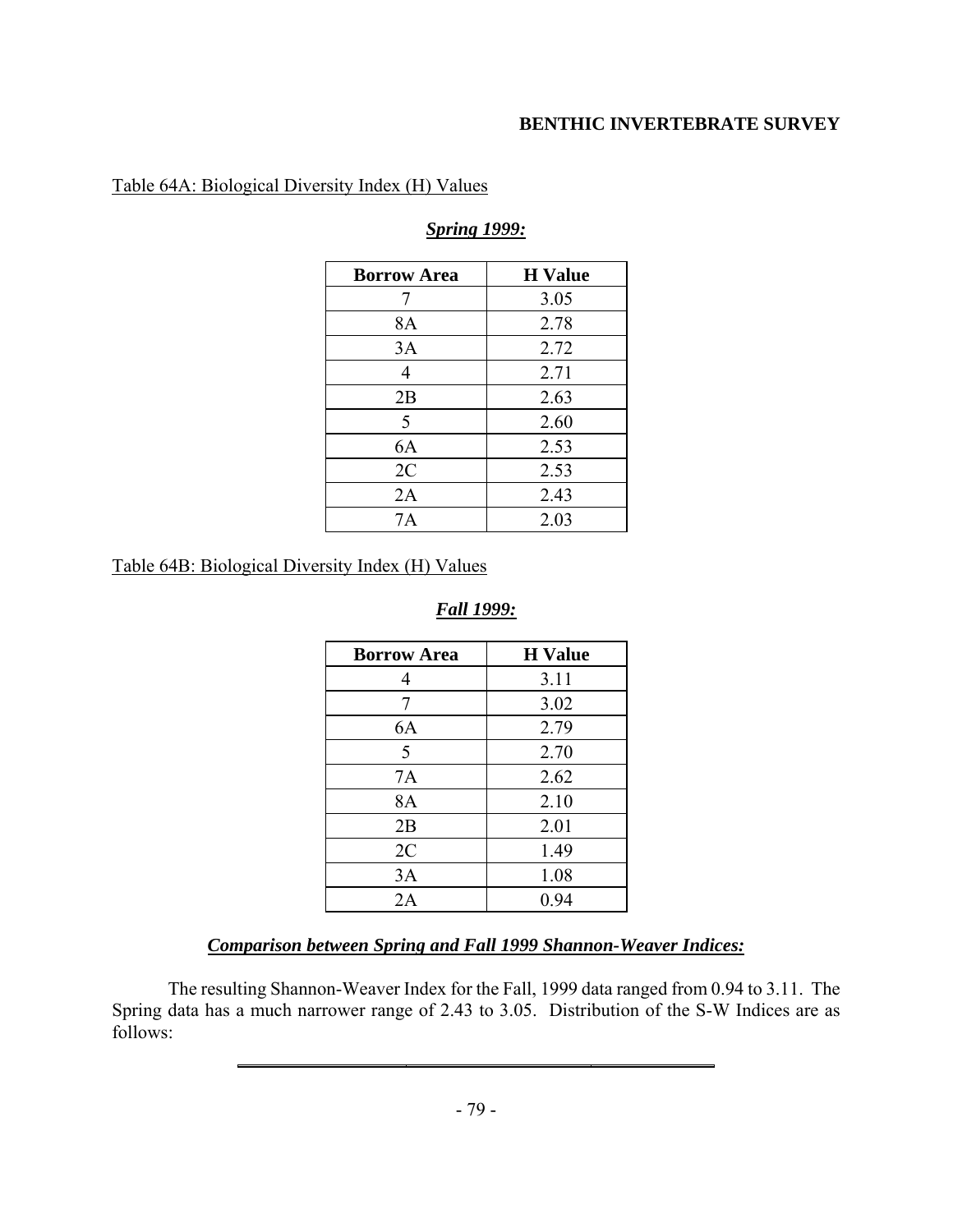| SHANNON-<br><b>WEAVER</b> | <b>Spring</b> , 1999 | Fall, 1999 |
|---------------------------|----------------------|------------|
| mean                      | 2.60                 | 2.18       |
| $\leq$ 1                  |                      |            |
| $1.0 - 1.5$               |                      |            |
| $1.5 - 2.0$               |                      |            |
| $2.0 - 2.5$               |                      |            |
| $2.5 - 3.0$               |                      |            |
| >3                        |                      |            |

Despite this apparently different distribution, parametric statistics found no significant difference in mean Shannon-Weaver values, when using the standard of 95% confidence. However, a 2 sample t test that the mean SW Index for the Spring sampling is greater than that for the fall (1-tailed test) shows a 93.6% confidence (p=0.064). A 2-tailed test that the mean S-W Index is different has a confidence of 87% (p=0.129). Parametric statistics was used only on the Shannon-Weaver Index which was tested and found to be normally distributed, not on the general data. Also, no significant difference in means was found using Mann-Whitney, a nonparametric test.

For the borrow areas, only two ranked in the top five in both Spring and Fall, being the most diverse. These are Borrow Areas 7 and 4. Borrow Area 2A ranked 9th in the Spring and 10th in the Fall, being the least diverse. Notably, this area had the largest number of individuals in the Fall sampling.

## *4) Jaccard's Index*

For the ten borrow areas, 45 Jaccard's Indices were computed and arranged in a matrix as Table 35. The indices are deliberately repeated in the table, reflected across the diagonal, for easier comparison of the borrow areas. A Jaccard's Index of zero would mean the borrow areas are completely dissimilar, having no species in common. An index of one would mean the borrow areas are exactly alike, having all the same species.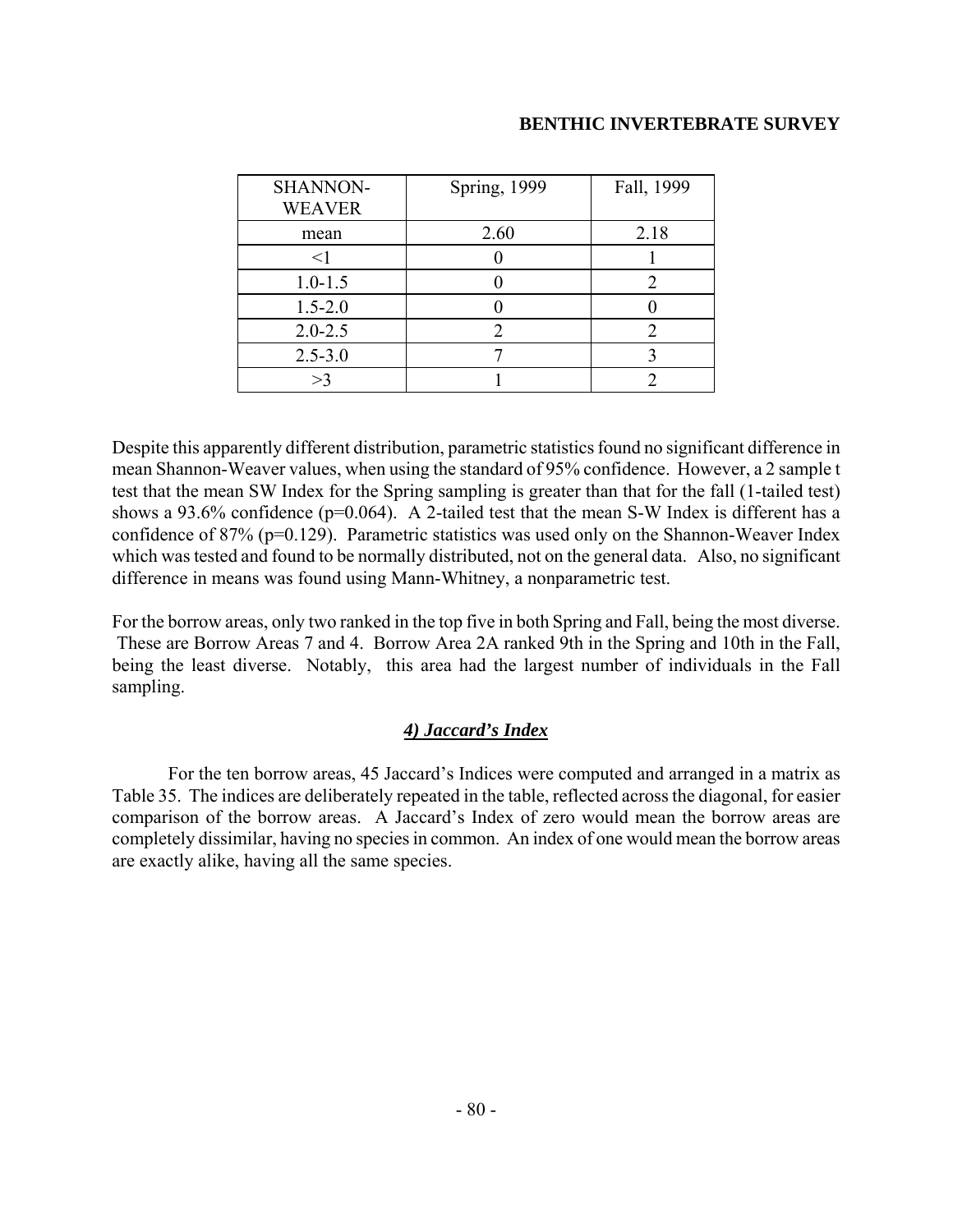Table 65A: Jaccard's Index Summary for All Borrow Areas Spring 1999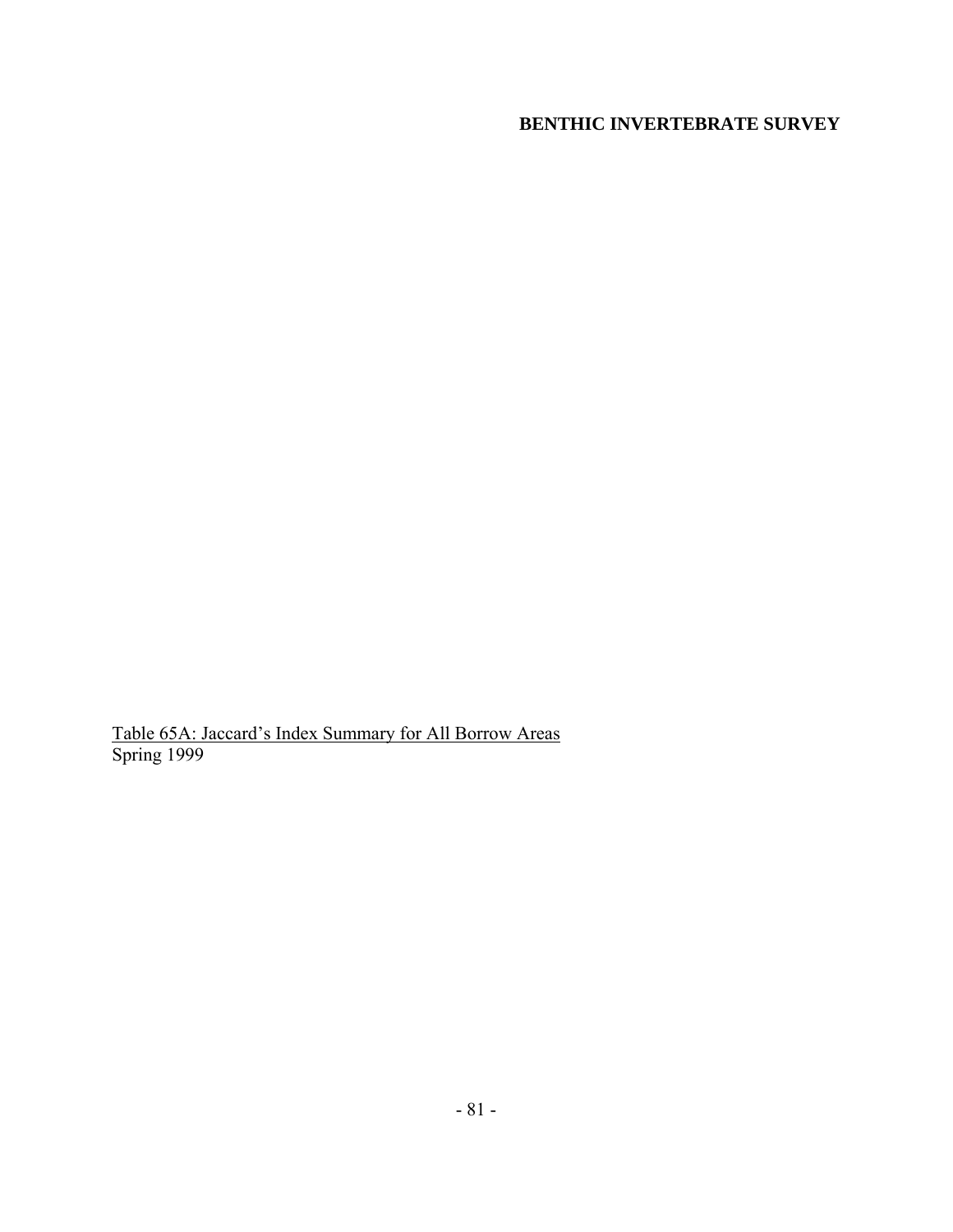The computed indices range from 0.312 to 0.535, with a mean of 0.439 and a standard deviation of 0.0620. The lowest index of 0.312, comparing borrow areas 2A and 7B, is more than two standard deviations below the mean. Borrow areas 2A and 7B, therefore, are the least similar of all the pairs. There are 10 pairs with an index from one to two standard deviations below the mean, 9 with an index within one standard deviation below the mean, 19 with an index within one standard deviation above the mean, and six with an index more than one standard deviation above the mean. The highest index of 0.535 is shared by two pairs of borrow areas: 2A and 4, and 2C and 3A. These two pairs are most alike, having a higher proportion of species in common than the other borrow areas.

#### *Distinctive Borrow Areas:*

The mean Jaccard's Index for each borrow area indicates the overall similarity of that borrow area to the others. Three borrow area stand out: borrow area 3A with the highest average index, 0.484, borrow area 7B with the lowest average index, 0.358, and borrow area 6A, with the second lowest average index, 0.393. The other borrow areas have approximately the same average index, ranging from 0.443 to 0.458. This suggests that borrow area 3A has the highest proportion of species in common with other borrow areas, borrow are 7B has the lowest proportion of species in common with other borrow areas, and borrow area 6A the second lowest proportion. The other borrow areas have about the same proportion of species in common. Note that borrow area 3A has four of the six indices in the highest category, and borrow area 7B has eight of the 11 indices in the lowest category.

|               | JACCARD'S SUMMARY TABLE - Fall, 1999 Benthos Data |       |       |       |              |       |       |       |       |                           |  |
|---------------|---------------------------------------------------|-------|-------|-------|--------------|-------|-------|-------|-------|---------------------------|--|
|               |                                                   |       |       |       |              |       |       |       |       |                           |  |
|               | 2A                                                | 2B    | 2C    | 3A    | 4            | 5     | 6A    |       | 7В    | <b>8A</b>                 |  |
| 2A            | $\mathsf{x}$                                      | 0.348 | 0.518 | 0.470 | 0.422        | 0.462 | 0.313 | 0.533 | 0.314 | 0.400                     |  |
| 2B            | 0.348                                             | X     | 0.376 | 0.366 | 0.348        | 0.391 | 0.269 | 0.404 | 0.288 | 0.381                     |  |
| 2C            | 0.518                                             | 0.376 | ΧI    | 0.495 | 0.444        | 0.443 | 0.341 | 0.483 | 0.371 | 0.436                     |  |
| 3A            | 0.470                                             | 0.366 | 0.495 | X     | 0.392        | 0.418 | 0.345 | 0.541 | 0.407 | 0.411                     |  |
| $\frac{4}{ }$ | 0.422                                             | 0.348 | 0.444 | 0.392 | $\mathbf{X}$ | 0.563 | 0.304 | 0.467 | 0.305 | 0.395                     |  |
| 5             | 0.462                                             | 0.391 | 0.443 | 0.418 | 0.563        | X     | 0.370 | 0.495 | 0.368 | 0.463                     |  |
| 6A            | 0.313                                             | 0.269 | 0.341 | 0.345 | 0.304        | 0.370 | X     | 0.347 | 0.367 | 0.397                     |  |
| 7             | 0.533                                             | 0.404 | 0.483 | 0.541 | 0.467        | 0.495 | 0.347 | X     | 0.432 | 0.520                     |  |
| 7B            | 0.314                                             | 0.288 | 0.371 | 0.407 | 0.305        | 0.368 | 0.367 | 0.432 | X     | 0.500                     |  |
| <b>8A</b>     | 0.400                                             | 0.381 | 0.436 | 0.411 | 0.395        | 0.463 | 0.397 | 0.520 | 0.500 | $\boldsymbol{\mathsf{x}}$ |  |

### Table 65B: Jaccard's Index Summary for All Borrow Areas Fall 1999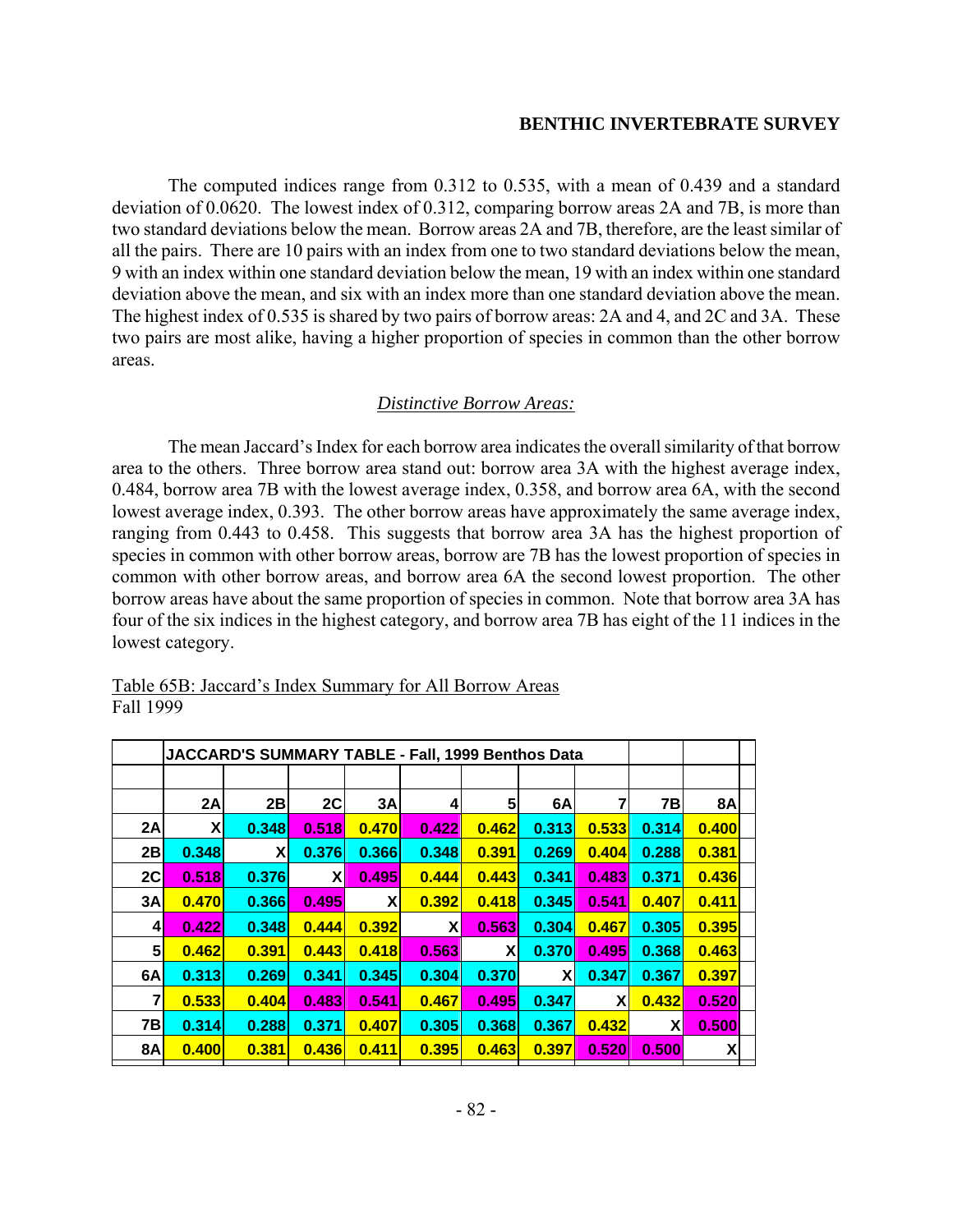| Imean        | 0.420   | 0.352 | 0.434            | 0.427 | 0.404                                                            | 0.441 |  | 0.339  0.469  0.372  0.3 | 0.434            |  |
|--------------|---------|-------|------------------|-------|------------------------------------------------------------------|-------|--|--------------------------|------------------|--|
| Isd          | 0.08281 |       |                  |       | $0.0459$ 0.0606 0.0630 0.0824 0.0632 0.0387 0.0646 0.0673 0.0500 |       |  |                          |                  |  |
| <b>Irank</b> | 6       |       | 3.5 <sub>l</sub> | 5     |                                                                  |       |  |                          | 3.5 <sub>l</sub> |  |

## *Comparison between Spring and Fall 1999 Jaccard's Indices:*

The overall mean value of the Jaccard's Index for the fall 1999 data was 0.409 compared to the Spring 1999 data with 0.439. The Jaccard's Indices were grouped by their distance from the mean value for each data set, and the results are summarized below:

|                                              | Spring 1999 | <b>Fall 1999</b> |
|----------------------------------------------|-------------|------------------|
| Mean Jaccard's Index                         | 0.439       | 0.409            |
| Number of pairs from 2 to 1 s below the mean |             | 17               |
| Number of pairs from 1 to 0 s below the mean |             | 8                |
| Number of pairs from 0 to 1 s below the mean | 19          | 11               |
| Number of pairs above 1 s above the mean     |             | 9                |

The Fall 1999 samples appear to have more pairs with weaker associations, with 25 of the 45 Jaccard's Indices below the mean, compared to the Spring 1999 samples which had 20 of 45 Jaccard's Indices below the mean.

## **6.0 DISCUSSION**

## **6.1 Previous Investigations**

The benthic environment found south of Long Island, New York between Fire Island Inlet and Shinnecock has been extensively sampled from 1996 to 1999. Sampling was completed by RMC Environmental Services (1996), Vittor Associates (1997 and 1998), Cerrato (1983) and EEA (identified in this report). Two of the most heavily-sampled areas include the Shinnecock borrow area and the Fire Island borrow area (referenced in this report as borrow areas 2A, 2B, and 2C). EEA's present 1999 study (the subject of this investigation) includes the analysis of all the borrow areas east of the Fire Island Inlet. These borrow areas have been redesigned from earlier studies to incorporate only habitat with sediment which is adequate for beach replenishment.

Non-site specific sampling occurred off the Rockaways, Long Island, by Vittor Associates, Inc. (1999) and in adjacent areas off New Jersey by the ACOE in 1995 through 1999. In all cases, the sampling was conducted in association with previously identified borrow areas that were currently in use. In all cases, the number of species found was highly variable, ranging from 54 taxa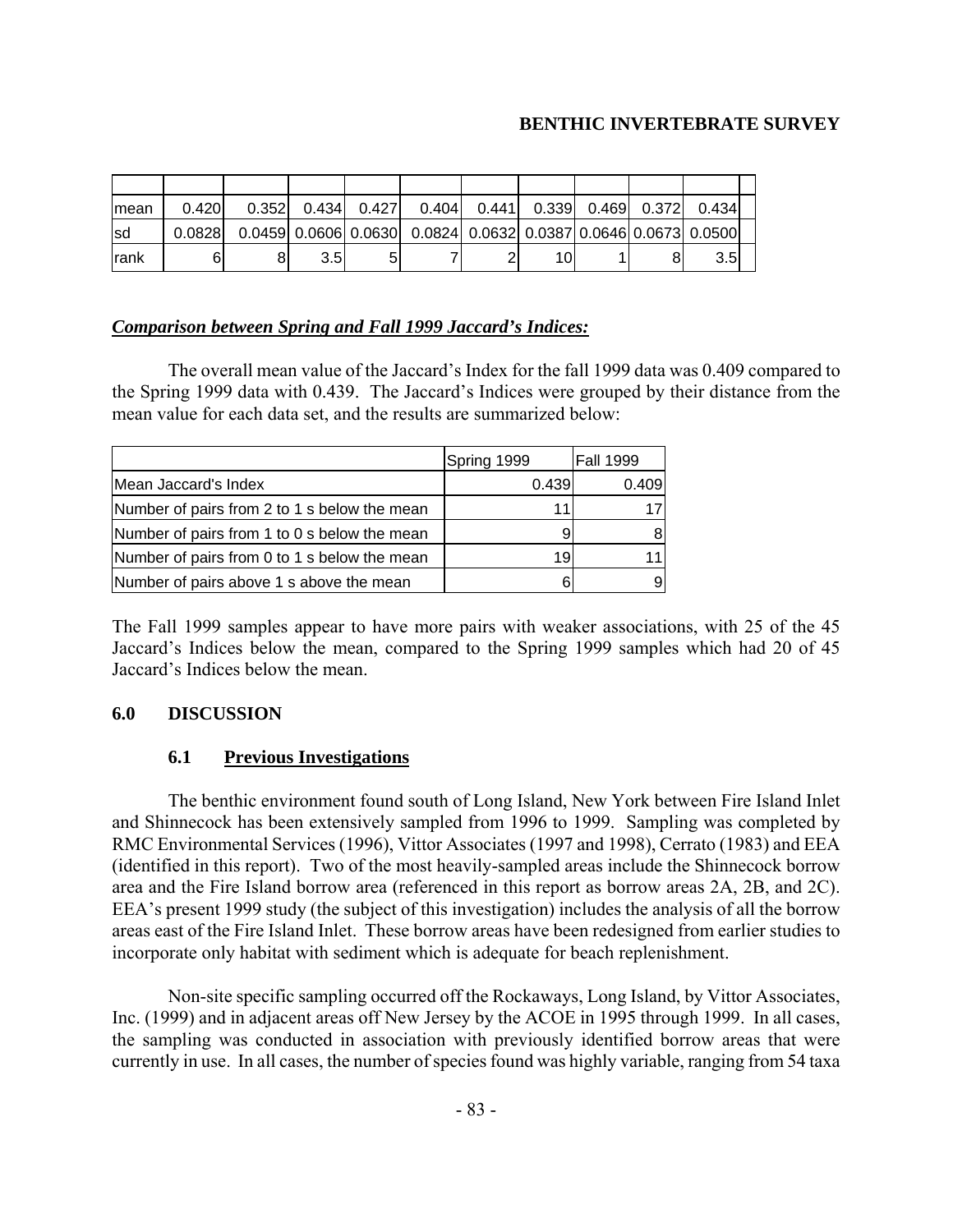(RMC Environmental Services) to 198 taxa from Cerrato (1983). The key variable appears to be a spring/fall variation in species throughout all the collection periods. In most cases, the dominant species remains similar. The dominant species are generally variable only by season and station.

### Summary of Studies Conducted by Cerrato (1983)

The study conducted by Cerrato (1983) indicated that the samples were dominated by the following species during the spring, summer, and fall sampling period: *S. bombyx, T. agilis, P. wigleyi,* Nematoda spp.*, Asabellides oculata, S. solidissima, Magelona* riojai, and *G. annulatus.*  Only *S. bombyx* and *T. agilis* were dominant species during the spring, summer and fall sampling periods. The additional species, *P. wigleyi,* Nematoda, and *A. oculata* were dominant during two out of the three sampling periods. *S. solidissima, M. riojai,* and *G. annulatus* were dominant during one of the three sampling periods.

## Summary of Studies Conducted by RMC Environmental Services (1996)

RMC Environmental Services sampled the Fire Island/Shinnecock area during July of 1996. The dominant species of the 54 collected were: *Tharyx acutus, T. agilis, Magelona papillicornis,*  Nemertean spp.*,* Nematoda spp., and *P. wigleyi*. The Fire Island borrow area was primarily dominated by Annelida, Nemertean, and Nematoda. The Shinnecock Station was dominated by the following species: *P. wigleyi, Psammonyx nobilis, T. agilis, G. annulatus*, and *A. millsi* (these accounted for 60.7 percent of the organisms found at the Shinnecock borrow area).

Most species were present in both stations in varying abundances with the exception of the annelid, *T. acutus*, at the Fire Island station and the arthropod, *P. nobilis,* at the Shinnecock station. The only potential explanation for the absence of each species is that *Tharyx acutus* is found from Maine to the New York Bight while *P. nobilis* is slightly more northern (reported to occur only as far south as Long Island Sound). In both cases, they are classified as common species.

## Summary of Studies Conducted by B.A. Vittor Associates at Fire Island and Shinnecock  $(1997-1998)$

Sampling at the two borrow areas offshore of Fire Island and Shinnecock were continued during 1997 and 1998 by B.A. Vittor & Associates in June/November 1997 and June/October 1998. Exact sampling station locations were not available at the time of this report.

In June 1997, the dominant species at the Fire Island borrow area were *T. acutus* and *A. oculata* and individuals belonging to the families Irratulidae and Maldanidae. The annelid species *A. oculata* and *Polygordius* sp., as well as the arthropod *G. annulatus,* were the most abundant during November of 1997. This changed completely during the spring and fall of 1998. The samples collected in June of 1998 were dominated by the annelid species *Barnia wellfleetensis* along with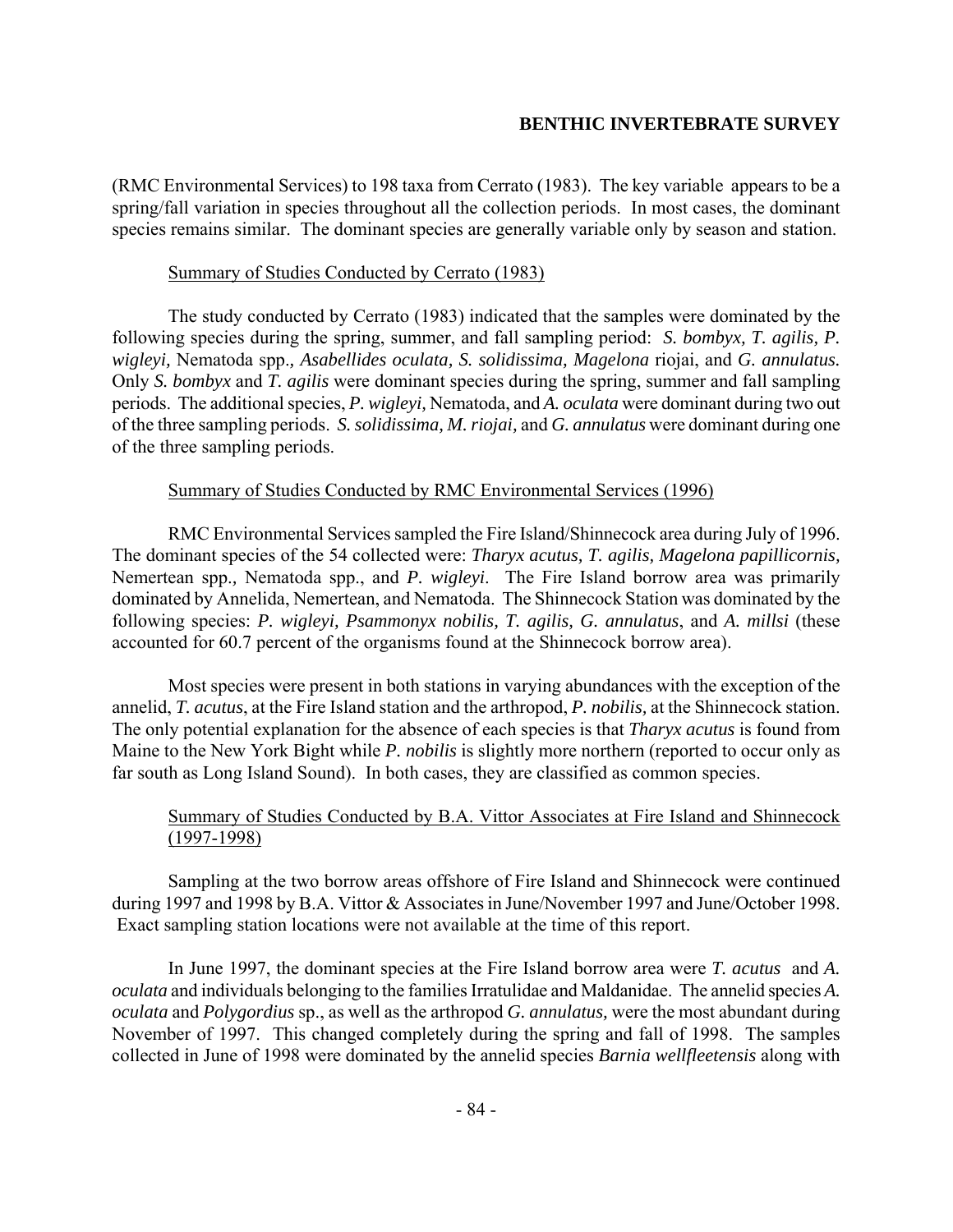members of the genus *Polygordius* sp., the class (Oligochaeta and the phylum Rhynchocoela). The October 1998 sampling again varied from the 1997 samples, as the Mollusca species (*S. solidissima* and *T. agilis*) were identified as abundant (which was not observed in the October 1997 study).

The Shinnecock samples were also variable between sampling periods. During June of 1997, the borrow area was dominated by *P. nobilis* and *Protohaustorious* sp., species from the family ampharetidae, as well as the annelid species *S. bombyx*. The dominant species composition changed in November 1997, where the most dominants included *S. solidissima*, *E. parma*, *Polygordius* sp., and *Tanaissus psammophilus*. Again, the samples collected in June 1998 varied from the previous year. The members of the class Oligochatea and the phylum Rhynchocoela and the species *Scoleoepis squamata* were dominant. This varied again in the fall when the annelida species (*Polygordius* sp.) again was observed to be dominant. However, *P. wigleyi* and *Protohaustorius* sp. were additionally observed to be abundant.

# Summary of Studies Conducted by B. A. Vittor Associates at Coney Island, New York (1992-1998)

Additional benthic studies have been conducted west of the study area from Coney Island, New York south to various central New Jersey locations. The borrow area off Coney Island was sampled in 1992 during the pre-dredging period through 1998 in order to determine impacts on benthic communities. The results of this study indicate that although the area is typically comprised of sand, (ranging from an average of 93 percent in 1992 to 89 percent in 1998) the benthic community structure is different from those observed in samples collected by EEA (1999) further east on Long Island. The dominant benthic species were identified as organisms that are characterized as recovery species that typically dominate the abundance after a disturbance occurs. These would include *Mediomastus ambiseta, Ampelisca abdita, Streblospio benedicti* and organisms from the class Oligochaeta. The abundance of these species types in addition to limited species diversity in association with the reduced species abundance (i.e., 2 to 4 species dominance) would clearly indicate that the sediments, although sandy, were influenced by water quality conditions from the New York Harbor. Interestingly, given the low periodic diversity, two clam species, the surf clam (*S. solidissima*) and the Dwarf *(Tellina agilis)* were also abundant.

## Summary of Studies Conducted by ACOE at New Jersey (1994-1999)

The benthic community structure sampled during the 1994 - 1999 study conducted by the ACOE off the New Jersey shoreline between Asbury Park and Manasquan is also comparable to that encountered along the south shore of Long Island. The most abundant species identified include: *Polygordius* sp., the arthropods (*P. obliqua* and *Tanaissus psammolphilus*), and the annelids (*S. bombyx* and *Magelona papilicornis*). The biomass of species was also similar to EEA's study. The sand dollar (*E. parma*) comprised the majority of the biomass followed by clams, worms, and other bivalves.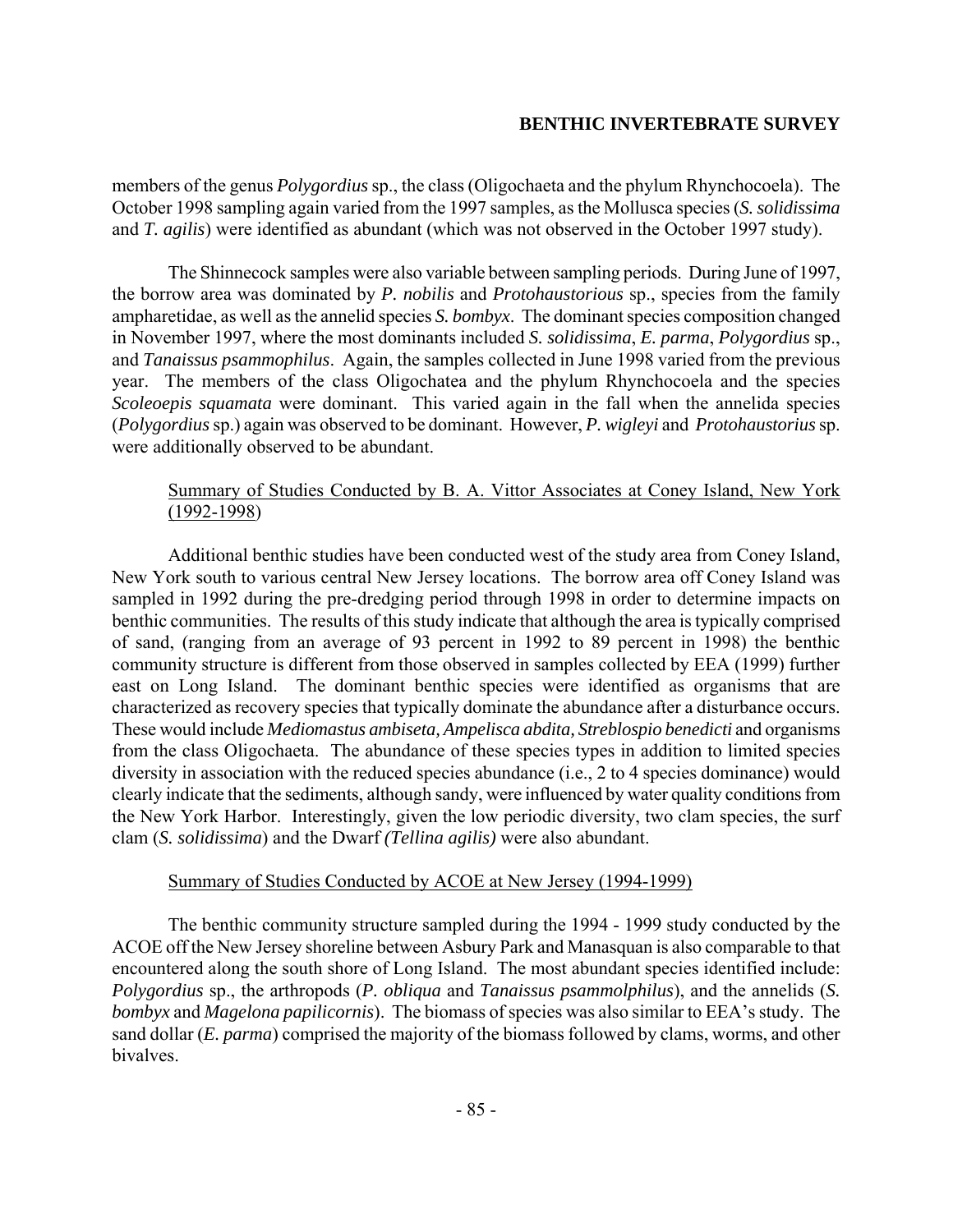# **6.2 Comparison of Previous Investigations to EEA's 1999 Study**

### Assessments of the Study Area Comparisons

The results are comparable in the study conducted by EEA in the Spring and Fall of 1999 to most of the studies that were conducted in the waters off of eastern Long Island and off of New Jersey for species composition, abundance, and diversity. However, the study conducted in the waters off of Coney Island, New York reveal benthic species composition, abundance and diversity which is different than EEA's study. The benthic species that were noted during the Coney Island study include pioneer species; these spp. indicate a disturbed system.

## Discussion of Studies Conducted by EEA (1999)

In general, a review of the study results from the 1999 borrow areas show similar numerical abundance by species to other studies conducted in this area. One notable difference in project findings of EEA's study compared to other studies conducted in this area was the presence of species such as *P. triestinus*, Nematoda, and nemertean worms. This was most likely due to the fact that these are microbenthic species which were not counted in studies conducted by Cerrato (1983) or RMC Environmental (1996). The present (EEA) program utilized a 0.5 mm sieve, where most of the earlier programs used a 1.0 mm sieve; this largely accounts for the differences in species occurrence and abundance. Though these species are abundant, they have limited biomass. This makes the comparison of past and present studies more difficult.

The sand dollar (*E. parma*) was one of the most abundant species observed in EEA's study. This organism also had the greatest weight in biomass (per sample, due to the weight of the heavy calcarious shells of the organisms.

Mollusks had the second largest biomass per sample. This group contained a relatively low number of individual species, including clams (*T. agilis* and *S. solidissima*) and the New England dog whelk (*Nassarius trivittatus*). The primary reason that these organisms weighed more relative to the other groups of benthic organisms is the presence of heavy shells.

Arthropods had the third largest biomass per sample. The biomass was largely comprised of the species *P. wigleyi*, *P. obliqua*, *G. annulatus*, and *A. millsi*. In the Fall 1999 samples, Borrow Area 2A consisted of a relatively large number of *G. annulatus,* which contributed to the increased biomass..

Although the annelids were numerically abundant, their biomass was relatively low. The major contributors to the biomass of the annelid group were organisms such as *A. catherinae*, *C. torquata*, *Nephtys bucera*, *T. acutus* and *A. oculata*. While these are somewhat less abundant than other annelid, the comparative size can be much larger, thus increasing their biomass significantly.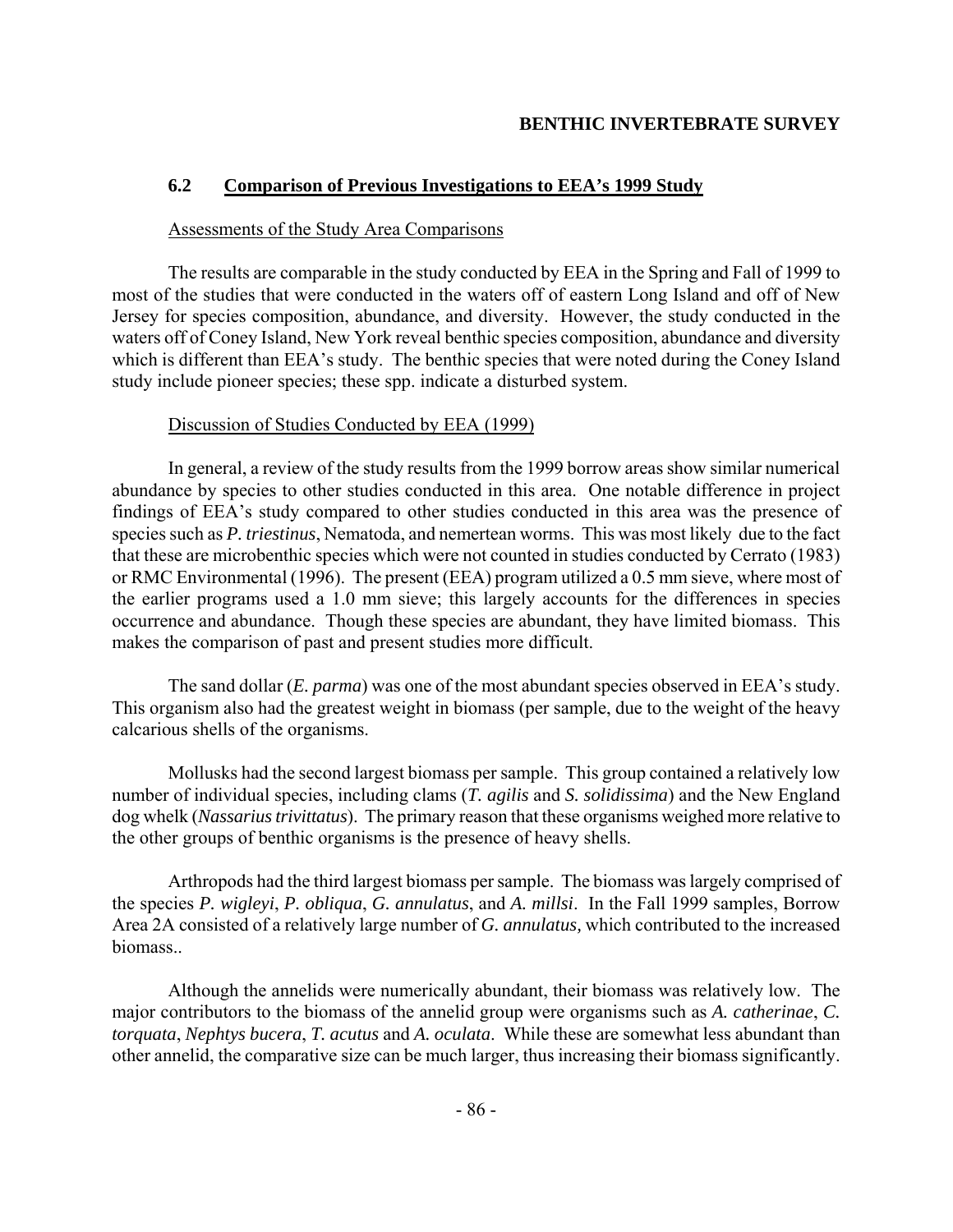This can be observed in species like *C. torquata* which have been reported to grow to a length of 150 mm (6 inches).

### Comparison with Depth:

A comparative analysis was conducted between the most abundant species identified in this study, and correlating depth data. Borrow areas were separated as shallow and deep by taking the midpoint of the average depths. Those with a depth less than or equal to 16 meters were considered shallow. Borrow areas with a depth greater than 16 meters were classified as deep. Lower abundances appear to occur at shallower borrow areas, including borrow areas 6A, 7, 7A, and 8A with approximately 3,000 organisms per square meter. Of these borrow areas, 6A, 7 and 8A have an average depth of approximately 15 meters. The highest abundance was found at borrow area 3A  $(\sim 10,000)$  organisms per square meter) with a mean depth of 18 meters. At both shallow and deep borrow areas, arthropods, archiannelids, and annelids dominated the community composition. More annelids were noted in the deeper borrow areas.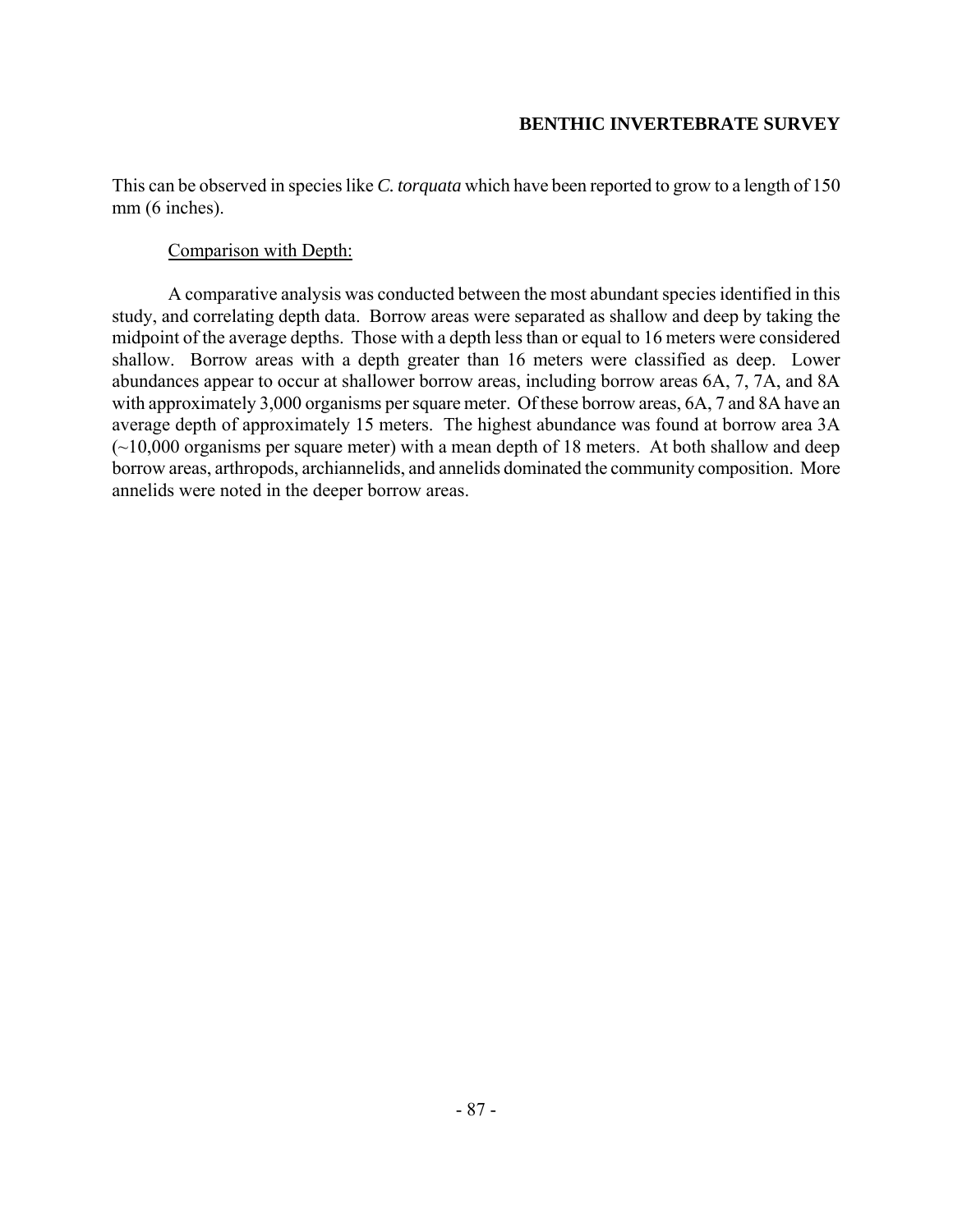#### Comparison with Water Quality:

At every other sample for each borrow area, temperature, dissolved oxygen, salinity, visibility (transparency), and pH of the bottom water were measured. There were no noticeable differences between any of the borrow areas for all the parameters measured. Data points are consistent with those expected for the region. Since there were no noticeable differences in water quality among the borrow areas, no comparison between species composition and water quality could be determined.

### Occurrence of Surf Clam (*S. solidissima*) - Spring 1999

The surf clam (*S. solidissima*), although present at all borrow locations, was found in fairly low densities. The greatest concentrations were observed at borrow areas 2A and 4. This indicates that the surf clam was relatively more abundant in the western-most borrow area. No adult surf clams were observed in any of the samples. This, however, may be due to the particular gear used for this project. The gear that is typically used by commercial fishermen to catch adult surf clams was not employed for this project, as it was not part of the scope of the project. Further studies determining the presence of adult surf clams in these waters will be conducted in future projects.

| <b>Occurrence of Spisula solidissima</b> |                                      |  |  |  |  |
|------------------------------------------|--------------------------------------|--|--|--|--|
|                                          |                                      |  |  |  |  |
| Borrow Area                              | Abundance per<br><b>Square Meter</b> |  |  |  |  |
|                                          |                                      |  |  |  |  |
| 2A                                       | 85                                   |  |  |  |  |
| 2Β                                       | 38                                   |  |  |  |  |
| 2C                                       | 32                                   |  |  |  |  |
| ЗA                                       | 37                                   |  |  |  |  |
| 4                                        | 142                                  |  |  |  |  |
| 5                                        | 3                                    |  |  |  |  |
| 6A                                       | 16                                   |  |  |  |  |
| 7                                        | 24                                   |  |  |  |  |
| 7A                                       | 16                                   |  |  |  |  |
| 8Α                                       | 22                                   |  |  |  |  |
|                                          |                                      |  |  |  |  |

Table 67A: Occurrence of *Spisula solidissima* Spring 1999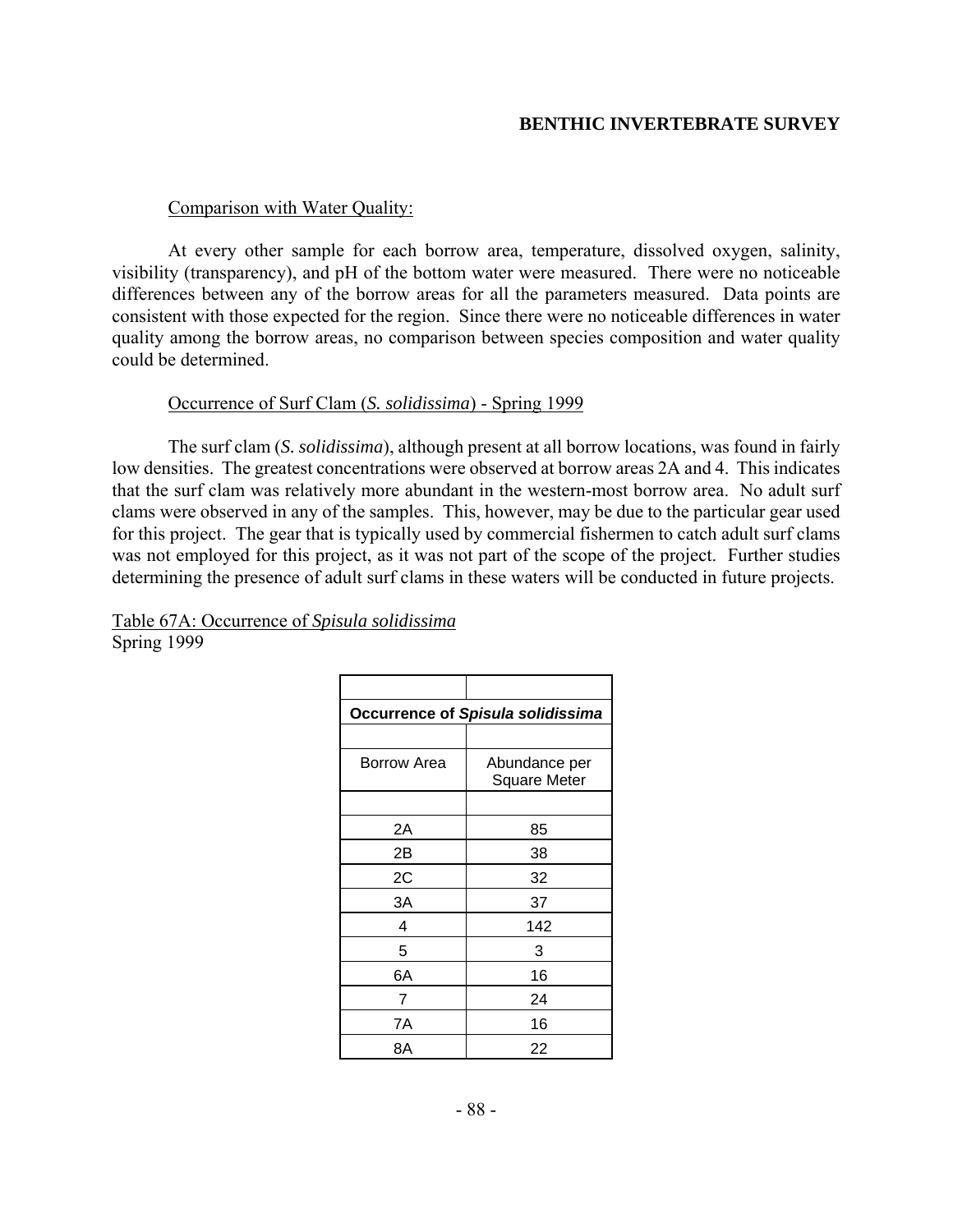In the fall of 1999, the borrow areas that contained the highest number of S. solidissima included 2A and 2B. Borrow area 2A contained high numbers of the surf clam during both sampling efforts.

### Table 67B: Occurrence of *Spisula solidissima* Fall 1999

| <b>Occurrence of Spisula solidissima</b> |                                      |  |
|------------------------------------------|--------------------------------------|--|
|                                          |                                      |  |
| Borrow Area                              | Abundance per<br><b>Square Meter</b> |  |
|                                          |                                      |  |
| 2Α                                       | 119                                  |  |
| 2Β                                       | 299                                  |  |
| 2C                                       | 63                                   |  |
| ЗA                                       | 35                                   |  |
| 4                                        | 40                                   |  |
| 5                                        | 30                                   |  |
| 6A                                       | 12                                   |  |
| 7                                        | 14                                   |  |
| 7A                                       | 24                                   |  |
| 8Α                                       | 4                                    |  |

The sampling effort conducted in the fall of 1999 consisted of higher numbers (640) of surf clams compared to the sampling effort conducted in the spring of 1999 (415).

## **7.0 CONCLUSIONS**

The results of both the July/August and November/December 1999 benthic sampling and analyses program are reasonably consistent with earlier programs given the inherent variability of biological organisms over time and distance. The south shore benthic communities are more comparable to those of New Jersey than to those found off the Rockaways. This is to be expected, given the close proximity of the Rockaways to the degraded water quality of the New York Harbor, which limits the growth of healthy benthic communities. Considering the results of the above program, the following conclusions were drawn and supported by statistical analysis:

• Numerical abundance of infauna was generally consistent between borrow areas and between seasons (fall and spring). The borrow areas to the east generally had lower numerical abundances than the borrow areas to the west (for both sampling efforts).